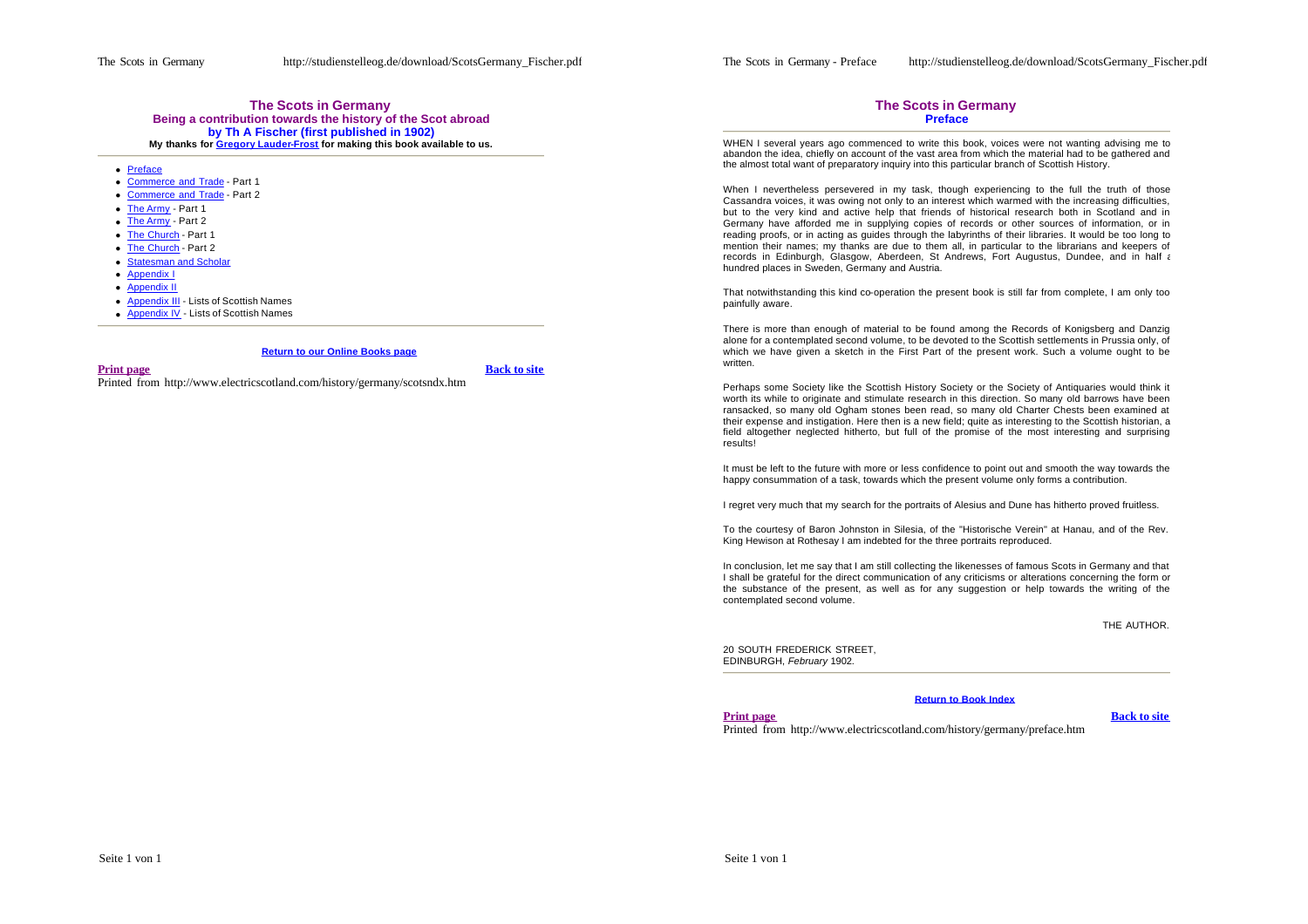## **The Scots in Germany Commerce and Trade (Part 1)**

THE commercial intercourse of Scotland with Germany dates almost, if not quite, as far back as that with Flanders, where already in the commencement of the XIIlth Century a Scotch Settlement at Bruges was known under the name of "Scottendyk." The oldest document relative to Scotch-German trade is the famous letter of William Wallace, the national Hero and champion of his country 's liberty, which was discovered in 1829 by the German Scholar and Antiquarian Dr. Lappenberg among the archives of the Free City of Lubeck, the renowned chief of the Hanseatic league. It bears the date of 1297 and runs as follows: "Andrew Moray and William Wallace, leaders of the Scotch army, and the commonwealth of the same kingdom send to the prudent and discreet men, our good friends, the Senate and the commoners of Lubeck and of Hamburg greeting and a continuous increase of sincere affection. We have been informed by trustworthy merchants of the said kingdom of Scotland, that you on your own behalf have been friendly and helpful in counsel and deed in all things and enterprises concerning us and our merchants, though our own merits did not occasion this. We are therefore the more beholden to you, and wishing to prove our gratitude in a worthy manner we ask you to make it known among your merchants that they can now have a safe access with their merchandize to all harbours of the Kingdom of Scotland, because the Kingdom of Scotland has, thanks be to God, by war been recovered from the power of the English. Farewell, Given at Hadsington (Haddington) in Scotland on the eleventh day of October in the Year of Grace one thousand two hundred and ninety seven."

"We also pray you to be good enough to further the business of John Burnet and John Frere, our merchants, just as you might wish that we should further the business of your merchants. Farewell. Given as above."

As will be seen, the letter was written immediately after the victorious battle of the Scots near Stirling and the advance of the army into Northumberland.

Previous to this date we can scarcely speak of a regular trade between the two countries; and even up to a much later date the development of commercial intercommunication is slow. This is but natural, when we consider that piracy and the almost ceaseless wars between England and Scotland, and later between the Hanseatic League and the Kingdoms of the North, must be added to the already universal want of safety of the traffic on land and sea.

England had during the XIVth and XVth Centuries issued repeatedly strict orders against providing the "rebellious Scots" with arms, flour or victuals of any kind by way of the sea. King Henry IV had even tried to persuade the Master of the Teutonic Order at Marienburg Konrad von Jungingen, to cease from trading with the Scots altogether, but had only received the dignified answer, that the Order lived in peace with all Christians and could not forbid the King of Scotland to trade with its territories. Thereupon the English out of revenge burn a ship from Stralsund "because it had sided with the enemy," and repeatedly raise complaints on account of the alleged contravening of their trade-prohibitions.

As to the piracy of those days, almost all seafaring nations were guilty of it. The Frisians however and the Scots seem to have enjoyed the worst reputation. The complaints of the suffering shipowners are very frequent. In Scotland as in other countries men of the highest rank took part not only in trading beyond the seas, but also in the more fascinating enterprise of procuring booty at sea by force, an enterprise, which they considered, as their forefathers did before them, a legitimate field of knightly prowess and adventure. Prominent in this respect is the Earl of Mar in the beginning of the XVth Century. Once he had with his companion Davidson taken a Prussian "Kraier" (small ship) on her voyage to Flanders and later on tried to sell the goods at Harfleur, where, however, they had been arrested by Hanseatic merchants. The Parliament of Paris refused the handing over of these goods to the proper owners on account of letters of safe-conduct granted to the Scotsman. Moreover, the Earl of Mar, Alexander Stuart, excuses himself in a letter written at Aberdeen and addressed to Danzig, saying that not he, but Dutch fishermen had committed the deed (1410). He even threatened a feud and did not hesitate in the following year to put his threats into execution. Again the inhabitants of Danzig, or Danskin as it is invariably written, had to suffer most. One of their skippers, named Claus Belleken, who was about to carry a load of salt, flour and beer from Rostock to Scotland, was attacked by the people of the Pirate-Earl on the 6th of June 1412 near Cape Lindesnaes. They threatened to throw him overboard, but relented and finally permitted him to escape in a boat with three of his men. The rest of the crew were taken prisoners and carried to Scotland, where they were employed in carrying stones for the building of a castle in the interior of the country. Two men,

The Scots in Germany - Commerc... http://studienstelleog.de/download/ScotsGermany\_Fischer.pdf

Tideman v. d. Osten and Hanneke Schole made good their flight and arrived home safely by way of Flanders.

On the other hand the captain of a sloop from Hamburgh sells the cargo of a plundered ship consisting of wax and other goods in Scotland (1309). In the year 1316 a citizen of Berwick complains, that on a "Tuesday before Easter" a ship of his destined for Berwick, with a cargo of victuals had been seized by vessels from Lubeck, Rostock and Stralsund. He himself had been taken prisoner, his men killed; only by paying the sum of 50 marks as a ransom had he been able to procure his liberty. He now prays the King for power to bring the miscreants to justice.

In the month of December 1462 a citizen of Danzig called Kilekanne is accused of piracy before the Scotch Admiral Sir Alexander Napier. Thereupon the Danzig Magistrates address a long Latin letter to Edinburgh and send a certain Letzke to assist the accused in his trial. Examples of this kind could easily be adduced in great number for centuries afterwards. In the public accounts of the city of Aberdeen in the year 1596 we find an accurate statement of the expense of executing four pirates who had plundered a ship from Danzig.

If one adds to this a great many taxes and heavy duties of export, especially on wool and skins, the bad construction of ships, etc., all of which tended to cripple and delay a satisfactory development of trade: it is not to be wondered at, that the best and most liberal intentions of the Scotch rulers as to the commercial intercourse of Scotland with other countries were only partially realised. And no doubt some of the best Kings of Scotland had the trade and the shipping of their country very near at heart. William the Lion (1165 - 1214) granted "liberum ansum" to the northern towns of his kingdom and Robert Bruce, the great patron of shipping and ship-building, towering high above the men of his time by his far-reaching intelligence and his practical genius as he excelled them in martial accomplishments, in a letter to the Magistrates of Lubeck, dated April 22nd, 1321, promises all merchants of this or any other city of "Alemannia," who "wish to visit Scotland on account of trade, favour, assistance and protection of the customs and liberties granted to them by former Kings of Scotland.

The Earl of March desires the Magistrates of Danzig to make efforts for the revival of the trade between Prussia and Scotland, which had been interrupted by the emprisonment of a certain Caspar Lange. The letter is undated but belongs very probably to the end of the XIVth Century.

King James II, so well known by his own energy and public spirit, takes the merchants of Bremen with their servants and ships under his protection and asks his friends and allies to treat them well. (Feb. 14, 1453). This letter secured for Bremen a direct trade with Scotland and was particularly useful because France was one of the allies spoken of in the recommendation.

Queen Mary commanded several Scottish men-of-war to put an end to the nuisance of piracy in Scottish waters and to look after the safety of the vessels from Danzig, Emden and Hamburg as well as those from France and Sweden (1550).

But these good intentions and efforts of single individuals were not able to cope with the general insecurity of the law and trade of which we have spoken.

After these premises we shall now examine what German and Scottish documents tell us concerning the commercial intercourse of both countries. Of the greatest importance in Germany are the Baltic cities, above all Danzig, then Konigsberg, Stralsund, Elbing, Lubeck and Greifswald; but Hamburg, Bremen, Rostock and Wismar are also mentioned. In Scotland, Aberdeen and Leith take the first place, followed by Perth, Dundee, St, Andrews and—up to 1333—Berwick-on-Tweed.

Beginning with the XIVth Century we have a short, French letter of the year 1302, announcing the arrestment of a certain Gregoire de Gorton (Gordon), a merchant: "en une nief de Lubyk Dalemeygne, fretté d'aler (aller) vers Aberdeen en Escoce." A little later a ship of Lubeck brings iron for the King's castles to Scotland. A ship from Stralsund to Scotland is burned at Berwick by the English Admiral John Butetort in the reign of Edward I. The money contained in it is taken as a lawful prize, because the crew had joined the Scotch enemies. King Edward II writes with regard to these facts more than five years later (March 13th, 1312) to the Magistrates of Stralsund, demanding the release of English goods which had been arrested to the amount of 1100 marks. In the year 1316 we read of the capture of a ship from Berwick by the Lubeckers; 1319 the, goods belonging to merchants of Stralsund and Lubeck are restored by the King's command after having been seized unlawfully. The cities of "Hildernesse" (Inverness), Edinburgh, St Andries (Andrews) and Cupar, after much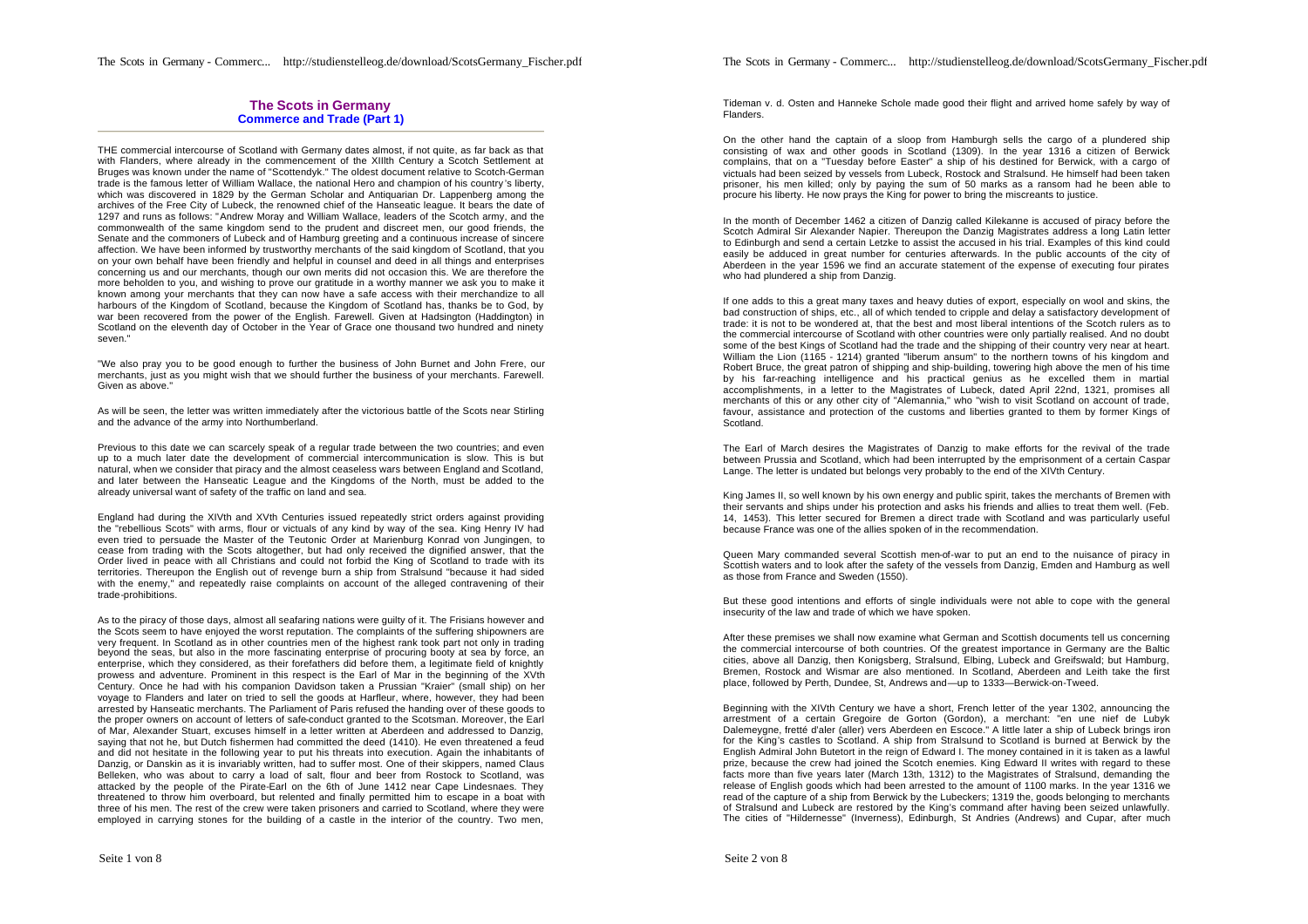bickering and reproachful correspondence declare themselves ready for a compromise with the German merchants (1348) at Bruges. In the year 1382 a vessel from Rostock to Scotland is mentioned and the skippers Snidewindt, Marquart Vrese and others of Lubeck are freighting a ship with "mail armour, ropes, anchors and victuals" to the same country. Frequent mention is made in this and the next century of Danzig, which was then rapidly growing in prosperity, and of Königsberg, the chief trading centre of the Teutonic Order. A ship from Danzig to Scotland is seized by the French (1382); and the "Groszschaffer" of the Teutonic Knights, who occupied much the same position in the commercial branch of the Order as the Hochmeister did in its military and religious enterprises, towards the end of the century employed Factors or "Lieger" at Glasgow (Lettecowe) and Edinburgh, whose business it was to sell the goods forwarded to them for their employers. The only other Liegers employed by the Order were those of Flanders. The factor's name at Edinburgh was Hermann Gral, where he is mentioned till 1406.

About the same time we are told in the accounts of the Exchequer of Scotland anent certain expenditures at Perth, that he paid the sum of 194 pounds 6 shillings and 8 pence to Prussian merchants for: "miremio (timber) emto, pro machinis construendis et pro instrumends pro castris" (1382-3). How much we should like now to hear more about these war-engines and instruments for the king's castles, even at the expense of a diffuse accuracy! Equally interesting is the notice in the same Exchequer Rolls that Prussian sailors "in their ignorance" carried away skins from Leith without paying the necessary duty.

In the year 1386 Telchten, a skipper from Danzig, is attacked by French pirates on his voyage to Scotland, whilst another citizen of the same town obtains letters of safe-conduct to Glasgow, where he goes on account of some property left by his father.

The next centuries offer us more abundant information. The towns of Danzig and Aberdeen still maintain their prominent position. In 1402 one Gercke Veusan sends a cargo of flour from Konigsberg to Scotland, but his ship was lost, being taken by the English. The same account-books of the Teutonic Order also tell us that two years later several ships containing wheat, flour, rye, malt and wainscot to the value of 2800 marks were sent to Edinburgh. Aberdeen in a letter dated Dec. 1, 1410, reminds the magistrates of Danzig of the old friendship existing between Prussia and Scotland and puts her seal, as being sufficiently well known at Danzig, to a letter of neighbouring noblemen, whilst the magistrates of the latter place point to the privileges of their citizens at Edinburgh "juxta ritum ab evo" (1452).

In the Rotuli Scotiæ a letter of safe-conduct is printed in 1406 for two skippers and the servants of the Bishop of St Andrews, who were to fetch wood from Prussia (Spruce) for the building of their church; a similar letter is granted at about the same time to one "John de Camford of Danskin" for ship and passengers. It is in this century that we hear first of Scotch merchants settled at Danzig. The trade between this port and Scotland assumes considerable proportions. The cargo of the vessels is either addressed to German Factors in Scotland or accompanied by a special Factor. Here also the nobility of the country take part in trading operations. The names of John and George von Baysen are mentioned as such, and above all the Family of the "von dem Walde" or "van dem Wolde." A certain Henry of this ilk, so Hirsch tells us, together with two other merchants of Danzig, sends a ship loaded with a variety of goods to Scotland, commissioning his relative Reinhold to sell them; but his trouble is great, when this factor commits suicide at Edinburgh. Hans von dem Walde employs two other factors called Zegebad and Resen, in this city. We also read of a certain Nicolaus or Claus Jerre (1421- 1444), who took part in extensive commercial enterprises and had dealings with King James I of Scotland and his favourite Lord William Crichton at Edinburgh. At one time he furnishes the King with a splendid beaver-hat, ornamented with pearls to the value of seven Pounds, and the Queen with an inlaid table valued at five Pounds. But he received no payment. The King was murdered in 1437, and, his son and successor James II (1437-1460) refusing to pay his father's debts, the Diet of Hansetowns at Danzig takes the matter in hand and threatens to arrest all Scotch goods in Prussia (1443).

In the year 1428 a Prussian merchant delivers iron "ad usum regis" to Edinburgh; 1438 Beer from Hamburg is sent to Lord Crichton for the coronation-festivities; 1435 a payment occurs for wood and beams for the castle of Stirling; 1444 a ship of Aberdeen brings rye from Stralsund. During the years 1449-1456 other payments for wood, beer and timber for Edinburgh Castle are made. The demand for German beer, especially that of Wismar, Rostock and Danzig, is on the increase, though chiefly used by the rich. It was called "cerevisia Almanniæ" or "beer" to distinguish it from the homebrewed article "ale."

Now and afterwards a long time is often taken up to settle between the merchants of the different

towns those quarrels that had their rise in piracy. Take for instance the case of James Lauder (Jacobus de Lawdre), who writes to the Hochmeister von Erlichhausen in the month of August 1452 on account of the arrestment of Scotch goods. The greater part of them had been released, but a certain Schonau of Danzig still held his part. In the autumn of the same year he writes again complaining that hitherto his efforts to obtain his property from Schönau had been fruitless. He had no other way but to apply to Erlichhausen because his predecessor in office, the late Hochmeister, had ordered the arrestment. Finally on March 27th, 1453, the following judgment is given: "The public notary Armeknecht testifies, that the members of the council, assembled by the Hochmeister to settle the quarrel between the Scotch merchant Lauder, from Edinburgh, representative of the Scotch merchants Robert Ross, John Tuke, Patrick Ramsan (!) and others on the one side and Schönau, a citizen of Danzig on the other, concerning certain merchandise, have decided that the documents of the parties are unreliable and have to be sent to a higher court." In the meantime Schönau was to pay Lauder 140 merks, "that is 20 Merks down and 20 Merks every following Whitsunside till the amount be reached." The report adds: "Presentibus ibidem honorabilibus viris Willielmus Kant de Dondy (Dundee) et Thomas Wilhelmsson (Williamson) mercatoribus de prefato regno Scotie.)" About this time mention is made for the first time of the city of Thorn as trading with Scotland. A ship loaded there with goods of various description to the value of 500 merks and destined for certain Scotch ports, is plundered at Newcastle by the English. In Leith we find the name of Jan Law, a skipper, who sailed to and from the "Eastlands," and in Edinburgh those of the merchants William Halyburton of Haddington and John Collen; whilst the skippers Herman Bar and John Pape seem to have sailed with fair regularity from Danzig to Scotland. These voyages were however not always successful. Twice, in 1463 and 1490, their cargo, consisting of wool and rabbit-skins, is taken. Sometimes losses like these are voluntarily made good: Aberdeen, for instance, in a letter to Danzig (1487) declares her willingness to repair any losses caused and proved to be caused by the Scots, and Edinburgh pays sixty -six pounds to the merchants of Danzig for damage done to their ships. (1459). Not long after this we read of a vessel from Rostock, which on her way to Scotland is driven by adverse winds to Bergen. In the year 1462 Danzig sends, as we have seen, a long letter to the Scotch Admiral "Napare" (Napier) in support of her citizen Kilekanne, who had been accused of piracy. Another citizen named Lentzke will attend the trial on behalf of the accused.

Thus again we perceive the paralysing effect and the grave consequences of piracy throughout this century. Indeed so frequent were the complaints of the merchants particularly against the Scots<sup>t</sup> that the Hanse Towns were at last driven to extreme measures.

The dreaded Earl of Mar did, as we have seen, threaten war, when taken to account for his many outrages upon German vessels. The Diet of the Hanse Towns at Luneburg therefore proposed to interdict all commerce of the Baltic cities with Scotland (1412). The cities of Danzig and Stralsund, however, refuse to support a measure of so sweeping a character. Finally, it was agreed to prohibit for a time the importation of Scotch wool and woollen cloths. But even this prohibition failed to have the desired effect. It was the German staple at Brugge (Brugep), where the cloths of Scotch wool were manufactured, that suffered most severely under it. After continued exhortations not to remain satisfied with halfhearted measures such as these, and after renewed acts of piracy on the part of the Scots, Danzig at last consents, and on the gist of August 1415 at the Hanseatic Diet at Elbing the resolution is passed to interdict all trade with Scotland especially in woollens in the Prussian cities also. Then the Scots gave in. Already in the following year a truce was entered upon between Flanders and the Regent (King James being a prisoner in England), during which further deliberations were to take place. But the Scotch ambassadors never arrived. The Hanse Diets of 1418 and 1421 renewed the prohibition; again Flanders acts as mediator, and finally a treaty with Scotland is concluded according to which Flanders undertakes to compensate the Hanse merchants. Tacitly the law was allowed to become a dead letter and trade was formally restored in 1436. During this period protests from Scotland had not been wanting. Thus Robert, the Regent, in the early twenties writes from Falkirk to the Hochmeister of the Teutonic Order complaining bitterly of the restrictions on Scotch exportation of wool, and expressing astonishment that the merchants of the Order should be prohibited from sailing to Scotland. At the same time the Scots and English settled in Prussia likewise complained of oppression. It appears that the Prussian cities had not accepted the terms of the treaty of 1437 which promised to the Scots and English the same privileges as those enjoyed by the Hanse merchants or Easterlings in England; on the contrary, Scotch and English merchants at Stralsund and Danzig were treated worse than other nations. "No Scotsman nor any other man outside the Hansa shall keep an open shop" says an old law of Stralsund (1442), whilst at Danzig they were refused a separate house and the liberty of trading and bartering among one another. Burdensome taxes were imposed on them. On account of these and similar "great wickedness" of the Magistrates they address long letters of complaint to the King of Scotland (e.g. in the year 1423), but matters do not seem to have improved much.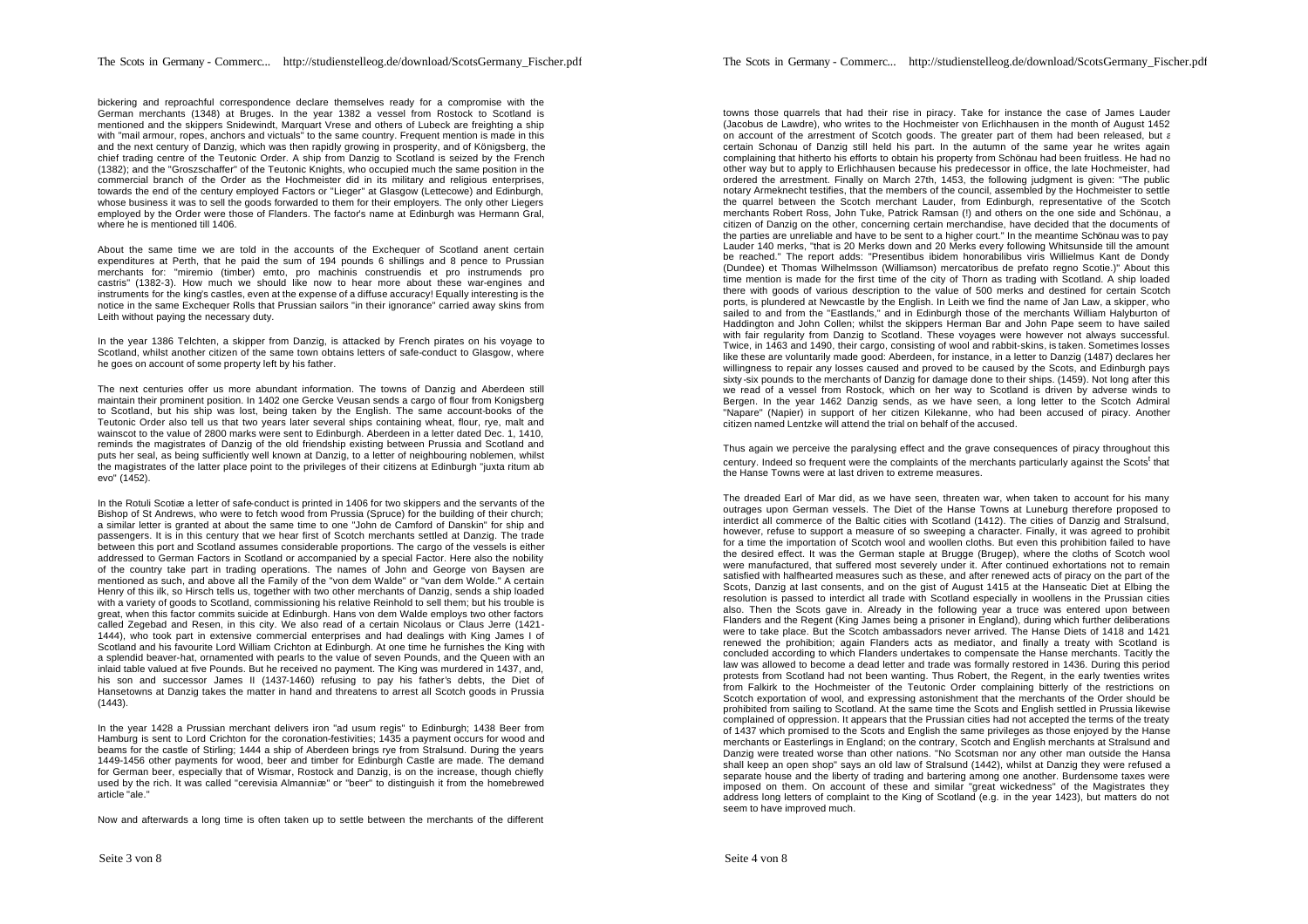It was with an ill-concealed jealousy that the Baltic cities observed the merchant-vessels of the West spread their sails on Baltic waters. They were sure to put obstacles in the way of trade and did not even shrink from open acts of violence. Fair commercial rivalry was unknown, undesired and a thing to be suppressed with the utmost rigour of the law. Envy and jealousy filled the citizen at the success of the immigrant stranger. This commercial polity, which found an early expression with regard to the pedlar's trade in Scotch cloth in the following prohibition of Danzig: "henceforward shall no Scotchman nor Englishman trade in country -districts, be he who he may be "—ruled all trade for centuries afterwards and was sanctioned in a more or less narrow manner by all trading nations. Only now and then, when the spirit of oppression became too palpably mischievous, a warning voice was raised.

An instance of this occurs at the Hanse Diet of Lubeck on the 28th of May 1498, when the Burgomaster of Danzig replied to his colleague of Hamburg, who had recommended the refusal of citizenship to strangers, more especially to the Scotch and English, in the following terms: "Dear Sirs, if we were to expel all our citizens that are not born within the hanse, our city would well nigh become a desert," indicating not only a more liberal frame of mind but also the great number of Scots that must have been settled at Danzig about this time. Similarly the Scots, compelled by the famine of their country, issue a decree according to which all strangers bringing victuals to their shore should have free access and be certain of a friendly reception. But these were exceptions, passing moods so to speak, which in no way affected the general tendency of the times.

Next to the dangers on sea, bad debts proved a very grave obstacle in the way of trade-development. It was bad debts among other reasons that caused the trade of the Teutonic Order with Scotland to languish. Following the example of their King many Scots in the beginning of the XIVth Century do not seem to have troubled themselves much about the payment of their debts. In 1417 we find in the account-books of the Order a long list of "bad debts," that is those that could not be recovered. The city of Glasgow and the 'Customers of Edinburgh' are high up in the list with fifteen pounds and twenty pounds respectively; and there are other high-sounding names like that of the Earl of Agues (Angus), Lord Dalkeith, Archibald Stuart, Sir John Seaton, and the Earl Duclos (Douglas), the latter owing the large sum of 216 pounds.

Now and then we find in the documents amidst dry or seemingly dry details, traces of unintentional humour; for example, when in the year 1489 Heinrich Polseyne, a merchant of Stralsund, sends the request to the Magistrates of Aberdeen to inquire into the state and the habits of the so-called St Cuthbert's geese of the Orkney Islands. The matter is entered into with laudable and most obliging thoroughness. Witnesses are called and they relate the most wonderful stories. The birds, it appears, build their nests under the altar of the church in the island of Fame, walk forth when mass is being read and pluck the officiating priest by his gown. They seek their food in the sea and are quite unfit for cooking or roasting. A stone-weight of feathers is valued at a gold "rosenoble." Among the witnesses are Hans Skele (Scheele) and Heinrich Worbosse, citizens of Greifswald and probably seafaring men.

Very likely Polseyne was a man of a far-reaching mind. He wanted to make the geese better known in Aberdeen, or, in modern phraseology, to create a market for the feathers. The odour of sanctity once being established, a thriving trade was sure to follow. Or did Polseyne wish to palm off the feathers of his native Pommeranian geese for those of the famous Eiderduck?

But we must pass on to the sketch of the Scottish-German trade during the XVIth Century, premising, as we did before, a few general remarks relative to the political aspects of the time.

For James IV, King of Scotland, the war of the Hanseatic League against Denmark was fraught with dangers and difficulties. He was applied to and urged on from two sides, by his uncle, the Danish King, who repeatedly and most pressingly demanded men and ships, advising him at the same time to imprison all Hanseatic traders in Scotland, especially those of Lübeck; and by the German Emperor Maximilian, who had written to him and to the King of France in favour of his cities, requesting that no help should be given to Denmark. Under these harassing circumstances James did what a wise man would have done: he contented himself with the resources of diplomacy. In 1508 he sent an ambassador to the Cities of Lubeck, Hamburg and Danzig advising them not to support the Swedes against his uncle. Danzig replied that her relations with both Kingdoms were of a friendly nature; if the King wanted to assist the Danes, he might leave the ships of Danzig unmolested and above all try to abolish those commercial restrictions that were still in use at Edinburgh. In another letter addressed to the Emperor, James complains of the boldness of the Lubeckers and of the unjustified attacks and cruelties his merchants had to suffer from them on the high seas. Fond of moralising, as he always is, he adds, that the blood of Christians should much rather be spilt in

fighting against the common enemies of Christ.' Again in 1512 he exhorts the cities to keep the peace, or rather to conclude it; which was done in the same year at Malmo.

Important for the development of Scottish trade during this period was the order of Margaret of Parma, prohibiting under the pretext of danger from the plague the importation of wool from Scotland into Flanders (1564). The staple for cloth was consequently transferred from Bruges to Emden, a small but rising port in Friesland.

Equally important was the foundation of the "Fellowship of Eastland Merchants" by Queen Elizabeth, who were to control and manage the whole trade with the Baltic cities by means of factors or "liegers," and to compete with the still powerful association of the Hanseatic League. In almost all cities on the coast of Prussia settlements of English and Scottish merchants were now established.~ Trade with England and Scotland flourished, all the more since the direct communication between one port and the other without the intermediate stage of a "staple," became more and more usual.

On the other hand great obstructions to trade were still experienced in the insecurity of the waterways, most of all, however, in the terrible scourge of the Middle Ages, the Plague. In the very year 1500 we find a ship of Danzig, suspected of the plague at Aberdeen. The cargo is burned; the sailors are for fifteen days confined in certain houses. Edinburgh also adopts strict measures with regard to ships coming from the plague-stricken Danzig (1564*).* Their crews are being isolated on a small island in the Firth of Forth, ship and cargo are disinfected. The landing of either crew or goods is forbidden on pain of death in 1569. Two brothers, Robert and Nicolaus Liclos, Scotsmen, died of the plague at Danzig in 1564 and two of their friends are commissioned from Edinburgh to look after their property. In 1566, Queen Mary writes to the magistrates of the same city in favour of a certain David Melville who goes to Danzig on a similar errand. This danger from the plague is threatening till far into the XVIIth and XVIIIth Century. As late as 1653 a vessel from Konigsberg is stopped at Dundee as suspected.<sup>'</sup>

Complaints concerning piracy are still frequent and somewhat monotonous. They are, however, important as affording an idea of the extent of the trade between Germany and Scotland. In the year 1512, a Scotsman accuses natives of Lubeck before the King of Denmark for having seized his ship and its freight of timber on the voyage to Scotland; Lubeck, on the other hand, complains of the capture of two of her ships and demands—" mindful of the old friendship between the two peoples" restitution. She also asks that her vessels be not molested on the voyage to Bergen, the great emporium of the northern trade in those days; she even uses threats and announces her fleet ready to protect her trade in the northern regions against all comers, French or Scotch alike. A similar case happened in the year 1591, when the good ship "Noah's Ark" of Danzig was shipwrecked on the coast of Unst in the stormy month of October. The owners sent one Conrad von Bobbert to lay their claims before the Scotch authorities. Better and more effective was the resolution of Lübeck and Rostock henceforward to arm their boats to Bergen and only to sail in company.

Whilst a tolerable security of trade was thus being enforced in these regions by the energetic action of the Hanse Cities, the trouble broke out in another quarter. The Scots complain of the Eastland captains for disturbing the fishing off the Orkney and Shetland islands, and the Hanse merchants of cruelty and atrocities committed against their skippers on the part of the natives. Many letters are exchanged on this subject. King James V writes to Bremen in 1540 and the Magistrates of Bremen address a long Latin letter, written in strong terms, to Queen Mary, in which the pirates are called "Harpyas." A certain Earl of Orkney seems to have taken a prominent part in these acts of piracy.

Nor are the "deditissimi consules et senatus Imperialis civitatis Lubece" behindhand. A letter of theirs to the Regent of Scotland (1557) tells the woeful tale of a ship taken by French "classionarii" (pirates) and brought into the port of "Monrosse" (Montrose). The writers urge the release of the vessel (Oct. 8) since there was no war between Her Majesty and the Hanse Towns. Another letter, dated Oct. 23rd, follows, praying for expedition of the matter as well as for compensation. At last, in the year 1559 the aggrieved merchants of the said cities and the owners of the plundered vessel, the "Saint Martin," resolve to send Joachim Halspag as their delegate to Scotland with full powers to demand final satisfaction

In August 1564 Danzig writes to Edinburgh in favour of a certain H. Biers, who had travelled to Scotland on a like errand. He succeeds in obtaining a decree for compensation, the goods having been taken unjustly.

Nor are other causes for complaints wanting. Thus Queen Mary 's Regent in 1545 writes to the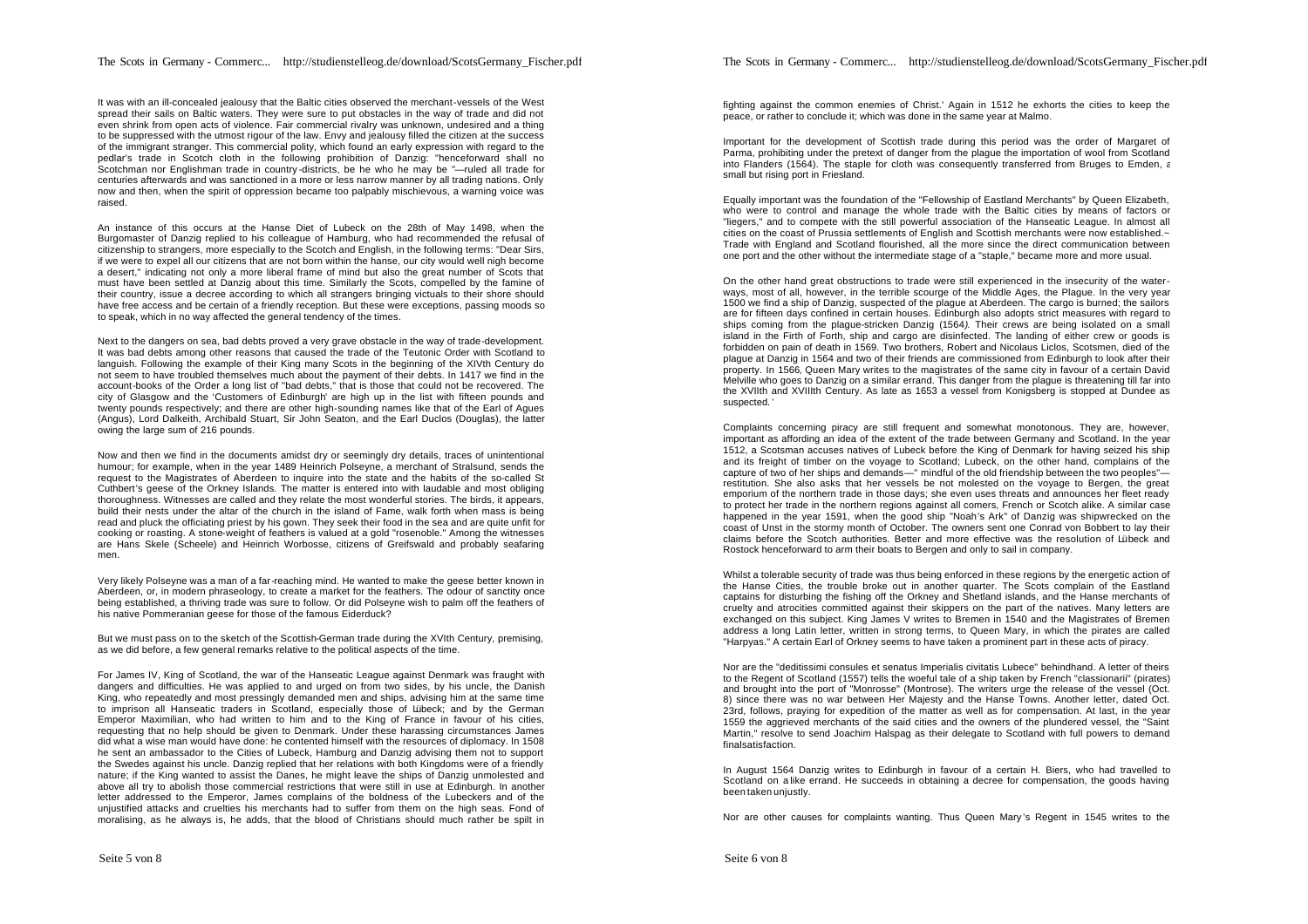Magistrates of Lubeck anent the conduct of a certain Bockard Cloch, who, whilst a law-suit was pending, had absconded with his ship causing great loss to the city of Edinburgh, but more especially to a citizen of Malmö, who claimed the fourth part of the cargo. Worse still is the case of John Knape, a skipper from Wismar in Mecklenburg, on whose account the Duke Ulrich writes a long Latin letter to Edinburgh in 1566. It appears that this Knape had sailed to Scotland three years ago in a vessel belonging to two merchants of Wismar. Since then no news had been received from him. His wife and family were living in poverty in his native place. In the meantime it transpired that he had sold the cargo on his own account and had taken service under the Queen of a foreign country. In February of the same year the Magistrates of Wismar likewise addressed the Queen praying that their agent might be permitted to bring ship and cargo to Danzig, or to load coal in case of its being empty.

There is quite a modem flavour in the account of some sailors from Hamburg who are tried and fined at Aberdeen in 1549 for fighting and assault.

Of greater importance is the prolongation of a treaty between Countess Anna of Oldenburg and Delmenhorst and the Scottish Crown, which had been concluded one hundred years previous in 1447.

As to the regular shipping trade during this century the names of the same cities occur again that we met with in the preceding century. But Lubeck and Hamburg have lost somewhat of their proud position compared with the growing importance of the Baltic cities of Prussia and Poland.

In 1508 we find the importation of salt from Stralsund (Trailsound) recorded; in 1510 that of masts for King's ships from Danzig. Macpherson in his *Annals of Commerce* talks of "many Scotch ships in the East-Seas." In 1522-23 several vessels from Konigsberg and Danzig to Dundee are mentioned, one from Greifswald (Grippiswold) in 1513. During the years 1539-1542 a great danger threatened the commercial relations between Scotland and Pommerania. Two skippers, Hans Knake and Hans Steffen from Anclam, which in the documents is called Tanglunen, complain that the cargo of their ship after having been brought into the port of Aberdeen by French pirates had been arrested there. The King of Scotland refers the matter to his highest court of justice and the plaintiffs appear in person. But although they return home after due decision, "multo locupletiores," as the report has it, yet they are not satisfied, but succeed by turning and twisting of their case to persuade the magistrates and the Duke of Pommerania that they have suffered grievous wrong. Letters are consequently issued by these authorities commanding the arrestments of the goods of the Scottish merchants in Stralsund. It needed the dignified, clear and convincing epistles of King James V, who encloses a copy of the court's sentence to the Duke to set matters right.

About the same time the King writes to the Magistrates of Hamburg recommending his messenger Murray, who was to buy horses trained for tournaments (1538).

In 1524 a citizen of Edinburgh, Edward Crawford, who is about to travel to Danzig for the purpose of buying grain, obtains a letter of safe-conduct from the Scottish Regent, whilst Lord Douglas, on the 16th of March 1542, writes to the English Admiral Lisle asking him to extend his protection to a certain William Fehn, the master of a ship of 40 tons, about to sail for Danzig, thence to return with victuals so that he "might remain unmolested by English ships." In a deed of purchase dated May 5, 1533, mention is made of the trade between Edinburgh and Danzig. A ship from the latter port lies in the harbour of Leith in 1544. It is the same which is afterwards wrongfully taken by Patrick Bothwell, who has to compensate the Danzig owner and his factor Fanholf in Edinburgh by making over to them certain properties in land.

About this time there seems also to have been some commerce between Glasgow and Danzig or Poland. It was chiefly in the hands of the rich house of Archibald Lyon. After his death, his son-in-law George Morison became the head of the firm. He and his ship perished on a voyage to Danzig.

In 1546 a vessel from Dundee sails to the same city; three years later a ship from Hamburg brings soap to Edinburgh. Beer is imported from Stralsund and wood for the repair of a church from Rostock to Dundee, the beams to be sixteen yards in length.

It is in this century that we find the first indications of a gradually increasing emigration from Scotland to the Baltic cities and to Poland. The captain of a ship from Edinburgh named Dawson receives permission to carry five merchants to Danskin, and James Foular six, hailing from Peebles, Glasgow, Edinburgh and Dumfries (1555). In 1589 two citizens of Edinburgh become security for six "Polish Cramers," that is Scotsmen who were going to Poland as pedlars. Their names are: John Knox, The Scots in Germany - Commerc... http://studienstelleog.de/download/ScotsGermany\_Fischer.pdf

James Hunter, Macmillan, Carwood, Gilchrist and Muir. They sail for Konigsberg.

James Gowan and Robert Jack, Scotch merchants, dwelt in Trailsound (Stralsund); the brothers Ancroft in Greifswald (Grippiswold).

The chief share in the trade with the East-lands is still claimed by Aberdeen. Gilbert Menzies, a native of this town, imports grain from Danzig in 1563, and in the following year several ships are freighted with victuals from the Baltic port to the same place. One of the ships is called the "Andrew"; another one boasts of the curious name of "Ly -by -the-fire" (1556)*.* Indeed the commerce between the two cities had by this time become so profitable, that a special duty was imposed on all goods imported from Danzig to Aberdeen, a duty which was large enough to pay for the expense of the great light in the gable of the church of St Ninians on the Castle Hill.

Of the last quarter of the century and the first thirty years of the next we are particularly well informed through the invaluable entries of Wedderburne of the "Compt Buik" fame. The list of ships sailing from Dundee extends from the year 1580 to 1618.

# **Return to Book Index**

#### **Print page Back to site**

Printed from http://www.electricscotland.com/history/germany/commerce.htm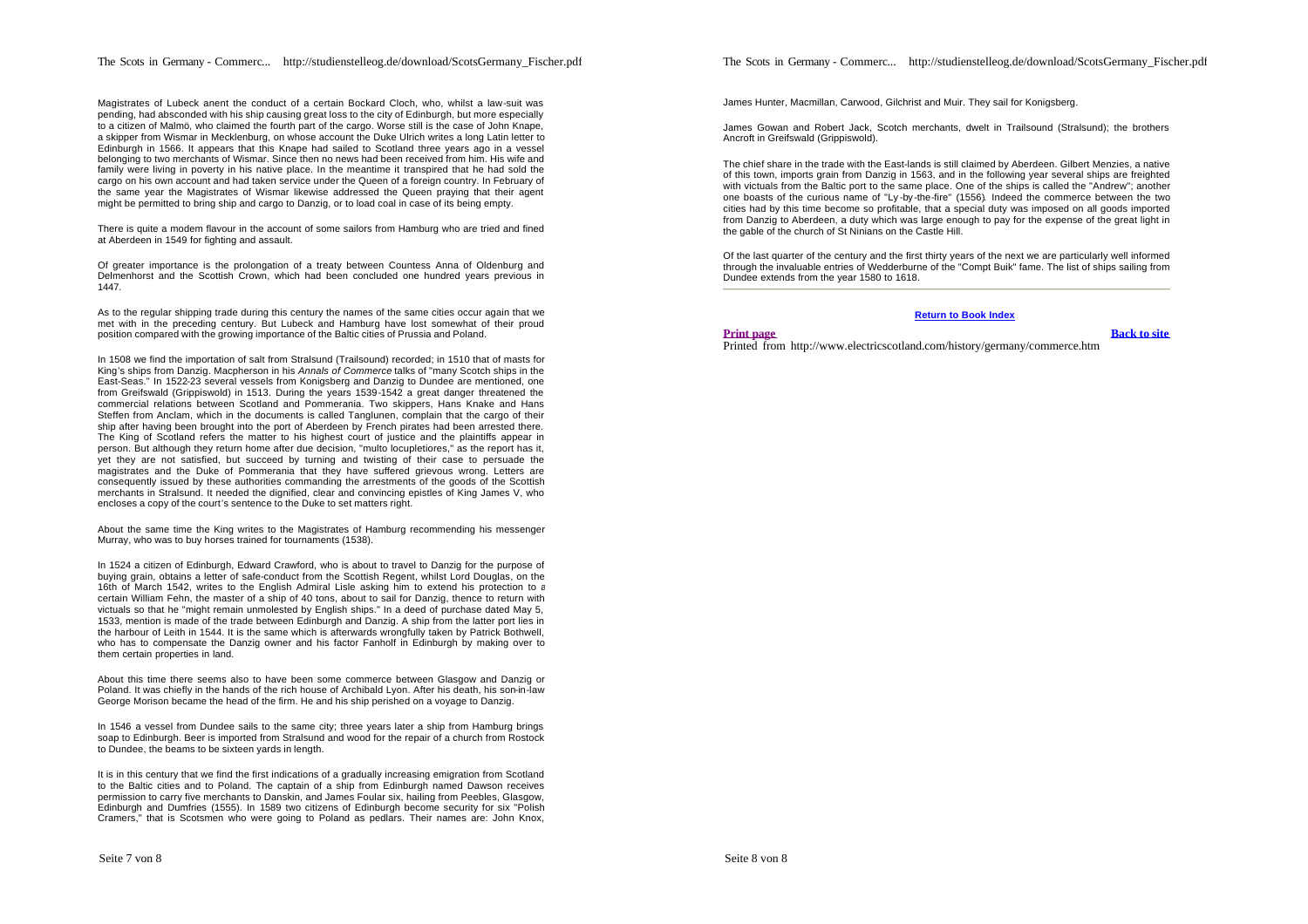## **The Scots in Germany Commerce and Trade (Part 2)**

We have therefore in the years 1581-1584 eighteen ships of Dundee, fifteen of which sail to Danzig, one to Königsberg, two to Lübeck. In 1588 four ships sail to Danzig, two to Stralsund, and during the period 1612-1618 twelve to Danzig, six to Königsberg, three to Stralsund, one to Greifswald and one to Lübeck. Altogether Dundee kept a fleet of about twenty to thirty ships to trade with the Baltic ports. If we remember that Dundee with regard to shipping, only takes the second place, we can form an adequate idea of the extent of the Scottish trade with the Baltic cities.

Nor are the two books of Wedderburne and Halyburton less interesting concerning the manner of trade in bygone days. The skipper, it appears, was at the same time the salesman of his goods, unless a special personage was sent along with him for this purpose. Sometimes the merchant would himself travel with the ship that contained his merchandise. Thus Wedderburne sends one Patrick Gordon in William Fyfe's ship to Danzig in 1597, and entrusts him among other things with two old rose nobles, one new one, and two double ducats "to be warit on rye gif it be within 48 gudlenis and falzeing thereof on lynt, a part thereof to be shippit in any ship that hapins to be frauchtit." Or he sends fifty reals "in a pocket" "to wair on wax and if it be extraordiner deir forby the waunted prices at his discretioune to wair on coper." And when he goes himself to Königsberg in 1596 he takes with him amongst a multitude of foreign coins, a gold chain weighing fourteen crowns. Thus we still see the remnants of primitive barter in the XVIth Century.

During the last quarter of it Scotland is visited by famine of a particularly aggravated character. We hear complaints of it in 1572 and in 1595. King James VI writes to his ambassador at the court of Denmark, Sir P. Waus, and Peter Young to try and get the duties remitted at Elsinore for the numerous Scotch vessels ready to sail for Danzig for the purpose of buying victuals; and this not only on account of the "great scarcitie and famine at home" but also in order to prevent them selling their freight elsewhere, and falling an easy prey to English ships.

To the many cases of piracy already mentioned we add the following: a merchant of Emden accuses the Earl of Orkney of having plundered his ship laden with rye from Danzig, off the coast of Norway. A skipper named Ogilvie of Dundee is sentenced to pay damages to a Danzig merchant. Three years later in 1594 the same man stands his trial against Thomas Stalker, a Scotsman settled at Danzig, who accuses him of having plundered the ship "Grite Jonas." Part of the cargo, strange to say, belonged to the Grand Duke of Toscana. When driven by the stress of weather to the Orkney islands the governor and two citizens of Dundee arrested the goods as "papistical." Ogilvie is sentenced to pay compensation to the Grand Duke.

Finally we may mention as interesting that in 1572 cannons and ammunition for the castle of Edinburgh are imported from Hamburg; and that a certain captain William Rentoun receives permission to levy and transport one hundred and fifty men for the service of the city of Danzig which had just then entered upon a disastrous war against the King of Poland, Stephan Bathory (1577).

The XVIIth Century, of which we had a glimpse already in the Dundee ship-list, commences with a trial for fighting and manslaughter in broad daylight among the Scottish settlers of Danzig. Then again we hear of precautionary measures against the introduction of the plague through German ships.

In the year 1603 David Smart claims before the magistrates of Dundee the inheritance of his brother, who died at Danzig and left about 600 pounds. The authorities in Germany acknowledge his claim and send the money.

In the same year the following new ships occur: the "Fortune" and "Neptune" from Emden, "Mary" and "Pelican" from Stralsund to Scotland. One ship from Flemisberry, very probably Flensburg, is mentioned in 1616.

About this time (1606) the ruinous state of their church causes much anxiety to the City Fathers of Aberdeen. They resolve therefore to send a trustworthy person in "William Meason's ship" to Danzig in order to buy lead to the value of 105 Pound Scots for the repair of the sacred building. In 1609 the Castle of Edinburgh again runs short of ammunition, and a vessel is despatched to Danzig to bring over "200 stane" of gunpowder.

To the common articles of import from Germany, such as wood and timber, wainscot, lint, wax, flour,

The Scots in Germany - Commerc... http://studienstelleog.de/download/ScotsGermany\_Fischer.pdf

grain, iron, etc. is now added glass (1610-12). But no sooner has notice been taken of this fact than an order against its importation is issued (1621). Salt is being imported in 1656-1658 to the value of 1100 Pounds. The trade in skins seems to have been particularly brisk. Two small boats from Aberdeen carry 8000 lamb-skins in 1617 and in 1650 no less than 30,000 lamb-fells are exported to Danzig. The old articles of export are increased by knitted wool-wares, especially stockings.

Seven ships sail from Leith to Konigsberg in 1622 and mention is made of one ship from Bremen and one from Konigsberg in 1625-26; the former had to seek shelter in Tynemouth. Two vessels from Leith are lying in the harbour of Danzig towards the end of July 1626.

A dangerous voyage was that of Henry Dinklaff with his ship the "Pruss Mayden" from Kneiphovia (a part of Konigsberg). It was attacked by the rebellious Scottish Clan Jan and would have been plundered but for the assistance of a royal vessel. Finally Montrose and Kirkcaldy send a ship each to Konigsberg and Danzig in 1688 and 1692.

A great obstacle in the way of trade was the war between Great Britain, Spain and France during this century. A long story is told of a certain Captain Robertson, who, fortified by letters of marque from the King of Scotland, had attacked ships from Lubeck, because of their carrying ammunition and other prohibited freight. His own vessel, however, had suffered so much in the fight, that it had to seek refuge in a Norwegian port to get repaired. But no sooner had it arrived there, than German sailors, mostly hailing from Hamburg, board the ship, ill-treat the crew and abuse the Scottish flag. Afterwards the Court at Hamburg refuses to acknowledge the statements of the witnesses made before the Scottish Admiral, and the King sees himself compelled to renew the letters of reprisal to Robertson.

Another time a ship of Danzig sailing to Spain is driven by stress of weather to the coast of the Shetland isles, and there saved by Scottish sailors, only to be carried as a lawful prize into the harbour of Leith, where it has to lie six weeks until the captain, one Edward Jansen, complains before the authorities at Edinburgh, that he had no longer any means to feed his crew. An order is then given to sell part of the cargo, consisting of wax. Finally the Danzig skipper gets his rights, and ship and cargo are restored.

Again Danzig complains in 1672 with regard to the unlawful seizure of three vessels, two of which, the "Sun" and the "Crown," had been brought into Scottish ports suspected of carrying contrabandgoods.

With the XVIIIth Century Scotland lost the last remnant of independence. Her trade became the trade of Great Britain. After the last fierce death struggle of a lost cause the neighbour south of the Tweed gradually learned, if not to love his neighbour in the north, at least not to slay him. Gradually the pirates hide in story -books, and the grim spectre of the plague keeps at a respectful distance; gradually a more enlightened commercial policy gains the day, and the full profit of a rational working of the resources of the country is earned by the people. The export also changes in kind. Coal, the black jewel of the land, and the herring the silvery treasure of the sea, take the place of rabbit-skins and coarse wool.

But our sketch of the commercial relations between Germany and Scotland during the period of the independence of the latter would be incomplete without considering that curious German and Polish inland traffic—a pedlar-trade—carried on by Scotsmen during the XVth, XVIth and XVIItb Centuries. The origin of this remarkable historical fact is to be found in a very large Scotch emigration to Danzig, Konigsberg and Poland from the end of the XVth Century and earlier, gradually increasing until the end of the XVIIth, an emigration which makes Poland the America of those days. Some writers have tried to explain this fact from one cause only. They have tried in vain. It was not religious persecution alone, not the well-known roaming disposition of the Scotch alone, which drove them across the sea in thousands. It was the result of many causes working together. First and chiefly: the hunger and the distress of their country. We have already mentioned the letter of King James VI dated 1587 in which the great "scarcitie" and famine is spoken of and the hope of alleviating it by a speedy importation of "viveris" from Germany. But already in the year 1572 famine had been so severe that the King saw himself compelled to take the extraordinary step of commanding emigration by solemn proclamation at Leith. Birrell notices a great famine in 1595 in his diary, and the chronicles of the Scotch towns are full of the distressful state of the country. Further reasons we find in the never-ending religious and political wars at home, the hardships of the law of primogeniture, in the love of martial adventure and in the pronounced clannishness of the people. The first thing a Scotsman did who had emigrated to Danzig or Konigsberg or had settled at Krakaw was, to invite other members of his family, who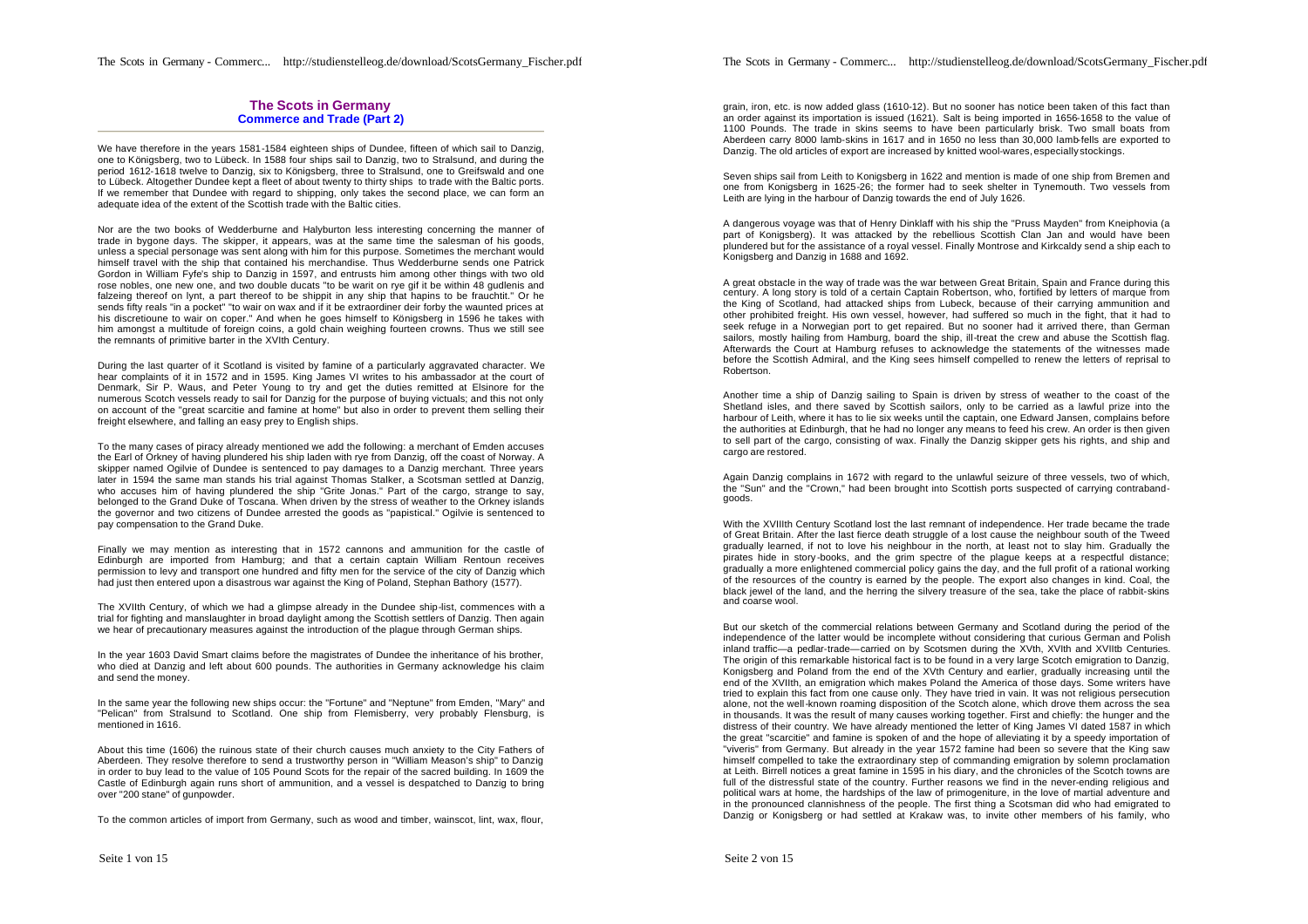perhaps found it difficult to make their way at home, owing to the disturbed and poverty-stricken condition of their native land.

But why—one might ask—was distant Poland chosen of all other countries as the goal of emigration? The answer is not far to seek. The English were the enemies of Scotland: all trade with them partly restricted, partly prohibited altogether. Holland was already full of the Scotch; and France, eldorado as it proved to be to the Scottish soldier and scholar, did not offer the same facilities for trade as a country did, where the middle and trading class between the noble and the serf was actually nonexisting. All trading in Poland on the other hand was done by Jews and foreigners; here then was a field for the enterprising Scot: a wide country with plenty of room to travel about, an excellent seaport, Danzig, visited since the days of old by many a Scotch trading vessel; a luxurious and magnificent royal court and little competition in business. In a book of the time Poland is called the heaven for the nobility, the paradise for the Jews, the hell for the peasant, and the gold mine for the stranger; and a famous Scotch traveller, named Lithgow, who on his journeyings over Europe had also visited Krakaw and Lublin and found many of his countrymen there, calls Poland the "mother and nurse of the youths and younglings of Scotland, clothing, feeding and enriching them with the fatness of her best things, besides 30,000 Scots families that live incorporate in her bowels. And certainlie Poland may be termed in this kind the mother of our commerce and the first commencement of all our best merchants' wealth, or at least most part of them."

This statement has been doubted. But it agrees with other contemporaneous information. Sir James Cochrane, the Scotch Ambassador at the Court of Poland, "tells of many thousand Scots in the country besides women, children and servants"; and in a letter of the English Statesman Chamberlain to his friend Carlton (1621) we read: 'The Polish Ambassador had an audience of the King.... there are about 30,000 Scots in Poland. '

Sir John Skene, the celebrated Scotch lawyer, who had travelled far and wide on the continent, confirms in his book, "De verborum significatione" sub verbo "pedlar" that he had met a vast multitude of them, his countrymen, in Krakau (1569).

To this may be added long lists of names of Scotch settlers in Poland and Prussia, which have been handed down to us in the archives of these countries.

Scotch emigration then, having been proved to be extremely large and to affect all classes of society and all ages, it is not to be wondered at, that many went, who were utterly unable and unfit to make their own living, or who finally turned out a disgrace to their country. It is quite surprising how many young Scotch boys not older than fifteen or seventeen years sought their fortune at that time in Danzig. Naturally enough complaints of rowdyism were frequent. Patrick Gordon, then Scotch Consul at Danzig, a man who will engage our notice again, draws the attention of King James VI to the miserable and disorderly state of many of the emigrants, and adds that the Scotch settlers themselves wished to get rid of them. It is in consequence of this letter that the King in 1625 issues the following proclamation: —"Whereas the grite number of young boyes uncapable of service and destitute of meanis of liveing yearlie transported out of that our kingdome to the East-seas and specially to the town of Dantzik and there manie tymes miserablie in grite numbers dyeing in the streets have given quite scandal! to the people of those countries and laid one foull imputation on that our kingdome, to the grite hinderance and detriment of those our subjects of the better, who traffique in the saidis countreyis: it is our pleasour, that by oppin proclamatioun ye cause prohibite all maisters of shippis to transport anie youthes of either sex to the said easterne countreyis bot such as either salbe sent for by their friendis dwelling there, or then, sail carrie with them sufficient meanis of meantenance at least for ane yeare under the pane of fyfe hundreth markis monie of that our kingdome, toties quoties they sail offend in that kind."

After this edict the emigration, though it did not cease, took a different channel; the people emigrating often having some means of their own, or intending, if they were cadets of a lord or laird of the country, to enter the military service of Poland or, finally, wishing to visit their many friends in Germany.

Most of the Scotsmen settled in Poland were pedlars. They sold tin utensils, a kind of woollen stuff called "Scotch," and linen kerchiefs, often decorated with pictures of the Turkish wars. Those that lived in towns had small shops ('institutae Scotorum'), where one could buy iron goods and scissors and knives and cloths of every description, or they kept booths at the large fairs all over the country.

In many respects the great expectations of these Scotch emigrants were not realised. It is true, there

was religious tolerance in Poland since 1573, and we never hear of any religious persecution; but Poland as well as Germany was always ready to invent new obstacles and burdens in the way of the free exercise of their trade. Of two trading restrictions of Stralsund and Danzig in the first half of the XVth Century we have already spoken. Later on, in the year 1564, a tax was imposed on the Scots of Poland, a poll-tax, in common with the Jews and Gipsies. If a pedlar went on foot, he had to pay one form; if he kept a horse, he had to pay for it in addition. 1578 one form for the man, two forms for the horse were raised; 1613 two florins for the man and fifteen groschens for the horse. But this was only an apparent relaxation: for now a tax is imposed on the goods also. At last the influential Scotsmen by their united efforts succeeded in mitigating these hardships. First of all they appealed to the King of Scotland, complaining at the same time of the inactivity of the Scotch Consul Gordon at Danzig. The King wrote in strong words to his representative in return and possibly also to his friend the King of Poland. Anyhow the terms of the law by which they were placed on a level with the Jews, terms that had chiefly caused the irritation, were expunged, and an edict of 1629 promised them the same treatment as other "foreign merchants."

Other restrictions for other Polish towns followed, chiefly caused and called forth by the jealousy of the native merchants. King Sigismund II Augustus issued an edict on the 17th of Sept. 1568, which was to check the influx of Scotsmen into Bromberg. It was chiefly directed against the pedlars or small shopkeepers ('revenditores'). Merchants, who sell, not by the ell and the pound, but in whole pieces or by stone-weight, are exempt, and special mention is made of four Scottish merchants already members of the guild. It is therefore to be assumed that the Scots tried to evade the restrictions of the law by becoming citizens and members of the merchant fraternity. In 1673 one Gasparus Wolson (Wilson) is the president of the guild; town councillors, aldermen, even burgomasters of Scottish birth or parentage, occur in old Bromberg documents. Especially frequent are the names of Watson, Wilson, Wallace, Hutton, Herin (Heron) and M'Kean. In 1733, a Joseph Wilson is provost, in 1823 one Makkien "Archivarius."

Nor were the laws against the Scots in other countries less strict. The town of Breslau issued an ediction on the 2nd of July 1533 against pedlars, Scots, gipsies, beggars, etc. In 1558 Markgraf Albrecht of Brandenburg, Duke of Prussia, gave an order not to allow Scotch "vagabonds," to roam about in the country, "because they are the ruin of our own poor subjects, taking away their living and reducing them to beggary." He also accuses them of using false weights and measures and strictly limits their trade to the annual fairs appointed by law. Thirty-one years later his son Georg Friedrich repeats his father's prohibition in much the same words.

Greater still was the hostility shown to the strangers by the native tradespeople. The cutler-guild at Krakau accuses the "cunning" Scots before the court, "that they did not content themselves with one shop but had several at each end of the town, and would moreover send a boy to sell their wares from house to house." Similarly the united guild of "Kramer" of Prussia, in the year 1569, Nov. 11th, present a supplication to the Markgraf, in which they state that their business is spoiled by the travelling Scots, that nobody cared to come into the town to buy, if he could get the goods brought to his own house; that the orders issued as far back as 1545 were disobeyed; that there was a Scotsman, called Ventour, who said he was a citizen of Zinten, but he did not live up to it, but kept boys, who in his name travelled all over Samlandt, doing great harm to the whole country; they (*i.e.* the Scots) probably bought beaver and marten skins and amber in Prussia and sold them in Lublin (Poland); not content with that they brought "false (adulterated) ware" into the country, such as pepper, saffron, silk spoiled by water. ('versoffene Seide'). "Let alone that they are cheats," continues the indictment, "bribing the custom officers and, it is to be feared, acting as spies to betray the country (!) which may God prevent." The petitioners finally express the charitable wish that His Serene Highness would deliver the Scots and their goods into their hands, and that then they would make over the value of the goods taken from them to some hospital.

Now, we will not for a moment deny that among the 30,000 Scottish pedlars there were some that dic not always act up to the dictates of conscience, and that many of them lived a life of misery and privation, but this document of the "gantze Krämerzunft von Preussen" bears on the face of it only too clearly the ill-concealed inability to withstand a sudden, keen competition of trade.

Against these insinuations the Scots defend themselves in many supplications addressed to the Duke of Prussia In 1599 they sign as "the honorable Company of the honorable Scottish Nation," at other times as the "elders of the Scots in the districts of Holland, Riesenburg and the Prussian Mark" or as the "Scots of the district Rastenburg and Barten" (1628).

They state first of all that they "the poor foreigners have been 'very exceedingly' grieved ('mit fast hochbetrubtem gemuthe') at the order of the Duke commanding them to cease their journeyings as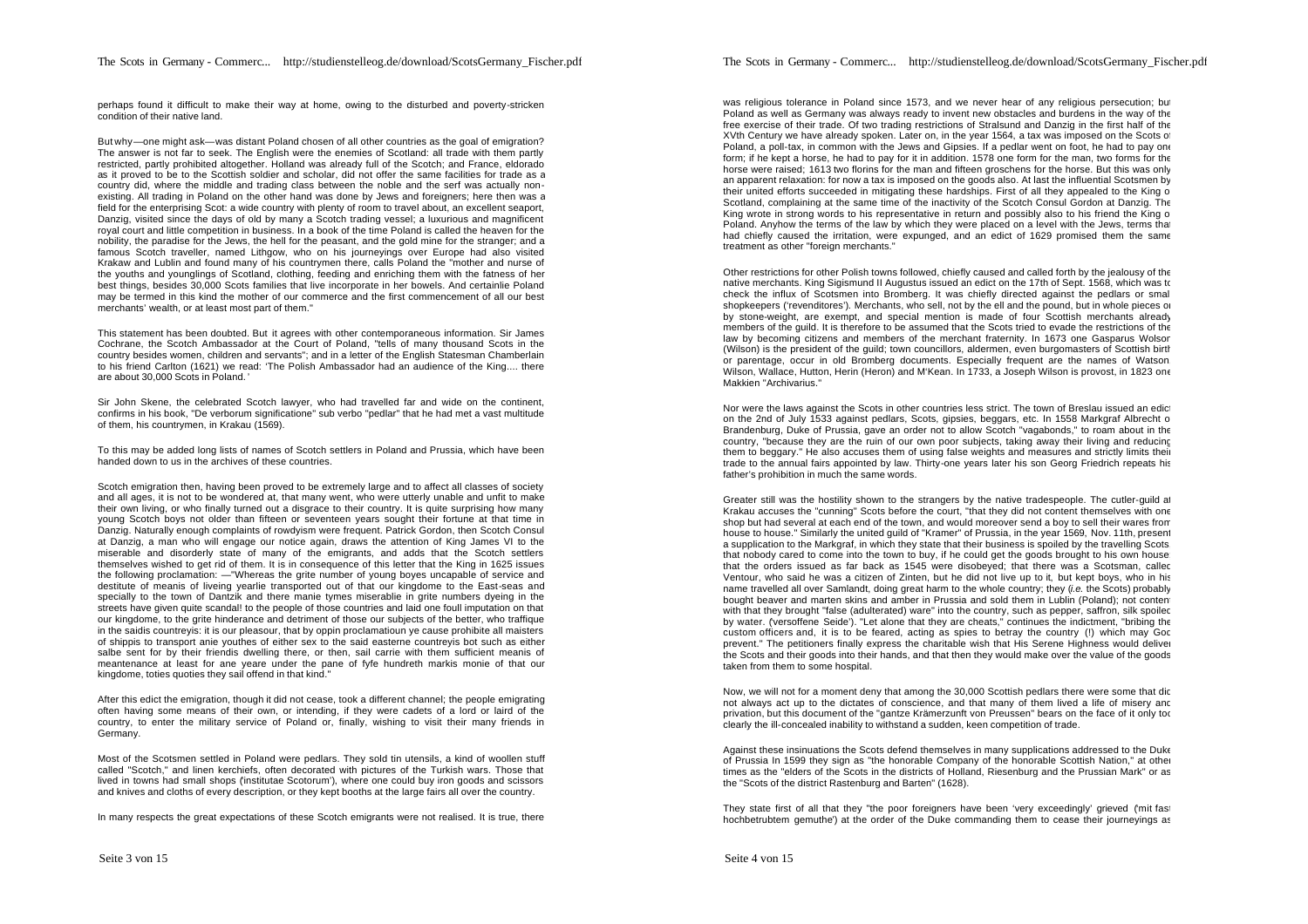pedlars in the country except to the duly ordained public fairs, "as if we, the poor strangers, were the worst of all." Then they explain that they were not newly-arrived "juvenales" but mostly "fellows well up in years" (ziemlich betagte gesellen"), who had been travelling about for many years in this country and against whom there never was any complaint raised as to "false measure," etc. "Why is it," they continue, "that we Scots alone should be singled out for such excessively severe measures, seeing there are so many other stranger-merchants in the land? We are the most humble and faithful subjects of the Duke and have at all times paid 'duty and contribution.' We shall continue to do so, nay to serve Y.R.H. 'to the risk of our body and blood' ('mit Aufsetzung Leibes und Bludts').

"That we have not been made use of hitherto, is not our fault; but it may yet come to pass, and though we are at the present time not domiciled or owners of houses ('heuszlich angesessen'), the good God can in his own gracious time bring it about that we settle in the dominions of Y.R.H. as the rightful owners of property."

Finally, they offer to pay an annual tax of two Thaler, and urgently requesting again a withdrawal of the order and measures to prevent the violent seizure (Auffgreiffer') of their persons, they sign in dutiful submission as subjects of H.R.H.

The Scots of the districts of Barten and Rastenburg complain moreover, that there was no distinction made in the imposing of their 'contributions,' though their trade-earnings were very different. They also, very properly, request that a central comptroller should be appointed of the whole province, who would make a list of their names and receive their taxes at stated times; instead of having this tax gathered, as now, by magistrates, collectors of the duty on grain, burgomasters and town-clerks.

It strikes one as very curious in these hostile trade-manifestations against the Scots that the Jews are constantly coupled with them; and yet the fact is easily explained by the consideration that previous to the arrival of the Scots the whole retail traffick in Poland lay almost exclusively in the hands of the Jews. The Scottish strangers stepped into the Jewish inheritance with all its advantages and burdens. Remembering this, and also bearing in mind that large money transactions were carried on by the Scots, we need no longer be astonished at the prejudices and groundless reproaches of injured competitors: they were gratuitously transferred from the Jewish to the Scottish pedlar.

For the Scots, however, these and similar manifestations of ill-will served the good end of accelerating their acquiring the rights of citizenship in the towns of Prussia and Poland, and of making them band themselves together for mutual protection in a large union (Bruderschaft) with laws regulating their traffick, such as their own King James had recommended and the German and Polish authorities acquiesced in. This they did, and we possess very interesting accounts of their constitution. One comes from Krakau. In the year 1603 the Polish Government had commissioned Abraham Young (Jung), a captain in the Scotch regiment of the King, with full judicial power to make inquiries into the organisation of his countrymen in Poland. The depositions of a witness named Richard Tamson, a merchant of Posen, have been preserved, and from them it appears that the Scottish Brotherhood in Poland had twelve branches with their own elders and judges. The latter had power not only to impose fines, but also, with the consent of the elders, to pronounce the sentence of banishment. On each fair-day they held their meetings and a general court of appeal met at Thorn on the Feast of Epiphany, when each Scotsman could produce his grievances. There was no appeal to the King. The "decreta" or decrees were entered into a special book. The duty of the elders was to do everything necessary for the Protection of the guild and its privileges, and to receive every newly arrived Scotsman into the brotherhood. The clergymen, who collected a tax every year for the building of their own Presbyterian churches, belonged to the number of the elders *ex oficio.* Each guild had its own books, some of which showed a hostile feeling towards the Roman Catholics. Guilelmus Forbes, Gilbert King, Peter Orem, Guilelmus Henderson and John Forbes, rich Scotch merchants in Krakau, were for many years judges. The new member of the guild had to swear an oath, to observe the laws and regulations and to submit to the decisions of the court. He wrote his name with his own hand into a book.

Other witnesses add, that the Scots in Poland elected four judges every year, who issued decrees and were at once accusers and judges. Very often the punishment inflicted was a kind of proscription, so that nobody was allowed to speak, eat or drink with the person in question. Criminal cases however did not come under the jurisdiction of this court. Fines paid were again lent out at a high rate of interest. As their highest judge the Scots acknowledged, according to a privilege granted them by King Stephen Bathory, the Royal Marshall only. They even disputed Captain Young's right to meddle in their affairs until King Sigismund III made him the chief of all Scotch merchants living in Polanc (March 10th, 1604). Now they had to obey him and to enter their names into *his* books "in order that they might be found easier if required for the defence of the country"; as the order significantly adds.

From this blow, and a necessary blow it seems to have been, the Scotch autonomy never recovered.

We are still more accurately informed of the constitution of the Scotch Brotherhood in Brandenburg and Preussen. There in 1615 a certain Jacob Koch (Kock or Cook), a Scotsman, made at the command of the Kurfurst (Elector) a complete list of the Scotch Kramers in the dominions of His Serene Highness. This list contains 410 names. Prefixed are certain recommendations of Koch's as to taxation, and his own travelling expenses. At the end he adds the twenty articles which constituted the Scotch Guild or Nation or Brotherhood. This curious and important document, literally translated from the German, runs as follows:—

"In the name of the holy and inseparable Trinity. As a great number of the Scottish nation in this Dukedom of Prussia, scattered here and there, seek their living, and many of them not capable of a fixed abode or a certain jurisdiction, and since on that account frequent disorders have taken place the Oberburggraf of this country many years ago did graciously permit them, to establish certain rules and articles amongst themselves, so as to prevent much bothering of the magistrates, cheating and other excesses and irregularities for the maintenance of good order, lest they might be considered, as has been done most unjustly and untruly, mere fugitives and vagabonds. They have therefore constituted 'unanimo et successivo consensu' a certain brotherhood amongst themselves, and ordered that their meetings should take place four times in the year: at Martinmas, Candlemas, Whitsuntide and Bartholomew's Day (Aug. 24th), when it is the duty of the youngest brother to invite the others to be present without fail. After prayer all their names are called by the secretary, and he who is not there before prayer, must pay five groschen into the poor-fund. But those who stay away altogether without sufficient excuse, shall incur the penalty the elders may deem proper to inflict."

Besides this there are contributions and collections for the poor, sick and needy according to the means of each one; there is also something given to the hospital out of the collected fines. The other articles are as follows:-

1. *"Of the Sabbath.*

Nobody shall without grave reasons miss the service and the sermon in this Duchy of Prussia in whatever place it may be. This is the will of all and the duty of a Christian. Neither shall he profane the Sabbath by gluttony, drinking and gambling and such like misdeeds, but keep it holy with love towards God and his neighbour according to the rule of God's Word. He shall also partake four times a year as a token of his Christianity, of the supper of the Lord, in which He offers us His true body and His true blood spilt on the cross, and shall not withdraw himself from the table of the Lord. He who purposely offends this order shall after due warning, if it occur again, be expelled from the Brotherhood.

#### 2. *Of duty towards those in authority.*

In the next place everyone shall pray for those in authority, show himself obedient and reverent, and in case of necessity be ready to serve it even unto death. He shall also pay the due rent for his stall in the fairs and as the Brethren have settled before, contribute an annual tax to the rulers for their gracious protection and the hoped-for confirmation of our articles. Neither shall any of us refuse to pay if a tax should eventually be imposed upon us.

#### 3. *Of our elders.*

Those that the Brotherhood esteems most worthy shall be chosen for elders by a majority of votes, and they shall then be reminded of their duties out of God's Word.

#### 4. *Oath of the elders.*

We the elders do swear with hands uplifted before God and the whole Brotherhood, that we will not according to our best knowledge and that power which God has given us, do ought or allow it to be done against any body, that goes against justice and is the outcome of mere partiality for the preservation of the Brotherhood. So help us God and His holy Word.

5. *Of the appeal from the decision of the elders to that of the whole Brotherhood and from it again to the German municipal Court*

If anyone should feel himself aggrieved by the sentence of the elders, he is free to appeal to the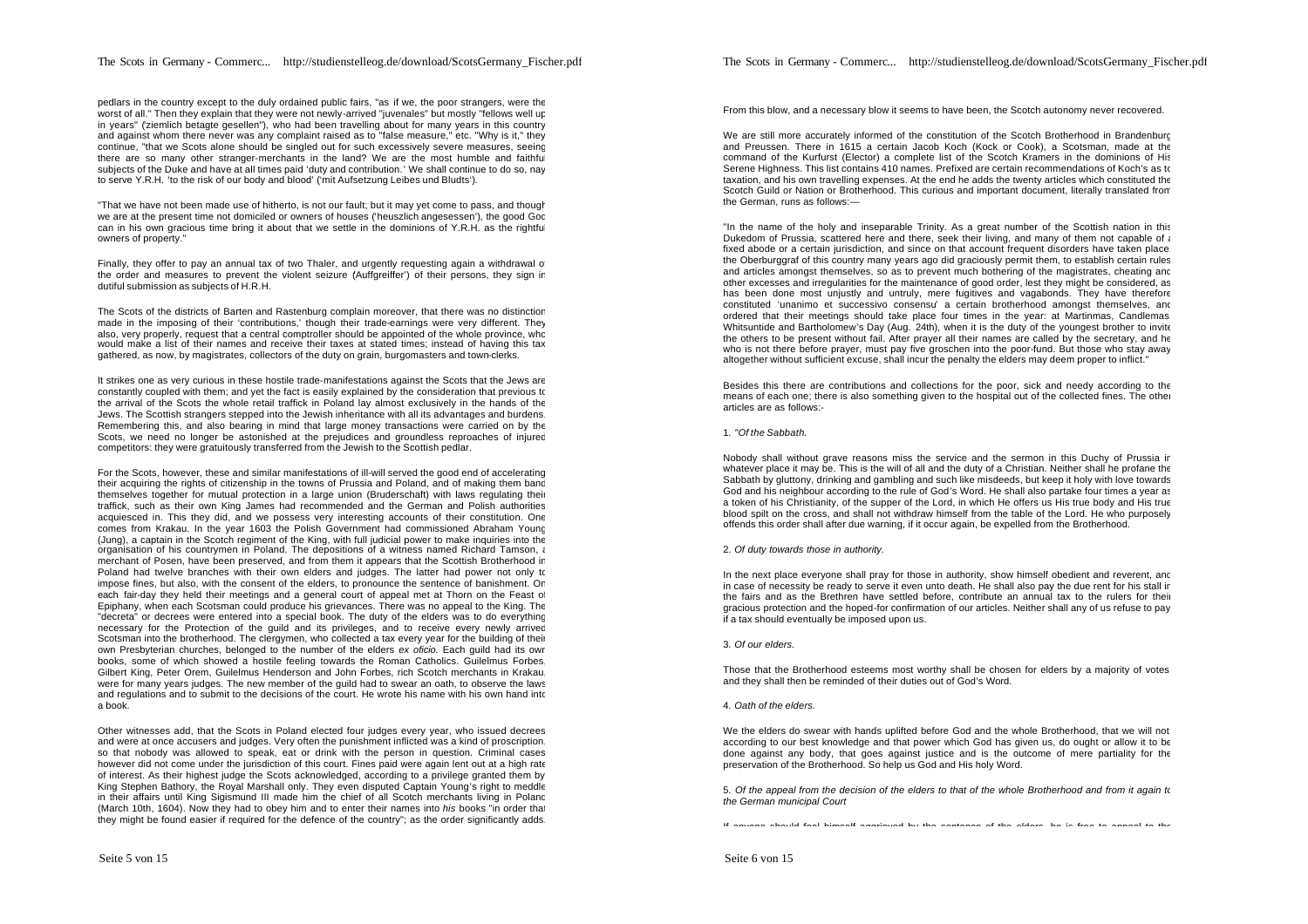united Brotherhood. But if the united Brotherhood confirm the sentence of the elders and the appellant be not content yet, he may go to the judges in the cities. Two of our elders however shall be in duty bound to defend their decision before the German Court. If the sentence be approved of as just by the presiding judge, the appellant must pay, if otherwise, the elders ought to pay damages to the appealer.

If it should so happen, that clearly one or the other of the elders from envy or favour should try to obtain an unjust decree, he shall, if convicted, be fined and dismissed from office.

#### *6. Of those that withstand the elders.*

They shall without delay and with one accord be punished.

#### *7. Of false measure, weight and wares.*

Concerning this point, it has been resolved by common consent of the Brotherhood, that nobody, be he rich or poor, shall use false measure, weight or goods against God's written law: Thou shalt not steal. He who does not desist shall be handed over to the presiding judge, that he may be sentenced as a thief or be expelled the country, or punished with imprisonment as the occasion requires, if he should not be able to pay. Or if a brother sell to the other brother or to anybody else adulterated goods, the seller shall not only have no price, but also refund the damages that may have accrued to the buyer hereby, and submit to the decree of the elders. But this is to be done only upon condition, that the buyer can prove his case, for otherwise many might come and use this subterfuge adducing unheard of things, even those that never entered a man's mind. And he who tries to dispose of false goods knowingly shall be punished without delay, and the value of the goods be paid into the poorfund.

8. *Of those who are consulted concerning a sale and give false account.*

They shall be punished according to the verdict of the elders, and in case of the offence being repeated twice or three times be considered untrustworthy witnesses and expelled the Brotherhood.

9*. Of those who outside the fairs sell their goods to the detriment of the towns.*

They shall be severely punished according to the verdict of the elders. Likewise nobody shall be permitted to keep more than one shop in the country. Offenders to be duly punished.

10. *Of those who know something of others that is against our rule, and yet do not reveal it.*

Everyone shall at our regular meeting according to his conscience tell everything that he can prove of anybody, wherein an excess or crime has been committed. If he conceal it and it should come out afterwards through others, both shall be duly punished.

11. *Of moving into decent lodgings.*

It has been ordered that all Brethren of our guild shall take up their lodgings in honest houses. He who stays in suspected places shall not go unpunished. He shall also dress decently and suitably to his station, and shall invariably be present at the funeral of a deceased brother at the time appointed to assist in burying him honorably.

12. *Those who abstract anything in peasants' houses or farms, or from other people, be it ever so trifling, shall first settle with the party and afterwards be punished by the Brethren.*

13. *Of those who at meetings draw daggers, knives or the like.*

They shall be punished severely and be handed over to the municipal Court.

14. *Of those who use nicknames instead of Christian names.*

Let them be punished without delay.

The Scots in Germany - Commerc... http://studienstelleog.de/download/ScotsGermany\_Fischer.pdf

15. *Of Brethren, who have been murdered by evil-doers.*

We pledge ourselves to seek and pursue the evil-doer, who without provocation murdered one of our Brethren or did him any other wrong, until he has been seized, and after he has been put in prison to proceed against him until be has either been executed or liberated by the ludge. But if one of our Brethren be killed secretly or injured, we will pursue the evil-doer at his expense, if he has means; if not, we will raise money according to our power so that we may carry out our purpose. As to the property of him that was murdered or robbed, we shall only use it 'pendente lite.' Whatever may be left after the execution of justice, our elders shall hand it over to the murdered man's relations when claimed, on condition, however, that the fourth Pfennig go to the prince. And in case the late man had relations in the country, if they be spendthrifts, the money shall not be handed over to them, but be retained for his other friends in Scotland for a year. If the right heirs do not claim the property within the space of a year, the assets shall be distributed among the poor.

16. *Of those who have for some lime stayed abroad.*

We have resolved, that those of our Brethren, who hire a servant-man from elsewhere or make an agreement with him in the country. . .. shall be punished, especially if the said man or boy did not complete his time, but ran away from his master or was mixed up with other crimes. . .

17. *Of stiff-necked and wilful servants.*

They shall be expelled and lose their wages unless they improve.

18. Because every year some of our nation are brought here by skippers and others, who turn out badly and refuse to do well, having already before they arrived here, as experience has taught us, misbehaved, which tends to the disgrace of the whole Scottish nation, and more especially causes unmerited disrespect, contempt and injury to our Brotherhood in this place: we have resolved, that if a skipper or other person do bring or Procure such servants, he should place them with friends, if such there are, giving sufficient proof of their honesty and find security of well-known people; but if the newcomer cannot be lodged in this way, he shall take him home again. He who trespasses any of these rules shall be punished by the Brotherhood.

Item, if anyone hire a servant who has been living here for some time, yet owes his former master still something, the new master shall pay this debt. Nobody is to keep more than one servant for four years.

If the master wrong the servant, he shall be punished after due consideration of the case.

19. Not to hire any strange man, unless he can give honest proof of having served his master faithfully for four years.

20. If any one of our Brethren, be he free man or serving, be found squandering his own or goods entrusted to him by card-playing, dice, laziness or other evil and useless doings by which the Brotherhood suffer injury: if this should happen in the country he shall have power to hold the offender till help arrives or bring him to the magistrate, lest he do squander the remaining property also, and from this remaining money shall he be satisfied who found him out and perhaps spent some money in doing so, though he be only a serving man. But if he be a free man but carries other people's wares, and is admittedly in debt: he shall fare likewise.

All the Brethren have solemnly sworn to observe the above articles in all particulars as far as possible, so help them God!"

After this most excellent constitution had been ratified by the authorities, though with many alterations, complaints against the lawlessness of the Scotch cease.

But then trouble arose from political causes.

In Scotland in the meantime the thundercloud had burst over the heads of the unfortunate Stuarts. Charles I having been found guilty of treason had been beheaded in front of his own palace, and Charles II as a fugitive in France needed money for the maintenance of his semi-royal state, money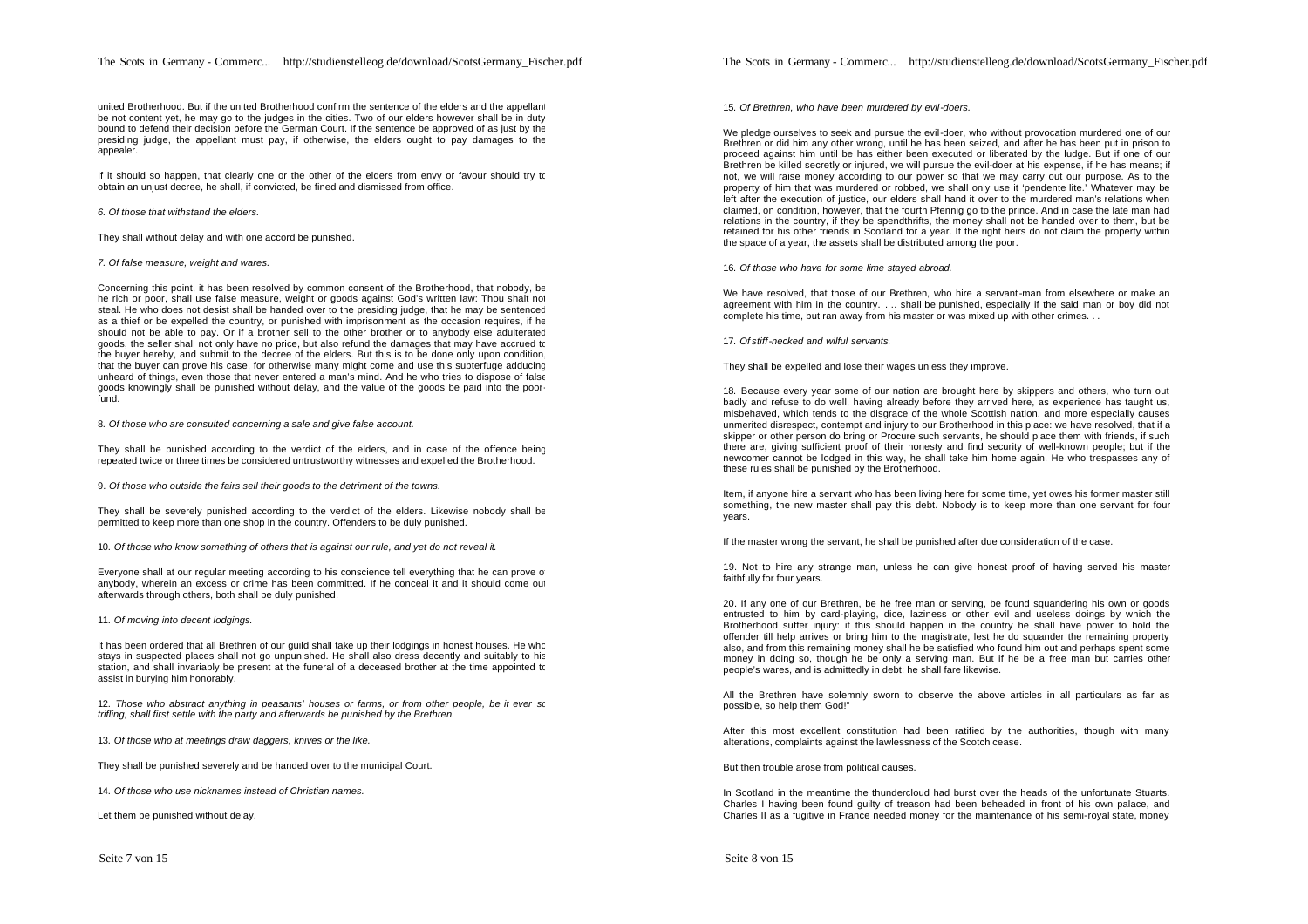again for his far-reaching political intrigues. In his necessity he wrote to a number of foreign princes, nay he even recollected his beloved subjects settled in Poland, of whose thriving state, rumour—ever increasing in wonder with the increasing distance — had perhaps reached his ears. As a proof of their loyalty these Scots were now to pay a tax amounting to no less than the tenth part of their possessions. This was the meaning and the message of the King's ambassador, Sir J. Cochran; to Hamburg, Danzig and Poland. The fourth paragraph of his instructions ran: "If you finde it to be true that our said good brother, the King of Poland, hath endeavoured to bring all our Scotch subjects in that kingdome to a just acknowledgment of us and of our power and authority as their lawfull king, you shall from us thankfully acknowledge his friendship and justice therein and intreate him to continue and improve his kindness to us in that particular so far, that none of them be permitted to enjoy the libertie they have in that kingdome, but such as shall approve their loyaltie and good affection to us by some supply of money or other assistance according to their abilitie in this time of our great necessitie. To which end you shall intreat our said good brother to authorize and encourage our bane of money or other assistance that our said subjects can be induced to give.

A further duty of the ambassador was to assemble the most prominent Scotsmen in Poland, to acquaint them with all the circumstances of the "abominable" murder of his father and to persuade them to assist their lawful monarch with a sum of money collected among themselves.

The consequence of this embassy and this request was a decree of the "good royal brother," the King of Poland, dated 1650, which, in recognition of the friendship of the King of England's grandfather "tempore necessitatis belli Turcici," and in order to assist him in his present distress, commanded all the Scotch settled in Poland to assess personally their fortunes and to deposit within two months ten per cent of it with the local magistrates. This edict was approved of by the parliament in December of the same year. It was, however, but slowly and almost unwillingly, it appears, carried into effect. Poland herself was about this time implicated in a frightful war against the Cossacks and her means were straitened. Finally, towards the end of January 1651, John Cazimir commanded Henry Drioss, secretary to the Royal Exchequer, to enforce this tribute to the King of England "ratione subsidii" with all energy.

On the 28th of February four of the wealthiest and most influential Scotsmen of the city of Krakau, Carmichael, Fraser, Blackhal and George Cruikshank, are cited before the Burgomaster. There they had on oath to tell the amount of their property and to bind themselves to inform their countrymen of the decree of the Polish parliament. But the payment of the tax took place only on the 3rd of March. The four mentioned above paid down large amounts varying from two to six hundred dollars; others less. Andrew Dixon, a Scotch merchant of Krakau, refused altogether to pay on the plea that he, having lived in Poland for the last fifty-seven years, ought to be exempt from being taxed. His case was postponed for a closer examination of the circumstances. A like plea is brought forward by James Cramer of Brady, Richard Gordon of Leopol, and others. The loyalty does not seem to have been quite as great as King Charles II presumed or was led to presume. Nevertheless a sum of £10,000 was collected, of which sum, however, only £600 or £800 reached the King.

Nor were the political troubles on the Continent less disastrous to the Scotch settlers. In the year 1656 Danzig had declared war against Sweden and the greatest possible efforts were made for the defence of the town. Men and money were urgently needed, and, knowing that Oliver Cromwell favoured the Swedes, the magistrates resolved to compel the Scotch and English settlers either to submit—

(1) To the administration of the oath of fidelity; (2) To military service; (3) To a war-tax; or to quit the country.

The Scots unanimously refused these three points; whereupon the expulsion of them, not even the asked-for delay of a few months being granted, finally took effect on the 12th July 1656. The banishment, however, cannot have lasted long, for we find Scotch merchants in Danzig mentioned very soon afterwards.

In the meantime, thanks to their industry and their superior intelligence, many of the Scotch merchants in Poland had earned great riches and obtained influential positions at court. If they did not return to Scotland, they acquired landed property in the country of their adoption. Eight of the richest were made "mercatores aulici" or "curiales," purveyors to the Court. As such they enjoyed very great trading privileges. They were also bankers. Many of them were ennobled. The names of Scott, who lived in the castle, Orem, Dixon and Fergusson are mentioned as such. How important their position

was, is evident from an edict issued by King Stephan in the year 1585. "Beloved subjects," it runs "the Scots who always follow our court and who are at liberty in all places, where We and our Royal Council stay, to exhibit their wares and to sell them, complain that they are prevented by our faithful subjects from exercising their privileges granted by us, in Krakau likewise. Now we command you to put nothing in their way in this business, especially not to hinder those to whom we have given liberty of trading and assigned a certain district. For if they on account of the failure of their trade should leave our court, none of you indeed will follow us into Lithuania and other places. Our court cannot be without them, that supply us with all that is necessary. It is just, therefore, that they should enjoy the same privileges in Krakau as elsewhere. They have also supplied us well in former times of war. Let a certain district be assigned to them. This we command our faithful subjects.'—Niplomice, the 7th of May 1585."

From this document it would appear that the trading-liberty of the Scots was bound by certain local limits. However this may be taken as a whole, their situation in the country was tolerable. It was nothing extraordinary that they should be taxed as pedlars: the pedlars in England at that time paid a similar tax; it was nothing extraordinary that they should meet with trade opposition: the times were not ripe yet for the blessings of an unfettered competition. On the other hand we read of no religious persecution; they enjoyed many privileges; they occupied high positions at various times in the town council, and the luxurious Royal Court, not being willing to miss those who had furnished supplies in money and otherwise in times of war and peace, plainly preferred them to its own trading subjects.

It is, however, not in Warsaw and Krakau and surrounding districts only that we meet with the trading Scot. He spreads over the whole of Eastern and Western Prussia. Brandenburg, Pommern and Mecklenburg. Andrew Spalding emigrates in the beginning of the XVIIth Century from Scotland and settles in the small town of Plau in Mecklenburg, which had at that time a considerable clothmanufacture and trade with England. In time he becomes a senator of the place. A branch of the family was ennobled in Prussia in 1834. In Wismar the Scots appear about the middle of the XIVIth Century; they were small traders. The names of William and Th. Donatzen (Donaldson) 1571; Jacob Mackay (1579-1592); Andreas Jack (about 1600), who married Mackay's widow; Thomas Dumasson  $(T_0, T_0)$  (Tompson? 1577); and Hans (John) Selby (1597-1602) are preserved in the records. The name of Watson also occurs, though it is not expressly stated that its bearer was of Scottish origin. A Scotsman, John Grinlis (Greenlees ?), buys a shop "under the town-hall" at Strasburg in Western Prussia for the high price of '10 Marks. (1573.) Burgomaster and Councillors of Mewe in the same province are commanded by a rescript of Sigismund III, dated 1588, to admit the Scotsman Andrew Herve, who had been settled in the place for the last ten years, without delay to the freedom of the city. In Tilsit Scotch merchants are first mentioned in 1592, in Memel about 1607, in Stuhm 1594. In Barten (Eastern Prussia) an old epitaph may be seen in the church erected by Thomas Gordon for one Alexander Schant (?) from Aberdeen, who died in 1637, fifty -five years old. In Marggrabowa lived about 1670 a Scotch merchant called John Birrell; in Angerburg occur the names of Daniel Wilson, Thomas Hamilton, George Wilson and William Anderson as owners of breweries. The last-named became a town councillor. His son and grandson obtained the dignity of burgomaster. Other names o Scotch people occur in Christburg and Strasburg. Even as far as Lithuania and Masuren, in Ragnit Stallupönen. Goldap and Lyck and Insterburg did they settle and find a home. Of the Scots that settled in Memel since the commencement of the XVIIth Century, the Ogilvies, Muttrays and Simpsons were most successful and rose to high distinctions. Thomas and John Ogilvie founded a potash factory there in 1771. John Simpson (1774) as well as W. Muttray obtained the dignity of "Bürgermeister," the latter in 1813. Thomas Ogilvie became a member of the Town Council. All three distinguished themselves by their truly noble liberality and their constant efforts for the benefit of their fellowcitizens. John Simpson and his cousin Ludwig became the chief founders of the Lodge Memphis (1776) and left many valuable gifts and donations especially to the Reformed, *i.e.* Calvinistic, Church, of which they were members. When Muttray resigned his official dignity as Mayor in 1815, he expended almost the whole of the salary that had been attached to it, on charitable purposes, giving to the Elementary Schools a donation of 1000 Thaler, to the Institute for the education of the Poor 600 Thaler, and for the purchase of books, instruments, etc., 250. He also deserves the chief credit for considerable sums collected in 1815 and sent to the King of Prussia at Paris, who expended them for the comfort of the wounded during the great war against Napoleon. Thomas Ogilvie at his death in 1811 left a considerable legacy to the poor of Memel.

Other names of Scotsmen residing in this town are: Littlejohn (1616), Pesaller (1616), G. Wölssel (?) (1620), A. Smith, the three last named from Aberdeen. Also Arrot, Adam, Barclay, Durham, Irwing, Marschall, Minorgam (?), Mitchel, Mitchelhill, Murray, Palmer, Ramsay. Ritchie, Scrumseour (Scrimgeour): all of the XVIIth Century. Later on we find a rope-maker James Duncan mentioned; indeed the emigration to Memel seems never to have ceased, since as late as the beginning of the XIXth Century Scotsmen were enrolled as citizens, notably one Robert Pitcairn from Perth in 1807 in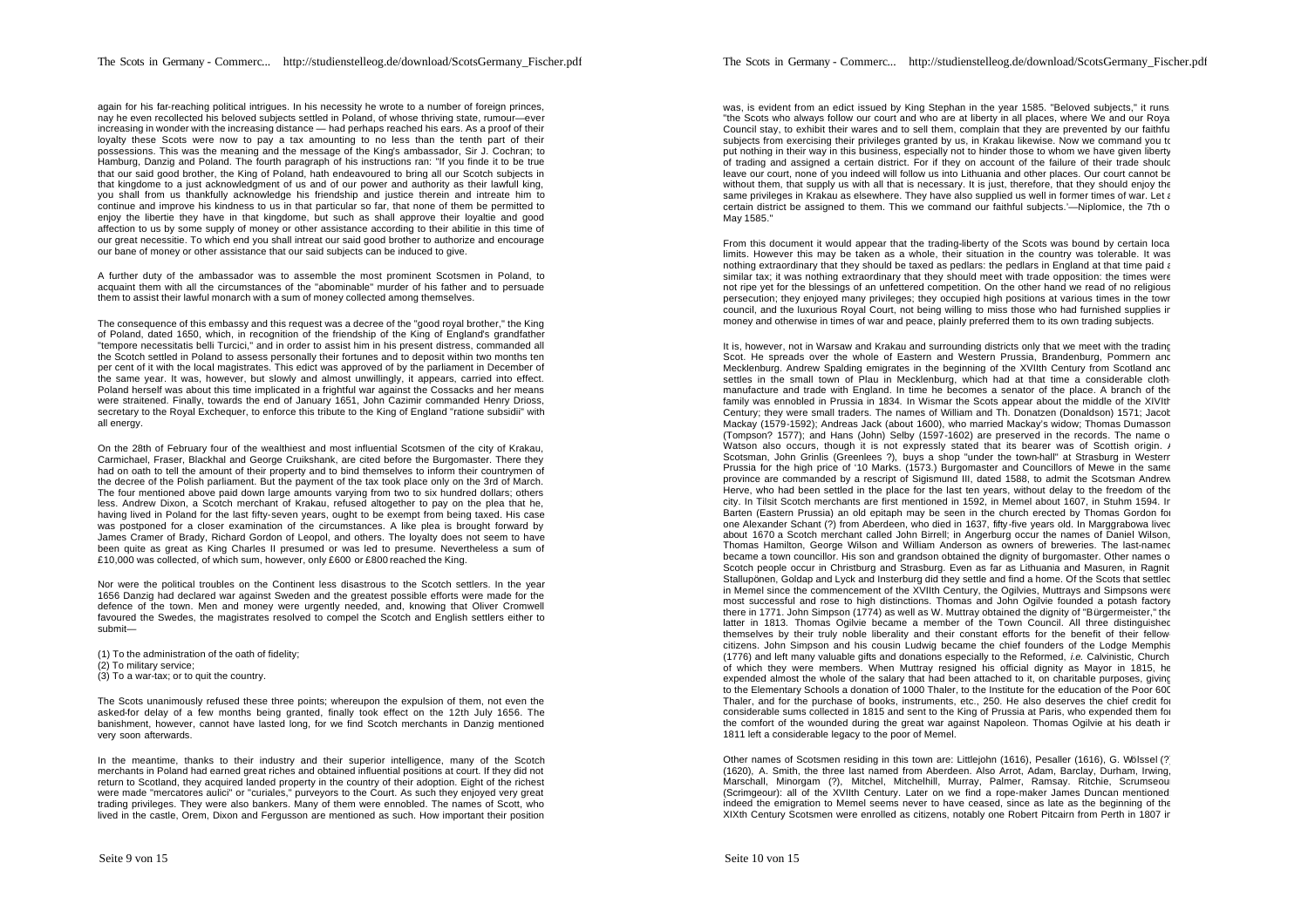the town of Elbing—the seat of the Swedish Governor-General for the Baltic coast from Memel to Elbing during the Thirty Years' War, and strongly garrisoned by Scotch troops—the following names are rescued out of many: 1. Thomas Achenwall (Auchinvale) (born 1581, died 1653).*'*His birthbrief is still preserved and is issued by the "Praefectus et consules et senatores civitatis Sterlinensis" on the 24th of February 1614. 2. William Lamb de Aberton, whose son William is born at Elbing on the 7th of December 1586. 3. Alexander Nisbet from Edinburgh, who died in 16I7. 4. Charles Ramsay, born 1576 at Dundee, died at Elbing in February 1650. His birthbrief (1611) tells us that he was the son of Charles Ramsay at Deidonum "urbis nostrae olim consiliarius," and of Janeta Duncan. His family existed at Elbing up to 1863.

The earliest settlement of the Scots took place in Danzig, as we have seen; but the exact date of the foundation of the suburb, called 'Alt-Schottland' (Old Scotland), so called after a colony of Scottish weavers, is difficult to ascertain. We shall not go wrong, however, if we fix the year of the first arrival of the colonists at about 1380. With this the historian Goldbeck agrees, and adds, that the place must have been tolerably well cultivated in the XIVth Century, for it was burnt to the ground in 1520, when the Poles had engaged upon a war of two years ' duration with Albrecht, the head or 'Hochmeister' of the Teutonic Order and afterwards first Duke of Prussia. The Carthusian Prior Schwengel *(ca.* 1720) relates, that Alt-Schottland was inhabited originally by so-called "gardiners," *i.e.* small peasantproprietors, and that not till later on tradespeople, especially Scottish linen-weavers and tanners, had settled there. According to him the place was already known as "Alt-Schottland" in 1433, when it was burned by the Hussites. He further tells us, that on account of the growing prosperity of the place, the people of Danzig procured the privilege, that within a radius of five miles no town was to be built and no trade to be established that was commonly carried on in townships only. But already in 1526 the Bishop takes the part of the linen-weavers. This is to be explained from the fact, that 'Schottland' and other small places in the neighbourhood of Danzig belonged to the so-called 'liberties of the Church,' that is to say, to the property of the Bishop of Leslau and the Monastery of Pelplin. These 'liberties' became Prussian possessions at the first division of Poland in 1772, whilst the town of Danzig itself obtained the dignity of a 'free City.'

Here as elsewhere the Scottish settlers held together very closely; a Scottish factor, or 'resident' as he was called afterwards, looked after their interests. Numerous Scottish names, such as Murray, Muttray, Simpson, Nesbit, Maclean (MackIm), still current in or about Danzig, testify to the extent of the former colony. Some rich Scottish merchants there we shall have to mention in due course.

In the town of Posen, then belonging to Poland, the records of a number of Scotch families date back to the middle of the XVIth Century. They were mostly engaged in trade; some of them, however, were handicraftsmen. King Stephan Bathory tried to make them permanent citizens by directing the Magistrate of Posen in 1567 to remove those Scotsmen out of the town, who had no house-property. The strangers now endeavoured to fulfil the necessary conditions. They were an active, intelligent and cautious race, some of them well-to-do. Their number, however, decreased in the following century, chiefly on account of heavy taxation. The Forbeses and Watsons are especially named as very rich. The then (XVIth Century) famous merchant and shipowner Ryd (= Reid) in Danzig and Posen, is very probably also of Scotch origin. He was a banker too and supplied large sums to the needy Polish aristocracy. Here as elsewhere, the hostility of the native trade-unions was great. Thus there is a passage in the Statutes of the Purse-maker guild saying: "It shall not be permitted to merchants, be they Scotch or Jews, to sell purses singly, but only by the dozen. Offenders to lose their goods" (1675). And the shoemakers received a constitution from the magistrates, in which the nineteenth paragraph runs: "No master or any other person shall make so bold as to bring boots and shoes from elsewhere for sale in Posen, least of all the Jews, Scots, Armenians, Lithuanians and others that are not members of the guild." A similar rule obtained with the tinsmiths.

Whilst this trade-opposition was common enough all over Poland and Prussia, in Posen an event happened, which in the midst of religious intolerance could not fail to render the Scotch settlers hated. It was in the year 1652 that a drunk Scot, in a public-house and in the presence of several people, uttered some blasphemous remarks against the Virgin Mary. A great uproar and tumult arose and he barely escaped with his life. But not content with that, the offender had to stand his trial, the three classes of the representatives of the inhabitants assembled in the town-house, and resolved to petition the King, "feria tertia in crastino festi natalis Sancti Joannis Baptistae," to defend the honour of the most holy Virgin, and to have the culprit punished most severely.

Thus it came to pass that in the XVIIIth Century only a few Scotch families, such as the Watsons, Fergussons and Forbeses were settled in Posen.

In the town of Deutsch-Krone (Polish = Walcz) a Scotchman with the name of Wolson (Wilson or

Watson?) is made a sort of honorary member of the quild of cloth-makers (1617). It must have been an exceptional act, since, in general, 'Jews, Scots and Heretics, *i.e.* Protestants,' were refused admission.

It was here that a curious action, for sumptuous apparel, in contravention of the laws against luxury frequently promulgated in Poland during the first quarter of the XVIIth Century, was preferred against the strangers, They were said to have dressed in robes of blue silk, richly trimmed with costly fur and that they had even assumed the distinctive sign of the nobility, the shoes of yellow morocco leather. The plaintiff was a Polish nobleman, named Ostrowski, and amongst the accused were the two richest merchants of Krone, Wolson and Lawson. Now the Scots being proverbially known to be inclined to thrift and parsimony rather than to sumptuousness in the way of silk and morocco leather, the complaint seems on the face of it absurd; there were other reasons, probably, which induced the plaintiff to prefer this charge. Wolson as well as Lawson had both acquired a large fortune; both were money-lenders, and the Polish nobility of the surrounding district seem to have been pretty well at their mercy by reason of their debts. Thus we read, that in 1617 the nobleman John v. der Golz and Barbara v. Walda mortgaged their share of the estate of Klausdorf to Wolson, the Scot, for 1000 Guldens. and some years later (1630) another member of the Golz family, not finding the magistrates of Krone inclined to assist him in his law-suit against Wolson, attacked him at night 'and maltreated him.' But he is himself brought to book in 1635 and 1639 for a debt to the Scotchman amounting to 736 Guldens.

In a similar manner Sophia Lawson, the widow of the above-named Lawson, and her son Christoph hold a bond of one Bernhard von Blankenburg; and when Christoph dies in 1641 and his property comes to be divided, we are told that five noblemen, whose names are given, owe him a debt of nearly 6000 Gulden. May not also a case like this have been the reason of Ostrowski's charges? Be this as it may, the important position of the Scottish settlers as money-lenders and bankers receives additional and interesting confirmation by these events in the history of Deutsch-Krone.

Another settlement of the Scots was at Putzig, not far from Danzig. In the records of this town we read of several actions for insult preferred by them, against the inhabitants for calling them "Scottish rogues." A long law-suit of this description against one called George Ratzke in 1620 ends with his being sentenced to pay a fine and costs, and when he is unable to do this, he is banished out of the town "for a year and a day."

Most of these immigrants were, as we have seen, of the reformed faith; yet the Roman Catholics were not wanting. They showed a predilection for the Catholic province of Ermeland or visited, as far as they did not belong to the trading fraternity, the school of the Jesuits at Braunsberg. Speaking of the foundation of St Rochus' Chapel at Arnsdorf the author relates: "Once upon a time when a merchant from abroad, a Scot, drove from Guttstedt to Wormditt, where in those days much trade was done, he heard near Arnsdorf a ploughman ploughing near the road sing a Scotch tune. He wondered and stopped, called the ploughman and being questioned as to what brought him to this country the latter told his countryman, that his name was Maier (probably Mayor), that he had been forced to leave his native place during the religious persecutions of Queen Elizabeth, and that he and many others had at last arrived in Ermeland, where he, owing to his poverty, had to hire himself out as a farm-labourer. The merchant, who from the manner in which the tale was told, recognised Maiers' great capacities, took him with him and left him with the Jesuits at Braunsberg for further education. Later on the former ploughman became a rich merchant. Out of gratitude towards God for the fortunate turn of his life he in the year 1617 built a chapel dedicated to St Rochus at Arnsdorf with eight window; a small steeple and a bell. On a slab of black marble on the eastern wall we read the following inscription:

> I. M. I. FAMATUS JOANN MAlER, NATIONE SCOTUS, CIVIS BRUNOB; IN PUERIS AHRENSDORFII ET LAUTERWALDII SERVIENS EX VOTI CAUSA HOC SACELLUM AD DEI OMNIPOTENTIS CLORIAM FUNDAVIT ET EXSTRUXIT. ANNO SALUTIS HUMANAE 1617.

*i.e.* the famous John Mayor, a Scot, citizen of Braunsberg in his youth serving at Ahrensdorf and Lauterwald, founded and built this chapel according to a vow, in honour of the Almighty God. In the year of grace 1617."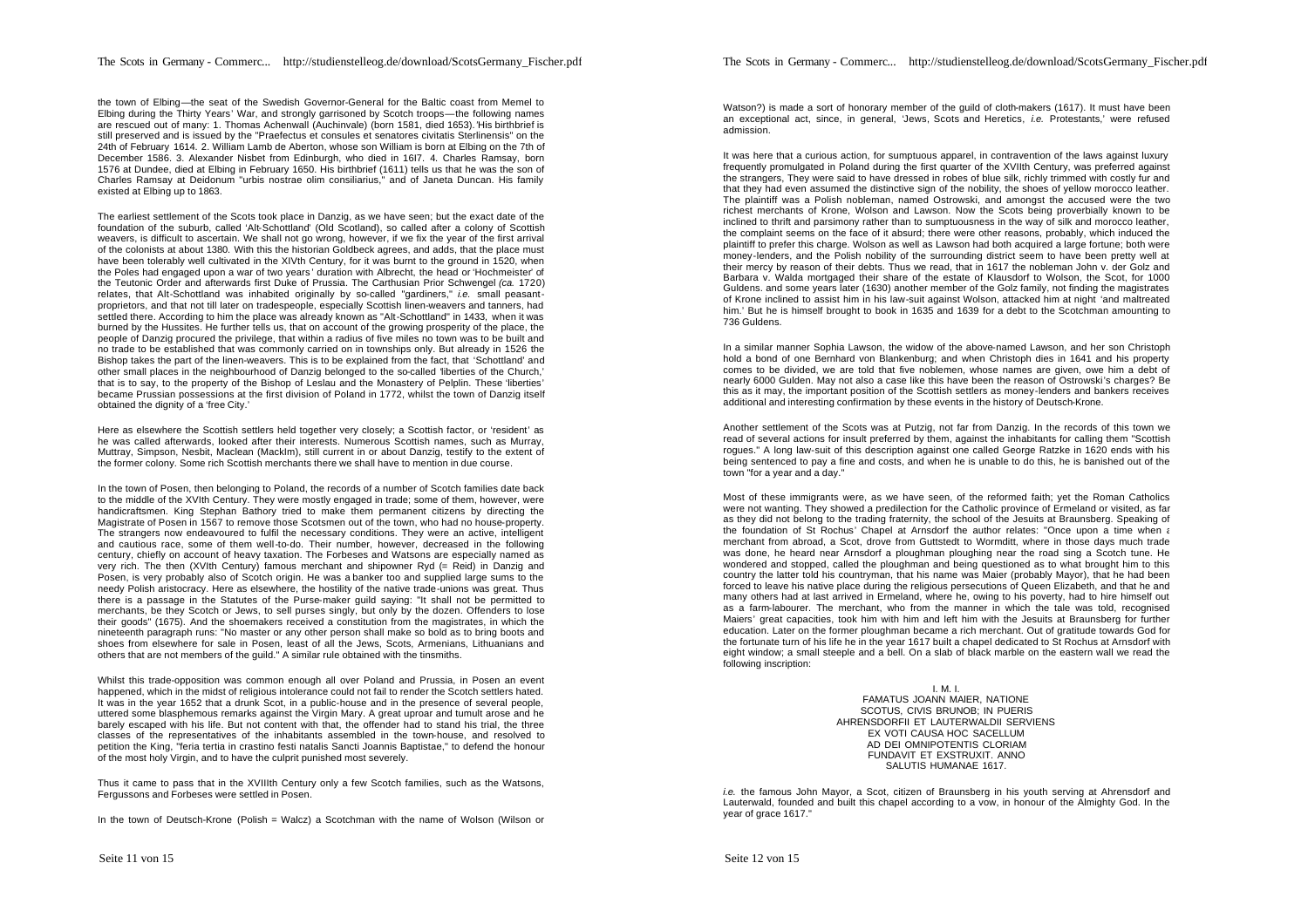Finally it deserves mention, that many of the immigrated Scotch merchants, who in not a few cases belonged to the class of "lairds" at home, became founders of noble families in the land of their adoption. There is a close connection between the Austrian Barons von Skene, who own large clothmanufactories and sugar-refineries in Prerau and Brunn, and David Skene, a native of Aberdeen, who was made a citizen of Posen in 1586 and whose second son married the daughter of a Scotch merchant in Danzig, named Chalmers.

Nathaniel Gordon left Scotland, fourteen years old, in 1701, and went to Krakau to seek his fortune. He succeeded so well that he became the ancestor of the Polish noble family of Gordon now living at Ycon, their family seat to the north of Krakau. Two brothers Gibson, who came to Danzig in or about 1600, amassed a great fortune. A descendant of theirs received the title of "Baron" from Frederick the Great. Many of the Ogilvies, who are met with throughout Poland, obtained high military titles and dignities. The Bonars, of an ancient and very numerous Scotch clan, emigrated to Poland as early as the XVth Century. Upon them also were conferred the highest honours. One John de Bonar, became Burggraf Krakau, and Baron of the German Empire; a second one Theobald was made Franciscan-General; whilst a third St John Isaiah de Bonar was even canonised by the church in 1483.

Especially numerous among Scotch emigrants were the Fergussons and Frasers. In the year 1662 there died in Poland the merchant John Fergusson. He had encouraged two nephews George and William to emigrate also (1703). One of these, the eldest, married Catharina Concordia Tepper of Posen, a sister of a rich Banker Tepper in Warsaw. Their son Peter became the successor and heir of his uncle, was chosen a member of the legislative assembly and was granted permission to add the name Tepper to his own. He died in 1794. His son again Philipp Bernhard von Fergusson-Tepper, called the "second banker of Europe," was made honorary citizen of Edinburgh. He possessed a splendid house in Warsaw and built a Protestant Church next to it; besides being a large land-owner in the Kingdom of Prussia. In spite of his Protestant faith he was a Knight of the Order, of Malta. His children intermarried with noble Russian and Prussian families.

As to the noble family of Johnston of Craigieburn near Moffit, now of Rathen in Silesia, the reader will find the necessary information in Parts II. and IV.

In Krakau we find mention made incidentally to some money -transaction, of one Jacob Drummond who is further styled: "ex familia magnifici baronis de Borlandt oriundus"; and in the beginning of the XVIIth Century of one William Lindsay, whose son Jacob wrote for a certificate of his noble birth.

It often happened, that these young Scots, who were at first perhaps only known by their Christian names, afterwards when success smiled on them or when they claimed an inheritance or applied for a situation, wrote home for their birth-certificates or birth-briefs, elaborate genealogical statements most of them according to Scotch predilections in that special branch of domestic history. A large collection of these is to be found in the so-called Propinquity Books at Aberdeen.

Of the rich Scotch merchants abroad, many made a noble use of their prosperity. Besides the founder of the Chapel of St Rochus, let another Roman Catholic be mentioned, who in the documents is erroneously called Portius instead of Porteous. He lived at Krosna in Poland and was engaged in a very flourishing trade in Hungarian wines. He rebuilt the church of his adopted home, which had been destroyed by fire, endowed it with rich vestments, altar-vessels, a baptismal font and beautiful bells. At his death he left legacies to the King and to the place of his birth, besides a large amount of money to his heirs. In the writing on a picture of him in Krosna he is called "generosus."

Another Scotsman, better known than Porteous, Robert Gordon of Aberdeen, spent the wealth which he had accumulated at Danzig in founding Gordon's Hospital in Aberdeen. John Turner, also a Scotch merchant of Danzig left at his death in 1680 four hundred Marks annually for the maintenance of four poor students, and legacies for the Scotch school, the Elisabeth Hospital and the "Pockenhaus" at Danzig. Patrick Forbes and William Lumsden witness the will.

Among the Scots who emigrated to Danzig during the first half of the XVIIth Century was a certain Cockburn, whose name, according to the dialect of the district, became Kabrun. Originally no doubt a merchant, he soon succeeded in buying a small landed property near the city and in obtaining the rights of a citizen. A grandson of this first Kabrun acquired great wealth, owing chiefly to his superior and uncommon technical abilities. He started the first sugar-refining works at Danzig, had an extensive trade with Poland and was engaged in other factory-enterprise. His son James born on the ninth of January 1759, became one of the most philanthropic and public spirited merchants Danzig ever possessed. His youth was passed in a time full of political oppression and suffering. The hard

measures of Frederick the Great against the town, which after three centuries of thriving growth and privileges under the sovereignty of Poland, resisted his desires of incorporation and especially the heavy duties levied in all the suburbs and surrounding districts occupied by the Prussians on all goods imported into Danzig from the side of the sea or that of Poland, completely paralysed the trade. But Kabrun's business suffered besides that for private reasons. His partner had incautiously become surety for a strange firm, and a great flood occurring in 1775 had destroyed a considerable part of his goods and stores. Thus it came to pass, that the father failed, and the youth, then scarcely seventeen, was thrown back on his own energy and resources. Matters mended, however, soon. An uncle took him into his business, where he in a short time completely gained the confidence of his employer by his untiring application, and his commercial ability. He undertook successful travels in Holland and England and was fortunate also in some small commercial undertakings of his own. After acting for a time as partner of the firm, he in 1800 after his uncle's death became the sole representative of it and rapidly acquired the envied and enviable position as one of the wealthiest and most generous merchants of Danzig. Not satisfied with the great revival of trade after the final incorporation into Prussia, he tried to start new branches of industry by settling in his native town a colony of silk-weavers from the South of Germany, granting them dwellings and guaranteeing them fair wages. He also extended his shipping trade, by sending one of his vessels to the distant port of Buenos Ayres. Fond of travelling his large collection of paintings and prints was constantly added to, whilst in his leisure hours he composed essays on the science of Financing or wrote other books. notably his "Life of a Merchant," an autobiography, which after the great model of Goethe, he called: "Wahrheit ohne Dichtung" (Truth without Fiction). It was through him also that the plan of erecting an Open-House was successfully carried out at the cost of about £4000. In short, Kabrun proved besides being an enterprising merchant, a munificent patron of all that contributed to the mental development of his fellow-citizens. Unfortunately he had to abandon his favourite scheme of establishing a commercial academy at Danzig owing to the indolence of the inhabitants and the threatening aspect of the times. The sufferings of the town during the reign of Napoleon are well known. It was twice besieged, once by the French in 1807 from the 24th of April to the 24th of May and again by the Russians and Germans in 1814 before the final retreat of the French. Kabrun's energy found ample scope for work. He acted as a true helper in distress and a father of the poor and suffering; displaying everywhere a total disregard of his own health and comfort in his desire to ameliorate the terrible consequences of war and privation. Not only did he collect a large sum of money from his friends in Germany, which he conscientiously distributed chiefly amongst working men, who wanted to purchase new tools or buy material to rebuild their houses, but he also wrote to his businessconnections in London, and originated a collection in the City in aid of the sufferers of Danzig, which amounted to the large sum of £5000. Not being a man of a strong physical constitution it was not to be wondered at, that this ceaseless strain accelerated his death. Occupied with the plans for his new country house, and with the erection of dwellings for the families of poor artizans on an estate lately purchased by him and partly intended for mercantile and technical purposes, he was struck by paralysis on October 24th, 1814. By his will he left his whole library, his pictures, drawings and prints and the sum of 100,000 Gulden for the foundation of a Commercial academy at Danzig. The two sons of Kabrun, both dying without male heirs, increased this bequest of their father by rich legacies and the gift of further art-treasures.

Owing to adverse circumstances the Commercial Establishment was not opened till July 2nd, 1832; but since then it has exercised a very beneficent and widespread influence over the youths of the town and district, and the name of Kabrun, who although of Scottish origin, had become the prototype of a public-spirited, far-seeing German patriot, will be unforgotten.

Finally mention must be made of William Brown of Angus in Scotland, who went to Danzig about 1693, and returned to England in 1699 after having acquired great wealth. He was made a Baronet.

Very various indeed were the claims that were made upon the liberality of these Scotch merchants abroad. It will be remembered, how thoroughly Charles II took advantage of his faithful subjects in Poland in the year 1651. Towards the end of that century it happened that the buildings of Marischal College became dilapidated, and again the Scot abroad, especially at Königsberg and Danzig, must come to the rescue. The Rector and the Professors of Aberdeen, after having received contributions some sixteen years ago, address a new letter to their distant countrymen with the prayer to assist them still further in procuring the necessary building funds. Nor was this appeal in vain. Very considerable sums were contributed by fifty-four members of the Scotch Brotherhood in Königsberg, by twenty-one at Warsaw, and many others at Danzig, Elbing and other places. John Turner above named had already in 1685 subscribed over 600 pounds; Postmaster Low in Danzig 290, Patrick Forbes at Danzig 280 pounds. The latter wrote on the 6th of September 1684 to the Rector and the Professors of Aberdeen as follows:-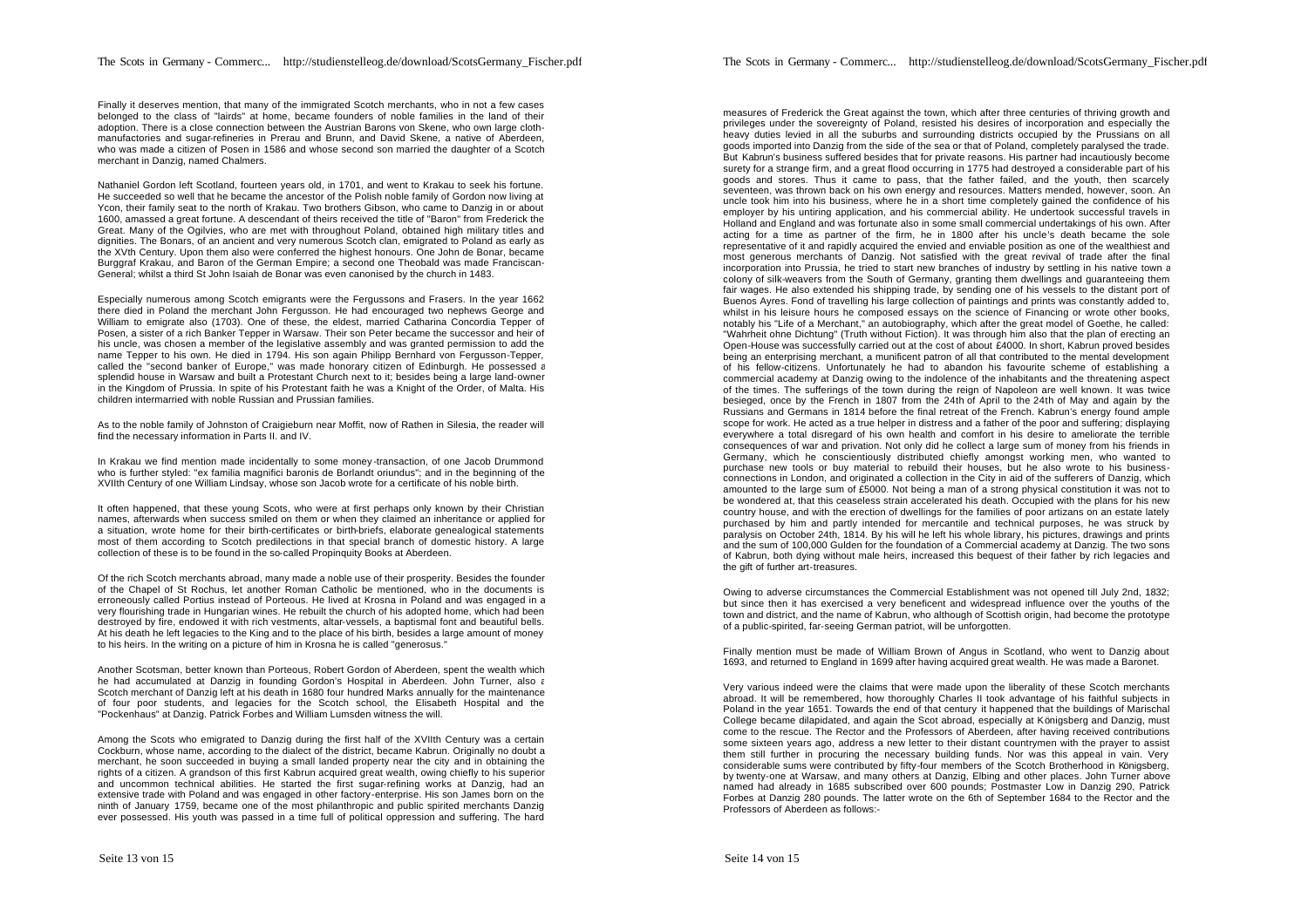#### "Right honorabell Sirs

Through this bearer Baylie Alexander Gordon; your acceptabell letter I reseawed and heawing respect to such worthie persones, your good desinges and rasonabell demands, I wold not be refractive bot heaw (for hes discharg) delyvred to the forsaid Baylie Gordone ane hundred Crossdollers in specie which I intreat yee will accept and registrat in yor books for the building of the Marischall Colleg. I wish it be onlly imployed to that use, and it shall be allwayes my earnest wish to heyr, gif not to see, Learneing may increas in my native, which is the speciall mean to uphold both church and stait, which God allmightie mantin in hes fear, love and unyformetie to the end.

Commiteing you and your desing to the directyone of the ailmighty and myself to your favor, subscrybe

#### Sir, yours in observaunc

#### PATRICK FORBES."

Low and Miller write in a similar strain in 1700 and 1701; the latter holding out no hope of collecting more, for "times are so very hard in this country and so little trade."

Another Scotch merchant established a bursary for a Polish student at Edinburgh and Patrick Aikenhead, who died at Danzig in 1693, left a legacy of 3500 pounds to the same city, "ad pios usus."

Of the contributions towards the building of a new Church at Danzig for the united "British Nation" as well as of the Davidson Bequest in the same town, we have already spoken.

In short, the saying "blood is thicker than water" may be applied to these Scotch merchants abroad with the same propriety as it applies to the emigrants in Australia: their blood remains their blood, their home their home.

But in the land of their adoption also the Scots have left, though in the times when drums of war did not cease beating, hundreds of them perished and left no trace behind, the grateful recollections of a new race. They have founded families which flourish to this day in Germany, Russia, Sweden, Holland, Austria and France; they have proved their industry and their intelligence, their bravery and their strength of religious conviction amidst many dangers and calumnies, and by sacrificing the results of their labour, nay their lives, shown their gratitude towards a country, which had in times of dearth and persecution become a refuge for them.

#### **Return to Book Index**

**Print page Back to site** Printed from http://www.electricscotland.com/history/germany/commerce2.htm

## **The Scots in Germany The Army (Part 1)**

Scottish bravery and Scottish loyalty have been rendered immortal by the historian and the poet not only in their motherland. Kings and Emperors of the Continent have acknowledged these sterling qualities from time immemorial. In France,—a country led by the common hatred of England into an alliance, which for centuries formed the central fact of English history,—there existed a Royal Bodyguard composed of Scotsmen since very early times. Its duty was to accompany the sovereign wherever he went and to answer for his safety. In the hands of its officers were the keys of the royal bedchamber and private chapel; they protected the royal barge, when the King had to cross a river or lake, and the sedan chair in which he was being carried. On state occasions three of this Bodyguard stood on each side of His Majesty, their halberds decorated with silk of the royal colour, white. As a military regiment the guard appears since 1425, in order to fight henceforth in all the great battles at the head of the French army.

In Poland, where king and nobles alike used to surround their persons with a bodyguard, it was the Scots again of whom by preference it was composed. In Denmark and Holland, Scotch regiments have for centuries acquired honour and glory on many a battlefield. More than once Scottish officers have held the fate of colossal Russia in their hands, and Gustavus Adolfus, "the Lion and the Bulwark of the North," would without his Scotch regiments and leaders hardly have gained his victories and saved the cause of Protestantism in Germany.

It is not our task here to follow the glorious career of the Scottish Guard in France. He who desires information on this interesting chapter of French history, will find in English as well as in French literature works full of diligent research and fascinating detail. We have to do with the deeds of Scotch warriors and officers in Germany and for a German cause.

It is commonly taken for granted that Scotch officers and mercenaries did not appear on German soil before the Thirty Years ' War (1618-1648). This is however erroneous. Already three centuries earlier, at the time when the Order of the Teutonic Knights proclaimed a crusade against the heathen in the far east of Prussia, the knights of Scotland also prepared for such a pious and warlike expedition. In England the powerful Earl of Derby, afterwards King Henry IV, and many other nobles of many Christian nations had set the example, during the years 1389-1391. Indeed so popular had these Prussian crusades become, that not only was the German word "reysa" —a journey, an expedition adopted as the technical term for them in English, but they were made the final proof and seal of the perfection of a Christian knight. Thus Chaucer in the Prologue to the Canterbury Tales describes his knight—

> "Full often tyme he hadde the bord bygonne Above alle naciouns in Pruce: In Lettowe hadde he reysed and in Ruce Ne Christian man so ofte of his degree";

and already in 1356 we find that the brothers Walther and Norman de Lesselyn obtain safe-conduct to Prussia. Six years later a certain David de Berclay—scutifer—applies for similar letters for himself, twelve knights and twelve horses, bound for Prussia. The same application is made in 1378 by Adam de Heburn who sails for Prussia with ten knights.

But the most celebrated "reyse" of all, was that of Lord William Douglas of Nithisdale, called Black Douglas. It is mentioned by German, French, English and Scotch writers; by the last named not without a touch of the legendary.

William Douglas was the natural son of Archibald Douglas. He was as famous for his knightly virtues as for his prodigious bodily strength. King Robert II of Scotland had given him his daughter Egidia in marriage in acknowledgment of his many deeds of valour, and the united knights of England and Scotland, who after the battle of Otterburne in August 1388 agreed to terminate their incessant feuds by an armistice of three years duration, had, according to Scotch sources, made him commander of a fleet of 240 ships. Shortly after his arrival at Danzig (Danskin) he excited the jealousy of some English warriors of rank, who as friends of his mortal enemy Clifford did not scruple to assassinate him. It appears that this Clifford had in Scotland challenged Douglas to fight him in single combat and, when Douglas went to Paris to procure armour, spread the slanderous rumour, that fear had prompted him to flight. But when his opponent returned in due time for the duel, it was Clifford himself who had absconded. We are not told that he went to Prussia also, but his friends acted for him, hired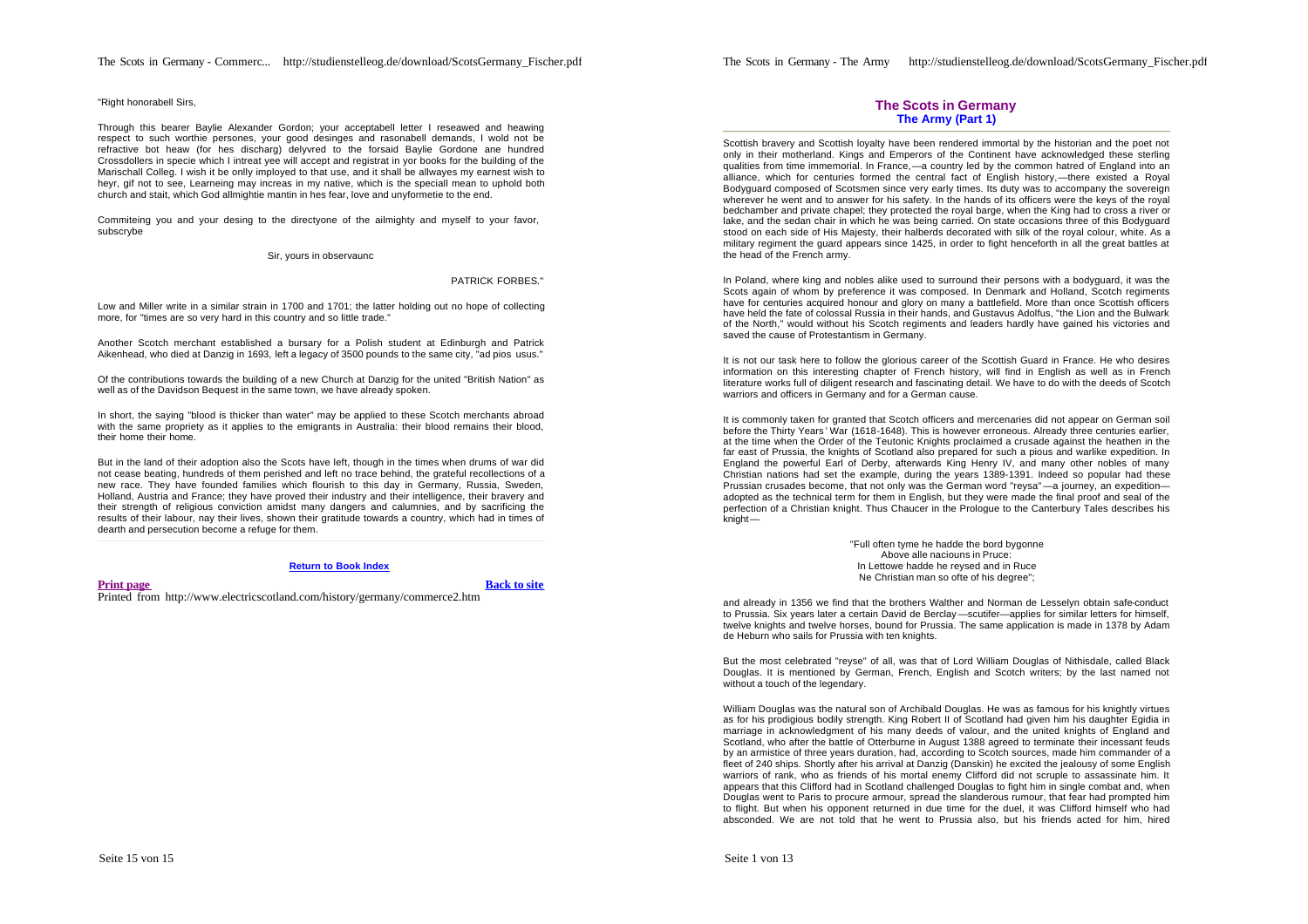assassins, waylaid Douglas on his way home from church and killed him and one of his servants near the end of a bridge after a most stubborn resistance. Most probably this was the bridge, or more correctly the quay, of the Mottlau river, called then as now the "long bridge." One of its gates, the Frauenthor, was near the High Altar of the Church of St Mary.

A crime so atrocious could not fail to produce the greatest indignation among the French and Scottish knights. The table of honour at Königsberg at which the Teutonic Knights desired to welcome their foreign guests, was deferred until the arrival in the enemy's country. Boucicault, the far-famed French warrior, who was present at an expedition into Prussia for the fourth time, openly and vehemently blamed the English for their foul crime, and challenged every one of them to single combat that would call the deed by another name. But the English refused to give an account except to the Scottish knights.

Two points remain unsettled in this affair, so well authenicated in its main features: the place and the time. The French author of the Adventures of Boucicault and one of the German chroniclers place the scene of the murder at Konigsberg, whilst the Scotch and English sources as well as the other German Chronicler mention Danzig as such. The time is variously given as 1390 or 1391; but Douglas seems to have been alive as late as 1392.

However this may be, the old writers are perfectly consistent in the relation of the fact itself; we know even the companions-in-arms of Douglas with tolerable certainty. Their names have curiously enough come to us in an old bill of obligation, written by James Douglas of Dalkeith at Danzig for Sir Robert Stuart of Durisdeer, who lived at the end of the XIVth Century.

After this time we hear almost nothing of Scottish mercenaries in Germany for two centuries; nor is this to be wondered at considering the great draining of warlike youths to France and Holland.

It is not till 1577 that the City of Danzig, then waging war against the King of Poland, Stephan Bathory, hired a regiment of 700 Scots. They were permitted to take their own clergymen with them.

Some thirty or forty years later during an armistice in the Netherlands several Scottish regiments of the Dutch Brigade under Sir E. Cecil were sent to assist the Protestant Elector of Brandenburg in his war against the Emperor Leopold and Wolfgang William of the Bavarian Palatinate for the possession of the principality of Julich. A colonel Henderson is mentioned particularly as having shown great bravery in the capture of the strong fortress of that name.

But only when the bloody torch of the Thirty Years' War (1618-1648) shed its lurid light over the whole of Europe and when Gustavus Adolfus' fame, not only as that of a saviour of the cause of protestantism, but also as that of an unusually brilliant general and strategist, rapidly spread over the civilised world, a great number of Scottish officers, many of them of noble rank, enlisted in the Swedish Army, to go, as it were, through the high school of military training, and Scotland became the country in which by far the most numerous levies of soldiers for the "Lion of the North," were raised. Between twenty and thirty thousand men made the cause of the Swedes and of German Protestantism their own.

How deeply this fact, denuding whole tracts of country of its young men, was felt in the domestic life of Scotland, may be read in the dusty records of history. It has found a more eloquent and a more touching expression in the songs of the people.

> He's brave as brave can be; He wad rather fa' than flee; But his life is dear to me, Send him hame, send him hame.

Your love ne'er learnt to flee But he fell in Germanie Fighting brave for loyaltie: Mournfu' dame, mournfu' dame!

Or in another place:

Oh, woe unto these cruell wars

That ever they began! For they have reft my native isle Of many a pretty man.

First they took my brothers twain Then wiled my love frae me: Oh, woe unto these cruell wars In low Germanie!

Even in the language of the Gaels the fact stands recorded. There we have a proverb referring to the levies by Colonel Mackay for the Swedes—

> Na h-uile fear a theid a dbollaidh Gheibh a dolar bho Mhac Aoidh.

'He who is down in luck, can still get a dollar (recruiting money) from Mackay.'

On the whole the report of these Scottish mercenaries is a good one. R. Cannon, the well-known military author, says of them: "No troops could be better fitted, morally as well as physically, for desperate undertakings, than these Scots. They proved hardy, frugal and sober soldiers." The same praise is bestowed upon them by an old wood-engraving preserved in the British Museum. It represents four Highlanders, three in kilts, the fourth in a sort of trunk-hose. Above it are the German words: "In solchem Habit gehen die 800 in Stettin angekommenen Irrländer oder Irren" *i.e.,* "In such dress the 800 Highlanders (lately) arrived at Stettin walk (about)." Under it we read: "Es ist ein starkes, dauerhafftiges Volk, behilft sich mit geringer Speis, hat es nicht Brod, so essen sie Wurzeln, wenn's auch die Nothdurfft erfordert, konnen des Tags uber die 20 teutsche meil' lauffen, haben neben Muskeden ihre Bogen und Kocher und lange Messer"; *i.e.,* "They are a strong, hardy race, contenting themselves with little food, if they have no bread, they eat roots and carrots; in case of necessity they are able to walk twenty German miles in a day; they have besides muskets, their bows and quivers and long knives."

What raised the position of the Scottish soldier in the Thirty Years' War above that of the common mercenary, was the feeling of loyalty towards the unfortunate King of Bohemia, whose wife was a daughter of their own King James VI. They saw in the cause of the Scottish princess their own.

Moreover they mostly descended from decent, if poor, families, and were led by the sons of the lower and higher nobility, often chiefs of the clans. These officers excelled in bravery, pride and a certain "perfervidum ingenium," which is ascribed to the Scots from times immemorial. When the King of Denmark at first refused to let them retain their silk flag with the cross of St Andrew on it, they all threatened instant departure, and when Gustavus Adolfus quizzed brave Colonel Hepburn on account of the splendour of his armour and of his being a Roman Catholic, he at once sheathed his sword and left the Swedish service. The Emperor Charles V of Germany had already recognized the sensitive pride of these high-minded men and wisely recommended: "qu'on nirritast les Ecossois, sachant bien que les Ecossois estaient pauvres mais gens vaillants" ; and it would have been better if the Swedish king had followed his advice.

To say, however, that these mercenaries of Scotland had all been animated by a religious or even a political motive, would mean to ignore the spirit of the time. Granted that these motives played a conspicuous and noble part in many of the officers, yet with the bulk of them the military training under so famous a King was the first consideration, and with the rank and file of the men— pay and hope of booty.

Walter Scott has in his *Legend of Montrose* added the sketch of the Scottish soldier of fortune in the Thirty Years' War to his long and magnificent picture-gallery illustrative of the history of Scotland. For artistic reasons, however, he made our friend Dugald Dalgetty, who changes his masters, after some nice reasoning to comfort his conscience, almost with the same ease as one changes one's gloves; who performs wonders of valour in their service and remains faithful to them for just as long as his own oath binds him, the representative of the extreme side rather of the Scottish trooper. And when Sir James Turner, to whom we owe several quaintly interesting works on the art of war, writes: "I had swallowed, without chewing, in Germanie, a very dangerous maxime, which militarie men there too much follow, which was, that soe we serve our master honestlie, it is no matter what master we serve"; we perceive at once that these lax principles were not inbred, but reluctantly adopted. Men could not help breathing the tainted moral atmosphere that surrounded them.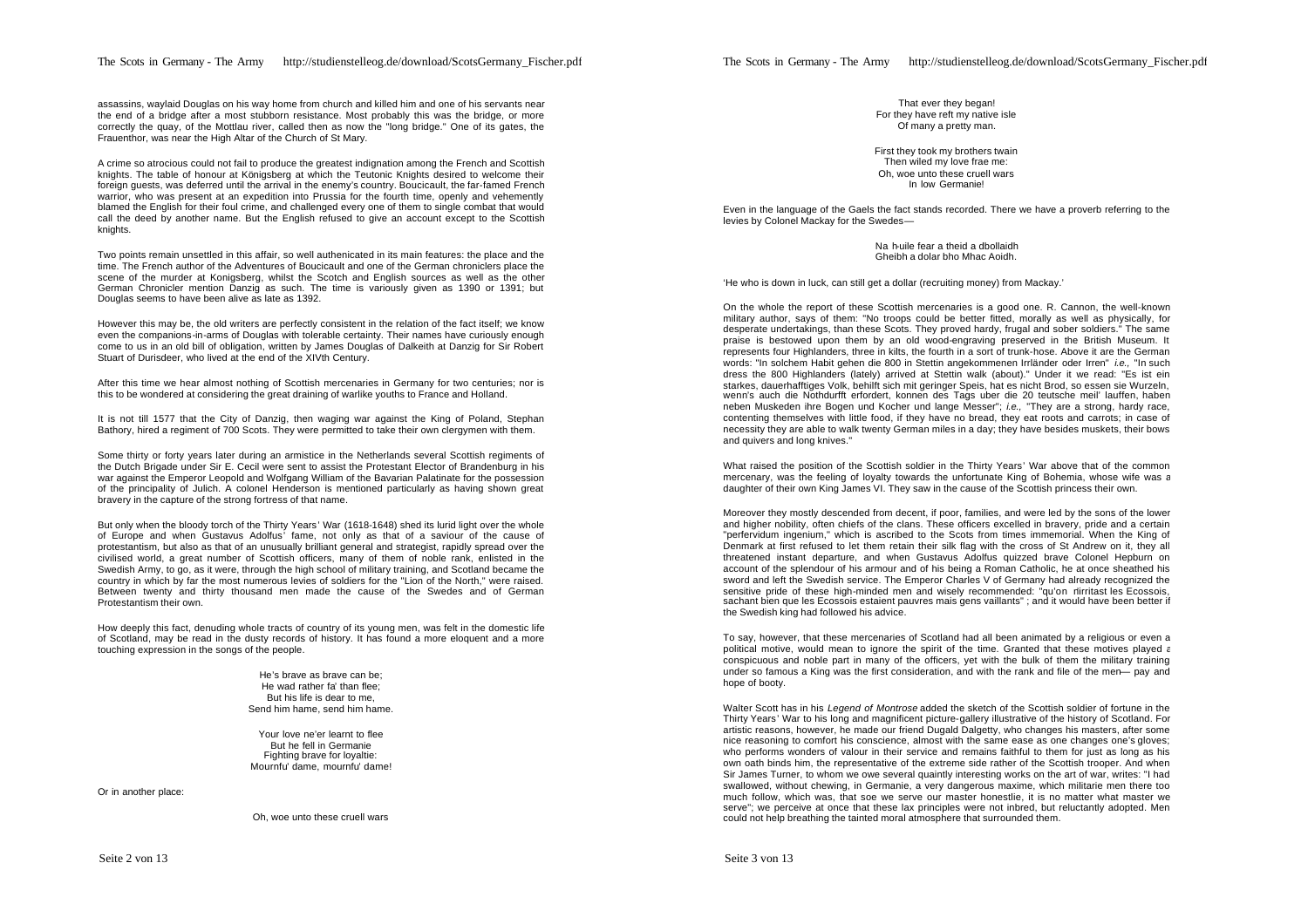In the principal source for this period of blood and war on the continent, the contemporary chronicle of the deeds of Mackay's Regiment by Colonel Robert Munro, we find instead of lax morals a firm trust in God's providence and remarks on the virtues and duties of a soldier, the duties of mercy towards the wounded for instance, which bear testimony to the humane and noble character of its author. Two other books, chiefly founded upon these memoirs, give us a very interesting account of those terrible times of religious warfare and the part played in it by the Scots: the *Memoirs and Adventures of Sir J. Hepburn,* and the *Story of the Highlanders under Mackay, Lord Reay.*

Guided by these authors and by such material as we have been able to gather from German sources, we will now proceed to sketch the history of the Scotch Brigades in Germany during the Thirty Years War.

Colonel Hepburn, General and Maréchal of France in later years, was a young, well educated man, descended from a noble, Catholic family. Already before entering the service of the King of Sweden, he had fought against Stanislas of Poland for the new elected King of Bohemia, Frederic whose wife was, as we have seen, a Stuart Princess. Patriotic feelings had overcome his religious scruples. Many of his like-minded countrymen under the leadership of Sir Andrew Grey had gone with him and everywhere earned the greatest praise for their bravery. Whenever an enterprise of a particularly daring character was to be undertaken, it was mostly Hepburn, who was chosen for it; and thanks to his eminent gifts of strategy and his equally great courage, he generally succeeded in bringing the matter to a victorious issue.

There was in his regiment a certain Colonel Edmond, the son of a baker at Stirling. He once performed the feat of swimming, his sword between his teeth, across the Danube, stealthily passed the Imperial outposts and, favoured by the darkness of the night, penetrated into the Austrian camp, where by stratagem and his giant strength he managed to bind one of the most famous warriors of the day—the French Count and Imperial general Bucquoi. Then he swam back with his prisoner, and having arrived amongst his own, introduced him to his General, the Prince of Orange. Others equally daring were not wanting, notably three brothers Haig, Robert, George and James. Their mother hac been nurse to the Queen of Bohemia. All three fell in the war fighting bravely for their fair foster-sister.

In 1630, the Scots whom Colonel Lumsden had in the meantime brought to Germany, the corps of Hargate and Mackay's Highlanders, were united in one Brigade, bearing henceforward the name o the Green or Hepburn's Scottish Brigade.' Mackay 's Highlanders had taken part in the unfortunate struggle of the King of Denmark, who was fighting on the side of the Protestants against the Imperialists. They had distinguished themselves in the siege of Stralsund, so long and so obstinately attacked by Wallenstein, by their energetic labours for the defence of the city, and had then by order of the King retired to Wolgast after the loss of five hundred men, leaving the defence of the great fortress in the hands of the Swedes and of their famous countryman. General Alexander Leslie. Finally, when a separate peace between the Emperor and the King of Denmark had been concluded, they were with 'abundant thanks and rich rewards' dismissed by the latter (1629). In the same year their leader Mackay was made Colonel by Gustavus Adolfus. His newly levied Scottish regiment, however, suffered shipwreck off the coast of Rügen Island, on the way to the Swedish army, and Rugen was still held by the Imperialists. The soldiers had saved their lives and their muskets, but they possessed no ammunition. In this plight Colonel Munro succeeded in discovering an old castle, belonging to a Duke of Pommennia and a secret friend of the King of Sweden near the small town of Rugenwalde. For a present of powder and lead he promised him to clear the island of the enemy. A well prepared and executed midnight attack put him in possession of the town. A panic spread among the Imperialists, who had never expected any danger in this direction, and it was not long before the whole island was in the hands of the Scots. They retained it for nine weeks, when Colonel Hepburn came to relieve them, who formed the lairds and peasants of the district into a small army and led it well-armed and well-drilled to the King of Sweden. In the meantime the Highlanders had marched to Schiefelbein, a small fortified place in Brandenburg, in order to obstruct the passage of the Austrians, who were advancing for the relief of Colberg. They were commanded to hold the town as long as possible and to defend the castle or fort to the last man. How well they fulfilled this task an eloquent Latin Ode tells us, printed in front of Munro's Memoirs and bearing the title: "Schiefelbeinum urbs etc." arx Marchiae Brandenburgicae a generoso Domino Roberto Munro bene defensae."

The first exploit of the united Scottish Brigade was the taking of the two strong fortresses: Frankfurton-the-Oder and Landsberg. During the assault on the former, Hepburn himself was wounded in the leg. Gustavus Adolfus had inflamed the courage of his Scottish troops by reminding them of Tilly's pillage of New-Brandenburg, where so many of their countrymen, after a stubborn, nine-days defence, had fallen victims to the enraged and cruel general.

Hepburn then marched to Leipzig (1631). Sir James Ramsay was in command of the vanguard, and then it was on the 7th of September "after we had in the early morning, as the larke begunne to peep commended ourselbes and the event of the day to God," that the great battle commenced. Whilst the Imperial cavalry scattered the Saxons on the left wing, the Scotch stood firm, firing for the first time in platoons. Hepburn formed a square and, when the Austrians had approached near enough, caused his victorious pikemen to advance. In the meantime Lord Reay's Highlanders were equally successful. With terror did the Imperialists see them, the 'right hand of the King' as they were called, and it was not long before they yielded to their impetuous onslaught. Soon the defeat became a rout. If it had not been for the dust favouring their flight, the loss of the enemy would have been much greater still. "We were not able," says Munro, "by the rising of the dust to see about us, much less discerning the way of our enemies or the rest of our brigades, whereupon, having a drummer by me, I caused him to beat the Scotch march, which recollected our friends unto us."

Gustavus thanked the Green Brigade publicly before the whole army for their splendid services. An enormous booty fell into his hands; but instead of making use of the opportunity of pursuing the wounded General Tilly, he victoriously marched on to Halle. Seeing Hepburn there at a great parade he dismounted and gave his officers a long address praising the courage and the discipline of the Scottish troops. The Swedish generals jumped from their horses and kissed the King's hand, whilst the soldiers amidst the deafening din of the drums and the lowering of the standards filled the air with shouts of "Vivat Gustavus."

It was on the 11th of September 1631 that Hepburn took possession of the town. On the evening of that day the King, accompanied by all his officers, went to the Ulric Church to thank God for the victory, and there "I heard," says Munro, "the sweetest melodious musicke that could be heard and I also did see the most beautiful women Dutchland could afford."

On the following Monday the Elector of Saxony and other Protestant princes came on a visit. Hepburn was presented to them and received abundance of praise. To his friend Munro the King said jestingly, taking him by the hand: "Munro, I wish you could to-night be our field-marshal of the bottle and the glasses to entertain my guests, but you have not the head for it."

From Halle the army proceeded in two distinct columns across the Thuringian Forest into Franconia, to clear the country of the enemy. At Wurzburg the forces of Hepburn and the King reunited. The town itself surrendered without striking a blow; the keys having been presented to the King in the name of the bishop and the terrified citizens by another Scotsman named Ogilvie, who was a priest in the Scotch Benedictine Monastery. A more difficult task it proved to reduce the strongly fortified Marienberg on the other side of the Main-River. Situated on a rock, and one arch of the bridge over the river being broken, it almost seemed impregnable. Moreover the guns of the fortress swept every approach. But the rumour of the great treasure heaped up in the town, and of the famous cellars with the still more famous wines, excited the soldiers to dare their utmost. Only a single plank stretched from arch to arch some fifty feet above the rapid stream, and yet the Scots, under Sir James Ramsay and Sir John Hamilton, succeeded, partly in boats, partly filing across the bridge in swift succession, to carry the out-works, after which the success of the final attack by the Swedes was assured. Thirtyfour cannons, rich treasure in money and in silver and gold vessels from the treasure-house of the Prince and the Churches, many wagon-loads of wine and stores great enough to feed them for many a year, fell into the hands of the Swedes. The nuns of the towns were brought back under military protection. The library of the Jesuits was sent to the Swedish University of Upsala, and rich rewards were given to the chief commanders. Sir James Ramsay received estates in Mecklenburg in acknowledgment of his excellent services and was made Governor of Hanau.

In the meantime the King flushed with success knew no rest. Scarcely had the Imperial troops at Frankfurt-on-the-Maine surrendered and the Scots found out that the wine in that neighbourhood was sweet "and ripe and as abundant as water." when the Spaniards in the Palatinate engaged his attention. The great difficulty was the crossing of the Rhine, especially as the enemy had destroyed and burned every craft they could lay hands on. Count Brahe, however, and Hepburn succeeded at last in finding some small boats, in which they crossed the river; having entrenched themselves in all haste they drove away the Spanish Cuirassiers, who fled partly towards Mainz, partly towards Oppenheim, a strongly fortified place on the Rhine, well defended by a body of brave Italians and Burgundians, "such seasoned old blades as the King of Sweden had not met since the Battle of Leipzig."

Colonel Hepburn received the command to capture the "sconce" that was lying opposite the town on the other side of the river. On the afternoon of the 4th of December, a bitterly cold day, when the country was covered far and wide with a sheet of snow and ice, he was sitting with his friend Munro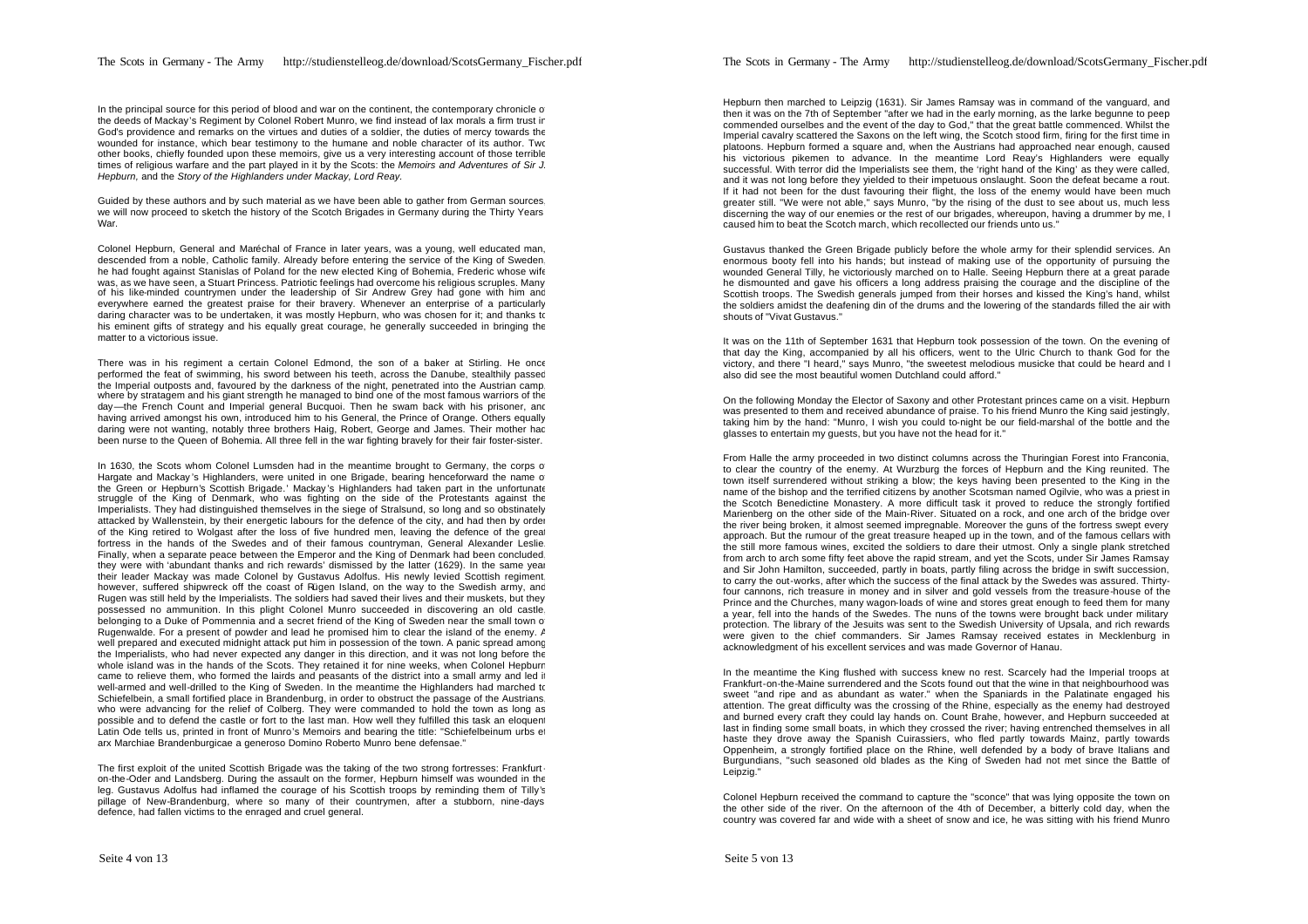The Scots in Germany - The Army http://studienstelleog.de/download/ScotsGermany\_Fischer.pdf

behind the earth-works enjoying the contents of a jug of country-wine. Suddenly the garrison of Oppenheim, being roused by the light of the watch-fires reflected by the snow, fired a thirty-two pounder across the river, which buried itself quite close to the two friends in Hepburn's old travelling coach. All night the firing continued. A sortie of two hundred Burgundians was repulsed by the Scots. On the following day the "sconce" surrendered on favourable terms.

Then the King on one side and Hepburn, who had crossed the river on 107 boats sent by Gustavus, on the other, commenced the assault of the castle. But how great was their astonishment, when they met fugitives leaping the walls, throwing away their arms and crying for quarter. There was heard also musketry-fire within. The mystery was soon explained. Colonel Ramsay in his impulsive eagerness had on secret paths penetrated into the castle with only two hundred Scots before the King, and when the latter saw the little band drawn up at the gate to salute him, he addressed them with: "My brave Scots, why have you been too quick for me?"

Encouraged by this victory the King at once marched against Mainz, one of the strongest fortresses in the whole seat of the war. Here also Hepburn was given the most dangerous place in the besieging army. He threw up his parallels not far from the so-called Galgenthor, *i.e.* gallows gate, and before daybreak he had sufficiently screened himself from the fire of the enemy by gabions eartb-works, etc. Munro gives us a very graphic account of these days. One night the Swedish Colonel Axel Lily had come on a visit. Hepburn and Munro had chosen a spot where the snow had been cleared away and sitting before a large fire, enjoyed what their cooks had been roasting on old ramrods. Every moment there was a flash of light on the dark ramparts of the citadel and the canon balls whizzed over their heads and were lost in the night or fell into the deep Rhine. Then Lily said jestingly, stooping after one of those flashes, "What would they think of me, if anything happened to me here? I have no business here and am exposed to their cannons." Immediately after these words the enemy fired another shot, which, after piercing the defective entrenchment, tore away his leg. Hepburn's men carried him to a surgeon in a sheltered place and the King showed him every attention. Don Philipp, the commander of Mainz, surrendered unexpectedly on the following morning without waiting for the final assault. Gustavus entered the town in triumph. Eighty cannons and the rich library of the Elector were among his booty. He received moreover 200,000 florins as ransom and 180,000 from the Jews, who thereby purchased the safety of their Synagogue. Hepburn remained in Mainz until the month of March. Later in the year he contributed essentially to the success of the Swedish King before Donauwörth, by occupying a strategically important point, and entering the town by a circuitous route whilst the King assailed it in front. After the capture and when some quiet had been restored, the King sent for the colonel, who had to work his way through streets crowded with fugitives, broken gun-carriages, dead horses and soldiers, till he came to the beautiful house, where Gustavus, Frederik, the King of Bohemia, and other princes were regaling themselves after the labours of the night. The King thanked Hepburn for his faithful services and ascribed the conquest of the town to his advice to circumvent it. After Donauwörth Augsburg was occupied on the 8th of April; Munich on the 7th of May. Hepburn was made governor of it, and it was to his regiments that the King entrusted, much to the disgust of the Swedes, the protection of his person. Munro's description of the palace is full of interest. Round about it there were beautiful gardens with fish ponds and fountains. One of them represented Perseus with the head of Medusa. In the large park "plentie of hares could be seen"; there were also Tennis Courts in which the kings sometimes "did recreat" themselves. In connection with the palace there were magnificent galleries and a rare library with many precious books. It was here that the two friends Hepburn and Munro walked together recalling to their memories the old University days of Cambridge, or turning up the long neglected Classics. In the arsenal the King found an enormous booty; the so-called "twelve apostles" and many other cannons were found hidden under the floor. In one of them there were discovered 150,000 ducats sewed up in cartridges. Hepburn remained in Munich whilst Gustavus Adolfus took up his quarters at Augsburg and General Ruthven was pursuing the enemy as far as the Lake of Constanz.

In the beginning of June the whole Protestant army was drawn together at Nurnberg to oppose the progress of Wallenstein. With incredible exertions the town was fortified by the King. But where open violence did not succeed, famine and sickness did their work. After a close siege of fifty-eight days on the day of St Bartholomew (Aug. 24th) Gustavus Adolfus, who had tried in vain to drive the Imperial leader out of his strong position by sorties or to starve him by intercepting his provisions, ventured to attack his almost impregnable camp. The fight lasted for ten hours. "Finally when the night came on," Schiller writes in his *History of the Thirty Years' War,* "the King anxiously looked for an officer to order a few Swedish regiments which had penetrated too far, to retreat. His eye caught Colonel Hebron, a brave Scotsman, whom his innate courage only had driven out of the camp, to share the dangers of the day. Angry at the King, who not long ago in a perilous military enterprise had preferred a junior officer to him, he had made a rash vow never to draw sword for the King again. To him Gustavus now turned and having praised his heroic courage, he requests him to order the retreat of the regiments.

'Sire,' replied the brave officer, 'that is the only service I cannot refuse Your Majesty, for there is danger in it,' and he immediately galloped off to deliver his message."

Not long after this meeting the King withdrew in good order to Neustadt, and here Hepburn and Hamilton took their leave of him. The reason adduced by Schiller has not been the only one, that caused the proud Scot to take a step which must have been distasteful to an officer of his merit, but it contributed perhaps to make the cup of discontent flow over. As we have seen above, he could not brook the King's jest about his religion. He was proudly conscious to have drawn his sword for the Queen of Bohemia, a princess of his own native country. Added hereto was the opinion then common amongst the Scottish officers, that neither the Marquis of Hamilton nor Lieut. Colonel Douglas had been treated by the King with due respect. Be this as it may, a rupture ensued, and Hepburn and the Marquis, together with two other Scottish officers, left the Swedish service. Their remaining countrymen accompanied them about a mile from Neustadt, and when the moment came for these noble heroes to "bid a long good-night to all their loving comrades, the separation was like that which death makes betwixt friends and the soule of man, being sorry that those who had lived so long together in amitie and friendship, also in mutuall dangers should part; fearing we should never meet againe, the splendour of our former mirth was overshadowed with a cloud of grief and sorrow, which dissolved in mutuall tears."'

As to Hepburn this fear should not be realised. He was to meet his old companions in arms again, if only for a short time.

In the meantime the Scottish Brigade had been weakened by the terrible losses, especially before Nurnberg, to such an extent, that the King resolved not to take it on his march to Saxony, but to leave it in quarters in Suabia to recruit their strength. Thus he took leave of his faithful Scots at Donauworth before the whole army. "The King in particular expressed his affection to me," says Munro, "showing he was so grieved to leave us behinde, yet in respect of the long march to Saxony and considering the weakness of both our regiments that were weakened by the toill of warre, and in consideration of that former good service he had ordered musterplaces for us, the best in Schwabland, against his return; and then calling on Palsgraf Christian, to whom he had given command over us recommending us particularly unto him and desired him to give us contentment of the monies that were then resting unto us, the first money was to be received at Augsburg."

"As soone as His Majesty had dined," continues Munro, "with the Queen; going to his coach I took leave of His Majesty in presence of General Baner, Palsgraf Christian and Sir Patrick Ruthven; being the most dolefull parting I ever suffered having been both I and the Regiment with His Majesty on all services of importance since His Majesty's upbreaking from Stettin till his parting at Donauwörth on the 11th of October 1632.

Hepburn paid a short visit to his native country, using the opportunity of levying another 2000 men for the King. Shortly afterwards he offered his services to the King of France at that time an ally of the Swedes. No sooner had he arrived in Paris than he was made a 'maréchal de camp' and attached to the army of Turenne, who was waging war against the Imperial troops in Alsace. After he had distinguished himself in the siege of La Mothe, he crossed the Rhine in mid-winter and hastened towards Heidelberg in order to succour the small, hard pressed Swedish garrison there. The mountains were covered with snow. The castle, surrounded by wall and moat, had a special interest for him, as Princess Elizabeth Stuart, the wife of the sovereign of the land, had built there in imitation of her old palace at Linlithgow the so-called English Buildings. Scarcely had he reached the town, when he placed himself at the head of his troops and fighting bravely broke the encircling lines of the besiegers, drove them out of the Neckarvalley and made himself master of the famous castle.

Not long afterwards Duke Bernhard of Weimar, then one of the first leaders of the Swedish army, effected a Junction with the troops of Louis XIII, having himself about 4000 horsemen and about 2000 Scottish soldiers, all that had been left of the thirteen regiments in the service of the King of Sweden. With beating of drums, music and loud cries did these Scots salute their old commander, and the last remaining piper of Mackay's Highlanders played a long, shrill note of welcome on his warlike instrument. Having been incorporated with the Franco-Scottish Guard they now formed the "Regiment d'Hébron," as it was called, one of the best equipped as well as the bravest regiments of the whole of the French army.

It is well known that the campaign of the French troops against the Imperial general Gallas and the Duke of Lorraine finally ended in disaster (1635). The army of La Valette, Bernhard of Weimar and Hepburn covering the rear had to beat a retreat from the Rhine through the hills of Lorraine, closely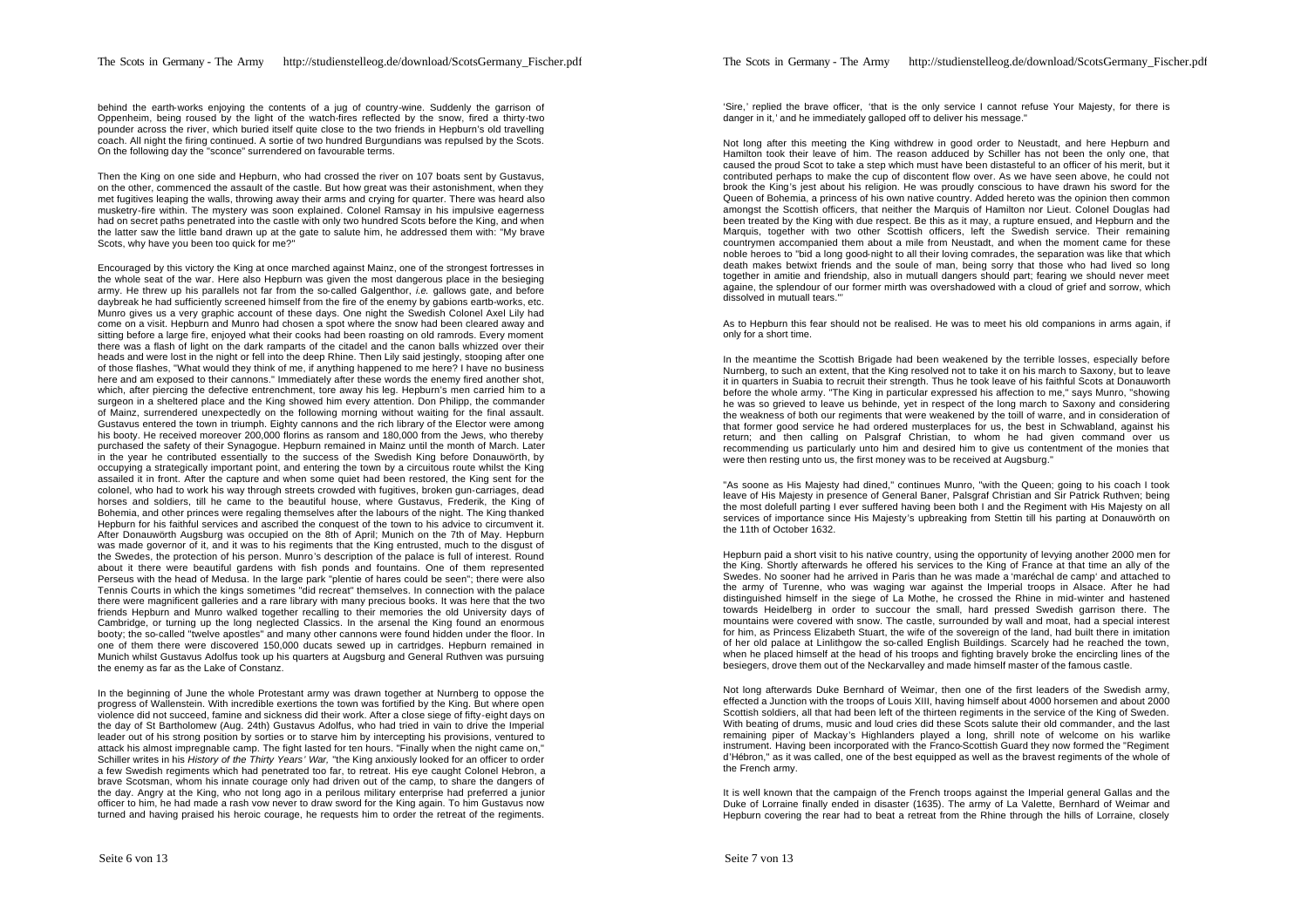#### pressed by the enemy.

During this terrible time Hepburn proved the nobility of his character. He comforted and encouraged those whose energy was about to flag; whilst he at the same time sternly opposed the mutinous. Many wounded soldiers had to be left behind on this terrible flight, falling a prey to the wolves and to the "hyenas of the battlefield."

The end of Hepburn's career we can only touch upon shortly. It lies outside the scope of our immediate subject and may be read in full elsewhere.

The King of France, Louis XIII, resolved in the spring of 1636, nothing daunted by the terrible legacy of 1635, to carry on the war with renewed vigour. He appointed La Valette again Commander-in-Chief and made Hepburn 'Maréchal de France.' But the days of the latter were numbered. The siege of Savernes or Zabern in Alsace was his last exploit. The guns of Duke Bernhard had at last succeeded in making a breach in the walls, and the French and Scottish troops advanced to the final assault. With flying colours over heaps of ruins and exposed to a murderous fire they reached the hilltop. But here the commander of the little fortress, Colonel Mulheim, confronted them with his heavily armed Germans. A last, frightful struggle ensued, during which the plumes of Turenne and Hepburn were seen waving in the thickest melee. Then—after a carnage of three hours—the French had to retreat. Two other attempts to take the place were made, both equally fruitless. At last the three commanders resolved to redouble their efforts and make a last attempt. For this purpose Hepburn was inspecting a breech under the fire of the hostile batteries. His glittering armour gave the enemy a welcome aim; a bullet hit him in the neck, on a spot that his mail did not protect. He fell from his charger and his faithful Scots carried him away. With the thunder of the canons in his ear, his sword by his side and surrounded by his faithful comrades, his face turned towards the setting sun, the gallant warrior breathed his last at the early age of thirty-seven years and before the Marshall's staff, sent by King Louis, had reached him. His last words expressed a regret, that he was to be buried so far from the lonely church of his native place. His death was the signal for the fourth assault, which led to victory. The dead body, helmet and sword were brought to Toul and deposited in the southern aisle of the magnificent cathedral. Louis XIV erected a monument in honour of the departed, bearing the terse incription: "To the best soldier in Christendom."

In the meantime those Scottish soldiers that had been levied in 1631, consisting of five battalions under Lieutenant-Colonel Robert Stuart, Sir Arthur Forbes, Sir Frederick Hamilton, Col. Munro of Obstell and Col. Robt. Leslie, had been doing good work in the North of Germany under the leadership of the Swedish general Todt. They helped to clear all Mecklenburg of the enemy and to storm many fortresses. But none of their own officers obtained the fame of Hepburn or Munro or Alexander Leslie.

During the second half of the Thirty Years' War we do not hear so much of Scottish soldiers and their deeds as before. The death of Gustavus Adolfus had robbed it of its military lustre: none of the present leaders on the Protestant side could vie with him as to fame and generalship. Moreover, the Battle of Nördlingen, in which the Protestants were defeated (1634), had decimated, nay, well nigh annihilated the Scots, and their native land was not able continually to replace the lost forces. Finally, the political situation in Scotland most urgently required the presence of officers and soldiers at home where the thundercloud of civil war was threatening and at last broke forth in storm and lightning.

Now and then, however, the report of new levies reaches us. Thus in 1637, when the Captains John Skene, John Kerr, John Finlayson and Lumsden raised several regiments for service in Germany. They were to be transported by sea to Wolgast, a small town and harbour in Pomerania on the Baltic. But fate was against them. From Leith, where part of the troops had taken shipping on board  $\varepsilon$ Lübeck barque called "Falcon,"—Captain Cockburn,—they sailed to Aberdeen there to take in provisions. On the fifth night, however, there arose such a tempest accompanied by a tremendous tidal wave, that the ship was torn from its anchorage, driven into the open sea, and thrown a complete wreck on the neighbouring shore. Many recruits were drowned; others, "that in the danger of death thought themselves released from their oath," deserted. The Magistrates of Aberdeen confirm the sad fact in a long letter to the Queen of Sweden and to the senate of Lübeck.

We get a glimpse in this report of the growing disorganisation of these troops. In time the material became worse and the misery caused by these long-continued forced levies greater. Already ten years earlier the King of Scotland and his Council, in order to meet the demand for Scottish mercenaries on the part of the King of Denmark, Count Mansfeldt and Lord Reay, had to have recourse to extreme measures. The order was given to seize upon all vagabonds of the high road, all

incorrigible bankrupts and all vagrants of whatever description. Moreover, the attention of the chiefs of the Highland Clans was drawn by a letter written by the King's own hand to the fact, that there were many young idlers on their vast estates, who could not do better than to don the uniform. In this remarkable way in the year 1626-27 alone, ten to twelve thousand Scotsmen were sent abroad, in other words, about the twentieth part of the whole male population.

The question what became of all these men is not hard to answer: the majority of them rest unheeded and without stone or cross on the blood-drenched battlefields of Germany; some were fortunate enough to see their native country again and perhaps relate their adventures in foreign countries to a crowd of eager listeners, or possibly to again take up arms for Leslie on the side of the Covenanters or for Montrose and the King. No doubt those of them fared best—speaking relatively— who at once entered the service of Gustavus Adolfus. There they had at any rate a noble pattern, and discipline and regular pay were, if not always accomplished, at least aspired to.

It now remains to us shortly to indicate the fate of some other Scottish officers during the Thirty Years' War.

Donald Mackay, or Lord Reay as he is usually called, the leader of the Highlanders, returned to Scotland as early as 1632. The premature death of his patron, the King of Sweden, was a terrible blow for him. Of the large sums of money he had spent to pay his recruits, he received nothing back; being thus compelled to sell part of his estates for the payment of his debts. During the Civil Wars, fighting on the side of the King, he was made prisoner. His liberation, as being a Danish officer, was vainly demanded by the King of Denmark. Set free at last by Montrose he retired to Copenhagen and the court of his first sovereign. In Denmark he died, highly honoured, of grief for the execution of Charles I, in 1649. A Danish frigate brought his body in state to Scotland.

Baron Foulis or Fowlis, Colonel Robt. Munro, one of the forty or fifty officers of that name in the army of Gustavus Adolfus, had been wounded in his right foot at the crossing of the Danube in 1632 and carried to Ulm, where Sir Patrick Ruthven was Governor. Here he lived in the house of a barber and surgeon called Michael Rietmuller and died towards the end of April of the same year. By permission of the magistrates he was buried in the Franciscan or "Barfüsserkirche," where also his standard, armour and spurs were hung up. Magister Balthasar Kerner delivered his funeral sermon on the 29th of April.

One of the most interesting men among the Scottish officers of the Thirty Years ' War, a man who reminds one of Wallenstein in his tragical fate, is doubtlessly the above-mentioned General Sir James Ramsay. German poetry and prose have taken hold of him as of a great central figure in the fierce struggle, and the research of the German historian has left us a portrait of him more accurately sketched than that of other Scottish officers. Even the great German Biographical Dictionary has given him a place among its German heroes, and whilst it relates his valorous deeds and sad end in words of praise and pity on the authority of historical documents, legend and tradition have been busy weaving a string of wonderful stories around his unknown grave.

Born of noble race about the year 1589 Ramsay received a good education and university training in Scotland. He seems to have developed early a warlike as well as a poetical spirit. When James VI became King, he accompanied him to England and for some time held some office at the court. In 1630 he entered the army of the King of Sweden under the Duke of Hamilton, known henceforth as the "black" Ramsay to distinguish him from a second Sir James Ramsay called the "fair." In the battle of Breitenfeld he commanded part of the reserve of the first line-of-battle, and during the attack on the Marienberg, the strong citadel of Wurzburg, he received, as we have seen, a shot in his left arm, which disabled him from taking part in the campaign of the following year. After the disastrous battle at Nordlingen in 1634 annihilating, as it did, with one fell stroke all previous advantages gained by the Evangelical armies, he was chosen by Bernhard, the Duke of Weimar then in chief-command, as Governor of the important fortress of Hanau situated on the Main River, a short distance from Frankfurt; and this appointment had been confirmed by Count Philip Moritz of Hanau-Münzenberg, who owned the town and the surrounding district. On the second of October 1634 he entered the fortress, the garrison of which, inclusive of the militia, amounted to about 3000 men. Immediately he set to work to prepare everything that was requisite for a successful and probably long-continued defence of the place. But besides this according to the approved maxim that the greatest strength of the defence consists in the garrison taking the offensive as often as possible, he made a series of skilfully conducted and successful sallies. By these means he not only encouraged the spirit of his troops but solved the problem of bringing in supplies often from a great distance.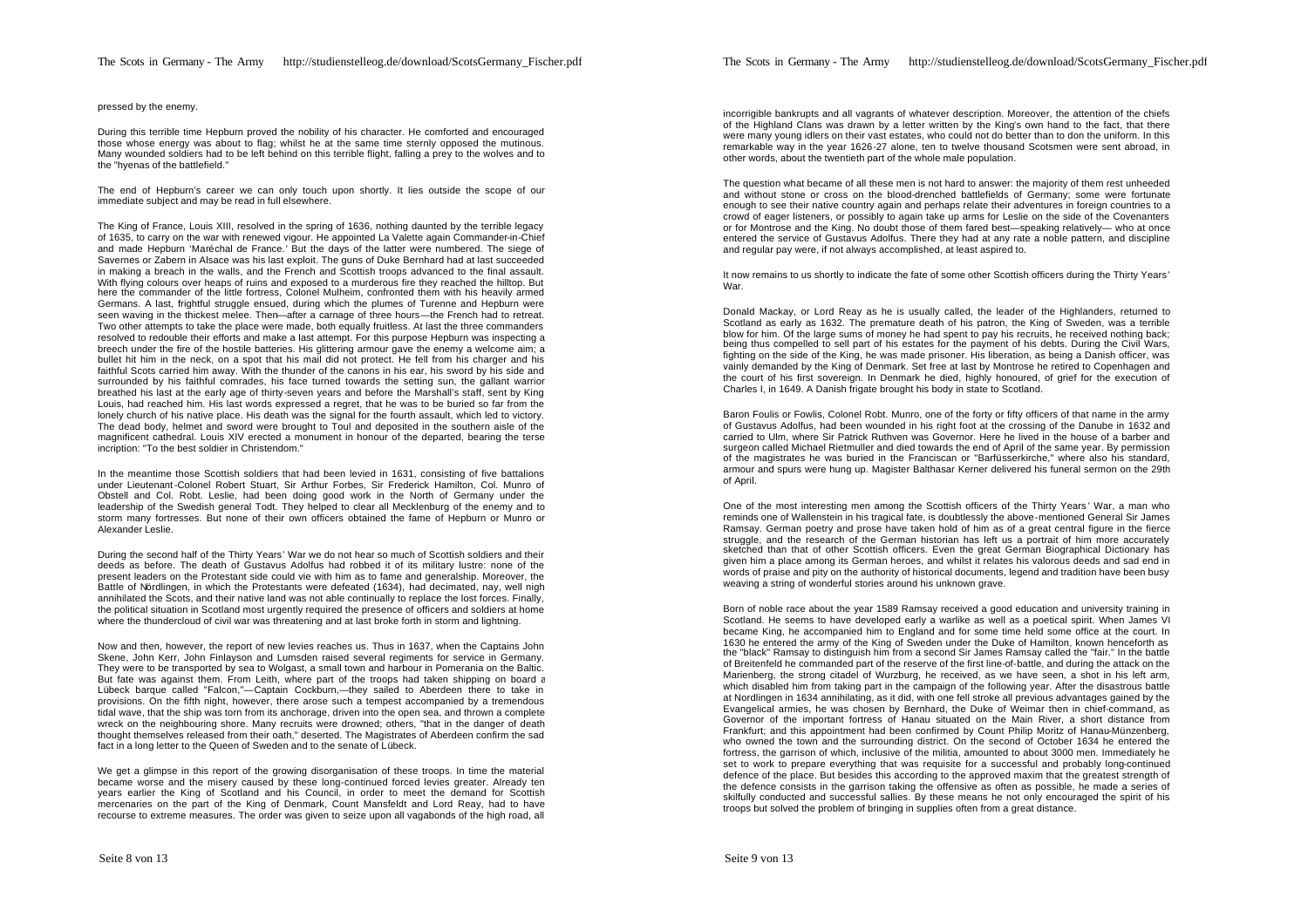In spite of these temporary encouragements the distress in the beleaguered town rose to a terrible height. Together with the scarcity of money and bread the plague or the "Black Death," as it is called in German, appeared and increased during the hot summer months, rendered still more violent by the crowding together of so many fugitives in a narrow space and by the pestiferous exhalations of the stagnant waters in the fosses.

But neither Ramsay nor the citizens who shared his patriotic adherence to the evangelical cause, ever thought of surrender, although the trenches of the Imperial general Lamboy, who was conducting the siege, now completely surrounded the town in a wide circle. On the other hand the Governor, "an astute and excellent schemer," discontinuing his sallies on account of the small number of his troops, commenced a series of sham-negotiations with the enemy. At one time he proposed sending a messenger to the Swedish Chancellor Oxenstierna or to the Duke Bernhard in order to obtain their consent to the surrender of the fortress, a consent which at that time, as he knew well, was not to be thought of; at another time he advanced the still more extraordinary proposition to hand over the town provisionally to the protection of a neutral prince, such as the King of England or the prince of Orange, and when the parties had at last agreed to accept the Landgraf George of Hesse-Darmstadt and the Elector of Mayence as mediators, he managed to protract their deliberations from month to month till they were broken off as useless. After this period of rest the old sallies and punitive expeditions were again resorted to; and the Governor was so "joyful and of good courage" in consequence of the successful issue of the most of them, that he presented General Lamboy, who had sent him the scornful gift of two fat pigs, with fifty pounds of carp, caught in the moats, in return; adding for the fun of it ("aus Kurtzweil ") the mocking request to "send him some news, especially as to the rumour current in his part, of the town of Hanau being besieged."

In the meantime Lamboy had received reinforcements so that his forces now numbered 4000 to 5000 men. His soldiers grew daily more insolent, his officers already divided the best quarters of the doomed town amongst themselves, whilst within the fortress the situation became daily more serious. Without the iron rule of Ramsay, combined with his skill and his strict justice, which was acknowledged by all; without the equally great self-sacrifice of the magistrates, a further defence would no longer have been possible. As it was, the strictest measures were adopted and most conscientiously carried out, which appeared necessary. Against threatening mutiny the utmost severity was shown; orders against the waste of powder and shot were issued; the ammunition of the Scottish company, which formed an unshaken and always reliable body-guard of the Governor, was doubled. Ramsay further regulated with extraordinary care the supply of food-stuffs; all public-houses were closed except one, where, under the supervision of the military, twice a week a certain small quantity of wine was being sold. In spite of all these measures, however, a terrible time of misery commenced in the beleaguered town in the spring of 1636. People ate horse and dogs' flesh; and a contemporary chronicler relates that "cats were esteemed venison." It was no rare occurrence that the flesh of dead men and beasts was bought or stolen from the executioner. Mortality had increased at a fearful rate: the garrison being reduced to only 400 or 500 men. Only for a few weeks longer was resistance possible. Hanau's deliverance is due to two causes; the inexplicable delay of General Lamboy in proceeding to the assault; and in the final resolution of Landgraf William V of Hesse-Kassel not to consider himself bound any longer by the existing truce, but to hasten to the assistance of the distressed fortress. He was urged to adopt this course by his wife, a high-minded and noble lady and a native of Hanau. On the 22nd of June he joined his forces with those of the Swedish Fieldmarshal Alexander Leslie. Ramsay, who maintained an excellent service of scouts, had received the welcome news of the approach of his friends. Losing no time he gave fire-signals from the top of the castle-tower and fired his guns at frequent intervals. Early on the 23rd the attack on the strong position of the Imperial general commenced, and it was not long before the enemy was completely routed. Landgraf William and Leslie entered the town amid the ringing of bells and the joyful shouts of the populace; six hundred waggon loads of provisions and herds of cattle for slaughtering accompanied them. After a solemn thanksgiving service the prince at once visited Ramsay, the brave defender, in his quarters to consult about further military measures.

The following time of rest the Governor, whose power also extended over the fortified places of the surrounding district, employed in the most effectual manner. First of all he increased his garrison, and having succeeded in doing this he again undertook frequent and far extending punitive incursions to the terror of his enemies. Travellers who showed themselves in the territory of Hanau had to produce "Ramsay -passports"; this order extended to the merchants from Cologne and Holland, who desired to visit the great Fair of Frankfurt. In short, the whole country was seized with a "Ramsay-terror."'

But there was more work cut out for the restless General. Cries of help had reached him from the garrison of Hermanstein or Ehrenbreitstein on the Rhine, as it is now called, which was then besieged by the Imperialists. He therefore undertook the difficult and, considering the straitened circumstances

he himself was placed in, splendidly generous task of revictualling the fortress by way of the river. The bold enterprise succeeded the first time, but on being repeated a second time the ship fell into the hands of the more watchful and suspicious enemy.

Ramsay seems even to have considered the plan of reconquering the Palatinate for the unfortunate nephew of Charles I. Already in 1634 he had received the visit of Sir George Douglas, the English ambassador to Poland, and it is possible that already at that time he offered his services. This offer he now, at a more favourable juncture, repeated, if 6000 men were placed at his disposal. But England hesitated, and the proper moment was lost for ever.

Moreover, the Imperial troops again commenced— in the beginning of July—to attract his earnest attention. After the final fall of Ehrenbreitstein the besieging forces of General von Werth had become free and were marching in the direction of Hanau. Ramsay, who knew that a second siege, owing to the superior power of the enemy and the scarcity of food would be disastrous, communicated with the Elector of Mayence, the Landraf of Hesse-Darmstadt and the city of Frankfurt with a view to an honourable treaty. After a great many subterfuges on the part of the allies, this treaty was finally signed by all parties. It contained as chief-paragraphs the complete pardon of Count Philip Moritz, a free pass for Ramsay to the Swedes, the payment to him of 150,000 marks, the cession of the Mecklenburg estates that had been given to him by Gustavus Adolfus or suitable compensation, and the placing of Imperial hostages in the hands of the Swedes till all the conditions were fulfilled. From the first, however, it became clear to the penetrating mind of Ramsay, that there were not only great omissions in the treaty, but that the allies could and would not fulfil their promises. In spite of this or, shall we say, just because of this, he appended his signature to the document and the Imperial ratification was not long in following. Philip Moritz, the fugitive, was asked speedily to return to his country and Ramsay requested to give up Hanau at once. This, however, he was not prepared to do, as long as the conditions of the treaty remained unfulfilled and no mention was made of money or estates or hostages. Then followed a long time of a wearisome war of the pen; a time of proposals and counter-proposals, of allegations, irony, craft and cunning. Ramsay himself wrote several times in terms, that did want neither clearness nor bitterness. The negotiations nevertheless were continued till February 1638. At that time the wily General succeeded in procuring the original of the Imperial ratification and in establishing the astounding fact, that the text of the treaty, as concluded at Mayence on the 31st of Aug. 1637, and that of the document signed by the emperor on Sept. 14th *did not agree.* Immediately he had his secretary draw up a collateral copy of the documents in question and sent a calm and dignified letter to the allies, in which be pointed out the contradictions. But before there could be an answer to this startling communication the doom of our hero had been sealed. Philip Moritz, who seemed to have no other thought now than to get rid of the troublesome Swedes and their general and to embrace the cause of the emperor without reserve, returned to his capital in spite of Ramsay's remonstrances and before the negotiations had been concluded. All his obligations towards Sweden, all his gratitude towards the man, who by his bravery and perseverance had saved his sovereignty, were forgotten. Openly and secretly he urged the removal of Ramsay. The Hessiar Regiment, which formed part of the garrison, was recalled. Ramsay replied by sending letters to his countryman, General King, then commanding Swedish troops in the neighbourhood of the Weser, in which he asked for reinforcements. He also sent urgent messages into Franconia for the supply of provisions. But all these plans were rendered futile by Philip, who on his part despatched other forged letters countermanding the request of additional troops and supplies.

No wonder that the Governor saw himself compelled to adopt stringent measures. He ordered the castle, which is at the same time the citadel of Hanau, to be occupied by his soldiers and the intercourse of the Count with the outside world to be restricted. Not even the Countess was allowed to confer with her husband. And yet violence and treason succeeded in outwitting Ramsay. A certain Major Winter, jointly with the Imperial General Graf Ludwig Heinrich of Nassau-Dillenburg, offered to seize the fortress on condition that, being successful, he should receive the 150,000 marks deposited for Ramsay. Out of his own means he had levied about 200 men for this purpose, Mayence contributed another 200, the Count of Dillenburg 300. With the greatest secrecy everything was prepared by means of bribed messengers to and from Philip Moritz; false keys for the gates were manufactured and certain signals agreed upon. On the 22nd of February, at the dawn of morning, this force succeeded in occupying the Altstadt, old town of Hanau, of surprising Rainsay 's weak garrison and of getting possession of the castle. On the following day the count sent a flag of truce to the Governor asking him to surrender, a demand which was at once indignantly refused. Then the fire was opened upon the New-town, during which Ramsay, according to one report in the defence of his house, where he and seventy of his soldiers had barricaded themselves; according to others whils walking up and down in front of the "White Lion," his headquarters, and giving orders, was struck by a bullet in his back penetrating as far as the hip. He now felt that the further shedding of blood was useless; a drummer was sent to the Count "to ask for quarters for the General and his soldiers, as he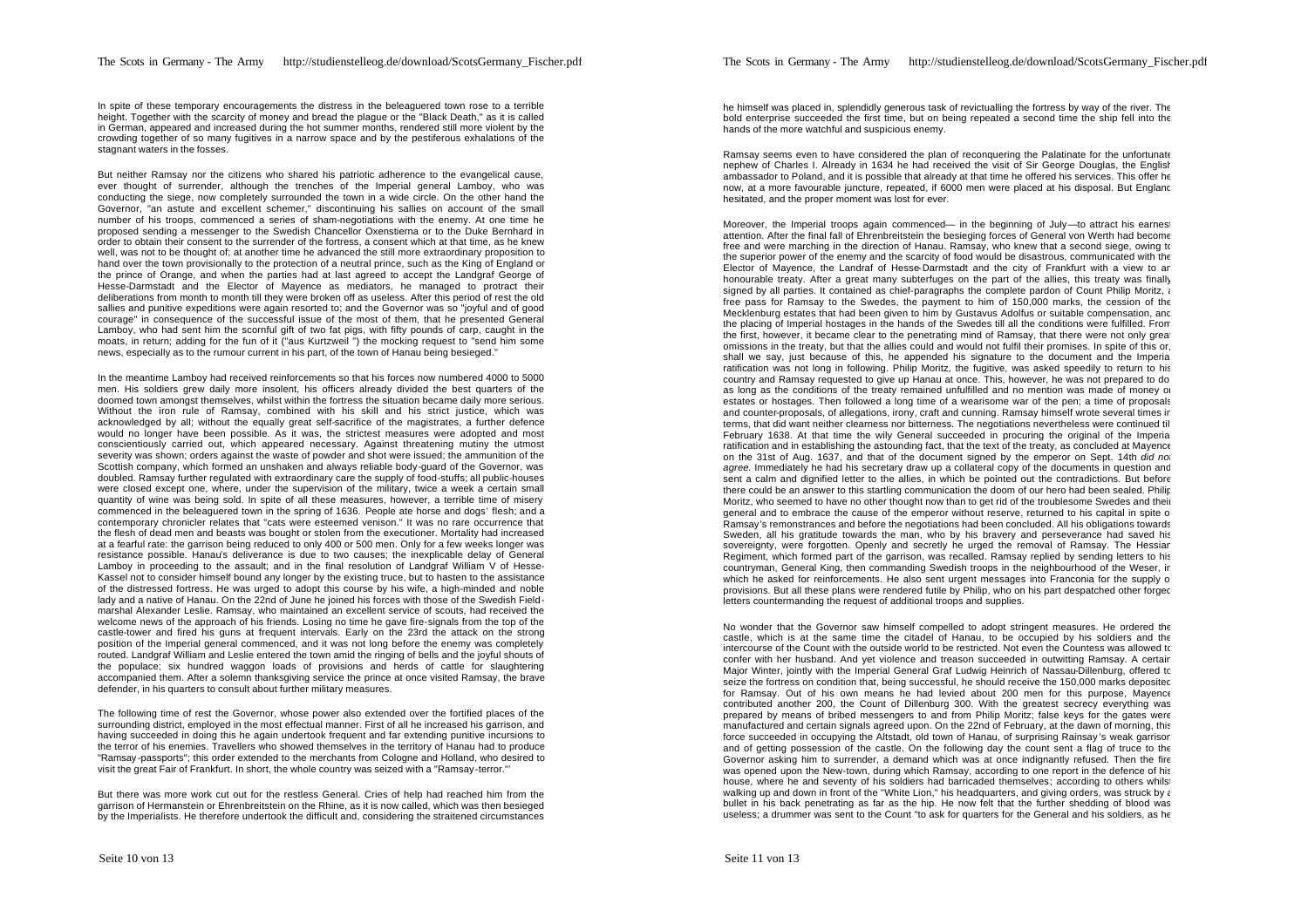had been badly wounded," to which the request was added that the treaty of Mayence should be observed. Ramsay was then hastily dressed and brought to the Guard-Room. Later on, when his wound seemed to admit of his removal, he was carried to the Castle of DilIenburg. Here his treatment was at first friendly and considerate. He was given a cheerful room; he was allowed to have his secretary Dr Henckel with him. The Count, who could not but admire his brave conduct, invited him to his table at dinner and supper-time. He was able to receive visitors, amongst them the most learned men of the neighbourhood and members of noble families. He frequently went to the "Schlosskirche" (chapel), where service was being held in the reformed persuasion, and partook of the sacrament. In short he proved a sort of imprisoned lion, but a lion, whom they had not ceased to fear. Especially at Vienna great spite and great fear were shown towards the prisoner. They tried by force and favour to extort all manner of secrets from him, amongst others, how he got in possession of the original treaty; what did he mean by saying he had a spiritus familiaris; what were the Swedish plans of war? To all these questions the prisoner replied calmly and deliberately, that he was not a common culprit and not subject to the Holy Roman Empire, but a prisoner-of-war and subject to the Crown of Sweden, which he had always served faithfully. It was not his fault that the treaty had been broken; the two texts of it had been revealed to his councillor and secretary Dr Hasman by two Imperial Commissaries. As to his spiritus familiaris, it consisted in this, that he knew how to put ducats upon ducats and Rosenoble upon Rosenoble so as to procure good scouts. To the insinuation of delivering up military papers he replied curtly, "that it was against the rule of the service and the fidelity of an officer, to give the enemy any information of his sovereign's military plans."

Disappointed in their attempts, the Court at Vienna had recourse to violent measures. Ramsay's secretary was seized, carried to the capital and there put to the rack, under the tortures of which he "gave up his ghost." The Count of Dillenburg, who was willing to liberate the prisoner on receipt of a high ransom offered by him, and thus to have at least "some feathers of the bird before he let him escape," received stringent orders under no circumstances to set free one that had proved an inveterate enemy to the Empire. Ramsay then tried to enlist the sympathy of the King of France, now an ally of the Evangelical party; of the Queen of Sweden and of England: but all in vain. The old faithful servant had been forgotten; only death could now deliver him. "Easy it would have been for him indeed," says Wille, "to gain his liberty at once at the expense of his honour; but Ramsays fidelity and obedience to duty repudiated and scornfully withstood the temptation and the suggestion to earn the vile reward of treachery."

To complete the tragic flute of the prisoner it so happened, that the good and friendly relations hitherto existing between him and the Count latterly became strained. There were scenes of violent reproaches and recriminations, rising from very slight causes and, no doubt, mainly attributable to the irritable and gloomy temper of the sufferer. The Cowit even allowed himself to be carried away so far by his anger that he ordered the General to be cast in irons, placed a strong guard in his room and limited his food to bread and water. Only after the lapse of several days the chains were removed, chiefly owing to the merciful interference of Count Ernst of Wittgenstein. But the hardest blow for the prisoner was the communication, withheld some time, of the Imperial order forbidding his liberation. "Now all my hopes are buried for ever," cried the unfortunate man, and abandoned himself to gloom and despair. His condition became worse every day in spite of the good-natured administrations of the Countess, and the skill—such as it was in those days—of four doctors in attendance. On the 21st of April he drew up his will, but only on the 29th of June 1639 did death put an end to his cruel sufferings. The Swedish Commander-in-Chief and Lady Isabella Ramsay, the widow of the deceased, then living at St Andrews, were at once informed of the sad event. But his body was finally buried on August 18, 1650, in the town church of Dillenburg, the lady mentioned, "for want of means," not having taken any steps to have his remains brought to the land of his birth.

"Thus ended the life of James Ramsay, the immortal defender of Hanau, rich in friends and admirers when fortunate, in misfortune abandoned by all and rewarded with the most cruel ingratitude by the prince who, to him alone, owed the continuance of his sovereignty."

Unlike many of his former companions-in-arms, who from motives of selfishness or dissatisfied ambition deserted their colours, he had in sufferings and imprisonment, in danger and death, kept the oath of allegiance to his queen unshaken and in spite of temptations. But his sad end between prisonwalls was none the less honourable and worthy of a brave officer, than the natural death of a soldier amidst the roar of the battle, which he had listened to so often. Honour be to his memory!

**Return to Book Index**

**Print page Back to site** 

Printed from http://www.electricscotland.com/history/germany/army.htm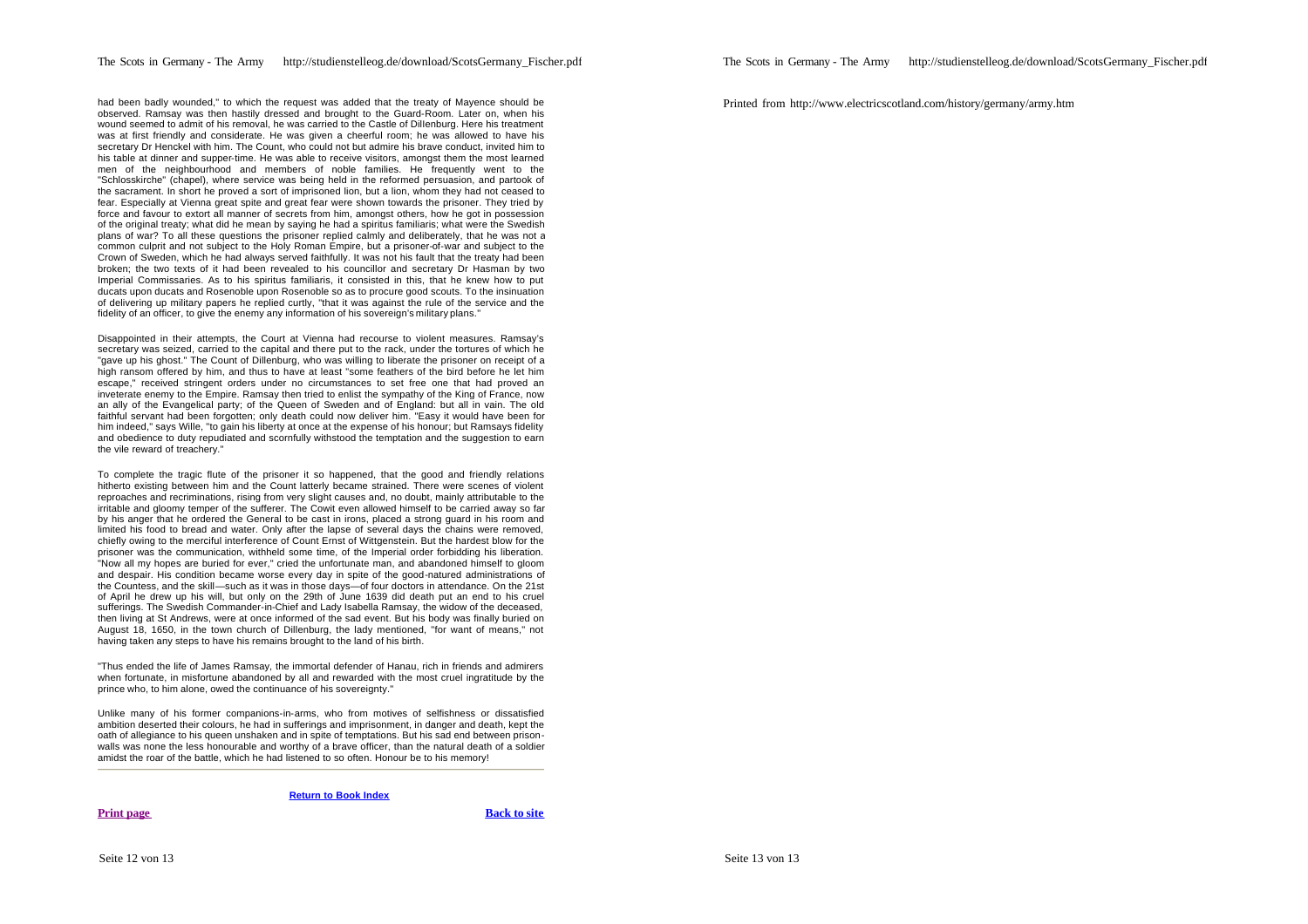## **The Scots in Germany The Army (Part 2)**

We now turn to another Scottish General in the service of Sweden, already mentioned in connection with the relief of Hanau, Alexander Leslie.

Field-marshal Alexander Leslie, born about 1582, who, before entering the Swedish army, had already seen service in the Netherlands as a young man, was made a knight and a general by King Gustavus at the time when the latter received the Order of the Garter in the camp at Dirschau from the hands of the ambassadors of Charles I (Sept. 23, 1626).

In May 1628, at the head of five thousand Scots and Swedes, he cut himself a way into the town of Stralsund, which was then closely invested by Wallenstein. Having thus provisioned it, he took the command instead of Colonel Seatoun, who had hitherto acted as such with a Danish force, and conducted the defence so skilfully and vigorously that he contributed much to the final retreat of that famous general. The grateful town ordered rich presents to be given to him, amongst. them a gold medal struck in commemoration of the siege.' Leslie remained commander of the Baltic cities until 1631, when he went to England to assist the Marquis of Hamilton in his levying of troops for the Swedish service.

In the following year he met him in Germany and was appointed joint-commander of the English-Scottish auxiliaries with him. After having assisted at the siege and the taking of Frankfurt on the Oder, he was made governor of the place. As such it fell to his task to see to the proper state of defence and the provisioning of Crossen and Guben, two towns in the neighbouring district, by which the King's rear was to be protected on his southward march. Towards the end of the year Gustavus had reached Mainz, where he was joined by Leslie. Later on he shared with his leader the glory, though not the fate, of the battle of Lutzen, after having timely recovered from a wound in his foot. How deeply he felt the loss of the King, which quite overclouded this victory and endangered the future of Protestantism, is seen in a letter written to the Marquis of Hamilton from Stade, on the 26th of November 1632. In it, as Terry says, he emerges from his habitual reticence and gives a touching expression to his genuine grief.

"I have thought it expedient," the letter runs, "to mak your Excellencie this sad narration of the lamentable death of our most valarouse and worthie chiftaine, who, in the sixt (16th) of November, did end the constant course of all his glorious victories with his happie lyffe, for his Majestie went to farre on with a regiment of Smolandis horsemen, who did not second him so well as they showld, at the which instant ther came so thick and darke a mist, that his owin folkis did lose him, and he being seperate from his owin amongst his foes, his left arme was shote in two, after the which whill he was lying, one asked him, whate he was, he answeared, King of Sweddin, wherupon his enemies that did compasse him thought to have carried him away; but in the mean while, his own folkis comeing on, striveing in great furie to vindicate his Majestie out of ther handis, when they saw that they most quite him againe, he that before asked what he was, shote him through the heade; and so did put ane end to his dayes, the fame of whose valoure and love to the good cause sal nevir end. When his corpes were inbalmed ther waes found in them fyve shottes and nyne woundis, so ar we to our unspeakable griefe deprived of the best and most valorouse commander that evir any soldiours hade, and the church of God with hir good cause of the best instrument under God, we becaus we was not worthie of him, and she for the sinnes of hir children, and altho' our lose who did follow him sal be greate, yit questionlesse the churche hir lose sal be much greatter for how can it be when the heade which gave such heavenly influence unto all the inferiore members, that nevir any distemperature or weaknes was seene in them; how can it be, since that heade is taken from the body, bot the members thereof sall fall unto much fainting and confusion. But this I say not, that ather I doubt of God's providence or of these whom he hes left as actores behind him, for I am persuaded that God wil not desert his owne cause, bot will yit stirre up the heartis of some of his anoynted ones to prosecute the defence of his cause, and to be emolouse of such renowne as his Majestie hes left behind him for evir, and I pray the Almightie that it would please his Supreame Majestie now to stirre the King of Boheme and to make choyce of him in this worke, which indead is brought unto a great mesoure of perfectioun, neither doe I think that ther salbe any defect in these his valourous souldiours and followers, in whome ther is not the least suspicioun of jelousie; bot this al men knowis, that a bodie cannot long subsist without a head, which gives such lyffe and influence, ather good or bade, as it has radically in itselfe, when it is present; and when it is cutt away, cutts away with itselfe all lyffe and influence.

Now it remaines that we turne our sorrow to revenge, and our hearts to God by earnest prayer that he would stine up the heartis of such men, as may doe good to his cause, and now tak it in hand when it The Scots in Germany - The Army http://studienstelleog.de/download/ScotsGermany\_Fischer.pdf

is in such a case.

I have no further wherof I can wreit to your Excellencie at this tyme

your Excellencies faithfull servant till death

A. LESLIE.

During 1633 we hear nothing of this writer of this remarkable letter. What we know is, that, after the siege of Landsberg and the capture of Minden and Osnabruck (1636) he was made Field-marshal in the place of Kniphausen. In the meantime, the treaty of Prague had provided him with the opportunity of paying a visit to his native country, during which he received the freedom of Culross and judiciously invested some of his wealth in landed property. After his return he joined the Landgraf of Hesse, and marched South to the relief of the fortress of Hanau, then hard pressed, as we have seen, by the Imperialists. This and the victory at Wittstock in 1637 were his last successes. Soon afterwards the position of the Swedes became critical. Leslie had to retire to Stettin and describes his case in a letter as well-nigh desperate. "It were to be wished, that such as have a mind to helpe us would steppe in whiles it is tyme, before all bee lost, for then it may proove too late," he writes.

From Stettin Leslie embarked for Stockholm, to concert further measures with Oxenstierna, the Swedish chancellor.

He was sent back to his command in Pomerania, and finding the Swedes under Baner, who had in the mean-time succeeded in repelling the Imperialists, about to march towards Bohemia, he very probably joined them. This last campaign, however, did not last long, for in summer 1638, after the outbreak of the civil troubles in Scotland, he obtained permission from the Queen of Sweden to retire from her service which was granted in terms of great gratitude. He was also presented with two guns and 2000 muskets, a fact which seems to prove Turner's statement, that the rebellion in Scotland was fomented by Sweden and France. After a long and chequered career the old general of Gustavus died in 1661, having been made first Earl of Leven by Charles in 1642.

The honour of being solemnly knighted by the King of Sweden in his camp at Dirschau was shared with Leslie by Sir Patrick Ruthven. He was a man of great courage and a very trustworthy leader. But it was his chief renown to be able to drink deeper and longer than anybody else at the King's festive boards. If Gustavus Adolfus entertained foreign ministers or officers and wanted to get at their secrets "he used to appoint Ruthven Field-marshal of the bottles and glasses, for in spite of his immoderate drinking, he always kept a cool head." After Ruthven had taken part in the march through the Forest of Thuringia to Wurzburg and Main; he was made Governor of Ulm. As such he succeeded by his vigilance to suppress two conspiracies, and to reduce a number of Catholic towns of the neighbourhood, though his garrison only amounted to 1200 men. In recognition of his faithful services Gustavus Adolfus gave him the valuable estate of Kilchberg, formerly the property of the Fugger family. In December 1631 he shared with Sparruyter the command of General Baner's troops until the recovery of the latter from his wound. Afterwards he took part in the skirmishes and battles in Mecklenburg with the army of the North, and after he had on various occasions visited England for the purpose of levying new recruits, he left the Swedish service, like Leslie in 1637, and returned to Scotland, where he joined the party of the King. He died at Dundee in 1651, being then Field-marshal and Earl of Forth. Powerfully built, almost unwieldy, covered with scars, and better able to wield the sword than the pen, he is the type of an honest, blunt, brave, old "Haudegen" of the time.

The part played by the Marquis of Hamilton in the Thirty Years' War is a somewhat doubtful one. It was Lord Reay who first drew attention in Scotland to the largeness of his collected forces. Whilst, no doubt, the news of such powerful reinforcements from Scotland and England - above 6000 men assisted the cause of Protestantism in Germany, people in his own country saw dark and ambitious designs in it as if the crown itself was in jeopardy. No doubt this is foolish enough, but the fact remains that the character of the Marquis—scheming, unscrupulous and deep as it was—lent itself to these accusations.

In the meantime his enterprise in favour of Gustavus Adolfus was not crowned with success. First of all, the 6000 men, which the King of Sweden had insisted upon, could only be got together by force. Only 1400 hailed from Scotland, the rest were English, made up for the most part of men of doubtful character and of small physical endurance. Add to this as natural consequence that disease of every description raged amongst his soldiers from the very first day of their landing in Germany. Finally, Hamilton's own position near the King was not one based upon mutual confidence. The latter spoke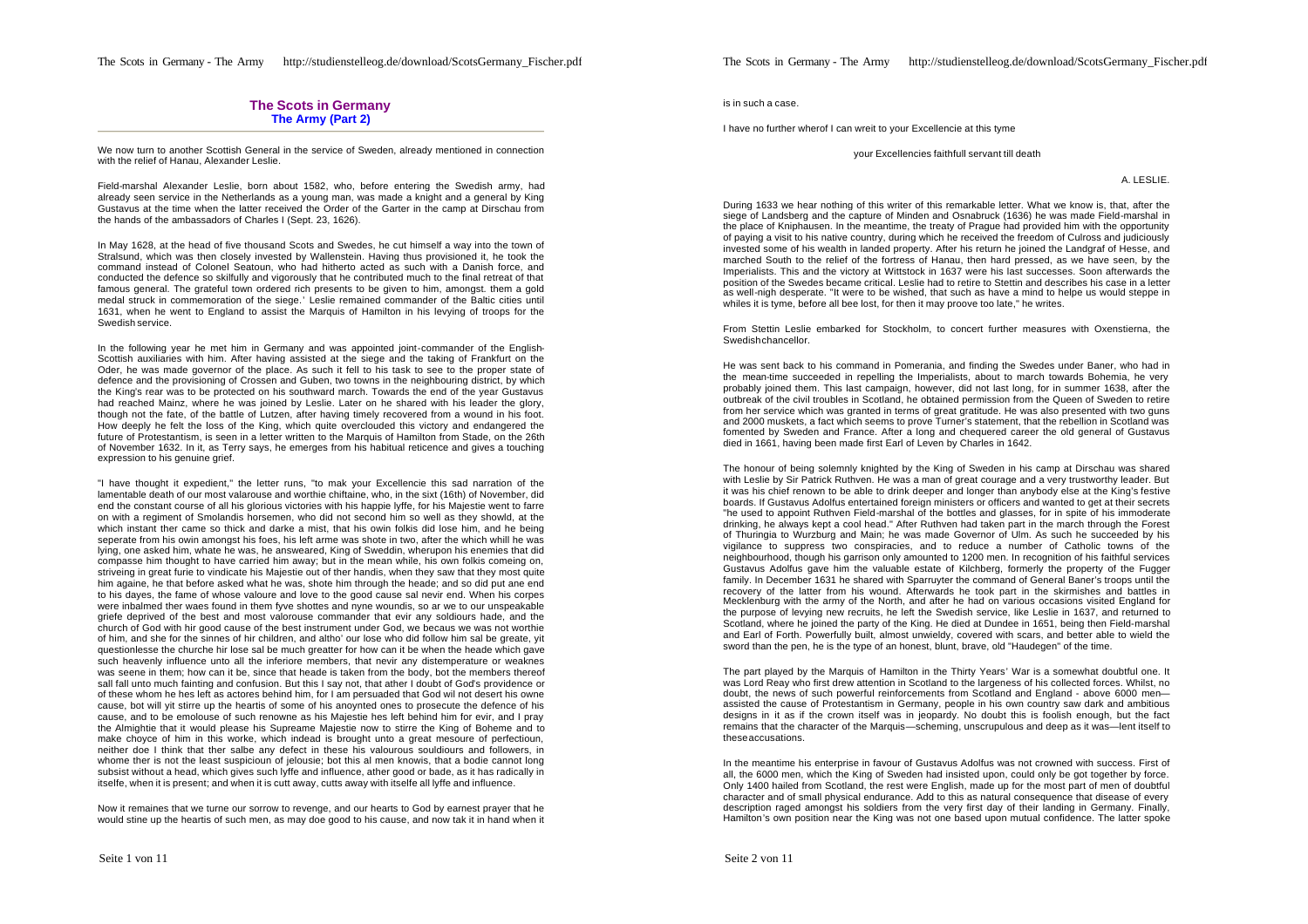bitterly of Charles I, resented his plans to interfere, with the help of a large army commanded over by the Marquis, in his politics concerning Bohemia; resented above all his claim to a voice in the matter of concluding peace. Thus it came to pass, that not only the English-Swedish Alliance, which Sir Henry Vane, the ambassador, was to press, failed, but the Marquis became a man who, on account of his being cousin to the King of England and surrounded by a princely entourage, was to be treated with all the forms of royal courtesy, whilst at the same time he was as firmly refused any position in which he might do more than merely assist the King as one of the many Scotch officers. It was for this reason that he was refused the command of an army after his own mercenaries had been decimated. He was employed in guarding the fortresses on the Oder. But scarcely had he taken possession of Crossen and Guben, two small towns in the district of Frankfurt on the Oder, than he was recalled by Gustavus and attached to his staff; and though weary of being a volunteer, his applications for better employment were constantly set aside; he was 'amused by delays.' At last—in 1632—he returned, with all outward tokens of honour, to England.

*A* more interesting and a more creditable part is that played by the namesake, relation and successor to the Marquis in command of the Scottish troops: Sir Alexander Hamilton, called "Sandy." He had been of great service to Gustavus Adolfus as a captain and later on as skilful general of artillery. He was also invaluable by his ability to manufacture pieces of ordinance. For a time he held the post of Governor of Hanau. After the King's death, he served the Duke William of Saxe-Weimar, for whom he established a small gun-foundry at a place called Suhl or Suhla in the Thuringian forest (1634-35). Three letters of the Duke to Hamilton have been preserved. They are addressed to him in SuhI and refer to his employment there. The first is dated Erfurt, Jan. 24th, 1634, and runs: "We should be sorry if this your work, the manufacture of pieces of small ordnance, should be interrupted by all kinds of inconveniences" (want of money among other things!). But we cannot help it at present, and must put our decision off till the return of the Chancellor. In the meantime, though there should be some delay, We entreat you to remain patiently at Suhl. We also send you along with this a letter to the Magistrates there, so that you may at least get what is necessary for your livelihood. Nothing more this time. We remain graciously and well-inclined towards you &c."

The other two letters of the Duke have reference to an assault committed by one of Hamilton's lieutenants upon no less a person, than the "Ambts-Schulzen" or burgomaster. He orders a judicial inquiry and provisional imprisonment of the culprit.

In the following year (1635) Hamilton returned to England furnished by the Duke with very flattering letters of recommendation to King Charles. After an eventful and honourable career in Scotland Hamilton died in 1649.

Among the long list of prominent Scottish officers Sir James Turner, the author of *Military Essays* and an interesting memoir of his own life, deserves a few words. When a youth a restless desire for military renown filled him, and having joined the forces levied by Sir J. Lumsden in 1632 when only eighteen years of age, he landed at Rostock. But there a too greedy consumption of fruit, for which that part of Germany is famous, made him very seriously ill. He was laid up at Bremen for six weeks and was only then able to continue his military service under the Duke of Luneburg and General Kniphausen. Having taken a prominent part in the victory of Hameln he afterwards fought under the Scottish general King in Hessen and Westphalen, and returned to Scotland, like so many of his companions at arms, at the commencement of the Civil Wars. In his Memoirs he shows a delightful sense of humour and drollery, which in an atmosphere of smoke, blood and incredible misery that fills the reports of this dreadful war, does not fail to produce a bracing and refreshing effect. Thus he relates of the year 1634: "I was lodged at a widow's house in Oldendorf (Hesse), whose daughter, a young widow, had been married to a Rittmaster of the Emperor's. She was very handsome, wittie and discreet: of her, though my former toyle might have banished all love-thoughts out of my mind, I became perfitlie enamourd. Heere we stayed six weeks, in which time she taught me the High Dutch to reade and write, which before I could not learne but rudelie from sojors. Having then the countrey's language, I learned also the fashion and customs of the Germane officers; and about this time was both regiments reduced to two companies, two captains-lieutenants and two ensigns (whereof I was one) only allowed to stand, all the rest casheered and in great necessitie and povertie. The two companies were bot badlie used, tossed to and fro, in constant danger of the enemies and without pay. But I had learned so much cunning and became so vigilant to lay hold on opportunities that I wanted for nothing, horses, clothes, meate or moneys, and made so good use of what I had learnd, that the whole time I served in Germanie I sufferd no such miserie as I had done the first yeare and a halfe, that I came to it."

Not a few of the Scottish officers in the Continental armies were married to German ladies. One of them was Colonel Sir William Gunn, a Roman Catholic, whom we first meet in the ranks of the

Swedes, later on in the service of the Austrian Emperor. A few interesting details concerning him have been unearthed at Ulm, the famous town and fortress in Würtemberg. In 1640 he hands a letter of recommendation from H. M. in Great Britain to the Magistrates and Council assembled, and receives the permission to reside in the city. On June 5th he invites the Town Councillors to his wedding, his bride being the young baroness Anna Margaretha von Freiberg, and the banquet taking place at the inn called the "White Ox." Two members of the Magistrates were deputed: the Burgomaster Marx Christoph Welser and the counsellor of war Johann Albrecht Stammler. They presented to him the gift of the town: a silver-gilt cup. Gunn remained at Uiln till 1649. After that time he mostly lived in Vienna. The last mention of him is in 1655 when he conferred with the town as Major-General.

As to the Field-marshal Sir Robert Douglas, he won great fame by a clever cavalry attack in the battle of Jankowitz. But owing to his being early recalled to Sweden his share in the achievements of the Thirty Years' War is not great. [In Sweden Douglas obtained the very highest distinctions. His funeral took place with almost royal ceremonies; the King and Queen of Sweden followed the hearse (1662). He was one of the last veterans of Gustavus Adolfus. His grandson Count William Douglas was Adjutant to Charles XII. Belonging to the Douglases of Whittinghame, he was the ancestor of the Counts Douglas now flourishing in the Grand Duchy of Baden in Germany. There was another Douglas, Sir G. Douglas, who played a prominent part in the War under Gustavus. He was imprisoned by the King for some breach of discipline but afterwards released. In later times he was ambassador of the English King to Poland (Turner, *Memoir:,* and p. 97).]

Much might be told still of the brave deeds of the Munroes, the Drummonds, the Lumsdens, and others; but we must hasten to glance at the opposite camp in the Great War and recount the part played by the Scot there.

If Gustavus Adolfus by preference levied his foreign troops in Protestant Scotland, we find in the Imperial camps the Irish Catholic soldier prevailing. But there were also not a few Protestant Scottish officers, notably the two, Walter Leslie and John Gordon, well known not only from Schiller's *History of the Thirty Years' War* but also from his great tragedy of *Wallenstein.* In *Wallenstein's Death* the poet has fused for artistic reasons these two men into one: the old, good-natured, faithful Gordon. But besides the name there is nothing historical; this Gordon is merely a creature of the imagination. History knows nothing of the days of his boyhood being spent together with Wallenstein at Burgau, neither is the Gordon of history the weak-minded old man such as Colonel Butler, the Irishman, describes him. It must be granted, however, that we know little enough of his life. He was Governor of the Fortress of Eger or Egra in Bohemia, the town where the murder of Wallenstein was perpetrated in which he took a prominent part. Like Leslie he was richly rewarded by the Imperial Court at Vienna in the service of which he continued until the end of the war. In 1648 he was taken prisoner by the Swedes in Wismar (Mecklenburg). As Baron of the German Empire he died at Danzig, but was buried at Delft in Holland.

We are better informed of Walter Leslie. He was the second son of the tenth Baron of Balguhain in Aberdeen-shire. When quite a youth he went to Germany and, though a Protestant, entered the service of the Emperor. A regiment of Scotch and Irish were under his and Gordon's command. In the skirmishes and battles around Nurnberg, especially in the hilly surroundings of the Altenberg, he showed great pluck and endurance. The Imperial General intended to cut off the retreat of the Swedish Colonel Taupadel, who had undertaken a sortie towards Freystadt (1632). With the utmost courage, seeking shelter behind the rocks, shrubs and trees the regiment stood firm after the rest of the Imperial troops had fallen back before a greatly enforced body of Swedes. But when General Gonzaga also took flight, Major Sparr, the commander of the regiment, had to surrender. The latter remained a prisoner in the hands of the Swedes, as he had before broken his word of honour. Gordon and Leslie, however, were set free by Gustavus Adolfus who knew how to acknowledge heroic conduct in an enemy. During five weeks they stayed at Nürnberg and were the guests of their countrymen, Hepburn and Munro. In banqueting and feasting they celebrated their meeting and recalled the days of old. Two years later Leslie arrived at Eger with his Scots and Irish for winterquarters. It was from this town that he addressed a letter to the Imperial General Piccolomini, as a "Protector of all foreign officers to intercede in his favour with his colonel Trczka;" but we do not know if there had been any misunderstanding between these two. At Eger also he heard for the first time possibly from Wallenstein himself, of the plans of the latter to desert the cause of the Empire, and o the Emperor's order to seize the prescribed General's person dead or alive. Time was pressing. Milder measures were overruled by the necessity of immediate action. The murder of Wallenstein is decided upon. Leslie gives the signal for the massacre of the generals Kinsky, Illow and Neumanr during supper in the castle. Then hastening into the town, he makes the guards take the oath of allegiance, and calls out a hundred dragoons for the maintenance of order. After the murder of Wallensein himself, who received his death-blow from the pike of the Irishman Devereux, the body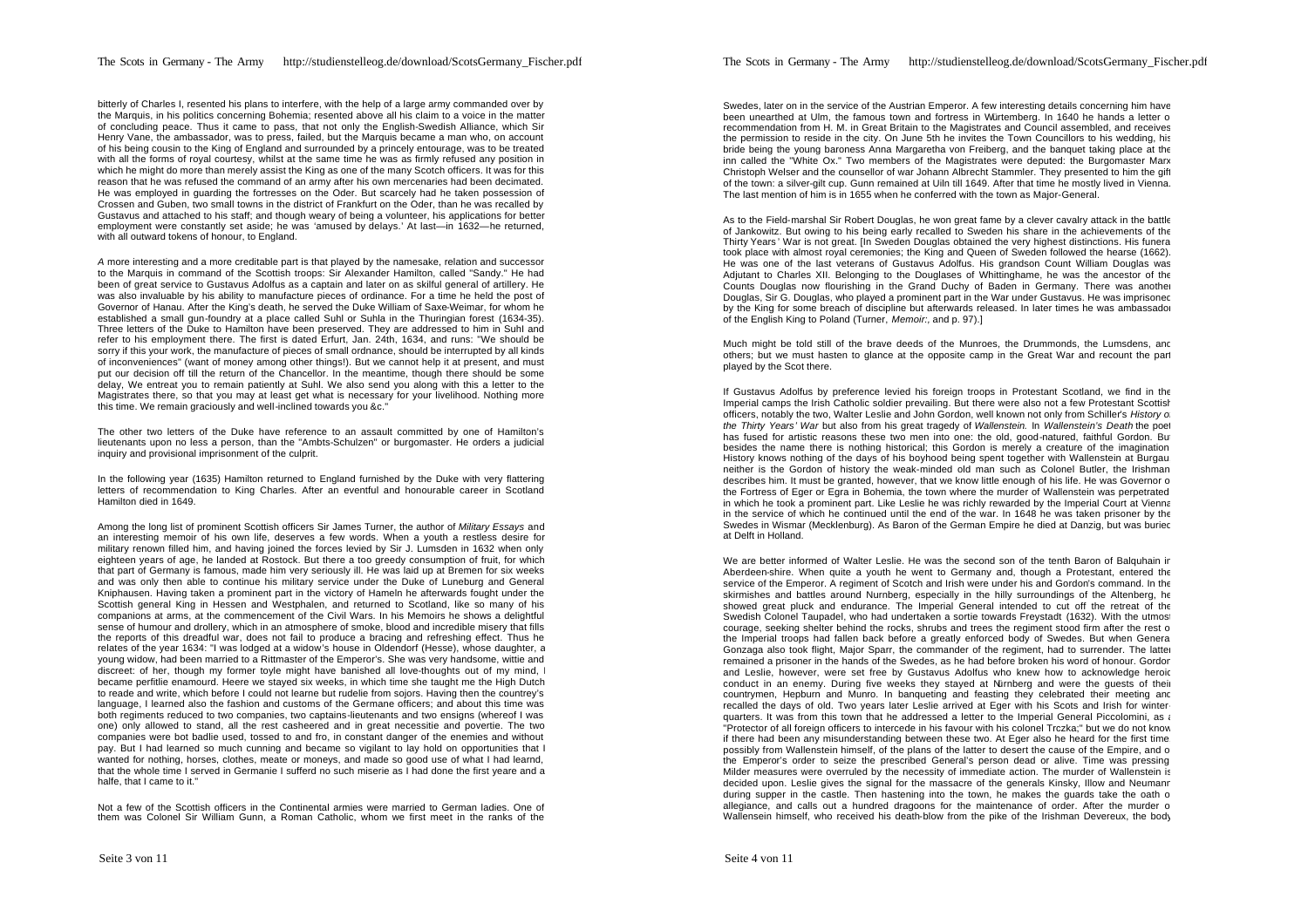was brought in Leslie's carriage to the citadel. On the following day the sergeant-major-for up till then Leslie did not occupy a higher rank—started on his journey to Vienna, where he arrived on the sixth of March. Here he found the Emperor extremely gracious. Although on the one hand masses in the churches were ordered for the soul of the dead Wallenstein, and although the murder was repudiated as the rash act of anticipating officials: no wish of Leslie's, the chief actor in the tragedy, remained unfulfilled. He requested the command of a regiment and he received it; he desired the title of Count, and the Emperor sent him the diploma with his own signature: "Annuit Maiestas S. Caes. motu proprio et libentissime, antequam quisquam Dominorum Consiliariorum consuleret, contestans id se facturum etiamsi nemo consuleret." He advanced from Colonel to General, from General to Feld-zeugmeister (1646) and finally to Field-marshal (1650). Moreover he received the golden key of a privy counsellor and the estate of Neustadt, formerly the property of Trezka.

His military career ended with the battle of Nordlingen in 1634, where he took a conspicuous part, and in the carefully executed revictualling and fortifying of Petrin in Albania, where his new dignity as Governor of the Turkish-Austrian boundary -district had called him. After this he was chiefly entrusted with diplomatic missions, in which he proved himself a skilful negotiator. He travelled to Italy and obtained a subsidy from the Pope for Austria, amounting to 20,000 crowns and from Naples even 100,000 crowns for the same purpose. No less successful was his journey to Constantinople, which he undertook, as an old man of sixty and infirm, at the express wish of the Emperor, who shortly before had decorated him with the Order of the Golden Fleece (1665). The reason of this embassy was the ratification of the treaty of Vasvar. Valuable presents had to be delivered; a fleet of thirty-six gaily decked ships carried him down the Danube as far as Belgrade. Loaded with gifts from the Sultan, and followed by sixty Christians delivered out of Turkish imprisonment, but ill himself, he returned about Christmas time to the Austrian Capital. There he died on the third of March 1667 and was buried, having previously embraced Roman Catholicism, in the vault of the Church of the Scottish Benedictines with great pomp and magnificence. His great riches he had used to render the family estates in Scotland free of debt.

There is no doubt whatever that Leslie served his imperial master with skill and fidelity. The question of guilt in his betraying Wallenstein stands and falls with the much debated question of the guilt of Wallenstein himself. At any rate there is no need of assuming that Leslie was nothing but one of a band of low, hired assassins. It seems to be more just to say with the greatest of German historians, that he did the deed "forced to it by the feeling of military obedience towards his sovereign and by the duty of an oath which could not be broken at will."

The nephew of Field-marshal Leslie, who had been made the heir of his childless uncle, was carefully educated and served with distinction under the Emperor Leopold. He commanded the Galizian Regiment, No. 24, which was called Leslie's Regiment during 1665-1675. At the siege of Vienna he proved himself a daring and skilful leader. Afterwards he was, like his uncle, much used for diplomatic missions, never losing the favour of the imperial court. He held the title of Count, the rank of a Privy Counsellor and of Major-General. When he was married to the Princess Maria Theresa of Lichtenstein the Emperor as well as the Empress and the highest nobles of Austria were present at the ceremony.

He left no children either, and another nephew, James Ernest, became third Count Leslie. Of him we know little more than that he built a hospital for invalided soldiers at Neustadt in Bohemia and left a legacy to the Scottish Monastery at Regensburg for the education of young Scottish gentlemen, especially those of the name of Leslie. He died in 1694. [The male line of the Counts Leslie became extinct in 1802. The estates passed into the hands of the heirs of Prince Dietrichstein, the first Count having married a princess of that house. They again became extinct in 1858. The Scottish heirs now came forward and their claims were recognised in 1861. But on some Austrian noblemen protesting a law-suit followed, which lasted till 1867, when a compromise was agreed upon to that effect that fivetwelfths of the count's estates should go to the Scottish claimants.]

The brilliant career of so many brave Scottish officers, which we have hitherto traced, if alone taken into account, would indeed give us a wrong impression of the life of the Scottish mercenary. There is a sad, dark side of the picture as well. No sooner has the war-drum ceased to beat, than we meet with the familiar figure of the old Scottish soldier receiving alms from his countrymen in the seaport towns on the Baltic. Or we find him poor, ragged, ill, perhaps crippled for life in the company of idle Lanzknechte, gipsies, Jews, beggars and vagabonds, who, like a swarm of locusts, overran the country. In a few graphic lines a contemporaneous sketch of him has been preserved in the archives of the city of Breslau. Towards the end of the XVth Century a band of such vagabonds had been dragged to the Rathaus there on the charge of begging and using loaded dice. There were many Scots among them, mostly men, who had vowed a pilgrimage to Rome and were now returning home

by way of Danzig; others had been soldiers. One of these is introduced as Thomas Woysheit (?) from Edenburgk, "die beste stat yn Schotten," *i.e.* the best town in Scotland. Of him the clerk notes down: 'He has not been in Scotland for XII. years, and is a nobleman and went after military service and served under the King of France and of the Romans, and in the wars, which he has gone through, he has lost his all, and has been at Rome and from one town to another begging, so that he might feed his wife and children."

Nothing could be more tragic than this concise statement. Other facts like these, unrecorded, perhaps, but none the less numerable, awaken the sounds of the old song again: 'O woe unto these cruel wars!' and they dim the glory which Scottish valour gained abroad. But we must follow still further the traces of the Scots as revealed by history.

The century between the Thirty Years' War and the Seven Years' War in Germany is chiefly filled by two Wars of Succession, in both of which Scottish troops and Scottish leaders have taken a not inglorious part. But now they were fighting no longer as mercenaries of a foreign power, but as trained soldiers of an allied king.

In the Spanish War of Succession (1702-1713), in which the Austrians and the English opposed the French and the Bavarians, it was the Duke of Marlborough, who, with the heroic Prince Eugen of Savoy, obtained immortal fame, handed down to us in song and story. The following Scottish regiments accompanied the Duke:-

1. The Royal Scots Dragoons, commonly called Scots Greys.

- 2. One battalion of the Royal Scots Foot Guards.
- 3. The Royal Scots.
- 4. The Royal North British Fusiliers (21st Foot).
- 5. The Cameronians.

In the battle of Blenheim they had the first opportunity of distinguishing themselves. But in spite of their impetuous advance on the strongly entrenched village of Blenheim, an advance which brought them so close to the pallisades that their General, Rowe, is said to have stuck his sword into them before giving the order to fire, they did not succeed in driving the French out of their stronghold. Only after the fate of the battle had already been decided elsewhere did the brave defenders of the village surrender to the Earl of Orkney.

Besides the regular troops there were not wanting volunteer officers from Scotland in the Imperial army, whom the brilliant generalship of Prince Eugen of Savoy had attracted. Special mention deserves John, Earl of Crawford, who in 1735 went to Germany and was attached to the Prince's staff, taking part in the engagements near the Moselle river. He distinguished himself in the battle of Claussen (17th Oct., 1735), where his friend the Count of Nassau was killed at his side. Later he fought against the Turks under the Russian flag, but returned to Austria in 1738. Under General Wallis and the Prince of Waldeck he was present before Peterwardein and in the battle of Krotska. It was there that he discovered the Turkish outposts in a churchyard, and after having charged them drove them across the river. On the battle proceeding his horse was killed under him and he himself severely wounded in the left thigh. Half dead from the loss of blood, only hastily bandaged up, he remained lying by the road-side waiting for the sleeping-coach of General Waldeck, which had been promised to him. In vain he tried to persuade his faithful servant, a German named Köpp, to leave him to die, handing him at the same time his watch and his purse as a reward for his services. At last the vehicle appeared and the wounded man, who suffered the most intense agony, was safely conveyed to Belgrad only three days prior to the surrounding of the town by the Turks. Here he spent weeks, hovering between life and death, until his strong constitution gained the upper hand. On the 27th of October 1738 he succeeded in reaching Vienna on the Danube in a primitive boat. Thence he went to Baden to take the waters, but though greatly improved in health, he never altogether recovered. His wound kept discharging splinters ever and again and accelerated his death in 1749 after he had taken a prominent part under the Earl of Stair in the battle of Dettingen (June 16th, 1743).

In the war of the Austrian Succession (1742-1748) in which, as is well known, the forces of France and Bavaria as enemies of Austria opposed those of England, Holland and Prussia, it was chiefly this battle of Dettingen, where the Scottish troops under the eyes of King George II. himself distinguished themselves. Prominent amongst them Colonel Sir Andrew Agnew, who commanded the Royal North British Fusiliers. The impetuous attack of the French Cuirassiers left them no time to form a square; all they could do was to draw up in a line and to receive the enemy with such hot musketry -fire from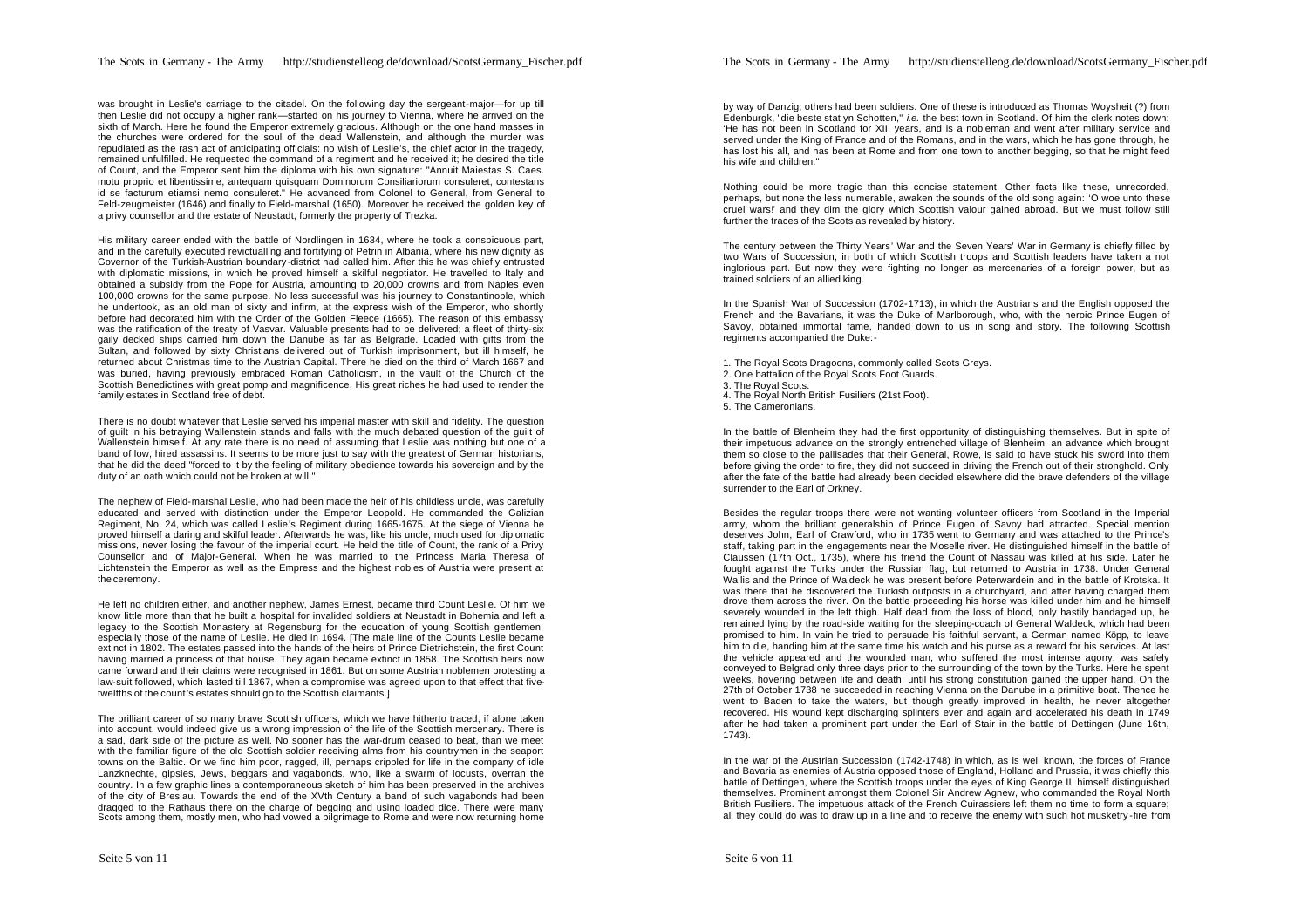all sides that only a few of the gallant troopers escaped.

It is no secret that the advice and the plan of the Earl of Stair, "the only tolerably bright man in the army," to pursue the enemy, was not accepted, and that he himself, incensed at the growing Hanoverian influence in matters of military tactics, soon resigned his command.

Passing on to the age of Frederic the Great of Prussia, our attention is soon attracted to the scions of an old, famous, Scottish family, the Keiths. No less than six Scotsmen of this name have played a more or less important part in the life of the Prussian king.

Far away in the extreme north-east corner of the county of Aberdeen, struck by the storms of the North Sea, there stood, a few years ago, the lonely ruins of the Castle of Inverugie, the family seat of the Earl Marischals. There they lived lives of hardihood and energy, constantly engaged in and often directing the shifting fates of their native country. Here George Keith was born in 1693, his brother James in 1696, brothers throughout their long career deeply and affectionately attached to each other. They were the sons of the ninth Earl Marischal, and were educated by a Catholic mother and a Protestant father in the principles of unswerving fidelity to the Stuarts. Very soon these principles were put to the test. It was on the 20th of September 1715, that the two youthful brothers, together with other Highland nobles at the old Market Cross of Aberdeen, proclaimed Charles Edward King of Scotland as James VIII. But when the war-like enterprises in favour of the Stuart dynasty miscarried and the new-made king, after the defeat at Sheriffmuir, in which the elder Keith commanded two squadrons of cavalry, was compelled to seek safety in France, the two brothers, like so many others, were declared outlaws and their estates forfeited. George, nothing daunted, went first of all to Spain, and obtained the command of a small Spanish force, that was to land on the Isle of Lewis in the north-west of Scotland, take Inverness and again raise the standard of the Stuart. But this foolhardy expedition could not but end in disaster. Scarce had the handful of warriors reached the mainland, when they were attacked by General Whitman and scattered. The Highlanders dispersed to their mountains, the Spaniards, 274 in number, surrendered. Keith was wounded, but escaped to the islands and from there in disguise to Spain. Here he continued to live in the town of Valencia, still busily intriguing for his hero. Again in 1744 he was to command and lead an expeditionary force of the enemy into Scotland, but the plan was not carried out. In the following year Keith went to Vienna, and shortly afterwards, being invited by his brother, to Berlin. Here he gained very soon the complete confidence and enjoyed the close friendship of Frederic the Great, whose philosophical views of life he shared. He became a member of the Academy, and in 1751 ambassador of Prussia to the King of France. This post, however, he soon gave up, owing, no doubt, chiefly to the irritation of England at seeing a Jacobite outlaw appointed to one of the most responsible diplomatic positions. Frederic honoured him by bestowing upon him the Order of the Black Eagle and nominating him Governor of Neufchâtel in Switzerland, then part of the Prussian possessions.

His administration bore the stamp of Frederic's humane and tolerant philosophy; the use of the rack, and public penance done in the churches were abolished, not without bitter hostility on the part of the enemies of light and progress. Rousseau, the banished philosopher, was offered an asylum and friendly assistance. Keith procured for him many favours of his royal master, and so great was his esteem for this much abused man, that he offered him a house in Scotland or in Potsdam, where the two might continue their intercourse, and when Rousseau refused, he granted him a pension of 600 francs.

The stay of the Earl Marischal at Neufchâtel extended over ten years, but it was often interrupted. In 1759, for instance, Keith was sent on a diplomatic errand to Madrid, where King Ferdinand of Spain had just died. But though this embassy did not procure any tangible benefit for Prussia, it proved of the greatest advantage to Keith himself. He gained the goodwill of Pitt by communicating to him the family-compact of the two houses of Bourbon, and thus, aided by the powerful intercession of his royal friend, he smoothed the way towards a final removal of all his Jacobite disabilities.

King George II issued a patent declaring the Marischal able to inherit, parliament assented and voted a considerable sum in lieu of his confiscated property, and Keith, now no longer under the ban of outlawry, at once entered on possession of the inheritance of the late Earl of Kintore, who had died without issue. He was presented to the King in 1760 on the 10th of August.

Three years later, he visited his old home at Aberdeen, where his kinsmen did all they could to persuade the Earl not only to settle among them, but to marry and give them welcome heirs of the loved name of Keith. However, King Frederic wrote an urgent letter, (Febr. 16, 1764), which was not to be resisted. "I do not wonder," he said, "that the Scots fight for your possession, and wish to have progeny of yours, and to preserve your bones. You have in your life-time the lot of Homer after death: cities arguing which is your birthplace. I myself would dispute it with Edinburgh to possess you. If I had ships I would make a descent on Scotland, to steal off my dear Mylord and to bring him hither. Alas! our Elbe-boats can't do it. But you give me hopes, which I seize with avidity. I was your late brother's friend, and had obligations to him; I am yours with heart and soul. These are my titles, these are my rights. You shan't be forced in the matter of progeny here, neither priest nor attorney shall meddle with you, you shall live in the bosom of friendship, liberty and philosophy."

Keith gave in, removed in 1764 to Potsdam, where Frederic had built him a villa, and lived there, peacefully and hale in body and soul till his death in 1778.

King Frederic lost in him a true friend, who had proved useful to him in many ways, not only sharing his tastes and his philosophy, but showing an interest also in his plans of industrial and agricultural improvement. He even bought paintings for him and procured him his favourite tobacco from Spain. Moreover, he was a strictly upright man, a cheerful, 'excellent, old soul, honest as the sunlight.' His king loved him, 'almost as one boy the other.' His conversation was that of the wise, not without some dry humour, some 'little vein of wit'; his manner of living was eccentric, a strange mixture of Aberdeenshire and Valencia. Frederic's letters to him are all full of true friendliness. Thus he writes in 1758 after the death of the Field-marshal, his brother: "There is nothing left for us, mon cher Mylord, but to mingle and blend our weeping for the losses we have had. If my head were a fountain of tears, it would not suffice for the grief I feel.

"Our campaign is over, and there has nothing come of it, on one side or the other, but the loss of a great many worthy people, the misery of a great many poor soldiers crippled for ever, the ruin of Provinces, the ravage, pillage and conflagration of flourishing towns: exploits these which make humanity shudder; sad fruits of the wickedness and ambition of certain people in power, who sacrifice everything to their unbridled passions! I wish you, mon cher Mylord, nothing that has the least resemblance to my destiny and everything that is wanting to it. Your old friend till death."

The brother, to whom this letter alludes, James Keith, is better known in history. His life was full of adventures, warlike deeds and escapes. He was a Scotsman, a Frenchman, a Spaniard, and  $\varepsilon$ Russian till he ended his career on a Prussian battlefield.

After he had taken part in the Jacobite insurrection in Scotland, he also was compelled to take flight, and went first of all to Paris, where he was well received at court. Having for some time studied under Maupertuis, he travelled to Spain and took part in the siege of Gibraltar. But as his Protestant faith barred the way of his promotion, he offered his services in 1728 to Russia. Here his career was brilliant and rapid. From General-Major and Colonel of the Body Guard of the Empress Anne he rose to be Army-Inspector on the Volga and the Don. In the Polish war of 1733-5, as well as in the war against the Turks in 1737, he proved his great military skill. After having been wounded during the siege and the storming of Otezakoff by a bullet in the knee, the Empress is said to have exclaimed: "I would rather lose ten thousand of my best soldiers than Keith." In 1740 he was made Governor of the Ukraine, where his just administration procured for him the love of the people. After the war against Sweden, in which he forced 17,000 of the enemy to surrender at Helsingfors, and conquered the Aland-isles, he was honoured with the post of Russian ambassador at Stockholm (1744). But then a gradual reversion of fortune took place. The favours so lavishly bestowed upon him by the Empress excited the jealousy and the envy of high officials and generals, especially of Bestucheff, the Vice-Chancellor. One command after the other was taken from him; his brother was not allowed to visit him at Riga and his position become daily more difficult and dangerous. Circumstances like these would in themselves have been sufficient to explain his sudden departure from Petersburg in 1747. But there seems to have been another very potent reason for this step, which has only lately come to light in the correspondence of the Field-marshal with Chevalier Drummond at Berlin. This was nothing more nor less than the growing affection of the Empress, which threatened to assume a form incompatible with his station and his security. In her letters she calls him the only man, "who can bring up a future heir of the throne in my mind and in the footsteps of Peter the Great," and he himself writes to Drummond as early as 1745: "The empress is resolved to raise me to a height, which would cause my ruin as well as her own." This being so—in other words, Siberia looming in the distance,— Keith's sudden departure is more than sufficiently accounted for. At Berlin he was received with open arms, the King nominating him Field-marshal and Governor of the capital. With his new sovereign he lived on terms of cordial friendship. He was of great service to him in times of war and of peace, taking an active interest in the importation of English woollen cloth, promoting the affairs of Scottish merchants, endeavouring to open up trade to the East Indies, translating the English parliamentary debates, and even drawing designs for bridges across the Spree River.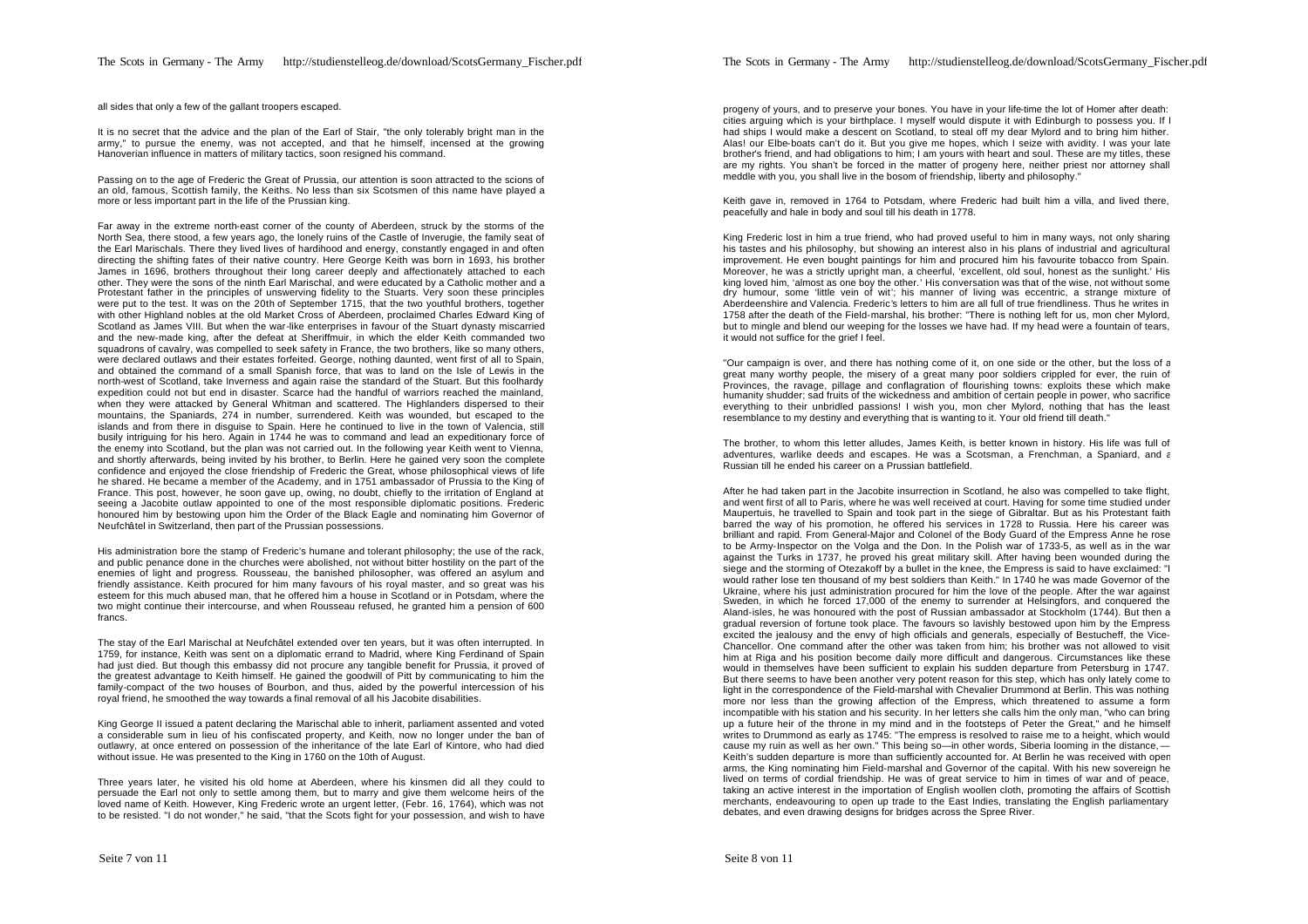Unfortunately the King was not long to enjoy the services of his devoted friend. After the siege of Prague in 1757, which had to be raised in consequence of the disastrous battle of Kolin, we find the Field-marshal as victorious commander of the second army corps at Rossbach. Then followed the long and futile siege of Olmutz, stubbornly defended by the Imperial general Marshal, another Scotsman; the masterly retreat before the forces of Louclon, and finally the fatal day of Hochkirch (1758). In vain Keith had expostulated with the King on the weakness of his right wing, and when 'on that misty morning of October' the furious and sudden Onslaught of the Austrians shook the ground, he was not able to withstand the shock nor to retake his former position. Forsaken by his very aides de-camp the Field-marshal was thrice wounded, the last time mortally. Not even his body could be found. At last the Austrians discovered it, plundered by the Croats and naked, and carried it into the church, where General Lacy, who had fought under him in Russia, recognised it by a scar as that of the intimate friend of his father and had it buried with all military honours; "twelve canons salvoing thrice, the whole corps of Colloredo with their muskets thrice. Lacy as chief-mourner, not without tears." Four months afterwards the body was brought to Berlin and there interred for a second time in a still more solemn manner. "Keith now sleeps in the Garnisonkirche far from bonnie Inverugie; the hoarse sea winds and caverns of Dunottar singing vague requiem to his honourable line and him.

The epitaph erected in the little church at Hochkirch by Sir Robert Murray Keith, a kinsman, bears the inscription: "Dum in Praelio non procul hinc inclinatam suorum aciem mente, manu, voce et exemplo restituebat, pugnans ut heroas decet, occubuit. Die xiv Octobris MDCCLVIII."

The King was deeply moved at the premature death of his favourite. His works bear witness how highly he esteemed the brilliant general and the true friend. The Earl Marischal lost in him, as Carlyle expresses himself; "more a father than a younger brother." The Field-marshal died poor.

Among the Scottish officers abroad, he was, without doubt, the foremost. He will also be remembered as the inventor of the "Kriegs -Spiel" or its precursor, the "Kriegs Schachspiel" (Game of War-Chess).

Two other remarkable members of the family of Keith, known and esteemed by the Great Frederick, were the Murray-Keiths, father and son, ambassadors at Vienna. Of them we shall have to speak later on. Here we have to mention still two other brothers: Keiths, the pages, who did play a passing part in the life of young Prince Frederick. They were not related to the Earl Marischal's family, though also descended from Scottish forebears. They were born at Poberow in Pomerania. Peter Karl Christoph von Keith, the elder, was privy to the secret flight of the Crown Prince, and when the plans were discovered, he was warned by his master in a short letter containing only the words, "Sauvez vous; tout est découvert." He had time left to escape to Holland, and with the assistance of Lord Chesterfield to England. His image was hung on the gallows at Wesel. After a short stay in Portugal, where he served as major, he returned to Berlin, when the Crown Prince had succeeded his father as King Frederick II. There he was made equerry, Lieutenant-Colonel and Curate of the Academy of Sciences with a good salary. But even then he complained and thought himself but poorly rewarded. His character, so different from the splendid and lofty unselfishness of the Earl Marischal, soon forfeited the favour of the King. He died in 1756. Of his younger brother almost nothing is known except that he served in a regiment of infantry at Wesel.

Besides the Keiths, there were many other Scottish officers in the army of Frederic. A Major Grant of Dunlugas, the same that brought the news of the victory at Leuthen (Dec. 5, 1751) to England, distinguished himself at Kolin. There the King had placed himself, after desperate efforts of collecting his troops, at the head of a small body "against a certain battery." But in his rear, man after man fell away, till Grant ventured to remark: "Your Majesty and I cannot take the battery ourselves!" upon which Frederic turned round, and, finding nobody, looked at the enemy through his glass and rode away.

Again we find the names of Lord John Drummond and Lord John Macleod mentioned. Both were attracted by the military genius of Frederick and entered his service as volunteer officers. Drummond was adjutant or aide-decamp in 1747; Macleod came from Sweden and published later on a description of the first summer campaign of 1757.

Finally we must not forget the 10,000 to 12,000 English auxiliaries, who joined the army of the Duke of Brunswick at Soest on the 20th of August 1758, after public opinion in England had at last veered round in Prussia's favour. amongst them were many Scots, but none distinguished themselves more than the Scots Greys and the 1000 or 1600 Highlanders. "Grand-looking fellows all of them," said the Germans. "And did you ever see such horses, such splendour of equipment, regardless of expense? Not to mention the "Bergschotten" with their bagpipes, sporrans, kilt, and exotic costume and ways.

Out of all whom Ferdinand got a great deal of first-rate fighting."

The brigade of Maxwell particularly distinguished itself in the battle of Warburg (1760). They did some excellent practice with the bayonet, muskets, and cannon, "obstinate as bears." But what pleased Prince Ferdinand most was the dashing bravery of the Highlanders under their colonel, Robert Murray Keith. He ordered even more regiments to be raised in Perth, Inverness, Ross, and Sutherland. In non-military circles of Germany, however, the notions entertained of the "Bergschotten" were still as singular as when the curious woodcut appeared at Stettin in 1627. Says the *Vienna Gazette* of 1762: "The Highlanders are in dress, temper, and custom altogether different from the rest of the inhabitants of Great Britain. They are caught in the mountains when young, and they still run with incredible swiftness. The soldiers are of small stature and mostly either old or very young. They show an extraordinary love for their officers, who are all handsome and young. Their good endowments, proving the innocence of nature before being corrupted by example and prejudice, make us hope that their King's laudable though late endeavours to bring them up in the principles of Christianity will be crowned with success."

On the side of Austria the following Scottish generals fought in the Septennial War: Ogilvie, St Paul, Wallis, and Loudon. Ogilvie has already been mentioned; of St Paul little is known beyond his being created a count in 1786; Wallis was a scion of the Scottish Wallace; though himself born in Ireland. Gideon Ernest, Baron Loudon or "Laudohn," descended from Sir Matthew Campbell of Loudon, in Ayrshire (1574), must be placed in the foremost rank of military commanders. He alone could match the genius of Frederick; he was the one dreaded, resourceful leader of the enemy: a man who earned the high praise from the Prussian King, that he never committed a mistake, and that he was one he would rather see beside him than opposite him. The family of Loudon emigrated in the XVIth Century to Livonia and became possessors of two considerable estates, one registered under the old name of Loudon, the other of Tootzen. When Gideon was born in 1716 only Tootzen remained as property. His father had been Lieut.-Colonel in the Swedish army, but Livonia having been ceded to Russia in 1721, young Loudon, after a very defective education, entered the Russian army as cadet in 1731. He distinguished himself in the Polish War and against the Turks, and was promoted to the rank of Lieutenant. When the War of the Austrian Succession broke out, he was disappointed at Russia not taking part in it, resigned his commission and sought employment elsewhere. He seems to have contemplated taking service in Sweden or even offering his sword to England and the Dutch, who were then sending out a fleet to defend their possessions in the East Indies; but at last he resolved to go to Vienna and to call at Berlin on his way, where by the help of some Scottish friends he hoped to obtain an audience of the King, and, if possible, receive a commission. Frederick did not absolutely refuse his request, but kept him waiting fully six weeks, after which time he declared, in one of his fits of anger, that he indeed must needs have many squadrons at his disposal, if he was to give a command to every foreign officer. Nor did a personal interview improve matters; the King declaring that the "physiognomy of that man did not please him." It is true, nature had not bestowed upon the future Field-Marshal an imposing stature or prepossessing features: heavy eyebrows overhung a pair of sad, grey eyes; his mouth was seldom known to smile; his stature was lean; his manners were modest and retiring. Baffled at Berlin, Loudon turned to Vienna, which he reached in 1744 in very straitened circumstances. At first he only obtained the command of a company under the famous Baron Trenck, whom he had known in Russia. This post he resigned in 1748, disgusted at the coarseness, cruelty, and insolence of his leader. Having been promoted to a captaincy in a regiment of Croats, he married a Miss von Haagen and removed to the Croatian frontier, where he lived a studious, happy, and retired life for the next eight or nine years. In 1750 he was made Major, and three years later Lieutenant-Colonel. On the outbreak of the Seven Years' War, the Austrian Chancellor Kaunitz, who had recognised in him "a man of iron nerve, of great precision of thought, of marvellous memory and great observing powers, a man fit not only to conceive bold plans, but to carry them out," entrusted him with the command of a battalion of Croats under Field-Marshal Brown, an Irish-Austrian. Here he soon gained by experience that striking characteristic of a great military leader: swiftly to detect the weak point of an enemy's position and to fall furiously upon it. After the battle of Kollin he received the command of four companies of Grenadiers, two thousand Croats, and six hundred Hussars, with which he formed the vanguard of the army. His boldness and dashing spirit displayed itself everywhere, in striking contrast to the hesitancy and caution of his Commander-in-Chief Daun, who often deprived himself of the fruits of his dearly-bought victories. How Loudon distinguished himself at Olmütz, where he cut off the supplies of the enemy; at the battles of Hochkirch and Kunersdorf where his urgent request to pursue the shattered armies of the Prussians was rejected; at the subsequent battle of Landshut, the taking of Glatz, the storming of the strong fortress of Schweidnitz, which enabled the Austrians for the first time to winter in Silesia: all this is a matter of history.

Nor were the rewards for such splendid services wanting. His grateful sovereign, the Empress,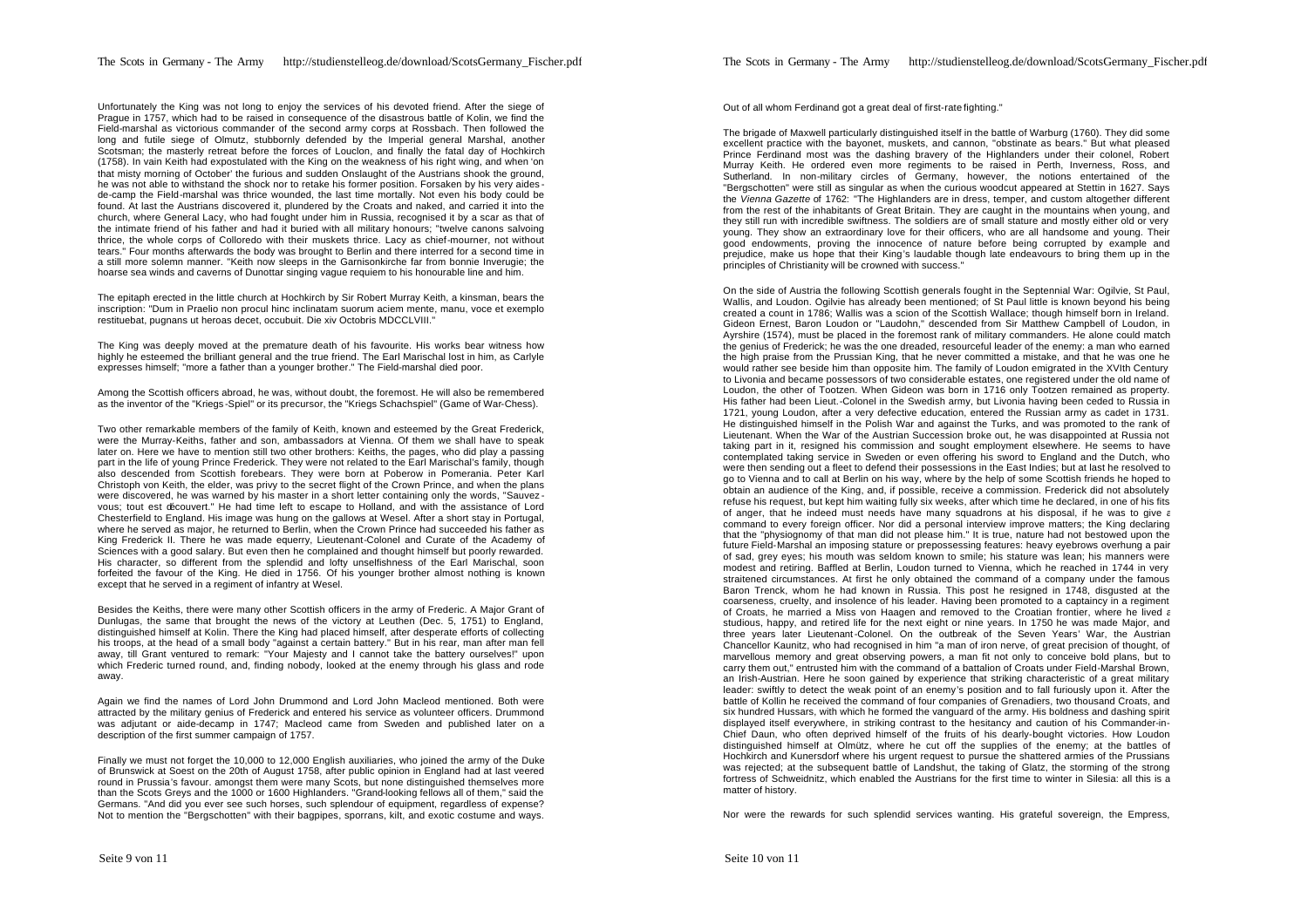decorated him with many high orders, presented him with two houses in Vienna and the estate of Klein Beczwar in Bohemia. He was made Feldzeugmeister, and Field-Marshal and Generalissimo. After the conclusion of peace in 1763 Loudon went to Karisbad to take the waters. Here he met the famous German poet Gellert, who gives a very characteristic account of him, calling him "his dearest acquaintance, an earnest, modest, religious, somewhat sad man, who never speaks of his own exploits." His quiet life at Beczwar was interrupted only by his regular visits to Vienna twice a year to pay his respects to his sovereign. In 1769 he accompanied the Emperor Joseph II on a visit to Frederick at Neisse, and in 1770, when the King of Prussia returned the visit at Neustadt in Moravia, he commanded one of the divisions in a great sham-fight with such skill that he earned the greatest praise from the royal guest. It was here at the banquet, when Loudon was about to take a seat low down on the side of the table opposite to his own, that the King called out: "Come here, Field-Marshal Loudon. I would rather see you at my side than opposite me!" On two subsequent occasions Loudon's services as commander were required, once in 1777, when the war of the Bavarian Succession broke out, Austria claiming certain parts of Bavaria after the death of the Elector, and in 1787, when Austria joined. Russia in a war against the Turks. The former campaign ended ingloriously, as a battle against Prince Henry, the Prussian Commander, had to be avoided because of the strict order of the Empress; the latter was distinguished chiefly by the capture of Berber and **Belgrade** 

During the years of peace the now aged Field-Marshal lived at Hadersbach, near Vienna, a large estate, which contained a castle, some twenty farm-houses, and a mill. Here he farmed his own land, spending his time amongst his people, building, gardening, planting, and improving, often visited by the Archdukes Leopold and Ferdinand, Chancellor Kaunitz, and other friends. Here also he died on the 14th of July 1790, in his seventy-fifth year, after having been the sword and the shield of the House of Habsburg for nearly half a century. Great as he was as general, he was no less great as a man; a true friend, a loving husband, a man all whose thoughts were lofty.

His last words were words of comfort to his weeping nephew, who was kneeling by his bed-side. "Love your God," he said, "never injure your fellow-men; reverence your sovereign, and be a true defender of your country. Providence raised me from the dust to a greatness which I never sought. I have always only tried to do my duty. In that let me serve as your example."

Passing on to later times, a word or two must be said about Sir Charles Gordon, who served in the wars in Holland under the Duke of Brunswick in 1787, and about Lord Lynedoch, who accompanied the Austrian army to Italy in 1796, as Military Attaché of Great Britain.. As such he distinguished himself during the siege of Mantua by the French. This strong fortress was held by a brave Austrian garrison-; but famine threatened, and unless provisions could be sent from headquarters, the fate of the town was sealed. In this emergency Lynedoch volunteered to carry the message to the Austrian General commanding. He disguised himself as a peasant, left Mantua in the midst of winter during a terrible snowstorm, and reached his goal on the sixth day after many hair-breadth escapes during his march through morass and swamp.

We have now come to the limit of our task. In the great struggle of Europe against Napoleon during the first fifteen years of the new century, Great Britain had her own glorious share. Once again, at Waterloo, the Germans by the side of the British against a common foe, and spilling their blood, repaid for the many good services rendered by their brethren-of-arms during past centuries on German soil. But of Scottish soldiers fighting for a German cause, we hear no more. [Excepting only a battalion of Highlanders serving in the army of General Walmoden in the North of Germany in 1813.]

Only the famous old Scottish names of the Hamiltons, Douglases, Leslies, Gordons, Campbells, Gaudis, Johnstons, Spaldings, and others, still occurring in German Army lists, remind us of days long past, when the drums of the recruiting officer awoke the echo of every glen of Scotland, and when the world-famed kings and heroes of battle in Germany attracted the scions of her nobility under their victorious banners; banners of all colours and emblems, but banners which they never disgraced.

Some addition information is given in our Domestic Annals of Scotland

## **Return to Book Index**

**Print page Back to site** 

Printed from http://www.electricscotland.com/history/germany/army2.htm

## **The Scots in Germany The Church (Part 1)**

It is a remarkable fact that in the history of the development of the human mind the great spiritual movements did not always proceed from the most famous and the most powerful nations or cities, the so-called centres of intelligence, but, similar to the mighty rivers of the world, had their sources in localities small, hidden and unknown. Eisleben and Haddington were joined to Nazareth, Marbach to Stratford, Ecclefechan to Königsberg.

This being true, it need not excite our astonishment when we observe how the ecclesiastical and religious life of the Vth, VIth and VIIth Centuries in Europe, from Iceland to Italy, from Paris to the Alps, was fanned by an almost unknown country, filled by half-savages—Ireland. Not only was ecclesiastical art in the North of Ireland at a very early time in a remarkably flourishing condition, but the spirit of Christianity itself; combined with the fiery and venturesome spirit of the Celts, had produced a number of Christian men, who in zealous enthusiasm sailed across the sea, and with wallet and staff traversed France, Germany, Switzerland and Italy. Thus St Catald, the Patron Saint of Tarentum, left the seminary of Lismore; his brother Donat (Donncadh) becoming Bishop of Lupice in Naples. St Columbanus (615) founded the monasteries of Luxeuil in France and Bobbio in the Appennines. The Irish monk Gallus gave his name not only to a town but to a whole canton of Switzerland, while St Kilian (ab. 689) is inseparably connected with Wurzburg, Marianus with Ratisbon.

There can hardly be any doubt that the oldest of the so-called Scottish Monasteries on the Continent owe their origin to the Irish "Scoti." At the same time, we must not forget the fact that these "Scoti" soon crossed the narrow water that divided their country from what we to-day call Scotland, but was then named Albania, and settled in the Highlands and the county of Argyle, with the far-famed lona as their centre. In the course of centuries they became amalgamated with the Picts and formed the great nation which gave their name to the country, while the Scoti of Ireland, a small remnant excepted, soon succumbed. There may have been, therefore, Scotch as well as Irish among the "Scoti," who in later years entered the Scotch Monasteries in Germany. In tradition and popular history, however, these foundations were never separated from the inhabitants of Scotland proper, and when quarrels arose among the new arrivals and were referred to arbitration, the decision of the superior courts was always given in favour of the Scottish.

During the XIVth and XVth Centuries, however, these monasteries were entirely filled with Irishmen, and their gradual decay is chiefly attributed to this cause. Obedient and gentle at first, they became proud and overbearing, enriching themselves with the property of others. Their buildings and their morals showed an equal decline in spite of the Councils of the Church at Basle and Constance. In the Scottish Monastery of Nurnberg in 1418 they sold wine; mitre and staff of the abbot were pawned; the library contained only two volumes and no vestments. If a husband was looking for his wife, the common reply was: Go and find her "apud Scotos." Nor was the state of matters better in Vienna. Here the buildings of the monastery were in a ruinous condition, bells and chalices in pawn. Both these foundations were therefore transferred to the German monks. Ratisbon alone and its Monastery of St James of the Scottish Benedictines outlasted the storms of the Reformation and the mismanagement of Irish Abbots, and it was only in 1862 that the Bavarian Government bought it from the Scottish for the low price of £10,000, to convert the building into a clerical seminary. There had been only Scottish Abbots at Ratisbon from the year 1515 onward.

After these general remarks we must now follow the history of this monastery, the head and mother of so many other religious houses, a little closer.

About 1067 Marianus Scotus, along with some other monks, came from Ireland to Bamberg in Bavaria, where be became a Benedictine. On his later pilgrimage to Rome he passed through Ratisbon, where he was prevailed upon by his countryman the monk and "inclusus" Mercherdach to make a short stay. When he was about to continue his journey with his companions, his friend advised him first to seek a revelation from God by prayer and fasting. In the last night, the legend continues, Marianus received the divine command to set out very early on the next day, and to remain where he should first see the light of the sun. In obedience to this vision he took up his staff long before daybreak, and walking along he came to a very old church, built in honour of St Peter. Here he entered to say his prayers. Scarcely had he risen to go on his way comforted when the first rays of the sun shone across his path. Marianus then settled permanently in Ratisbon, to the great joy of the city, in which the Benedictines were then in great favour, on account of their strict obedience to religious duties and their love of learning. The pious Abbess of Obermunster handed over to him the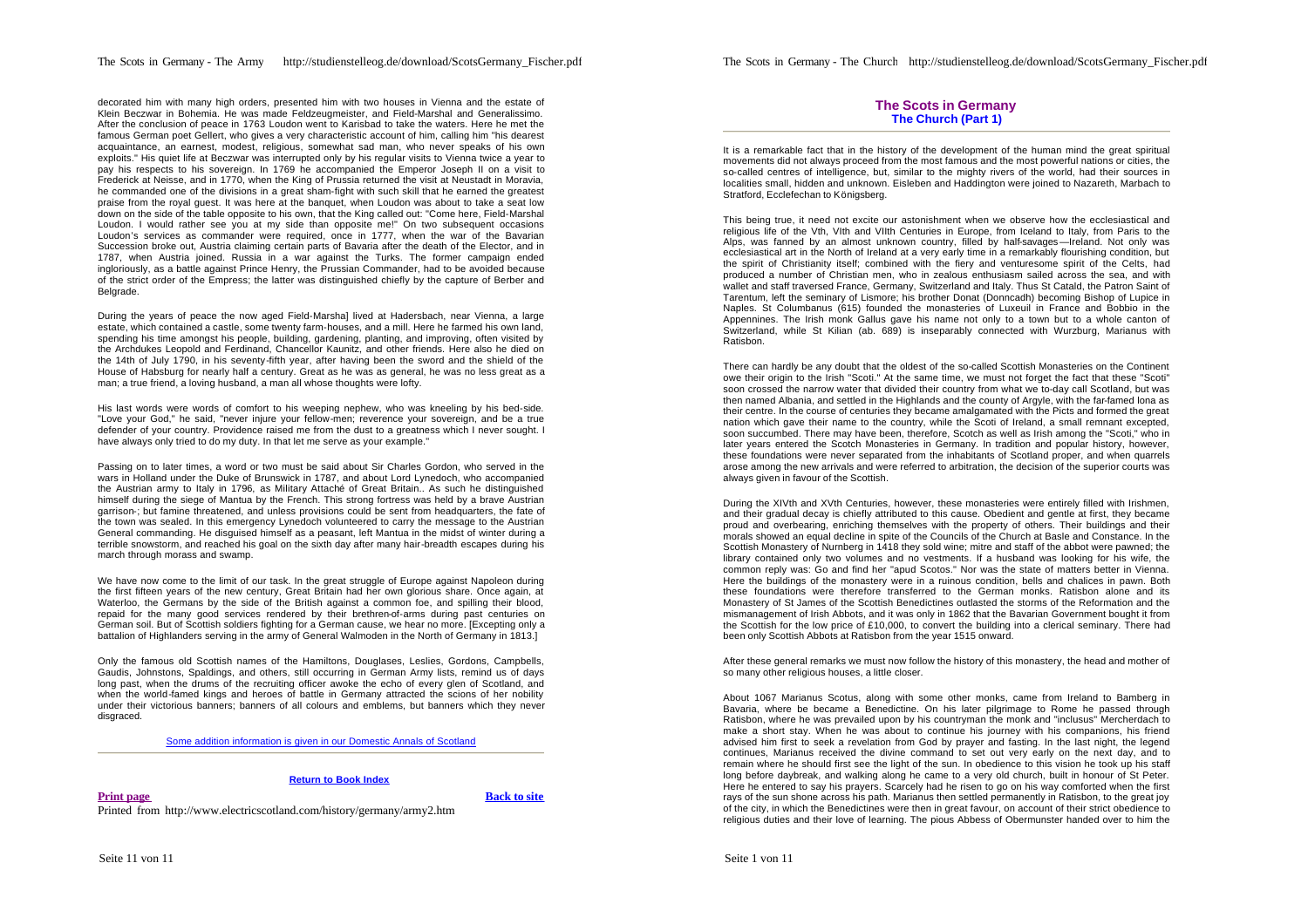church and a plot of ground, and thus arose, aided by rich contributions in money from other quarters, the first monastery of the Scottish Benedictines in Germany, the so-called Priory of Weih St Peter (1075). In the course of time the settlement increased, and already in 1090 the larger Monastery of St James was founded and taken under his special protection by the Emperor Henry V. Another letter of protection, dated March 26, 1112, endowed it with the estate of Monespach and freed it from all imposts and services. Nor were the popes behindhand. Calixtus (1120) and Eugen III (1148) issued bulls in favour of the new establishment, according to which the monastery was immediately subject to the Holy See only. In the year 1152 Abbot Christian set out for Scotland ('ad nostrum regem') to King David I in order to collect further sums for the building of a new church and the enlargement of the abbey, which was afterwards rebuilt "lapidibus quadris ac politis." With rich presents and accompanied by several monks he returned in 1153, and it was not long before the very beautiful church of St James, one of the finest specimens of the Norman style of architecture and of Celtic ornament in Germany, was built. Then there began a time of great prosperity. A monk completed the "Vita Sti Mariani," valuable as the oldest source of information concerning the Scottish foundations at Ratisbon; the abbots tried to preserve discipline and the dignity of the monastery; presents and pious donations were received from many parts. But above all the mother-house renewed itself in a number of young foundations. As such are mentioned, the monasteries of the Virgin and St. Gregory at Vienna; the St. James ' monasteries at Erfurt and Wurzburg; St. Giles at Nurnberg; St. James again at Constance; St. Nicholas at Memmingen; the monastery "Sanctae Crucis" at Eichstadt, and the priories of St. John at Kehlheim and Altenfurt near Nurnberg. These eleven monasteries were formed into one body at the Lateran Council of 1215. Every three years the combined Chapter assembled with the Abbot of Ratisbon as president. He also became the provincial of the Order and the "General Visitator" (head inspector); the right to wear the Mitre and the other Pontificalia was granted to him in 1286.

Unfortunately this flourishing condition was not of long duration. Vienna was handed over to the German Benedictines by order of the Council of Constance for reasons already alluded to (1418); Constance ceased to exist in 1530. The half ruinous buildings were pulled down by the Magistrate, the garden made into a burial-ground. The last abbot, John, signed an agreement in 1533 waiving all his claims for an annual payment of 40 gulden. Nor did the priories fare better. Weih St Peter at Ratisbon was razed to the ground by the troopers of Count Eberstein in the Schmalkaldian War "for military reasons." Only the bells and the altar were saved. In St James's prosperity had been succeeded by a period of decay. Two abbots, named Macrobius, are mentioned towards the end of the XIIIth century as "yin vere prodigi et bonorum monasterii dilapidatores," *i.e.* as great prodigals and squanderers of the property of the monastery. Then matters changed for the better for some time; the monastery recovered under the honest and energetic administration of one Henry of Rotteneck. The small estate of Einbach and some houses in the city were acquired as donations. But then a series of Irish abbots followed and the mismanagement steadily increased up to the time of the Reformation. The first of them was called Nicolaus (1326-1332). Of him it is said: "Those Irish had been received by the Scottish for some years past; but latterly they had increased to such an extent, that they were able to elect their countryman Nicolaus abbot. He was deposed by the Bishop of Ratisbon as a prodigal and banished." Of his successors, Nicolaus II, Eugenius and Matthaeus V, we are told that they assumed the title "prince," though neither emperor nor king had given permission. Philippus II (1401-1418) and Mauritius II (1446) were again prodigals, and Benedictus (1442-1444), "multa mala fecit," did much evil. Thus the disgraceful catalogue continues to the last Irish abbot, Walterus or Gualterus (1449-1515), who was not only deposed on account of his misrule, but was kept a prisoner in the bishop's castle at Worth. Add to this a destructive fire in 1433, and it does not surprise us, that at the beginning of the end of the Reformation the once wealthy monastery was nearly reduced to beggary. To stave off complete ruin the hand of an energetic and upright ruler was wanted. To accomplish this object Pope Leo X took the important step of giving back the monastery to the Scottish and of appointing a very able Scotsman, John Thomson, who had hitherto lived at Rome, to fill the vacancy as abbot; "being," as the Bull of Confirmation has it, "the true and legitimate owner of the Monastery, since he is Scottish by birth and not an Irishman." Serious dissensions arising out of Walterus's protests were quelled by the firmness of Leo and the Duke of Bavaria. Joannes called around him monks from Dunfermline, Inchcolm and Paisley, and thus gradually the condition of the Scottish Benedictine Abbey began to improve. Unfortunately the number of monks still remained small, falling as low as two during the rule of Abbot Thomas (Anderson). To remedy this help was forthcoming from Scotland, whence help was least expected. There the rapid spread of the Reformation had been followed by wholesale banishment and flight of the adherents of the old faith. A great number of monks were driven out of the country, and sought refuge on the Continent. Among them was one of the most zealous and gifted defenders of the Catholic Religion, a man blameless in life and famed for scholarship: Ninian Winzet, formerly schoolmaster of Linlithgow. He had been born in 1518 at Renfrew in the diocese of Glasgow, obtained his degree of Master of Arts, and was made priest in 1540. Eleven years later we find him again holding school in the old royal residence of Linlithgow, the birthplace of King James V, and then a centre of ecclesiastical activity. Expelled in

1566, he sought an asylum with Queen Mary at Edinburgh, who probably made him her chaplain and confessor also. It was here that he entered the arena against John Knox, and while the palace resounded with the blows, cuts and thrusts of theological disputants, Queen Mary was reading Livy every day after dinner with her teacher Buchanan. Here also he wrote his first book entitled, *Four Score and three Questions,* a work which, on account of its outspoken concessions on the one hand, and its unshaken firmness on the other, exercised no small influence on vacillating minds at that time. The author of such a book could not long remain unmolested in Edinburgh. The magistrate endeavoured to seize him, and it was only with great difficulty that Ninian escaped to Flanders on board a ship. Thence he went to Louvain, the place of refuge for many Roman Catholics (1562). Later, he visited Paris, in order to finish his studies, and Douay, a university then newly founded where he obtained the degree of licentiate of theology (1575). In the same year he accompanied Bishop Leslie, Mary's ambassador, to Rome, at the express desire of the Queen.

Two years afterwards, when the death of the abbot of Ratisbon, Thomas Anderson, became known in the Vatican, both the Pope himself and the Bishop of Ross being convinced of the necessity of placing an energetic, and withal a prudent and moderate man at the head of the monastery, a man who might bring about a new season of prosperity, Ninian Winzet was elected abbot and duly confirmed (1577)*.* Nor did he disappoint his superiors in their expectations. For the present, indeed, there were but few monks to welcome him at St James's, and the condition of the buildings was still deplorable. But the new abbot soon succeeded in mending matters. A secular seminary was opened where he not only supervised the teachers conscientiously, but taught the higher branches of education himself. In the year 1583, the estate of Hopfengarton was acquired for the monastery, the purchase-money amounting to 2000 guldens, and an agreement was concluded with the Abbess of Obermunster concerning the revenues of Weih St Peter. To all these efforts must be added Winzet 's unwearied exertions on behalf of those religious houses in Germany, which had formerly belonged to Scotland. In this he was supported by Queen Mary herself; his friend and patron, Bishop Leslie, and many crowned heads. It was Leslie's special mission to obtain from the Emperor and the other Catholic Princes of Germany, protection for the Scots who were exiled on account of their faith, and at the same time to urge the restoration of these monasteries. In a letter dated April 30th 1578, the unfortunate Queen explained her wishes to the Emperor Rudolph, and the latter answered by sanctioning the claims of the Scots with regard to Ratisbon, Würzburg and Erfurt, they being the "original owners." But he refused the prayers of Abbot Ninian, which he had laid before the Emperor in a pamphlet, entitled, "Eleven reasons for the restitution of the Scottish Monastery at Vienna." Nor could Nurnberg or Constance be resumed. In Nurnberg the magistracy held out promises to Leslie, and revelled in polite words,—but nothing more. As to Constance, new negotiations were entered upon in 1608, when Joannes VII was Abbot of Ratisbon. But the magistracy answered, that there was not a stone left of the old monastery, the former revenues had been expended "ad pias causas." The only result was a sum of 1500 guldens which was paid to the Monastery of Ratisbon as compensation, and that the duty entered upon by the city of Constance of maintaining regular divine worship in the "Friedhofskapelle" (Mortuary Chapel).

Winzet displayed a like energy in the affairs of the Scottish monastery at Erfurt. He restored the buildings and gave it an excellent abbot in the person of John Hamilton. In the meantime the Pope had interceded on his behalf with the German Emperor, the Dukes of Bavaria, and the Bishop of Ratisbon, whilst Queen Mary wrote again recommending him to the Archbishop of Mainz, Duke Albert of Bavaria and his consort, a princess of Lorraine. All these high dignitaries of Church and State replied in terms of friendship and commiseration, and promised their protection to the new abbot.

With all his labours in Ratisbon and elsewhere, Ninian did not neglect his literary work. In 1581 he published at Ingolstadt his commentaries on the Epistles of St Paul, and in 1582 his polemical "Flagellum sectarium," the Sectarians ' scourge, which he dedicated to the Duke of Bavaria. Besides this he wrote epigrams and occasional verses in his leisure hours and translated the large Catechism of Canisius, the Jesuit, into the Scottish vernacular. With his friend Professor Robert Turner of Ingolstadt, a Scotsman by extraction, if not by birth, he frequently exchanged letters until death put an end to his active life in 1592. In him the Catholics lost a candid friend, the Protestants an honest foe, and the world of letters an independent thinker; an advocate of practical reform, though a faithful adherent of the old Church.

Winzet's successor was Joannes VII, whose family name was White or Wight. He discharged his office till 1623, when he retired. The chroniclers call him "a scholarly man and one well versed in polemics." It was during his rule that those negotiations with Constance took place of which we have spoken. Renewed appeals to the Emperor for the purpose of regaining the Scottish establishment at Vienna were again fruitless; in spite of the assistance of Cardinal Berberini and the Bull of Pope Urban VIII of April 27th, 1624 in which the Emperor was called upon to restore the monastery to its owners,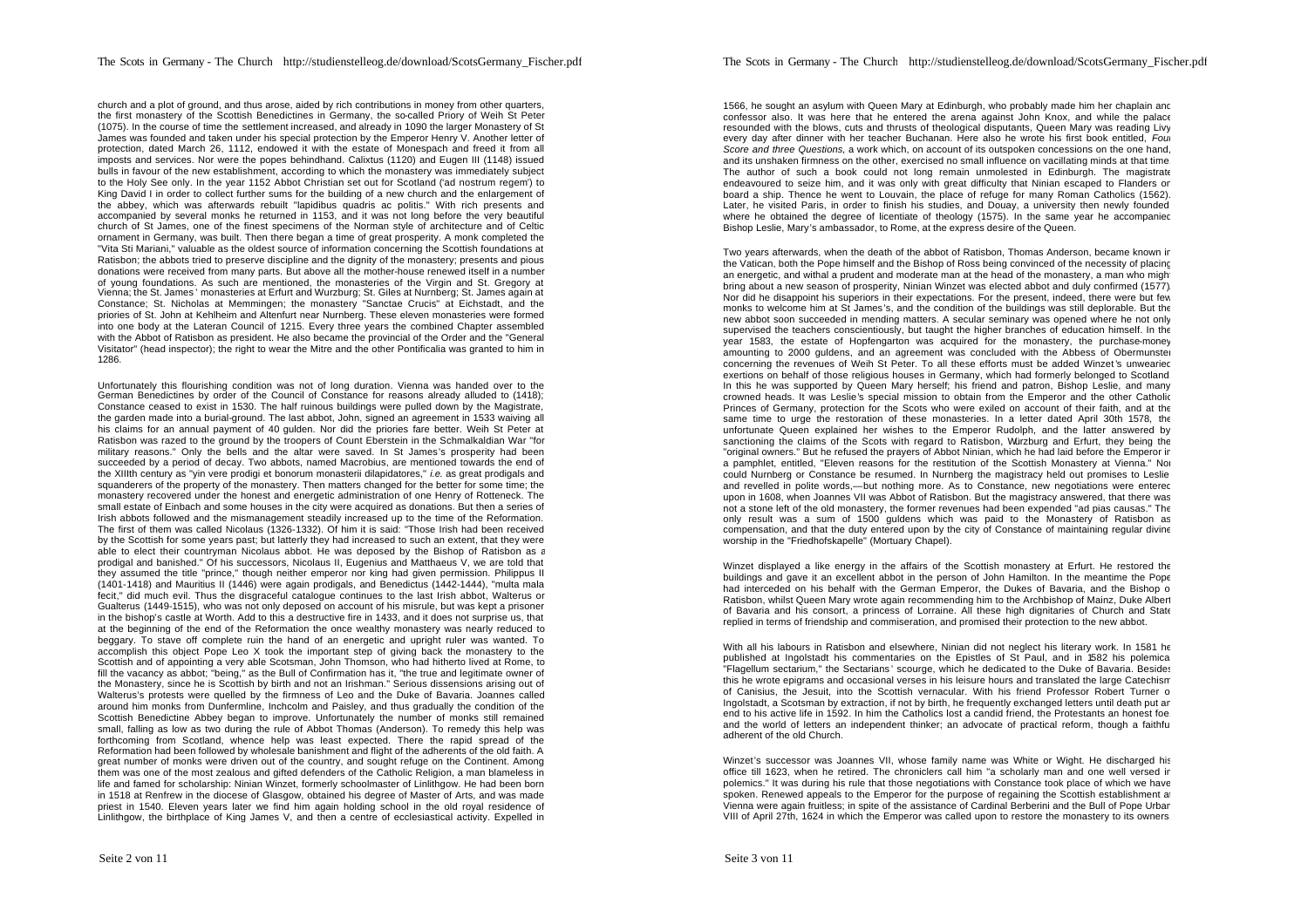German Benedictines retained possession of it. Wurzburg, however, which since the year 1497 had been occupied by the Germans, was returned to the Scots by Bishop Julius, whose statue adorns the place in front of the Hospital, and peopled with six monks from Ratisbon.

Then there came the Thirty Years' War with its frightful train of plague and plunder, of war contributions and impoverishment. Ratisbon was occupied by the Swedes under Duke Bernhard of Weimar in 1633 and great damage was done to the town and the Monastery. Of the 75,000 florins exacted from the clergy, the Scottish abbey of St James had to pay 1000 gulden. The buildings decayed, a great number of monks died, the revenues were reduced to 1200 gulden a year or a little more, scarcely sufficient for the maintenance of four "patres." During ten years, from 1630-1640, there were no abbots but only managers ('administratores').

It was not till 1646 that an attempt was made to improve this sad state of matters. In that year the energetic and learned Alex. Bayllaeus (Baillie), who had formerly been Abbot of Erfurt, was chosen for the same dignity at Ratisbon. He took pains first of all to redeem such of the monastery 's property as had been pawned, to restore the buildings and to buy new Church vessels. Then he turned his attention to the political interests of the Monastery. Owing to his skill the attempts of Ferdinand III and IV to hand it over to the Carmelites (1641), or even to the Irish (1653), failed, and Pope Urban VIII as well as Innocent X expressed themselves again in favour of the Scottish Benedictines. With the University of Salzburg, excellently conducted by the Benedictines, an agreement was concluded by which the Abbot of St James's at Ratisbon was to take the place of the Abbot of St Peter's, Salzburg, at the time of the election of a new Rector.

After Baillie the most eminent abbot was Placidus Fleming (Flaminius), under whose long and beneficent rule the monastery greatly recovered its former flourishing condition. He was born at Kirkoswald in Ayrshire, and was related to the Earls of Wigton. In his youth he is said to have been a naval officer and to have been once captured by pirates in the Mediterranean Sea. As Abbot of St James's he showed uncommon energy, learning and zeal in matters of education. The library owed, if not its existence, its rich book-treasures to him. He founded a professorship of Philosophy at Erfurt, always to be held by a Scotsman. He built a Seminary for young Scottish boys of better families, first at a small place called Griesstätten (1713) and later in Ratisbon (1719); and finally he formed the three remaining Scottish Religious Houses of Ratisbon, Erfurt and Wflrzburg into a closer union, in which the abbot of the first-named should always take the highest rank on account of the "great age of the Monastery and its many privileges granted by Popes and Emperors."

It was during Fleming's rule that the Monastery of St James's began to be used as an asylum for members of the old Scottish aristocracy, who, like George Gordon, the brother of the Earl of Aboyne, desired to spend their last years in peaceful retirement, or who used their utmost efforts secretly to restore the Stuart dynasty. Between Paris, Ratisbon and Rome an unceasing communication took place; but all the Stuart letters were lost, when Strahlheim, one of the estates of the monastery, where these documents had been deposited, was consumed by fire.

Fleming's successor was the leaned Maurus Stuart. During sixteen years he had been a professor at Erfurt. He died before his consecration and was succeeded by Bernard Baillie. Well versed in history and philosophy he had likewise filled a professor's chair at Erfurt, but had been recalled by Fleming to superintend some improvements and additions to the buildings of the monastery at Ratisbon. He took a great interest in the library and gained the affection of his monks. After his death in 1742 Bernard Stuart, a nephew of the above-named Maurus, was raised to the dignity of abbot. He was a man of great natural gifts, but of a character little noble or loveable. Excelling in provinces of learning far removed from the requirements of his office, he very frequently absented himself from Ratisbon. Born in Scotland in 1706, he early showed great aptitude for mathematics. He was educated at St James's seminary, and became priest in 1726. Some years after he obtained the chaplaincy of the Nonnberg near Salzburg, which enabled him to prosecute his studies in that University with a view mainly to perfect himself in Canon law. During 1733-1741 he himself taught as professor of mathematics, filling at the same time a number of other important offices. Thus the Prince-Archbishop appointed him his clerical adviser and inspector of buildings (rei aedilis director). As such he successfully drained a large bog near Salzburg after a labour of three years, and drew the plan of the Archbishop's castle Leopoldskron. In 1742 he visited at St Petersburg his brother, who was a general in the Russian service. After his return the city of Augsburg nominated him her "director aedilitiae" with a salary attached of 1800 florins. A theatre or public-hall for the pupils of the Jesuit seminary is his work; more useful was a strong embankment which he built on the river Lech, and which can be seen to this day. For this the grateful city presented him with a gold cup. The Imperial Court of Vienna likewise employed him as Inspector of Fortresses in Swabia. In 1743 he was chosen Abbot of St James 's at Ratisbon. During his term of office the above-mentioned estate of Strahlfeld was acquired for the

monastery after a long law-suit, and the Jacobite intrigues culminated in 1745, when a messenger from the monastery to the "King" at Rome, Father Macdonnell, actually proposed the raising of a regiment of Bavarians to assert the rights of the Royal Stuart. The "King" was prudent enough to thank the messenger for his good intentions, but to decline the proposal. Another priest of St James's accompanied the Pretender on his invasion of England as confessor, and was wounded at Culloden. Only with great difficulty and after many adventures he succeeded finally in escaping to the Continent disguised as the servant of the Bavarian ambassador's secretary. This was Gallus Leith. Born in 1709 he had early entered the Ratisbon seminary. After having professed he studied divinity and Canon law at Salzburg, and was then sent to Rome on business (1736). In 1756 he was chosen abbot and proved himself a capable ruler, only "too narrow-minded with regard to himself and others," as the chronicler puts it.

In brilliant gifts, aristocratic bearing and a lofty and amiable disposition however, he is far surpassed by Benedict Arbuthnot the last abbot, a true prince of the Church. The long period (1775-1820) during which he held office was very eventful for Ratisbon. For no sooner had the Diet meeting within its walls roused deeper interest in science, literature and art, promoting at the same time a refined social intercourse, than the troublous events in the world of politics made the country resound with the tumult and rumours of war, and brought the French within the very gates of the city. We possess a graphic account of the life in Ratisbon then from the pen of Thomas Campbell, the poet, who was, at the beginning of the century, the guest of the monastery; and the skirmish, which he witnessed under the walls of the building, gave rise to one of the most famous lyrical poems of the language.

Particularly interesting is Campbell's description of Arbuthnot himself as we find it in his letters. After praising his unusually tolerant views he adds: "Dr. Arbuthnot is one of the handsomest and strongest men I have ever seen." . . . "Not to love him was impossible."... "The whole of Bavaria," they told me, "lamented his death. When I knew him, he was the most commanding human figure I ever beheld. His head was then quite white, but his complexion was fresh and his features were regular and handsome. In manners he had a perpetual suavity and benevolence. I think I see him still in the cathedral with the golden cross on his fine chest, and hear him chanting the service with his full, deep voice."

Our sketch of the abbot would be incomplete, however, without having mentioned his scientific achievements. He was especially learned in mathematics and chemistry. His lectures on these subjects were well attended, and several of his essays were printed in the Publications of the Royal Bavarian Academy of Sciences, of which he was a member. Well stricken in years, he died in 1820, after having ruled the monastery for forty-four years.

Two other remarkable men, who lived at St James's during his government, were P. Archibald M'Ivor and Romana Robertson. M'Ivor was a teacher of the Crown Prince of Bavaria and later Dean of Ratisbon Cathedral; Robertson served his monastery and England on several occasions in matters of political import. It is said of him that, when Napoleon decreed the secularisation of monasteries in 1803, Robertson wrote a petition, which he personally presented to Napoleon at Paris, and thus gained a postponement of the measure for the benefit of his Order. But according to tradition of a more trustworthy kind, it was Marshal Macdonald, Duke of Taranto, one of Napoleon's most famous generals, that successfully interceded for the monastery of his countrymen.

The second affair in which Robertson was implicated is as well attested as it is strange. There was at that time a Spanish general, called the Marquis of Romaña, a fearless man, whose intense love of liberty had lost him the favour of Napoleon, then about to conquer Spain. In order to get rid of the patriot and his troops, he sent him to the Danish island of Funen, in the far north of Europe, ostensibly with the purpose of co-operating with Bernadotte. Here the proud Marquis wasted away his days in hateful inactivity. To rescue him from this ignominious position, England accepted the services of Robertson, whose fitness for a mission of daring and secrecy had strongly impressed itself on the Duke of Richmond, then on a visit to the Scottish monastery at Ratisbon. He had proposed the name of the humble prior to the Duke of Wellington, and after an interview in London, when Robertson's reward was fixed and also the promise given to provide for his mother and two sisters in Scotland in case of failure, the bold messenger started on his journey (1808). His message to the general was that. English ships were ready to carry him and his troops to any port he wished, and that, if an insurrection against the usurper should take place in Spain, England would be ready to throw in her lot with that country. After many adventures Robertson left Heligoland, then English, and landed in Germany on board a smuggling vessel. A revenue cutter, the captain of which had been bribed, next brought him to Bremen, a city then in the hands of the French. Here he succeeded in procuring a passport under the name of an acquaintance of his, a German, who had died lately. On he went on his journey, heeding no warnings, by way of Lubeck to Kiel. Having laid in a stock of cigars and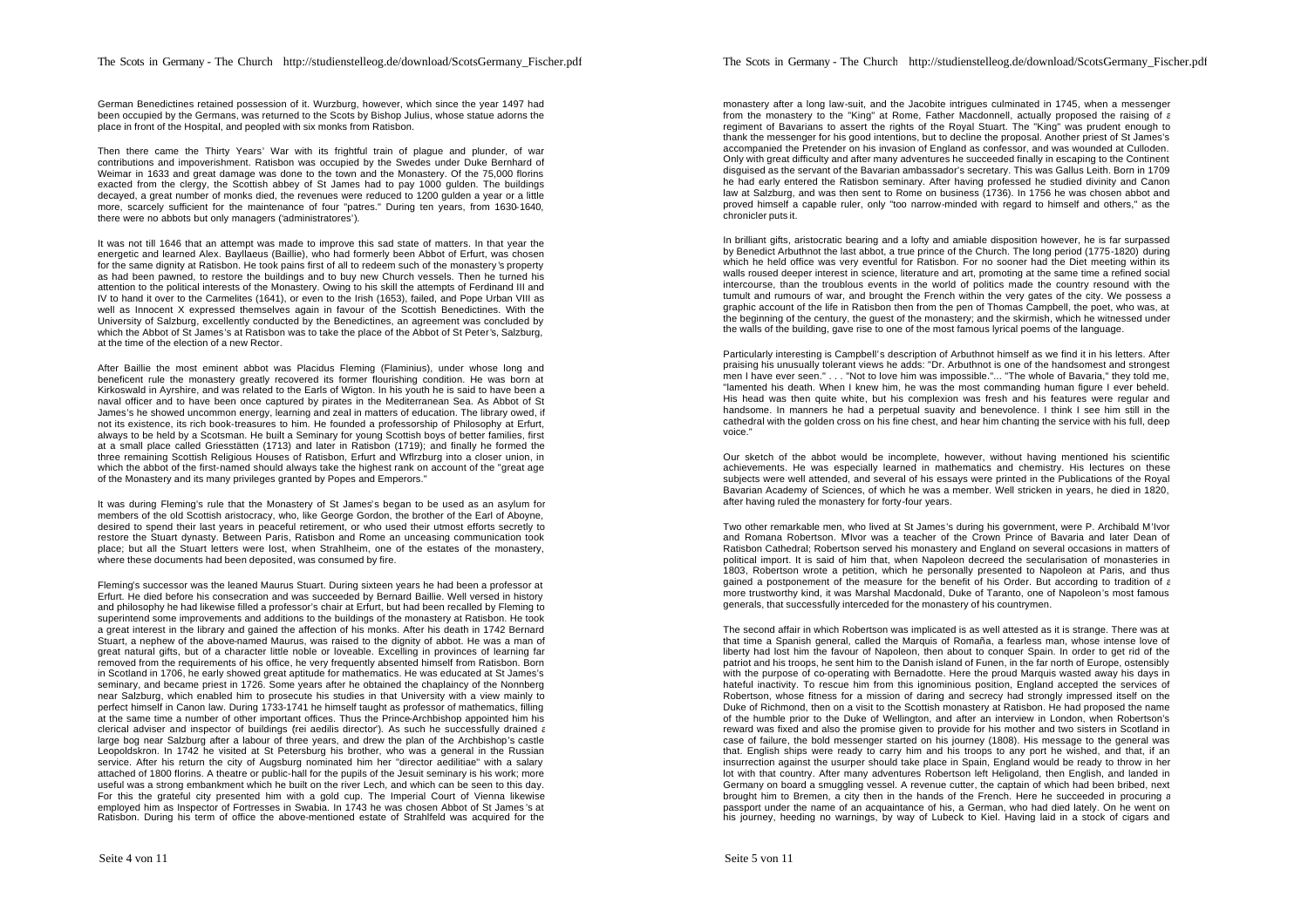chocolate, he resolved to continue his expedition as a commercial traveller. At last Fünen was reached. But now the difficulty was to approach the Marquis so as not to rouse suspicion. After some futile attempts he in the end succeeded in obtaining an audience for the purpose of effecting a sale of his wares. Having given an account of himself by producing his papers, he was told by the Marquis after some hesitation, that he accepted the English proposals. Robertson's mission was effected, and Romafia, making use of the opportunity of a grand parade of troops, which had been ordered by Bernadotte, and at which he himself intended to be present, collected as many soldiers as possible at Nyborg, his headquarters; and when the Commander-in-Chief arrived there, already some 10,000 men had embarked on English ships, which had been lying ready opposite the little town. They sailed first to England, thence to Spain, where Romafla's assistance was highly welcome. As to Robertson, he reached the coast of Germany and London after many escapes and on all sorts of round-about ways cleverly contrived. He had been closely but ineffectually pursued by the French.

Arbuthnot was the last abbot of the Scottish Monastery of Ratisbon. After him there were only priors, the number of monks gradually decreased, and, although a few Scotch boys were still taught at the seminary, the final extinction could no longer be staved off. All appeals to the fact that the monastery for centuries had done good work in secular education also, were of no avail. Primate Dalberg prohibited the further reception of novices or pupils. This prohibition was withdrawn by King Ludwig I of Bavaria in 1827, but when the Bishop of Ratisbon declared that he wanted the buildings of the monastery for the extension of the clerical seminary, the Scottish Episcopacy acquiesced, an agreement was at last arrived at between Bavaria and the Vatican, and the Monastery was dissolved by a Breve of Pope Pius IX on the 2nd of September 1862 for the sum mentioned above. The old, time-honoured foundation of Marianus passed into German hands.

With regard to the "Schottenkloster" at Erfurt, the foundation of which is likewise lost in the obscurity of the XIth Century, we have to add that its existence, much chequered by the reverses of fortune, never produced any deep and lasting impression on its surroundings except in its connection with the University. In 1198 it was granted a privilege, afterwards confirmed by the Emperor Rudolf o Habsburg, according to which every damage done to its present or future property was punished by a fine of 100 talents "of pure gold." Towards the end of the XVth Century it was, as one of the chroniclers relates, "almost entirely ruinous," so that nobody trusted himself to live in it. About the same time Irish monks seem to have been received. There was a series of Irish abbots from the end of the XIVth Century. In the year 1450, Thaddaeus II, the last of them, presented a pamphlet to all the teachers of the University, in which he defended himself against a certain Magister Heynemann, and others, who had publicly maintained that the monastery did as much belong to them as to him, *he being Irish.* Abbot Matthaeus commenced the building of a new monastery; but this edifice was burned down to the ground, together with the church, at the time "when the fatal conflagration took place" at Erfurt in 1472. Then, indeed, misery and distress reached their height. "The abbot, however, did not become discouraged," the old chronicler continues; "he collected contributions from his countrymen in Germany and received a 'considerable' writing, with seals attached to it, from the abbots of Ratisbon, Wurzburg and Constance and other prelates, who all of them spoke in moving terms of the pitiable condition of the Scottish Monastery at Erfurt, exhorting pious Christians to contribute their donations. The sum collected, however, was not sufficient to repair the damage in any way. The abbot therefore saw himself obliged to pawn fields, vineyards, houses and other property of the Monastery, in order to make the most urgent repairs and to have a roof over his head again."

At the beginning of the next century Abbot Benedictus was in a similar plight. He also was anxious to rebuild the ruined edifice (1510), but not having the means, and the "great Lords rather putting him off with letters of recommendation than affording him any real assistance, he likewise resorted to the sale of monastic property, by which means he was able to restore the church in the way it remained until the year 1724."

In 1514 the altar dedicated to St Ninian and given and endowed by two citizens of Erfurt, Scotsmen by birth, named Balthasar Barding (?) and Jacob Flamingk (Fleming), was erected.

During the period of the Reformation there was temporarily only one monk in the monastery. But he continued regularly to say mass. Matters became still worse after the occupation of Erfurt by the Swedes in 1632. The monastery of the Scots was then made a present to the community and afterwards sold by the magistrates. It had, however, to be given back to the Order after the Peace of Prague in 1635.

Finally, the use of the church of the monastery was granted to the congregation of St Nicholaus in 1744; the definite property of which it became in 1820 when the secularisation took place. Joseph Hamilton was the last prior, a man whose great benevolence is repeatedly mentioned. Every morning between nine and ten o'clock he gave free advice to the sick, and tried to cure them with the help of electricity. He also willingly paid visits to poor patients in their houses, carrying with him his electric machine.

The former monastery served for some time as military store-house; afterwards the military academy was built on its site (1858).

We are better informed of the history of the Scottish monastery at Würzburg (Herbipolis) in Bavaria. To the north of the Marienberg, afterwards strongly fortified, on the western banks of the Main River, rises the hill of Girsberg or Geiersberg. At the time of the foundation of the monastery in the XIIth century there was no human dwelling on it; a bare and bleak mountain, waiting for its cultivation from the industrious hands of the monks. Here then Bishop Embricho, in answer to the prayer of an Irish-Scottish monk, named Christian, granted the foreign pilgrims a home for the sake of St Kilian, the apostle and martyr of Franconia. Thus the primary destination of the building appears to have been a resting place (hospitium) for the Irish pilgrims to Rome and for the missionaries. As coat-of-arms the young foundation showed a shield with a scallop-shell and two crossed pilgrim-staves. Pope Coelestin in 1195, Clement IV in 1348, and the Emperor Charles IV in 1355, confirmed all its privileges, liberties and possessions.

And these were already large. Embricho had given his estate of Wolfsthal, with all its "meadows, forests and waters," to the monastery, and endowed the chapel with a "meadow along the Main," and with the river itself, "as wide as the meadow" (1142). Other pious men and women left other estates, houses and vineyards. Sums of money also were forthcoming, nay, even serfs and their services were handed over to the monastery as legacy.

The political events of the times, however, did not allow this flourishing condition to continue long. Already the year 1400 proved disastrous to the free development of the new foundation, in consequence of a war waged by the citizens of Wurzburg against their Bishop Gerhard. How severe these losses must have been appears from a convention arrived at by Bishop Johann and the citizens of Wurzburg in 1402, when the latter agreed to pay the sum of 40,000 pounds' weight of pence for damage done to various religious houses. On other occasions also rapacious hands tried to possess themselves of monastic property. It required a bull of Pope Martin V in 1418 to stem this course of spoliation.

An important resolution was arrived at by the Abbots of Würzburg and Erfurt, and the Prior and Monks of St James's at Ratisbon, after the death of their Abbot John in 1479 (October 22nd); according to which the Abbot of Wurzburg had the right to nominate a candidate for the abbacies of Constance and Memmingen with the consent of the other Scottish abbots. If he had no other suitable individual, the monastery of Ratisbon was to furnish one. Other paragraphs aimed at the restriction of the power of the Abbot of Ratisbon, who, it would appear, had exercised it somewhat arbitrarily and too severely. It was further agreed, that no prelate should be allowed to sell any property of the house, except with the consent of the other prelates; that no benefice of the Scottish nation should be given to a German, and that all the elections for vacant offices had to take place at Ratisbon.

In spite of all these efforts the tide of decay that set in towards the end of the XVth Century, could not be stemmed. At the death of Abbot Philip (1497), there was not a single monk left; there was no grain nor wine in barn or cellar, and the walls of the building threatened to come down. The reason of this seems to have been partly the mismanagement of the abbots, partly the unruly times, partly the ignorance of the foreign monks of German law in their frequent legal difficulties arising out of property, tithes, and other questions.

Be this as it may, Pope Alexander VI, taking charge of the deserted monastery, tried to mend matters by introducing German monks. But his hopes were doomed to disappointment. The Peasants' War had plundered and destroyed the sacred buildings, and the Germans in 1547 arrived at the same end, after an administration of only about fifty years, as the Scots after three hundred.

It was then that a new helper arose in the person of the excellent Bishop Julius. When attending the Diet of Ratisbon in 1594, he took up his quarters in the Monastery of St James, and was received and entertained with princely honours by its abbot John James White (Albus), a scholarly and generous man, who did not lose the opportunity of pressing the claims of the Scots to the foundation of Würzburg, with his noble visitor. This reason would have been quite sufficient to explain the Bishop's later actions with reference to the Scottish monastery. But the people's mind in those days required more than cold logic; it loved to trace back every great event, every ancient foundation of Church or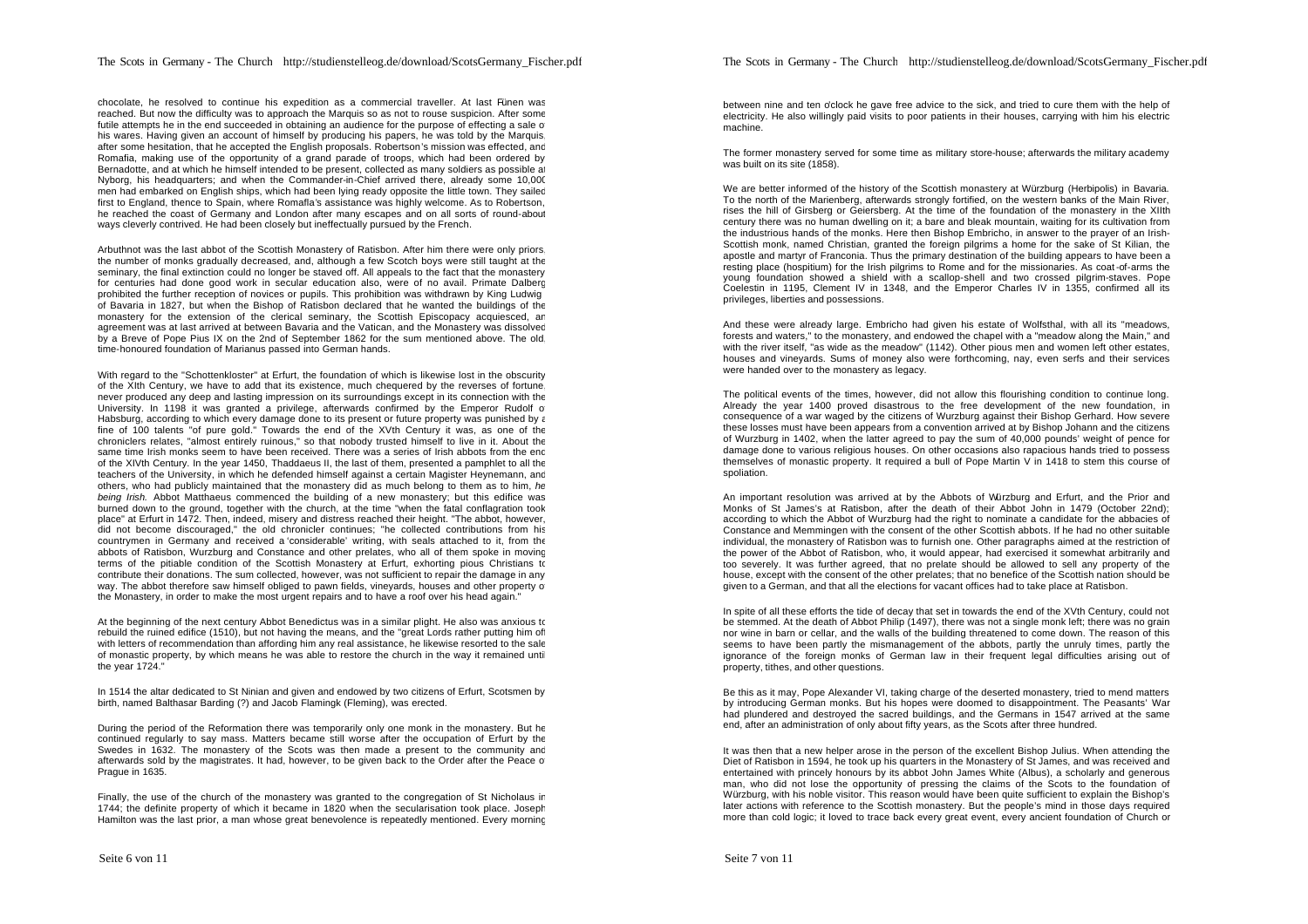Cloister to a miracle, a direct interference of Providence. It was a dream that once led the old Irish monk to build his narrow cell at Ratisbon; it was an illness unto death that made Bishop Julius vow to restore the monastery at Würzburg to its rightful owners, and thus become its second founder in the case of his recovery. The violent fever left him, he returned to Würzburg, restored the monastery, paid its debts, and requested the Abbot of Ratisbon to send some learned Scottish monks. These were most solemnly, in the presence of the most noble men of Franconia, reintroduced into their own. After this time the existence of the monastery was no longer disturbed, although it continued to suffer much from the war. Many good abbots directed their attention to missionary and educational work; the library was increased; a guest-house built, the other buildings were enlarged and improved. At the same time the fortifications of Wurzburg gradually encroached upon the Girberg. One large vineyard after another was lost, besides many houses and properties, which paid their rents to the monastery. The owners, of course, were compensated, but the fact of being now placed within the rayon of fortifications led to many hardships. At various periods the precincts of the monastery were requisitioned by the military for their stores. Latterly the difficulty of obtaining monks and novices from Scotland was experienced as in Ratisbon, so here also. In 1803 the old foundation was secularised; the books were incorporated with the Royal University Library; the archives now formed a part of the Royal Archives; the wonder-working relics of St Macanus, the first abbot, were transferred to St Mary 's Chapel on the Market Square, and the whole buildings were converted into a military hospital.

To this short sketch of the history of the "Schottenkloster" at Wurzburg, we now add some biographical notices of its monks and abbots. The first abbot was Makarius; he was early reverenced as a saint, and died in 1153. His burial place was for a long time unknown, until it was miraculously rediscovered in 1614 by a monk Gabriel. Abbot Philippus was made chaplain to Charles IV (1355), and showed great diplomatic skill. Franciscus Hamilton, one of his successors, obtained his degree of divinity at the University of Wurzburg, and was elected Abbot in 1602. As such he worked hard to pay off the debt of the monastery. In 1609 he resigned and went to Munich in the service of William and Maximilian of Bavaria. He was followed by Guilelmus Ogilbaeus (Ogilvie), who increased the number of monks and decorated the buildings. It was during his tenure of office that the town was besieged by Gustavus Adolfus, and after a last desperate resistance surrendered. Ogilvie met the conqueror with the keys of the city in his hands, and by his pleading succeeded in assuaging the anger of the King (1631).

A man of equally high character and untiring energy was Abbot John Audomarus Asloan. A friend of the Bishop he ruled wisely and well, always mindful to have the account-books and the tithe-rolls of the house in good order. So well known were his excellent business qualities, that the monks at Ratisbon desired him for their abbot, when in 1639 Algacus had left their monastery in a deplorable condition. For a time he seems to have gone and assisted there as temporary "administrator." He died in 1661.

Ambrosius Cook, who ruled the monastery from 1689-1703, was a man of a very different type. He showed a weak, vacillating, worldly character; now rigorous, now lax; often abroad, preferring the intercourse with boon companions to the solitary life of a religious house. In 1697, when one of the Patres, Macanus Brown, had died in Scotland and left a legacy to Wurzburg, he set out himself for that country, to receive it. But instead of four weeks he stayed a year, without writing a single line either to his monks or to the Bishop. When summoned (Feb. 18, 1699) to appear in person before his superiors, he replied from Paris, that he intended to enter the religious fraternity at La Trappe, asking at the same time that his post might be kept open for him during his novitiate. But the severity of the Trappist rules appears to have been too great for him. He returned to Wurzburg and for a time seems to have lived soberly and honestly. But he relapsed again; his way of living became so offensive, that after having been shut up in the fortress for his misdeeds, he was deposed in 1703. Towards the end of his life he travelled much and finally retired to the Cistercian Monastery of Dusselthal, in the diocese of Cologne, where, piously obedient to the strictest rules, he at last found peace. He died in 1727.

There were no abbots from 1703-1713 nor from 1753-1756. The last two filled their office worthily. Augustine Duff from Fochabers in Scotland is called the type "of a good shepherd." He was an excellent scholar and a patron of the library. His death in 1753 prevented him from finishing the reconstruction of the chapel of St Makarius. Placidus Hamilton, finally, the last abbot, was of noble descent and united great prudence with scholarly attainments and a large experience of men and manners, which he had gathered on extensive travels. But as a ruler he was scarcely successful. Having retired to London in 1763 with a pension of 200 gulden from the Prince-Bishop, he died there in 1786.

From this time to the dissolution of the monastery there were only priors at the head of it.

Among the monks, a list of whom is given in the Appendix, Gabriel Wallace deserves a special notice. He is described as a man of great humility and excelling in the mortification of the body. He slept only three or four hours and was girt with a heavy, stout iron-chain. Like many other ascetic monks he was given to visions and dreams. During one of his prayerful nights he heard, as the story goes, repeatedly and long continued "music of angels' voices" issuing from a certain place of the church, where it was said, but now forgotten, that St Makarius slept his last sleep. Having reported the matter to his superior he received permission to make a search, and when he had raised the floor he came upon a stone with the inscription: "Hic jacet Macanus, primus Abbas hujus ecclesiae, per quem Deus vinum in aquam convertit." He also found other written documents testifying the same thing (1614). Bishop Julius then had the relics with great solemnity transferred to the main church and deposited in a stone coffin (1615).

Of monks and priors, who excelled in literature, we shall have to speak elsewhere. It only remains to mention the sad fate of Marianus Gordon of Banff, who, a descendant of the Marquis of Huntly and the Dukes of Gordon, entered the monastery in the 14th year of his age as a pupil. He showed great aptitude for learning, and having obtained a degree in arts as well as in theology, he went to St Gall for the study of Oriental languages, and remained there about a year and a half. After his return to Würzburg he was made a priest. It appears that Marianus had for some time past corresponded with Protestants, and not only read Protestant books, but taken steps to escape from the monastery and embrace the Lutheran doctrine. Some of his letters to Protestant authors were intercepted; Protestant books were discovered in his cell together with writings of his own, which were sufficient to convict him of heresy. He was sentenced to imprisonment for three years (1732). At first he was detained in St James 's Monastery, but, when new letters of his to his Protestant friends were discovered, his prison was changed to the so-called "Pfaffenthurm" (Priest's-tower) in the fortress of Marienberg. Here the unfortunate young man, against whose moral conduct not a voice was raised, died by his own hand on the 12th of November 1734.

At the time of the secularisation of the monastery in 1803 there were still eight patres in it, viz.: Placidus Geddes from Edinburgh, prior; Kilian Pepper from Crieff, for some time missionary in England; Columban Macgowen from Balquhain, an excellent disciplinarian and a zealous monk, who was prior twice; Gallus Carmichael from Perth, who died as octogenarian at Wurzburg in 1824; Andreas Geddes from Cairnfield; Maurus Macdonald from the Hebrides, a good botanist; Joannes Bapt. Anderson, who during an eventful life had been a slave in Africa, and who died at Würzburg in 1828, reverenced and loved for his piety; and lastly, Benedictus Ingram, who removed to Frankforton-the-Main.

The last prior, and also the last Scottish monk in Wurzburg, was Placidus Geddes, who died at Wurzburg at the ripe age of 82, in 1839.

Once again at the time of the Reformation an intimate intercourse in matters of religion, a mutual giving and taking, took place between Scotland and Germany. In the early centuries of the Middle Ages the question was one of working out a monastic ideal to the glory of Rome; now scores of Scottish pilgrims went to Wittenberg to enrich their armoury and to sharpen their swords in defence of a new doctrine.

Already in 1525 (July 17th) the Scottish Parliament had passed an Act prohibiting the introduction and the reading of "Luthyr's" books. In August of the same year the King issued an order to the Magistrates of Aberdeen (the University of which town was then upholding the Erasmian teaching), mentioning not only strangers in possession of Luther's, the heretic's, books, as did the Act of Parliament, but others as well. The law is to be rigorously enforced. All those that favour the new doctrine are to be deprived of their goods. To this the Lords of Council, disquieted at the rapid spreading of the reformer's opinions, added two riders in 1527, explaining that all subjects of the King being "assisters" to the heresy should likewise be punishable, and that the permission formerly granted of "disputing and rehersing" those "opunyeouns" should be restricted to "clerkis of the sculls alanerlie."

But no restriction could quench the new spirit.

One of the first that felt its influence and was to seal it with his blood was that noble Patrick Hamilton, the precursor of Knox and the protomartyr of the Scottish Church. The year of his birth cannot now exactly be fixed; generally 1504 is adopted as such. During 1524-25 Hamilton studied at St Andrews where he incurred the suspicion and the hatred of Cardinal Beaton. He had formerly, probably during his stay at Paris, become acquainted with Luther's writings, but not till 1525 did he publicly express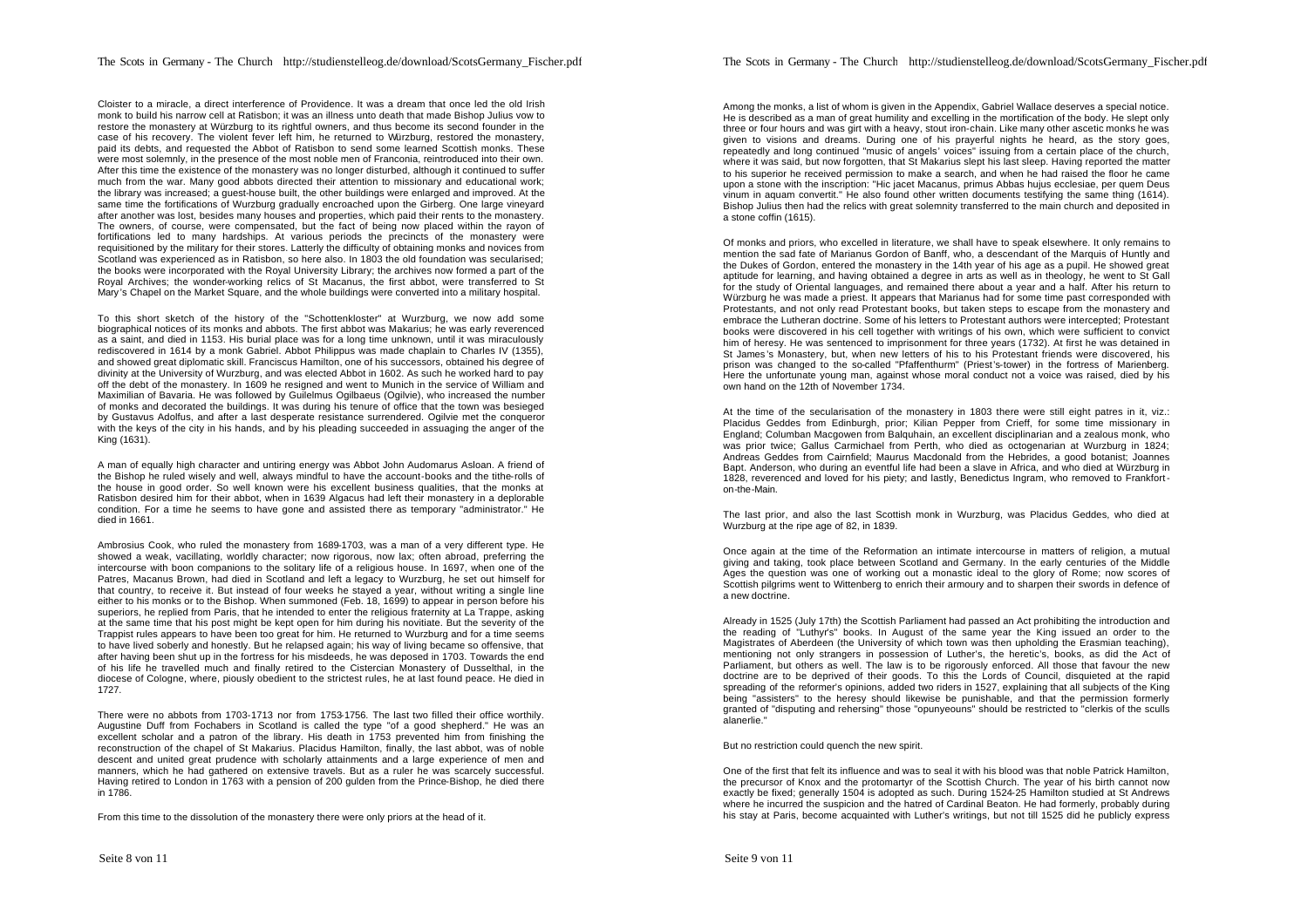his adherence or at least his sympathy with the prescribed doctrines. To study these at their source and to avoid further proceedings on the part of the Cardinal, he left Scotland in 1526, accompanied by John Hamilton, Gilbert Winram, and a servant. In Wittenberg he made the acquaintance of Luther and Melanchthon. As, however, his name as "cives academicus" does not occur in the album of that University, but appears as the thirty-fourth among the names of the one hundred and four students who signed the roll at the opening of the newly-founded University of Marburg, the hypothesis "that he left Wittenberg on account of the plague which raged in the city and necessitated even a temporary removal of the University," seems to be deserving of some credit. Hamilton stayed at Marburg for six months only; a time too short, one would think, to commence the study of theology, but long enough for him to receive powerful impressions and to purify and strengthen his faith. He was particularly influenced by the venerable Lambert of Avignon, then Professor of Theology, and by Hermann von dem Busch; one of the leading humanists of the day. It was Lambert that persuaded him to write the only little treatise we possess from his pen, his so-called "loci" or "theses," in which he explains Luther's doctrine of justification by faith in the words of the New Testament. He had much intercourse besides with Tyndale and Frith, his friend, who having left Worms had sought the protection of the Hessian prince. It is a remarkable fact that the small town, so picturesquely perched .on a hill above the Lahn River, should thus have harboured at the same time three future martyrs of the New Faith within its walls. Tyndale died at the stake at Vilvoerde on the 6th of August *1536;* Frith suffered martyrdom three years earlier.

In the meantime there arose in Hamilton, after he had strengthened his views in personal contact and friendly communion with the greatest reformers of Germany, the ardent wish to speak and to proclaim this faith to his countrymen. His time of flight and of preservation of life was followed now by the time of fight and self-sacrifice. He left Marburg, in spite of the urgent advice of his remaining Scottish friends, in the autumn of 1527. His fate is known. On the 28th of February 1528 he gave up the ghost after long-continued terrible sufferings at the stake. Lambert says of him: "His learning was for one so young uncommonly great, and his judgments in matters of divine truth extremely clear and well founded. His intention in coming to Marburg was to become still more rooted in the truth, and I can honestly say that I seldom met anyone that could talk of the Word of God with greater depth of insight and with a firmer conviction. We often conversed about these subjects."

In close connection with Hamilton the history of the Scottish Reformation mentions Alexander Alesius, whose proper name was Alane. He was born on the 23rd of April 1500 at Edinburgh, and was in his youth a canon of the St Augustinian Monastery at St Andrews, and a zealous opponent of Luther. He even undertook to convert the imprisoned Hamilton. But the contrary happened; he himself, profoundly moved by the firmness of the martyr, began to be doubtful about the truth of the Roman doctrines. More and more convinced of his own errors, he attacked the luxurious life of the priests, especially that of his prior Hepburn, who, having been educated in France, had grown up a proud and prodigal prelate. As a consequence he was several times cast into prison by his enraged superior, from which finally not even the intercession of the King could save him. With the help of his fellowcanons he succeeded, however, to escape and to gain the shores of the Firth under the protection of night. Neither did his hope of meeting a vessel there deceive him. Before daybreak he was on board, and when the troopers of his enemy appeared on the scene he was already on his way to Dieppe. A violent storm, however, carried the ship away to the north, as far as the Sound and the town of Malmoe in Sweden. Here Alesius encountered, to his astonishment, a community of Scottish merchants who, as they commonly did in foreign lands, kept their own preacher and had accepted the new teaching two years ago. At last the ship reached Antwerp and Bruges, from which latter place our exile went to Cologne (1532). But in spite of the friendly reception of Hermann von Wied he did not stay long. He was drawn towards Wittenberg. There in the enjoyment of most familiar intercourse with the great reformers, especially with Melanchthon, who confessed to a predilection for the Scots, he declared his adhesion to the Articles of the Augsburg Confession, or, in other words to the Lutheran Church, although, as he expressed himself, "in some things he missed moderation and a certain sense of justice," remaining an advocate of conciliation to the end. During this his first stay at the University he chiefly studied Greek and Hebrew and composed his treatise against the prohibition of the Scottish bishops to read the Bible in the mother tongue. It was this pamphlet that prepared the victory of the Reformation in Scotland, although the right which Alesius claimed was only granted to the people of Scotland ten years later, in 1543. It was this pamphlet also which drew upon him the censure of the famous controversialist on the Catholic side, Dobeneck or Cochlaeus, against whom he frequently entered the lists with his pen or his spoken word. In 1535 he went to England as the bearer of Melanchthon's letters to King Henry VIII and Archbishop Cranmer. He was well received, the Court at that time being anxious for a union with the Protestant princes of Germany. The post of public lecturer at Cambridge was given to him, and he taught Hebrew and Greek in the same college where Erasmus had been lecturing before him. Soon, however, on his friendship with Melanchthon becoming known, he was subjected to all kinds of indignities. A leader of the Roman Catholic party, who had challenged him to a public debate, but had failed to appear on the appointed day, now

Seite 10 von 11

secretly agitated against him. Riots among the students followed, and Alesius' life was in danger Thus compelled, he returned to London, where for about three years he gained a scanty livelihood by the practice of medicine, to the study of which he had already given some attention. But when the King tried to enforce the doctrine of transubstantiation and the celibacy of the priests, he resigned his office as public teacher, sold whatever he possessed, and, being timely warned by the Archbishop, fled to the house of a German sailor, who conveyed him in the disguise of a sailor on board a vessel bound for Holland. Two friends, John Macalpine and John Fyffe or Fidelis, accompanied him. Having safely reached Wittenberg, he accompanied Melanchthon soon afterwards to Worms. But the greatest service that his friend rendered him was that of procuring for him the appointment as Professor of Divinity at Frankfurt on the Oder. *Thus Alesius became the first academical teacher of the new doctrine in Brandenburg.* In his inaugural dissertation, "De restituendis scholis," he energetically advocated the necessity of a University training for clergymen. After a stay of two years the "perfervidum ingenium" attributed to Scotsmen led him into what seems to have been an unseemly quarrel with the magistrates of the city on the subject of the suppression of prostitution. Being thwarted, he resigned his office suddenly, much to the disgust of his friend Melanchthon, and went to Leipzig, where he was honourably received and made Professor of Theology in 1544. Now at last the "wanderer" was at rest. The remaining twenty-one years of his life he spent at this famous University. Twice, in 1555 and 1561, he was chosen Rector. Here he published most of his exegetical and apologetical writings, one of the most important of which was his *Cobortatio ad concordiam pietatis* ("Exhortation to unity in love"), dedicated to the Scottish nation, its barons and prelates. In it he eloquently pleads for brotherly union, a cause which Knox took up after him with much energy. The whole tendency of his mind in religious matters was, indeed, one of conciliation, like that of his great German teacher and friend. The extreme views of the Lutheran party he disliked. Accordingly, when at the Diet of Ratisbon in 1541 a mutual approach of the two hostile parties among the Evangelicals appeared possible, we find him heading a deputation, which was sent to Luther at the instigation of the two brothers Georg and Joachim of Brandenburg, to try and make this man of iron yield.

Honoured by his colleagues and his Prince, loved by Melanchthon; courageous, where courage was needed, and yet showing a moderation rare among the reformers of his adopted country, Alesius died in 1565 on the 17th of March. His only son had at a tender age preceded him. Probably the father rests in the same grave in the church of St Paul, though there is no stone to mark his last restingplace. Ben says of him: "He was dear to all scholars and beloved by them, and would have been an ornament to Scotland if the light of the Gospel had been granted earlier to that country. Rejected by Scotland and England, he was warmly welcomed by the Evangelical Church of Saxony, and highly esteemed to the end of his life."

As to the above-mentioned friends of Alesius, they also obtained high positions among the scholars of the age. Macalpine, or Maccabaeus, as Melanchthon had christened him, became Doctor of Divinity at Wittenberg, Luther himself presiding at the ceremony, and afterwards accepted a call from King Christian III to his University of Kopenhagen, having been recommended by the two German reformers. There he laboured as Professor of Divinity till his death in 1557. He was a very learned, pious and moderate theologian. Denmark owes to him and some of his friends the Bible translated into Danish.

Joannes Fidelis, alias Faithus or Fyffe, was for a time evangelical preacher at Liegnitz in Silesia, after having obtained a thorough mastery of the German tongue. Afterwards he was called to Frankfurt-onthe-Oder as the successor of Alesius.

#### **Return to Book Index**

## **Print page Back to site**

Printed from http://www.electricscotland.com/history/germany/church.htm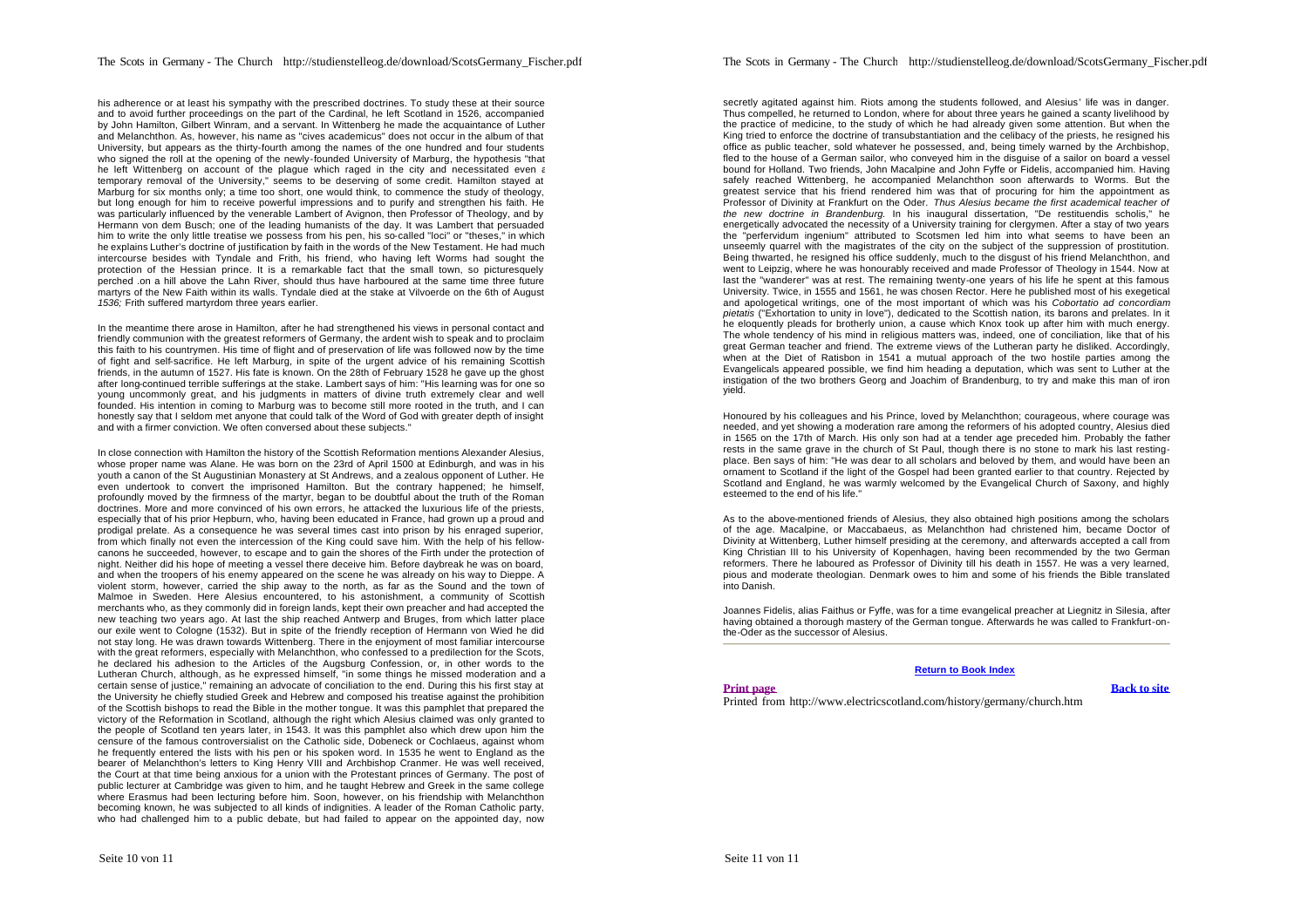## **The Scots in Germany The Church (Part 2)**

Thus we see that the precursors of Knox during the first period of the Scottish Reformation, *when the foremost question was the separation from Rome, turned to Wittenberg and Luther,* whilst in the second period, *when the new ideas were to be embodied into a sharply defined doctrine and system of Church government, the Scottish theologians flocked to Geneva and Calvin.* Wishart was the first of these. He was followed by John Knox.

The connection of the latter with Germany is, though slight, not without interest or importance. It was in the year 1554 that the call reached him at Geneva to be one of the preachers of the English-Scottish Congregation of refugees at Frankfurt-on-the-Main. Driven out of England during the persecution of Bloody Mary, they had settled in this city and obtained permission to worship in the same church with the exiled Walloons and French, provided a common form of divine service could be arrived at. After a good deal of bickering, the English Prayer-Book in a modified form had obtained the sanction of Knox and Calvin. The new order of worship was provisionally adopted for one year. differences of opinion during that time were to be decided by Calvin and Bullinger. All went well, until the year 1555 when a certain Dr Cox, afterwards Bishop of Ely, arrived at Frankfurt. He at once commenced a quarrel about the liturgy; grave breaches of decorum occurred during service, and Knox saw himself obliged to rebuke his adversary sharply. Apparently he gained his purpose; the conditional permission to use the church may have prevented the opposite party from open rupture. But in secret they agitated and continued to agitate against the new preacher. Cox even went so far as to inform the Magistrates that in Knox's *Admonition to the true Professors of the Gospel,* there occurred a passage in which the German Emperor was compared with Nero. Thereupon the senate, being afraid the Emperor, who was then at Augsburg, might issue an order to surrender Knox, banished him from the city. It was on the 26th of March 1555, that the Scottish reformer, accompanied for some miles by a number of friends, proceeded on his return journey to Geneva. On the previous night, before an audience of some fifty people, he had preached a powerful sermon in his own lodgings on the death and the resurrection of Christ and the blessed reward of believers after the tribulations and persecutions of this world. In the whole affair he had acted with rare moderation, and Calvin in a letter to Cox complains of the rough and arbitrary treatment of his friend.

Before we complete our account of the Scottish Reformers in Germany by giving a short sketch of the brothers Wedderburn, who by their spiritual songs and psalms contributed so much to the popularising of the new doctrine, a word or two must be said about John Willock, a friend and companion of Knox. He had fled from London to Emden in Friesland in 1553, the disastrous year of the English Mary 's accession. Here he practised the art of medicine, in which he was an adept, and having recommended himself to Anna, the energetic ruler of the duchy by his skill and discretion, he was sen twice to Scotland by her on diplomatic business, to congratulate the queen on her accession and to promote better commercial facilities between the two countries. After 1558 he supplied the place of Knox in Edinburgh, became moderator of the General Assembly in 1563, and died in 1585.

John Wedderburn was descended from an old family of merchants at Dundee, where he was born in 1500. Early already he showed an inclination towards the new teaching, which was still further strengthened by the influence of John Major at St Andrews, and by the cruel death of Hamilton. He evaded persecution by timely flight in 1539 or 1540, and turned his feet, like so many of his friends, towards Wittenberg, "the city of the prophets." The name of "Joannes Scotus," entered in the University album between those of Alesius and Maccabaeus, is very probably his own. During a stay of two years' duration in this place, he doubtless acquired that fixedness and depth of principles and that clear insight into the fundamental requirements of the Protestant theology, which shows itself so distinctly and repeatedly in his book of songs. Being, like his brothers, poetically gifted, he was especially influenced by the German sacred poetry, and Luther, in his masterly, terse and homely employment of the German language, became his prototype. After the model of the German "Geistliche Gesange, Psalmen und Lieder "(Spiritual songs, psalms and hymns), especially those that had appeared in the hymn books of Magdeburg and Strassburg, he resolved to publish a collection o songs in the Scottish vernacular. In doing so, he proceeded in the same manner that the development of German hymnology had taught him: he started from the secular poem, the love-song, the huntingsong, and so forth, and filled these songs with a new spiritual meaning, whilst very frequently retaining the tune of the old popular song also. To this he added a large number of translations from the German. It is to this wise, if to modern readers sometimes startling, adaptation of that which was already living in the people's hearts, and was affectionately cherished by them, that his collection owed its enormous and until recently not sufficiently acknowledged success and influence on the newly awakening religious life of the nation; a nation to which the divine arts had meted out their gifts more sparsely, indeed, than to other nations favoured by a milder sky and softer surroundings, but a The Scots in Germany - The Church http://studienstelleog.de/download/ScotsGermany\_Fischer.pdf

nation that had in this great struggle not a mind only to be convinced, but a heart also to be cheered and warmed and filled with the soft glow of enthusiasm.

The book of the brothers Wedderburn, the first hymn book of the Scottish Church, was published in 1567, under the title, "Ane compendious Booke of Godlie and Spiritual Songs," or shortly called the "Dundee Psalms."

It contains first a calendar; then follows the catechism; the ten commandments, the Apostolic creed and Lord's Prayer, baptism, etc., being translated from the text of Luther. These six items are succeeded by five hymns on faith, baptism and the Lord's Supper, the originals of which are also to be found with Luther. A number of graces before and after meat, such as appear in many of the old German hymn books, conclude the first part. The spiritual songs begin with two on the confession of sins; they contain, besides songs on the war of the flesh against the spirit and on the cross, a metrical paraphrase of the parables of the prodigal son and of Lazarus; and finally, a hymn on the passion of our Lord. Then follow the acknowledged translations from the German, twenty-two psalms, and several hymns.

In the third part we are introduced to the spiritually remodelled popular songs. It is now no longer the girl that calls out: "Quho is at my window? quho? quho?" but God. In the hunting-song: "With huntis up," the Pope is the fox, the hounds are Peter and Paul. It is only natural that here we should find much that sounds to our ears intolerable in its rudeness. As to the tunes, Wedderburn took them where he could find them, in Scottish popular songs and in German hymns.

As we mentioned above, the circulation of these songs was at once rapid and wide, and this in spite of a prohibition in 1549, which ordered a search for them to be made, and "the books of rhymes and songs containing such abominable defamations of the priests and heresies of all kinds," to be confiscated and burned, and in spite of the Act of Parliament of the year 1551, against the unauthorised printing of books of "Ballatis, sangis, blasphematiounis, rhymes, etc."

Of John Wedderburn we have to add, that he was at Dundee in 1546, but was obliged to flee again. He died in England in banishment (1546).

The Reformation in Scotland has been spared the humiliation of having reared in its bosom brothers destined to be each other's bitterest foes. It is true, that in Scotland the episcopal form of worship was not finally abolished until 1688, after severe and obstinate struggles; but then this form never was the popular one, the one advocated by the reformers of the nation, but only something foreign, something obtruded from without. In Germany, on the contrary, the war was raging between Calvinists and Lutherans, amongst the people, the teachers, and the rulers. It infected and poisoned social intercourse, it was a matter affecting the hearth, the pulpit and the throne. For about three hundred years, two Protestant Churches, both having gained their independence from Rome after cruel struggles only, could and would not take the step towards a friendly union, nay, not even towards mutual forbearance; and when at last it was accomplished by royal command, it was considered an act of Caesar and Pope combined, a violent measure, that could not be conducive to any peace.

This Calvino-Lutheran feud with all its cruel bitterness forms indeed one of the saddest and most disgraceful chapters of German history. No Calvinist was admitted a godfather, whilst a Roman Catholic was. The question was seriously and obstinately argued whether children of a mixed marriage, that is of a Calvinistic father and a Lutheran mother, or *vice versa,* should be buried with Christian ceremonies, it being a heretic's child. ("Ketzerkind"). In the church of St Nicholas at Berlin, the condemnation of the Catholics and Calvinists was shortly condensed into the words: "he who is not Lutheran, is cursed."

We admit that this condition of things was deeply felt and mourned over by the nobler natures in the nation, especially by laymen. Not a few well-intentioned rulers, even tried to cut it short by edicts against the Lutheran wranglers, but with small effect. The idea of a union of the evangelical confessions would have remained a monstrosity, or at best, only the dim, timidly expressed hope of some gentle scholar, but for the persistent, unselfish, almost fanatical labours of John Durie or Duraeus, the Scot. What the liberation of Jerusalem was to the crusader, this peaceful union was to him: it filled his whole soul; it became the watchword of his life; the fountain in which his drooping courage was rejuvenated, and an ideal, which he never surrendered, though famishing by the roadside, weary of war and surrounded by enemies.

Let us now communicate to the reader what the most recent research has brought to light about the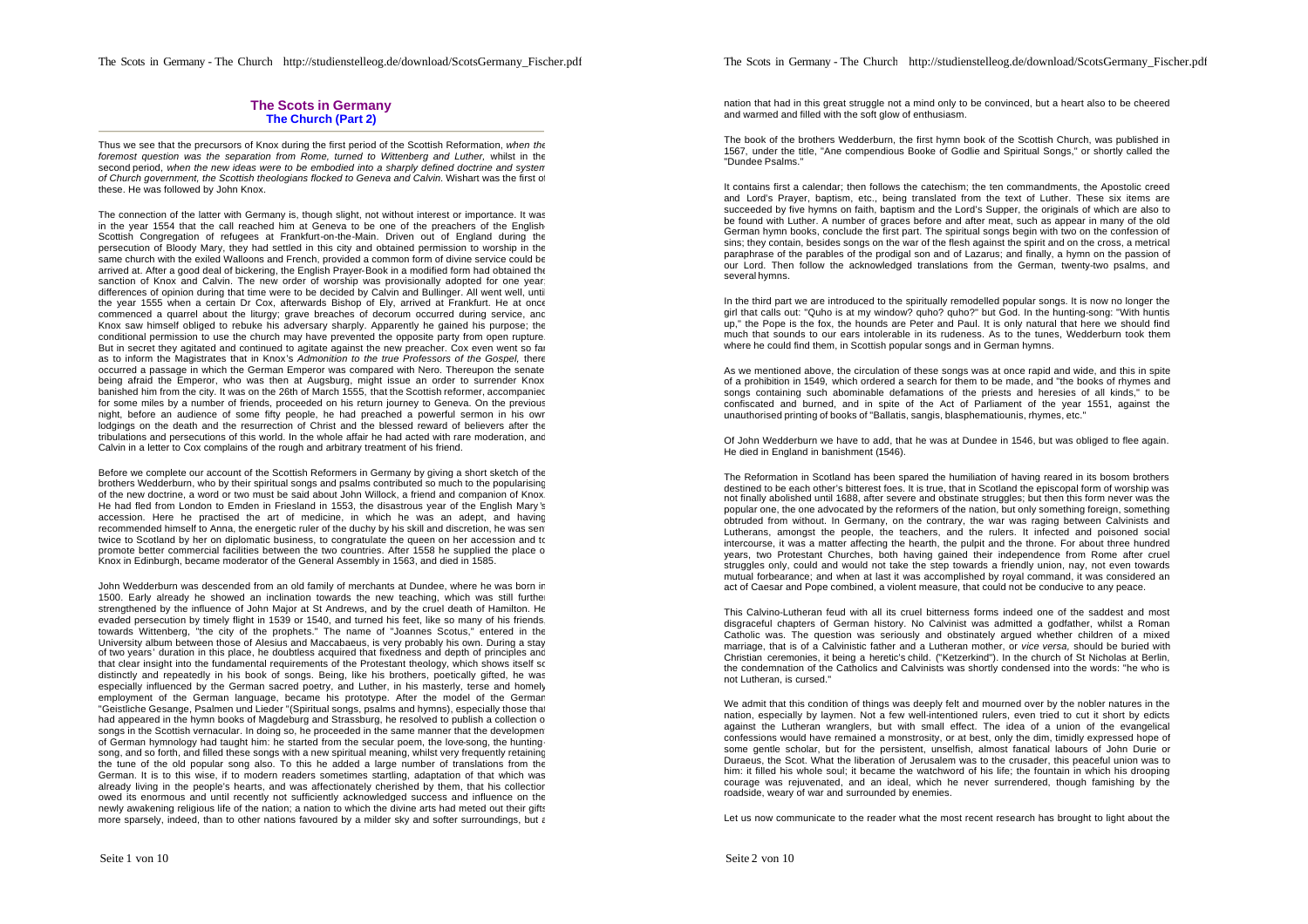#### stirring life of this international Scotsman.

The father of John Durie was Robert Durie, an Edinburgh clergyman of the strict Presbyterian type. He was known for his efforts in the cause of the evangelisation of the Orkney and Shetland Islands. When King James VI insisted upon introducing Anglican bishops into Scotland, he was banished with many others in the year 1606, and betook himself to Leyden in Holland, where he preached to a congregation of Scottish exiles. In this town, his son John, born in Edinburgh in 1595 or 1596, received his education. After having finished his course of divinity in Holland and at Sedan, he became tutor to the son of one Mr Panhusen, who was then pursuing his studies in France. This office he filled until the year 1624, when he was called to Elbing in the East of Prussia, as minister of a small congregation of Scottish and English Presbyterians. We cannot, however, exactly state the date of his arrival there. At all events in this small, out-of-the-way town Durie arrived at the turningpoint of his life, which gave a peculiar direction to his whole future career. The King of Sweden, Gustavus Adolfus, of whom we have spoken so much in the second part of this book, had established at Elbing, then occupied by Swedish troops, a High Court of Justice, of which a certain lawyer and Doctor of Laws, Godemann, was the president. This learned man, being deeply interested in religious matters as well, became Durie's friend and sent him on one occasion a pamphlet, written by himself on the union of the Calvinists and the Lutherans in the doctrine of the Lord's Supper (1628). In this Durie saw the hand of God, and his work in the interest of this union he henceforth considered a divine call, ('vocatio interna'). With unwearied courage, and an optimism which left him only towards the close of his long life, he dedicated himself entirely to this task, convinced to the last of its practicability with a blindness almost tragic.

No doubt his chances appeared favourable in the commencement. Godemann perceived that the precarious position of the Protestants after the battle near the White Mountain, after the successes of the great Wallenstein and his consequent endowment with the Duchy of Mecklenburg in 1629, rendered a close harmony between the Protestants absolutely necessary. And when Sir Thomas Roe, the English Ambassador, who was to mediate between Poland and Sweden, embraced the cause of the union likewise, gaining over to his side the powerful Swedish Chancellor Oxenstierna, success did not seem altogether impossible, especially when calculating upon the expected energetic assistance of the King. To secure this success with a still greater probability it seemed of first-rate importance to the Swedish statesmen, that the work should be undertaken by a State which had remained neutral during the internal strife of Germany. Such a State they conceived England to be; and, after having persuaded Durie to resign his position in Elbing, they sent him to London, well furnished with letters of introduction from Roe (1630). Here Durie succeeded in gaining the assent of Archbishop Abbot and three other bishops; only about twenty scholars and clergymen of the English and Scottish Church gave in their adhesion to his plans of unification. But it never occured to him, that Abbot was no longer a man of commanding influence, and that, the number of English friends won over to his cause being infinitely small, his mission had proved, if not altogether a failure, yet only a very partial success. He took with him the letters of commendation and assent of these clerical dignitaries, and, calling himself a delegate of the English Church, he returned to Germany. There matters seemed to have improved in the meantime. At the Church Conference held at Leipzig in 1631 the Court Preacher of Brandenburg, a Calvinist, had declared himself in favour of peace, and the Lutheran champion, Hoe of Hoenegg, Court Chaplain at Dresden, lamenting the interconfessional quarrel, had advocated an amicable settlement. Durie himself, if he was present at the conference, does not appear to have taken a prominent part in it. It is certain, however, that in the same year he went to Gustavus Adolfus, then at Wurzburg, to deliver a letter from his friend Roe. The King received him kindly and conversed with him for several hours. He also perceived the great advantage that would accrue to the Protestant Church, if the hostile parties could be reconciled. Yet he committed himself to no more than promising Durie a letter of recommendation to the Protestant princes of Germany, and commissioning a Lutheran clergyman to confer with the Lutherans, whilst Durie himself undertook to do the same with the Calvinists. Unfortunately the promised letter, written by Sadler, the private secretary of the King, never reached its address. Durie thought he would first come to an understanding with the theologians before applying for it, but when in the following year King Gustavus had been killed at the battle of Lützen, neither his nor Oxenstierna's signature could be had any more. Durie's correspondence with the Calvinistic preachers and academies in Germany and elsewhere was of an amazing bulk; his efforts on journeys here and there to convince his friends of the nobility of his aim by word of mouth were no less surprising. But his hopes were still concentrated on the King of England as the chief promoter of his scheme, especially since, after the death of the Swedish Royal Champion, his expectations in the direction of Sweden had been considerably brought down, if they had not entirely collapsed. On a second journey to England in 1633 he found everything sadly changed. The gentle Abbot had died. In his place there ruled Laud as Archbishop of Canterbury, who refused to have anything to do with Durie, a Presbyterian; so that the latter had no other course open to him than to embrace the Anglican creed, unless he wanted to relinquish his cherished plans of a union of the Protestant Churches with the help of England. He did not do so

without misgivings; he even thought it necessary to defend the step he took with the excuse, that the confession of the two Churches, the Presbyterian and the Anglican, was really the same, and that mere outward forms and ceremonies had to give way before higher purposes. The immediate effect of his ordination as clergyman of the Church of England was his appointment to a living in Lincolnshire, the income of which seems to have been very acceptable to him just then. As to the rest, we may well doubt if Durie's changed attitude in Church matters really procured him the wished for advantages. In the meantime he only received a letter of commendation, written in general terms by Archbishop Laud and endorsed by the learned Ussher, Archbishop of Armagh in Ireland. On the other hand his Presbyterian friends called him a Proteus, whilst his Anglican fellow-clergymen looked upon him very much as upon a Presbyterian spy.

In the retinue of Roe he returned to Germany in 1634 and went to Frankfurt where a great meeting of Evangelical States was being held, called together by the Landgrave William of Hesse, who at the same time had invited the Prince of Orange and the States General of Holland to this "work of peace." Here he presented his "Judicia Theologorum Anglorum et aliorum de Pace Protestantium sacra," and being supported by Oxenstierna procured at least the resolution of the eight delegates that "the efforts for peace were laudable and necessary, and that both parties were to use moderation until the views of their respective sovereigns could be ascertained and full powers be received." Then came the terrible news of the Swedish defeat at Nördlingen; the meeting was dispersed, and Durie saw very clearly that at the present moment Germany offered a very unfavourable basis for his peaceful experiments. He therefore went to the Netherlands, where, at the Synod of Utrecht in April 1636, his efforts on behalf of "the good and sacred" union between the Church of the Augsburg Confession and the Calvinists met with the warmest and most genial approbation. Moreover, Durie enjoyed the renewed friendly intercourse with the famous Hugo Grotius, who suggested to him the idea of an English-Swedish Confession of Faith as the counterpart of the political alliance to be concluded in the near future between the two countries. He also made the acquaintance of Petrus Figulus Jablonski, a Bohemian, known as the son-in-law of Comenius. This faithful friend accompanied him henceforward for seven long years on all his journeys as secretary. But his visit to Holland did not practically bring him nearer the realisation of his plans. Still less successful was his journey to Sweden in 1636. Notwithstanding the friendship of the Chancellor and the favour of the Queen during the first months of his sojourn, he could neither overcome the intolerance of the Synod nor the enmity of Bishop Rudbeck who hated "the stranger confessing the cursed heresy of Calvinism." Moreover, he had drawn upon him the disapproval of many by his inordinate love of publishing matters not ripe for publication as well as by his attempts to pose as a Lutheran. Oxenstierna was at last obliged to discard the former favourite, and Christina, the queen, published a decree on the 7th of February 1638 to the effect that the English clergyman, John Duraeus, having given much offence to the Swedish clergy during his stay in the country, was ordered to leave the kingdom without delay. A severe illness, however, brought about by over-exertion and excitement, compelled Durie to postpone his departure until the month of August. He had consecrated himself anew to his sacred task, and his undaunted enthusiasm served him well, for in Lübeck also and in Hamburg, whither he went after having left Sweden, he was unable to win the clergy over to his plans. The same spirit of harsh intolerance, which caused the poor English fugitives under John a Lasco, the pious reformer of Poland, to be driven out of these cities in mid-winter 1554, was still ruling.

It was with the German princes that Dune found the readiest approval and support. The dukes Frederick Ulrich (1635) and August, the founder of the famous library at Wolfenbuttel, in the arranging of which he lent a helping hand, showed a warm interest in his work, as did the princes of Anhalt, of Zweibrücken, the Land-grave of Hesse-Cassel, the counts of Isenburg and Solms, and above all the Elector of Brandenburg. In the meantime, however, he had been called to London to assist in the work of the Synod of Westminster. So studiously and unnoticed by the world did he apply himself to the labours of this assembly, that many of his friends on the Continent believed him dead. Politically he had done his utmost to save the unfortunate King Charles I by preparing a set of documents for him which were to prove his innocence.

After Cromwell had taken up the reins of government Durie yielded to pressure and for the sake of his one great object turned Puritan. He was appointed librarian of St James's, and received not only friendly letters from the Protector, but also a yearly stipend, which was to enable him to continue his journeys in the interest of religious peace. But it soon became clear that these recommendations, far from being a furtherance of his objects, became, in part at least, a danger and a snare. Many of the princes, as well as the Lutheran divines, turned from him as from a murderer of the King. Only in Switzerland his reception was enthusiastic. At the General Church Assembly of Aarau in 1654 he was celebrated as the "famous ambassador of the Protector." At Zurich a considerable sum was handed to him as a national gift of honour towards his travelling expenses. From almost all the reformed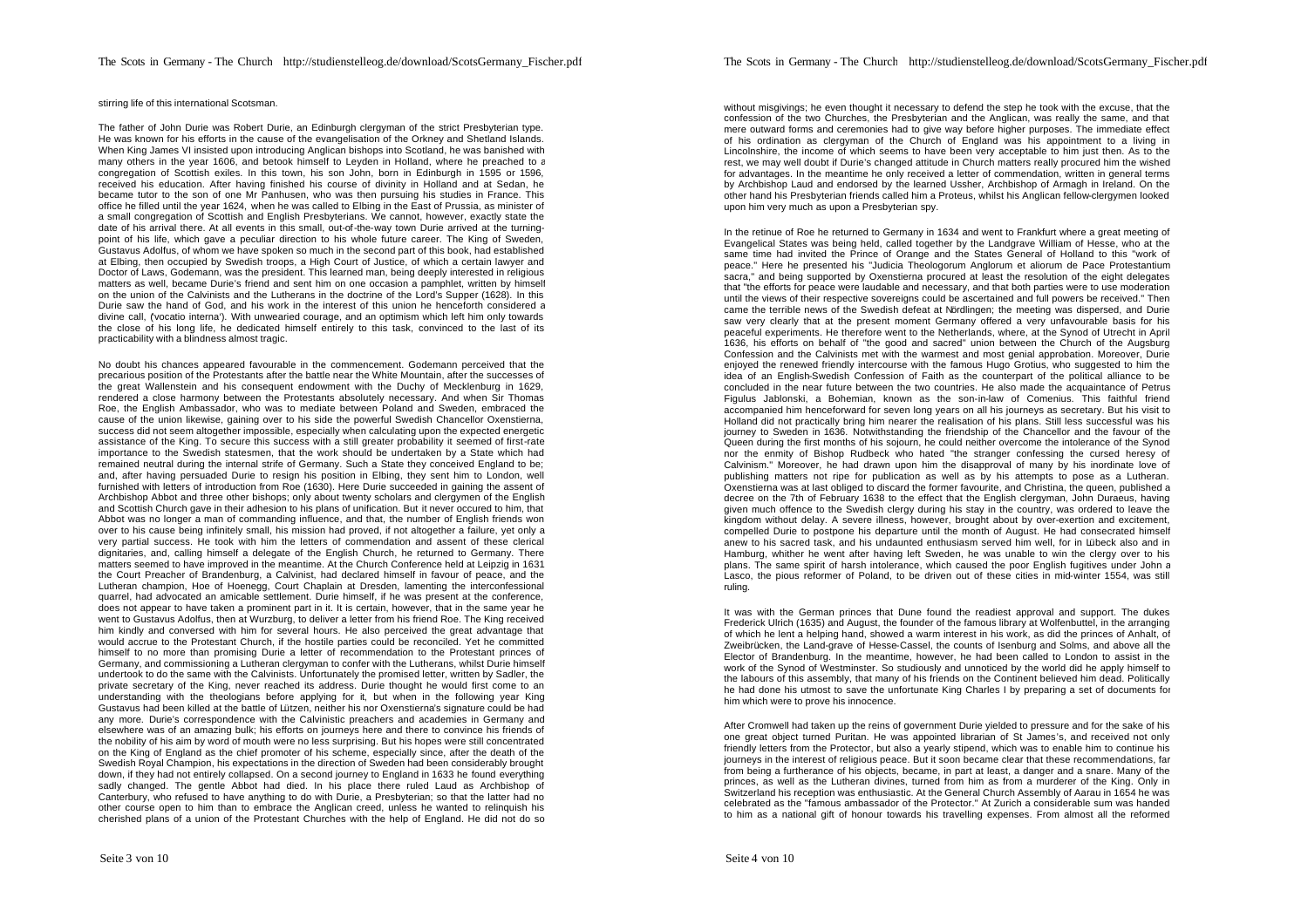cantons he received commendatory letters, and his cause was spoken of as one worthy to be promoted by every Christian believer. The above-named Calvinistic princes also received him warmly, only the Elector of Brandenburg, influenced, no doubt, by the attitude of Bergius, his Court Chaplain who discountenanced Durie's fickleness in joining a party of murderers, preferred to treat with Cromwell direct about the Evangelical Union through his ambassador in England. The senate of Frankfurt presented him in 1655 with bread and wine; that of Bremen promised him support. In the Netherlands also he found ready consent. Thus he returned loaded with documents and full of hope a hope which was, however, raised only by the Calvinistic parties—in the following year to England. In London there was satisfaction with the results of his efforts, and steps were taken to make use of the new connections formed by him as a basis for further international and inter-protestant deliberations, when Cromwell died. After the short rule of his son Richard, Charles II entered London in triumph. It was a cruel dissappointment for Durie. Neither the Archbishop of Canterbury nor the Bishop o London nor the King himself noticed his letters. He, as a friend of Cromwell had no longer any chance in England. Accordingly he left London in 1661. Hence-forward he could no longer count on the support of this country. But not even then did his courage fail him. Though ageing fast he took up the work of reconciling Lutherans and Calvinists in Germany with renewed zeal. On the one hand the time chosen did not seem to be inopportune. In the religious assembly at Cassel in 1661 the divines of Rinteln and Marbung had adopted the "Tolerantia ecclesiastica," and the University of Rinteln had been handed over to the Reformed or Calvinistic Party. Frederick William, the Elector of Brandenburg, had not only forbidden his subjects to study at Wittenberg, in consequence of the most violent and scurrilous polemic of the learned Lutheran, Doctor Abraham Calovius, a professor at the said seat o learning (1662), but had also strongly commended peaceableness and moderation in their pulpit utterances to his clergymen, and a more "amicable" attitude towards Calvinists. All uncharitable references to the latter as "heretics," "syncretists," were to cease, and instead of them, the sermons were to contain exhortations towards true Christian piety. In the opinion of this wise prince the "dissension" of the Evangelicals was "not fundamental."

On the other band Durie had not sufficiently taken into account the growing enmity of the orthodox Lutheran clergy. This was the barrier which the most strenuous labour of a man, even in conjunction with powerful rulers, could not break.

A colloquy at Berlin, for the purposes of a union, took place under the presidency of Otto von Schwerin, a distinguished statesman and Durie's friend. But already during the discussion of the first question Reinhardt, a Lutheran clergyman and member of the consistory, declared, that "he could no recognise the Calvinists as brethren," whilst Paul Gerhardt, the famous author of some of the fines German hymns, added: "nor as Christians either."

The assembled representatives of the two persuasions wrangled and debated until May 29th, 1663. Finally, the Elector, getting tired of all this, issued his so-called "Toleranz-Edict" in 1664, which punished with instant deprivation such recalcitrant clergymen as continued to decry their evangelical brethren. The solution of the question by a mere arbitrary "Le roi le veult" was, however, not what Durie insisted upon. He wanted a *union based upon conviction, and* a *conviction based upon brotherly love.* He made a last attempt. Aided and supported by the Landgravine Hedwig Sophia, the pious sister of the Great Elector, he commenced new negotiations in the City Chambers of Berlin on the 21st of August 1668; but these also remained without result, partly, it must be owned, through the vagueness of Durie's own proposals. His unselfish zeal was praised; the hope was expressed that his good intentions would yet be rewarded; he was even presented with a gift of 100 thaler; but that was all. He received not even a written communication, owing to his old well-known weakness of rushing into print, and the Elector indirectly sent him this message: "It has been represented to His Electoral Highness, how Joannes Duraeus, an English clergyman and a member of the reformed church, has been endeavouring to promote peace among the evangelical persuasions in his quality as a private individual, and has been devoting all his life to this end. In this his Christian zeal deserves duly to be praised, whilst H. H. confidently hopes that his efforts will in no way be prejudicial to the Church. We therefore wish him the blessing of God Almighty, and remain always his gracious sovereign."

This was satisfactory as far as it went; but it did not go far, did not even go any distance.

Nor was Durie's reception in Heidelberg in 1667 by the otherwise broad-minded Elector Karl Ludwig more promising. The probable reason assigned for this is that the wife of the Elector, separated from him by all sorts of scandalous facts, was at present living at Kassel, the same town where Durie hac his home and enjoyed the favour of the Hessian Court.

The last years of this apostle of peace were embittered not only by the growing enmity of the Lutherans, of which we have spoken, but by the desertion of some of his Calvinistic friends. The

former called him "Apostolastruin," "an interpreter of peace fallen from the sky," "a bird without wings," "a weather-cock," "a new Thomas Munzer," "a regicide." The latter had taken it amiss that he accepted the Lutheran doctrine of free grace, as opposed to the predestination of the sister Church; they were incensed at his later dream of admitting even Roman Catholics into his universal union, and at the hearty reception he had given to William Penn, the Quaker, when he visited Kassel in 1677.

In these circumstances it was fortunate for Durie that the Landgravine Hedwig Sophie had offered him a permanent resting-place at her Calvinistic court, granting him a free house and board, and even paying the large expenses incurred by his incredibly extensive correspondence.

His courage, however, and his hitherto unconquerable optimism, after having supported him during sixty years of a laborious life, left him in the end. "Le fruit principal qui m'est revenu de mon travail," he writes in 1674, in the dedication of his commentary on the Book of Revelation to his sovereignlady, "est ceci, qu'au dehors je vois la misêre des Chrétiens, qu'elle est beau-coup plus grande, que celle des payens et des autres nations; je vois la cause de cette misére, je vois le défaut du remêde, et je vois la cause de ce défaut, et en dedans je nai d'autre profit, que le témoignage de ma conscience." And in a Latin letter to the senators of the Swedish Kingdom he adds: "I have done what I could to advance the union of saints. Henceforth I shall solicit the help of no one because I have asked them all. Neither do I see any Patron in Germany, whom God would point out to me as fit for the work."

John Durie died in his eighty-fifth year on the 28th of September 1680 at Kassel, where he is also buried. It is sad but intelligible, that, at a time when intolerance was considered strength, tolerance weakness; when people thought they could confine absolute truth in the long-necked, narrow bottles of confessions of their own manufacture, Durie's attempts to restore unity and peace must end in failure. Many of his proposals, too, lacked definiteness and clearness. And yet his unwearied testimony has not remained without fruit. To him as to the champion of freedom of conscience and of the political equality of religious creeds, the great achievement of our times, under the protection of which the adherents of the various confessions, united not by the same form of certain articles, but by the conviction that they are brethren in love and charity and branches of the one Catholic Church, live and have their being: to him and to his memory, in Scotland as well as in Germany, honour is due for his self-denying labours.

It is curious and reads like a belated recognition of Durie's work by the voice of history, that it was another Scotsman, who more than one hundred and thirty years afterwards played an active part in the realisation of the Union between the Protestant parties in Prussia by the King's command.

Descendants of the old Scottish family of the Earls of Ross had settled in the Netherlands and on the Lower Rhine as far back as the XVIIth Century. One of these, William John Gottfried Ross, was born on the 7th of July 1772 at Isselburg. He was the son of a clergyman, studied at Duisburg, then a Calvinistic University, and, having been ordained, worked with the greatest acceptance as pastor of the small parish of Budberg for thirty-three years. He was so active in promoting the education of the people and the welfare of his whole district, that he not only won the love and esteem of all classes and all creeds, but also attracted the attention of the King of Prussia, Frederick William III, who summoned him to Berlin, to consult with him about the condition of the Evangelical Churches in Westphalia and the Rhine Provinces, and after some pressure even persuaded him in the following year to leave Budberg and to settle in the capital. Here Ross devoted himself with untiring energy to the cause of the Evangelical Union. The King made him first Bishop of the new Church and General Superintendent of Westphalia and the Rhinelands. Ross was also greatly interested in the cause of education and of the orphanage, persuading his cousin, Count Ross, [This Count Johann Ross (1787-1848) saved the life of the King of Prussia at the Congress of Vienna when threatened by a would-be assassin. There have been several officers in the German Army, who belonged to this family. A Count Ross died in 1883 at Bonn, in consequence of injuries received at the explosion of the powder magazine when the Germans entered Laon in 1870. Two brothers Ross, an archaeologist and a painter, both born in Holstein, are also descended from the old Scottish stock.] an eccentric, rich, old man then living at Berlin, to leave a considerable legacy to the latter. The title of Count was offered to him also by the King, but he always refused it as being incompatible with his calling. In 1843 he received a congratulatory address from the University of Bonn thanking him for his longcontinued efforts and his conciliatory attitude in Church matters. In appearance he was imposing; goodness and benevolence were seen in his eyes. His influence on Frederick William was very marked. Finding, however, that his advice was neglected under King William IV, he resigned his offices and retired into private life. He died on the 27th of October in 1854 and was buried in the Protestant cemetery at Budberg.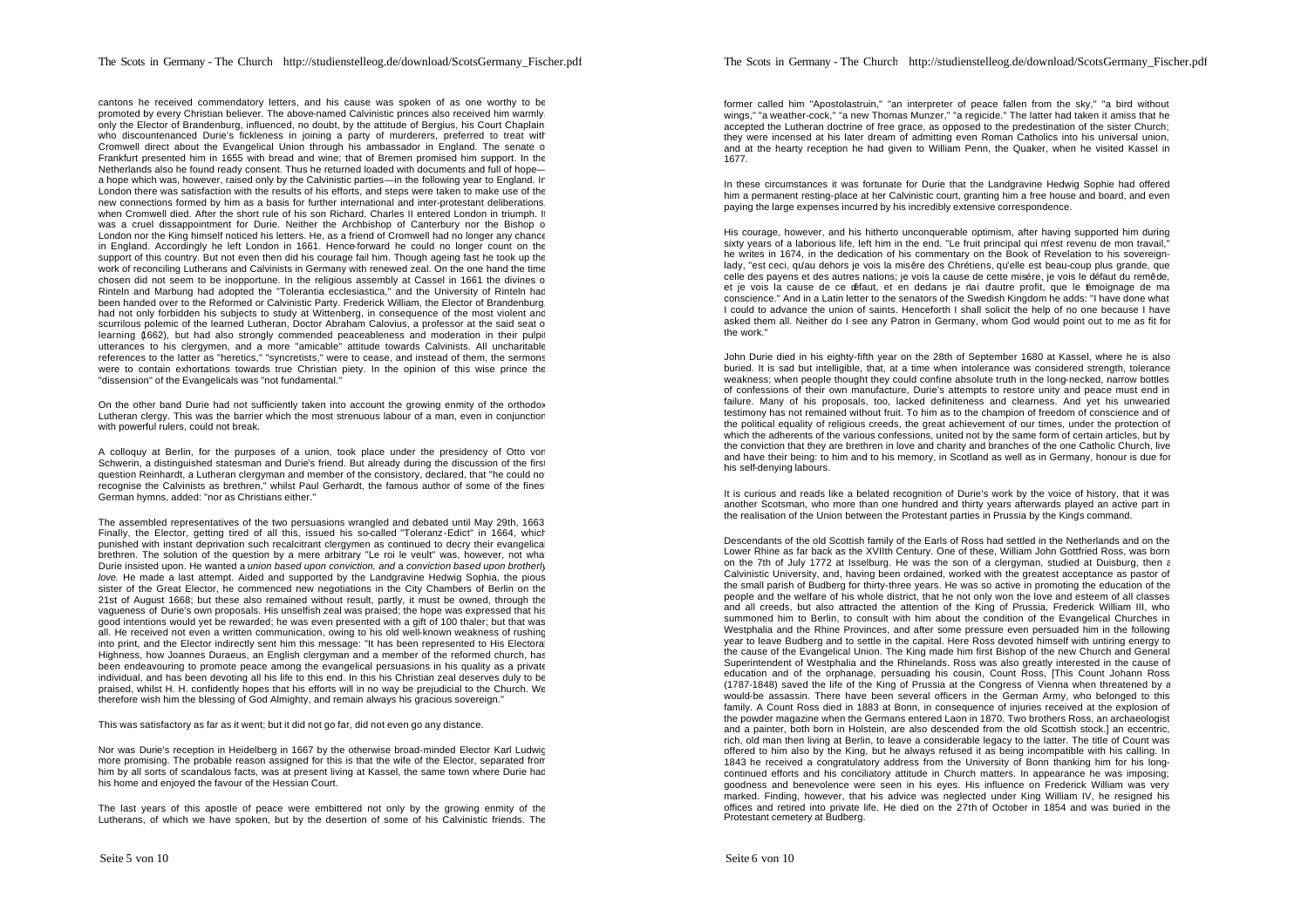Turning now to the religious organisation of the Scots, who had settled in such great numbers in Poland and Germany during the XVIth and XVIIth Centuries, as we have seen in the first part of our book, we have reluctantly to confess that not very much is known about it. The old records in Germany have been partly lost during the turmoil of endless wars, partly buried beyond the hope of speedy recovery under cart-loads of official paper rubbish. In Scotland we have to content ourselves with an occasional reference. What we have been able to glean under such discouraging circumstances will be put before the reader in what follows.

The General Assembly of the Church of Scotland has sometimes taken notice of its scattered countrymen on the Continent. One of the most interesting references is that of the year 1587, when Andrew Melville, who was then Moderator, was ordered "to pen a favourable writing to the ministrie in *Danskine* (Danzig) congratulating their embracing the treuth in the matter of the Sacrament." From this notice it appears that already in that year there existed at Danzig a Scottish-Evangelical Church. But more than that, it did not only exist but prove its inner life and its keen religious interest by rejecting the Lutheran doctrine of consubstantiation; for this is the meaning of the last clause.

About sixty years later, on the 31st of August 1647, the Assembly writes the following interesting letter to the Scots in Poland and Germany:—"Unto the Scotch merchants and others our countrie people scattered in Poleland. . . . and among other things of this nature we have here particularly taken into account the sad and lamentable condition of many thousands of our countrymen, who are scattered abroad, as sheepe having no shepherd, and are, through the want of the meanes of knowledge, grace and salvation, exposed to the greatest spirituall dangers. . . . We have therefore thought, it incumbent to us to put you in mind of the one thing necessary, while you are so carefull and troubled about the things of the world; and although we do not disallow your going abroad to follow any lawfull calling or way of livelihood, yet seeing it cannot profit a man, although he should gain the whole world and lose his own soul, and seeing you have travelled so farre and taken so much pain to get uncertain riches, which cannot deliver in the day of the wrath of the Lord . . . we doe . . . most earnestlie beseech and warn you to cry after knowledge and lift up your voyce for understanding, seeking her as silver and searching for her as for hid treasures, and so play the wise merchants, in purchasing the pearl of price and in laying up a sure foundation. . . . We shall hope . .you will rather bestirre yourselves timely to pray that Cod would give you Pastors according to His heart . .to consult also with consent of your superiors . . . for setting up the worship of God and ecclesiastical discipline according to the form established and received in this your Mother Kirk . . . and in the mean time we exhort you that ye neglect not the worship in secret and in your families and that ye continue stedfast in the profession of that faith, in which ye were baptised, and by a godly, righteous and sober conversation adorn the Gospel; and with all, that distance of place make you not the less sensible of your countrey's sufferings.

"This letter we have thought fit to be printed and published, that it may be with greater ease . . . conveyed to the many severall places of your habitation or traffique.

"ROBT. DOUGLASSE, Moderator."

Finally, we find in the year 1698 a recommendation to those Presbyteries and Parishes "that have not yet sent in their collection for helping to build a church of the Reformed Religion at Konigsberg" to send the same to John Blair at Edinburgh, Agent of the Kirk; and in 1699 the receipt of a letter is duly registered from the consistory "of those of the Reformed Religion at Königsberg," expressing thanks for "the Charity of this Church and Nation to help them build their church."

In German sources we find, as to Danzig, that already in 1577, when the town levied a force of 700 Scottish mercenaries, permission was given them, as being of the reformed faith, to bring with them a preacher of their own persuasion. Now it is very probable that the reformed congregation of Danzig formed itself gradually around this nucleus, till it attained to that independent position, in which we find it ten years later, when the above "friendly letter" was written by the Moderator of the General Assembly. Everything fostered such a formation. The number of Scottish settlers was already great, greater numbers were continually pouring in, and many of the merchants had by this time acquired wealth and position. The privilege of freely enjoying their own religious services was possibly extended, and thus we find in 1587 a body of men with a settled "ministrie," fearlessly discussing the crucial points of evangelical theology. At first, no doubt, the meetings of the members of the Reformed Church met in private houses or in a hall. We hear of a preacher named Jacob Brown, who alternately preached at Danzig and at Königsberg in the time of Charles I. Soon after him Alexander Burnet came to Danzig (1689) and remained there till his death in 1712. He was born in 1654, studied at Aberdeen, and had been minister of Crichton near Edinburgh. During his time of office the amalgamation of the so-called English and Scottish "nations" took place at Danzig, consequently

upon the Union of England and Scotland at home. Through the efforts of Robinson, the British Consul, the Churches also were united. The Poor-Box of the Scots, which had been in existence since the beginning of the XVllth Century, became the property of the new "Nation of Great Britain" ("Groszbrittannische Nation"). Five elders were appointed, of which three were always to be Scotchmen. As to the form of divine worship, a happy medium between the Scottish and the English was peacefully adopted. It was arranged that the clergymen should alternately be called out of Scotland and England, and that they should conform to the usages of the Church at Danzig. A new building, called the "British Chapel," was erected in 1706, the Scots throughout Prussia and Poland having most liberally contributed towards it.

Since then the number of members of the "British Nation" gradually diminished, owing to the very rapid absorption of the Scottish into the German element, and to the almost entire cessation of immigration. During the time of the French oppression for sixteen years there was no English clergyman at Danzig. Previous to it the worthy Dr Jamieson, a Scot, had gained the reverence and the affection of the inhabitants, as we are told in the charming *Memorials of my Youth,* by Johanna Schopenhauer (1768-1790). Now there is hardly work enough for an English Seamen's Missionary. The descendants of the old Scottish congregation have joined the Reformed Church.

We are better informed with regard to Königsberg, the second largest town on the Baltic, although here also the very first beginnings of a Scotch Divine Worship are lost in obscurity. When the "Reformed Congregation" was founded in 1646, out of seven elders three were English, or rather Scotch, two Dutch, and two Germans.

Very soon the want of a preacher became apparent, but whether the above-named Brown ever preached in English at Königsberg, as he did at Danzig, must remain uncertain. We only know that he, during his stay in the city in 1658 or 1659, in "matters concerning the public worship and the rules of the Church," was found wanting and in the wrong. "His errors smacked of the Quakers"; they were chiefly manifest in his disapproval of the praying of children, "who knew nothing about it"; in his rejection of set prayers, of saints' days and holidays, and of organ music in churches.

In spite of this the Great Elector had appointed Jacob Brown minister of the newly formed Scottish-English congregation, after he, at the urgent request of some Scottish families at Königsberg, had given them permission to have divine service in their own tongue, embracing its "complete 'exercitium' with all its actibus catechisationis, visitationis of the sick, administrationis of the Lord's Supper, Baptism, and other spiritual exercises, appertaining there unto."

This royal rescript was dated the 4th of December 1685; it granted at the same time the use of the "large Hall in the Castle" for these services. In these circumstances the congregation could do nothing else but acquiesce in the appointment of Brown, who, in the meantime, had declared his willingness to abide by the rules and forms of worship as adopted in Konigsberg. Strangely enough we know nothing of his future career there, except that his stay only extended to the year 1689, when he preached at the Scots' Church at Rotterdam.

In Konigsberg, as elsewhere, the Scots took the most prominent and active share in the promotion of the welfare of the congregation. Without them and their generosity the building of its new church would hardly have been completed. Three men are especially mentioned in connection with this great enterprise: Thomas Hervie, Francis Hay and Charles Ramsay. The first of these, born in 1621 at Aberdeen, had settled in Konigsberg in 1656 as a merchant. When he died in 1710 it was said "that without his zeal this our temple would scarcely have been built."

He also promoted the establishment of a "home, for widows" by advancing considerable sums of money. The two other men were the originators of the collection throughout Scotland for the building of the church, amounting to over 4000 thaler, or nearly £700.

After the completion of the church, to show their gratitude towards the Scottish brethren, the fourteen front seats were handed over to them and their successors by the members, for their free use. They were distinguished by the letters S. B. = "Schottische Blinke" (Scottish seats) and by the Scottish Lion rampant. The latter coat-of-anus, however, disappeared after the French had occupied the church as a hospital.

A school and a poor-fund existed in connection with the church since the XVIIth Century. After the union of the two kingdoms in 1707, here, as in Danzig, the "Scottish and English Nation" formed a "Brotherhood of Great Britain" ("Groszbrittannische Bruderschaft"). Two elders (Alterleute) watched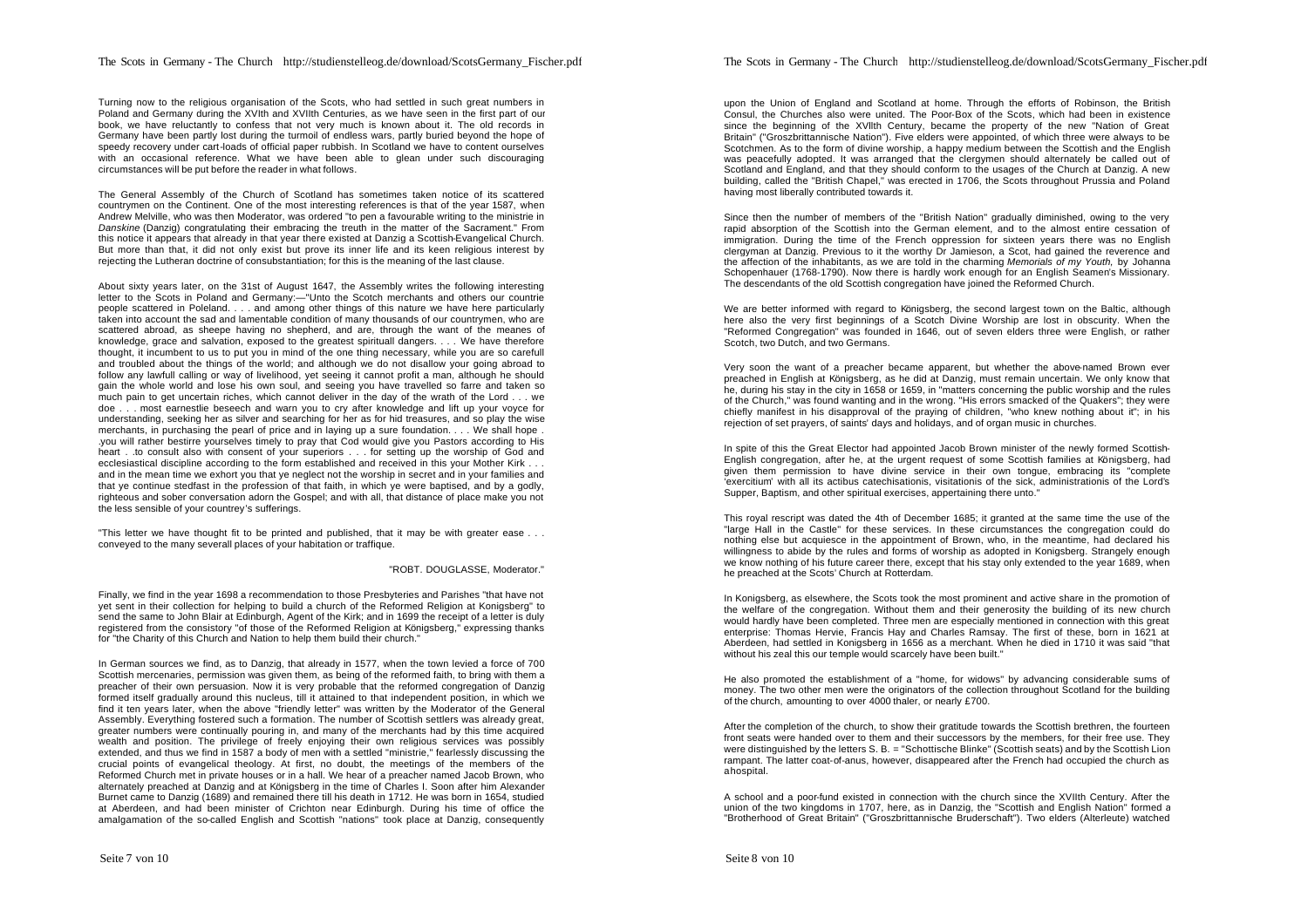over the welfare of Scottish and English residents or travellers. The poor-fund, which was made up of the interest of an old capital, the amount of annual collections and the pew-rents, served also to support shipwrecked or otherwise disabled sailors, and to provide for the maintenance of Scottish or English poverty-stricken invalids in two separate rooms of the Royal Hospital. The two Scottish burying vaults in the churchyard now became common property likewise.

The same reasons for the rapid decline of the "Brüderschaft" which we adduced when speaking of Danzig were at work in Königsberg. In 1819 there were no longer any British subjects using the pews. Only six, mostly very old persons, four of them Scottish, received a monthly dole out of the Poor's Box. The British coat-of-arms disappeared from the English pew and went the way of the Scottish lion, and with the 1st of January 1820 pews as well as church funds were taken over by the officers of the German Reformed Church.

As in the two largest Baltic ports, so in many of the smaller towns of Eastern and Western Prussia, we can trace the formation of Calvinistic or "Reformed" congregations back to the Scots.

In Memel, for instance, we hear of a Reformed congregation, consisting mainly of Scottish and Dutch people, since 1640. Three or four families, among them Barclays, Ogilvies, and Fentons, had engaged a sort of domestic chaplain and teacher in the person of one Wendelin de Rodem, a native of the Palatinate. But he was obliged to leave the town in 1641 owing to the complaints of the Lutheran party of the Duchy. It was not till twenty years afterwards that Wendelin obtained the permission of the Elector to come to Memel once in every quarter for the purposes of ministration. By degrees a separate house was acquired for divine worship; and finally a preacher was procured, after the receipt of a "Privilegium" from the prince. The person chosen was one Petrus Figulus, the son-inlaw of the famous founder of our modern system of education, Amos Comenius. He knew the English language well, and discharged his duties up to the year of his death in 1670. His successor was Paul Andreas Jurski, a native of Lithuania, who had married a Scotchwoman. During his ministry the house in which the Calvinists hitherto held their meetings was burned to the ground (1678). But a new church was completed in 1681. The members of the congregation were mostly Scottish; there were, however, a few Dutch and French and English. The Germans constituted the minority, though, in later years, only German was used in preaching. Here also there existed a "Poor-Fund of the Scottish Nation," but it became amalgamated with that of the German "Reformed Church."

The Scots in Memel never ceased to show their attachment to the Reformed Church, even long after every trace of Scottish nationality had disappeared. A rich merchant, Ludwig Simpson, presented to it in 1802 the large sum of 8000 gulden, the interest of which was to be set aside for the raising of the schoolmaster's stipend; and John Simpson, a cousin of Ludwig, gave a large donation in 1760, when the rebuilding of the church had become an urgent necessity after the damage done to it by the Russians.

The formation of the Reformed congregation at Tilsit proceeded much on the same lines. It was composed first of all of the Scottish; but we are not informed as to the exact year in which this union of the Calvinistic settlers from Scotland took place. It must, however, have been some time before 1667, as a Scottish Poor Fund is mentioned in that year. The treasurer was one Alexander Krichton, but the general supervision lay with the whole "Brotherhood." The fund then amounted to 230 gulden, lent out to three members: Albrecht Ritsch (Ritchie), Peter Kerligkeit (?) and William Schamer (Chalmers). There were other voluntary contributions besides, as well as the proceeds of a collection from house to house undertaken by two prominent men annually about the time of "Michaelmas-fair." Divine service must have been held before 1669, for in that year a small hall in the Elector's castle is set aside for this purpose. As in other towns, the congregation during the XVIIth Century increased rapidly and drew the Scottish settlers of the district to it, so that the appointment of a special clergyman soon became necessary. We are told that a rich Scottish merchant, a member of the congregation, William Ritsch, went to Berlin in order to obtain the requisite permission from the Elector. Falling on his knees before the sovereign, he obtained by his eloquent pleading a royal edict (16th of March 1679), which not only granted the Tilsiters their own preacher, but allowed a stipend of 200 thaler out of the Electoral purse as well. The first call was given to Alexander Dennis, born at Königsberg, but of Scottish descent. He had been trained in Dutch universities and got ordained at Danzig. From the day of his induction by the Court Preacher Blaspiel on the 11th of October 1679, the Reformed congregation at Tilsit reckons its existence. Eleven days later the first communion was held. Among the 27 communicants there were only two Germans and two French. The number, however, soon increased, there being 160 communicants in 1680 and 206 in 1681. The firm adherence to their own faith, so earnestly inculcated by their General Assembly at home, clearly showed itself on these occasions, when people came from Insterburg, a distance of between thirty and forty English miles, or did not shun the long journey of ninety miles from Lyck. Many did this more

than once in, the year. In 1682 Dennis had a service at Lyck, in which about 36 Scottish settlers in Masuren took part. From 1687 onward he visited this place as well as Insterburg annually at regular intervals, until at the beginning of the XVIIIth Century both these congregations obtained their own clergymen. About this time (1711) the church at Tilsit received a legacy of 42,000 gulden from the Scottish member, John Irving.

*Whilst we thus meet the Scottish as the founders of the Reformed congregations in Eastern and Western Prussia, they also appear as the supporters and upholders of Protestantism in general.* It is clear from this that their lives, opposed as they were in a two-fold way to the religious feelings of the people of their adopted country, must often have been troubled with irksome restraints and threatened with persecution and danger. As they were confounded with the Jews on account of their trading and money-lending, they were thrown together with the heretics on account of their faith.

As an illustration of this we shall quote a case of religious persecution of the year 1620.

On the 9th of June of that year there appeared in the Court House at Putzig, not far from Danzig, the 'Instigator' (Public Prosecutor) of the Royal (Polish) House, David Schwarte, contra Jacob Dziaksen (Jackson), a Scot, who declared that His Grace the Woywode had distinctly forbidden Dziaksen to allow any religious meetings in his house, to preach sermons or to have them preached, an order in which Dziaksen at that time acquiesced. "But now he had, contrary to his pledge, made bold to have a sermon read in his house on the Sunday of Whitsuntide last, for which disobedience their book, out of which they had been reading, was confiscated by command of His Grace. On this account the 'Instigator' had received strict orders, inasmuch as Jacob Dziaksen had disobeyed the royal command and broken his own engagement, to accuse him before the magistrates and to demand his punishment.

To this Jacob Dziaksen, present, replies that he acknowledges the prohibition of meetings and reading of the sermons. He also admits that in his presence the K.rämers (pedlars) had read their books, but they had been his quests and had never been told not to do so. If the order was to apply to everybody the magistrates would have to send to every house, search it, and take the books away from everybody. He therefore does not think himself punishable."

The following is the finding of the magistrates: "After having heard Jacob Dziaksen's admission that he had allowed the Scots to read their books in his house, in consequence of which their books had been taken from them; confessing thereby to have acted contrary to the express command of the authorities; and as it is to be feared that through such meetings and sermons more heresy migh *become prevalent in the town,* which must be prevented in due time, the Court decrees, that Jacob Dziaksen, on account of his disobedience. . . be sentenced to pay to the church at Putzig. . . the sum of 20 florins. He *as well as other citizens* of this town are also strictly commanded not to hold any meetings in their houses or have sermons read, but altogether to abstain from such under pain of heavy fines."

Jacob Dziaksen, considering himself unjustly dealt with, appeals to the higher court.

Examples like these could be adduced in great numbers. Enough has been said to show that the Scottish emigrant was not afraid of his religious opinions. The second generations indeed, was more German than Scottish. Language and even the names changed. But, notwithstanding this, the old attachment to Scotland remained with very many of them, like an old legend, that outlasts centuries.

Looking back upon the long period of religious development, from the foundation of the "Schottenklöster" to the union of the evangelical confessions in Prussia, here also we have to admit, that on the Catholic as well as on the Protestant side, Scotsmen have not been wanting, who have left memorable traces in Germany, without for one moment underrating the enormous and paramoun influence of German thought on the world of letters of the Middle Ages.

## **Return to Book Index**

**Print page Back to site** 

Printed from http://www.electricscotland.com/history/germany/church2.htm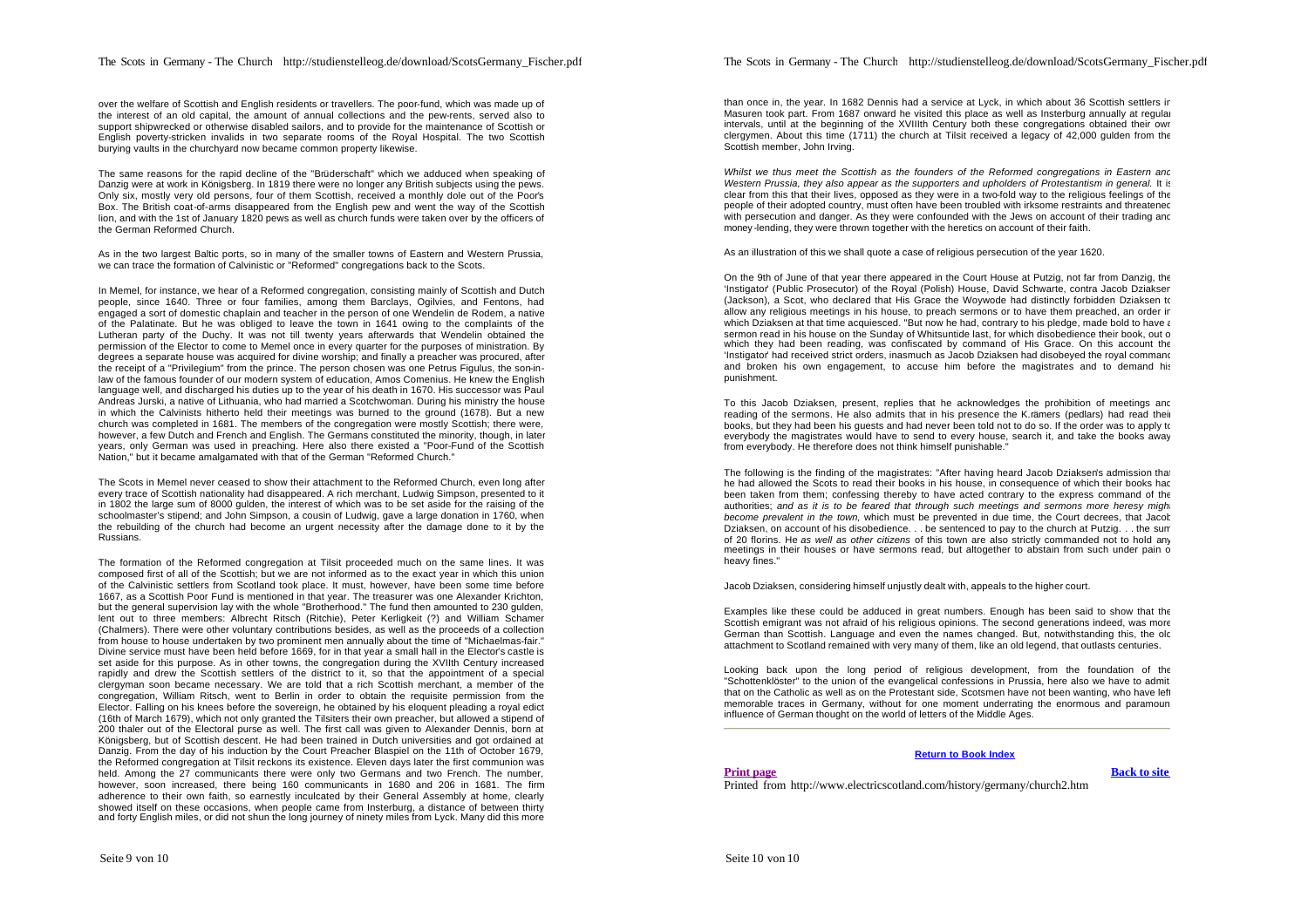## **The Scots in Germany Statesman and Scholar**

NOBODY will expect, in a book like the present, a complete history of the foreign policy of Scotland. Our purpose is the less pretentious one of showing in some characteristic examples that Scotland did not want eminent representatives among her statesmen in Germany. In a second division we will then, from among the great number of Scottish scholars in German universities and high schools, select those that seem to be most deserving of a lasting recognition.

And first among the statesmen mention must be made of Alexander Erskine, who, during the time of the Thirty Years' War, as Minister of War, deserved well of his master Gustavus Adolfus, the King of Sweden, and his Protestant allies in Germany.

His parents, Walter Erskine and Anne Forest, had settled in Pomerania towards the end of the XVIth Century, and here, in the small town of Greifswald, Alexander was born in 1598, October 31st. He first entered the service of Queen Sophia of Denmark, but soon exchanged it for that of the Swedish Government. As Kriegsrath, counsellor of war, no less than in a diplomatic capacity, as Swedish Plenipotentiary during the conferences which ended in the treaty of Munster (1648), and, later on, as President of the Court of Appeal in the then Swedish duchies of Pomerania, Bremen and Verden, he served with such distinction, that he was created Baron by King Charles Gustavus in 1655. During the last ten years of his life he accompanied the Swedish King on his invasion of Poland, having been placed at the head of the military jurisdiction, a position similar to our modern minister of war.

When the Swedish garrison was besieged in Warsaw, and afterward forced to capitulate, he was among the prisoners of war, and the Poles removed him to Zamosz. Shortly afterwards he died of enteric fever, on the 24th of August 1656. His body was removed to Bremen, and deposited in the cathedral on the 6th of May 1658. But when in 1812 a general panic seized the inhabitants at the approach of the French, his tin-coffin was melted down, lest it should fall into the hands of the conqueror, and his remains were reinterred in the "Klosterhof." The vault in the church shared the fate of the coffin, it was ruthlessly taken down, and all its parts removed.

Whilst the Thirty Years' War was raging in Germany, inviting into the land countless Scotsmen, who followed the fortunes of "Bellona," the struggle against absolute monarchy in England had gradually assumed a very threatening aspect. To strengthen his throne Charles I of England had made every effort to gain allies on the Continent. One of his and his successor's most versatile ambassadors was a certain Sir John Cochrane or Cockeran. He had been recommended to the English King by Elisabeth, Queen of Bohemia, and his knowledge of foreign languages as well as his familiarity with foreign Courts apparently rendered him a proper person to act as diplomatic agent. In the years 1642 and 1644 he was sent by Charles to his nephew, the King of Denmark, to procure his assistance. But the war between Sweden and Denmark, during which Jutland was overrun by the enemy, did not allow King Christian to heed the pressing request. In the following year we find him again as ambassador to Duke James of Curland, who on account of his colonial enterprises desired the friendship of England, and actually furnished three men-of-war, over twenty cannons, and much corn and ammunition for the use of the English King. At the same time Cochrane was sent on a like errand to Hamburg and to the Scots settled in Danzig. In the former place his offensive and overbearing manners on the one hand, and the firm resolve of the magistrates on the other, to observe a strict neutrality during the civil imbroglio in England, added to the outspoken republican feelings of most of the members of the English Trading Company settled there, produced a series of unpleasant and ruffianly actions, which culminated in the attempt, carried out on the instigation of Cochrane, to seize the English preacher, a certain Dr Elburrow, on his way to the chapel. This intention was only frustrated by the citizens of Hamburg coming to his rescue.

Nor was the other attempt of the enraged ambassador, to secure the persons of the republican ringleaders of the English Company by enticing them on the neighbouring Danish territory, more successful, and he had, much to the relief of the magistrates, to leave the city without having effected his purpose.

In December 1649 Cochrane was at Danzig. He found the town "extremement affectionee aux affaires de mon Roy," as he expresses himself in his wonted exaggerating style in a letter to Duke James, and what was more, he met with Scottish merchants willing to furnish him with 1000 "tonneaux de seigle" (wheat). Early in the following year, however, his activity suddenly terminates. The suspicion of his dishonesty became almost a certainty, the Duke of Curland withheld his aid, and King Charles II declared, in a letter to the Scots in Poland, that he at no time had given any orders to

Seite 1 von 13

The Scots in Germany - Statesman ... http://studienstelleog.de/download/ScotsGermany\_Fischer.pdf

his ambassador to "extort large sums of money" from them, or to obtain the King of Poland's authority for it. "As to Cochrane's successor Croffts," continues the curious document, "that at his demand you are again pressed with a requisition of the third part of your goods and merchandise for our use, we do admit that he was despatched by us from Holland to the King of Poland, our royal and esteemed brother, but in nowise empowered with any open authority to extort anything from our subjects trading in that Realm." The moral indignation with which he—a Stuart—in conclusion rejects the idea of being capable of ever levying taxes without the consent of Parliament cannot fail to provoke a smile.

After Cochrane, Lord Crofts was sent on a similar mission. He was accompanied by Denham, the Poet Laureate, to whom we owe a valuable description of Poland. Crofts was succeeded again by Lieut.-General Middleton in 1656. The instructions issued for the latter are of a very urgent character. "We doe more especially recommend and intrust you to our well affected Subjects of the Scots Nation who now live under the dominion of the King of Poland or the Marquis of Brandenburg," they say, "the former of which have already given Us ample testimony of their affection (!), (for which you shall returne Our Princely thankes to them), and we doubt not but they will, since We are in the same straits and necessitys We were then in, *jf not greater,* renew their expressions of affection and kindnesse to Us and We doe hereby authorize you to receive all such Summes of Monney as they or any of them shallbe willing to lend to Us and your acquittance shall oblige Us to the repayment of the same as soone as God shall enable Us."

The King further instructs Middleton to obtain assistance in ships, ammunition, men, and arms from the senate of Danzig, and the ambassador found the town well-inclined towards his royal master. He even succeeded in levying a few men for service in England, but had to disband them again for want of means. The Scottish merchants were either unwilling or unable to contribute the desired "Summes of Money." Nor is this much to be wondered at, since Cromwell also had a representative in the town, who of course did his utmost to render Charles' efforts ineffectual. After a short time Middleton himself got into pecuniary difficulties, and the King was compelled to ask the senate for a loan of 1000 Thaler.

Thus the English embassies from the unfortunate Duke of Montrose (1648-9), who carried home little else than his new dignity of Imperial Field-Marschall— granted to him by the Emperor Ferdinand III, on account of his great renown, and his knowledge of the war— down to General Middleton, proved failures.

Much greater skill, joined to higher qualities of character and more auspicious times, was shown by two English-Scottish ambassadors at the Court of Frederick the Great: Lord Hyndford, and Sir Andrew Mitchell.

Hyndford had been sent on an extraordinary mission to Breslau in 1741, to try and smooth the way for a peace between the King of Prussia and Maria Theresa. He was unwearied in his efforts, and proved himself a stubborn, somewhat heavy, astute Scotsman, who like a good British bull-dog watched every movement of his master. After many secret diplomatic moves, and countermoves, and the successful removal of many obstacles, the treaty of Breslau was brought about on the eleventh of June 1742. How much of this great result was attributed to the co-operation of Hyndford by the two Courts of London and Berlin appears from the bestowal of the Order of the Thistle upon him on the part of the King of England, and from the very solemn investiture held by the King of Prussia himself. All the generals and the high dignitaries of the State, two Queens, and all the members of the higher nobility were present at the ceremony. As his private gift to the ambassador Frederick added a Silver Dinner-Service, and the right of carrying the Prussian eagle in his coat-of-arms.

Very different again and quite unparalleled in history was the position occupied by Sir Andrew Mitchell, since 1756 British ambassador to the Court of Prussia. He was the only son of a clergyman at the church of St Giles, Edinburgh, and was born on the 15th of April 1708. The premature death of his young wife and his baby -daughter made him give up his reading for the Scottish Bar, and seek comfort and relaxation on long journeys through Holland and Belgium, France and Italy. After his return in 1742 he was made Under-Secretary of State for Scotland, member of parliament for the Elgin boroughs in 1754 and ambassador to Prussia in 1756. As King Frederick was then on the point of being engaged in the .memorable Seven Years' War, this was a service of no small danger, hardship and difficulty. It was in Berlin that the thousand and one finely spun threads of European policy met. Only a man of uncommon intelligence and uncommon qualities of mind could hope in the intercourse with such a "fiery soul" as Frederick to extricate himself out of the maze of conflicting interests, to serve his country, and to save his soul alive. Mitchell succeeded by his sound commonsense, his manliness, his energy, his incorruptible and straightforward honesty, not to lose for one short moment the most complete confidence of his royal master and friend. He was an honour to his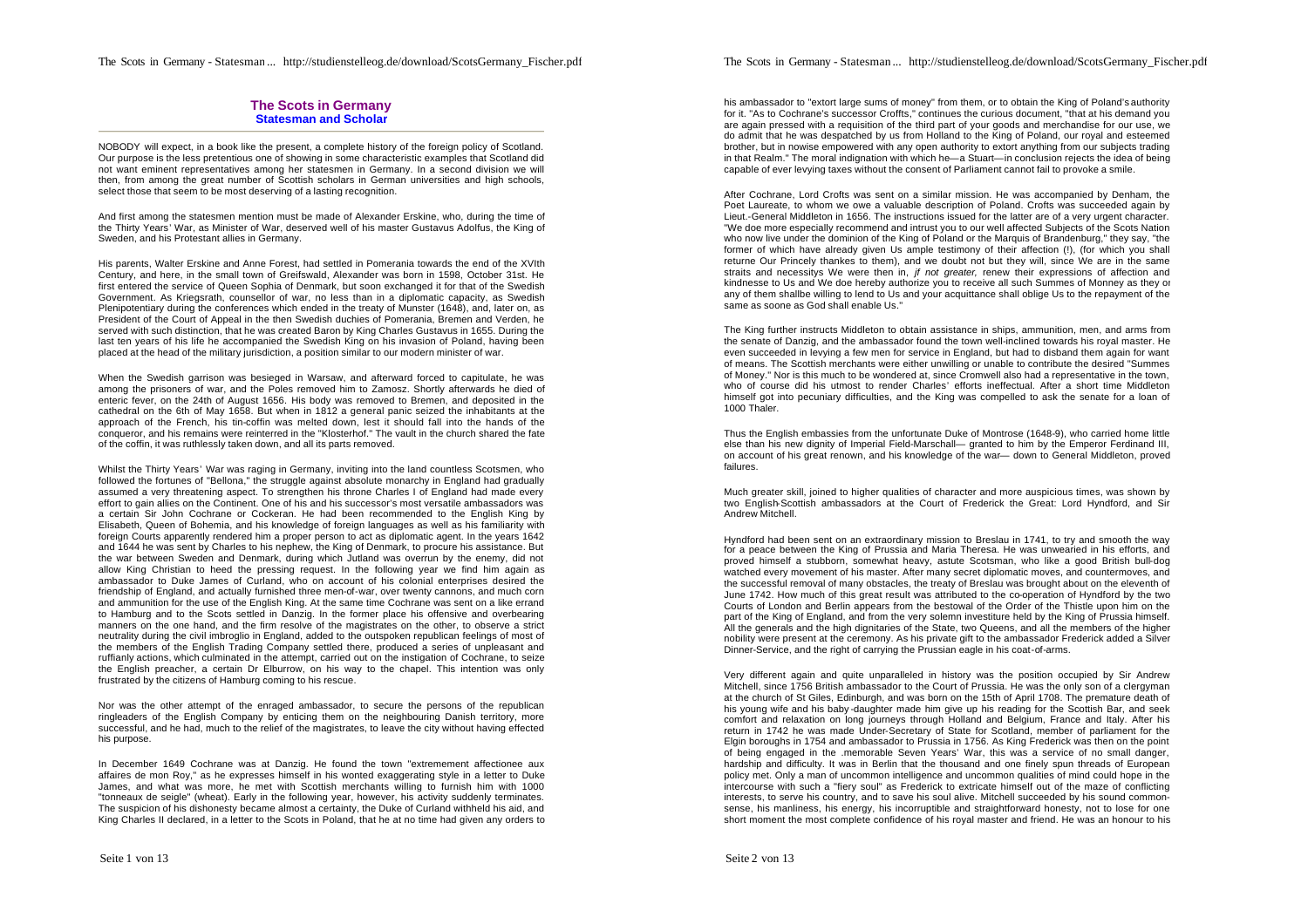native country; hard-headed, sagacious, averse to all mere shows, but able to seize the fact, and stubbornly, if needs be, to hold to it; abundantly polite, watchful and discreet, full of common-sense and a certain rugged sincerity: in short, a man, whose true value Frederick immediately perceived

It was a matter of necessity that with a character thus differently constituted from and at variance with the old received pattern of a useful diplomatist, times of tension and friction with the Cabinet at London were not infrequent and might have ended in Mitchell's recall, if it had not been for the powerful veto of the Prussian King. Once, when he had received a long letter from England reproaching him for omitting to communicate numerous and bitter sarcasms which, no doubt, escaped Frederick concerning the English, he replied that he considered himself as entrusted with the care of maintaining and strengthening the ties that existed between his country and a valuable ally; that his desire had been to prove a minister of peace and union; that if it were intended to make him a minister of hatred, pitiful bickerings and despicable tale-bearings, he wished nothing more than that the King would immediately name his successor. "It was his duty to remind the Cabinet that to judge accurately of a man so extraordinary, or even of his utterances, it was doing little, indeed, to collect the mere words he spoke, if to these were not added a knowledge of the time, in which they were pronounced, under what circumstances and with what." Finally he added: "I was born an enemy to falsehood, deceit and double dealing, and have ever had an equal contempt and abhorrence of those that practise either." "Honour," he writes an other time to the English Minister, "Honour, my lord, cannot be bought with money."

and a resource, no doubt, to the King in his lonely roamings and vicissitudes in those dark years.

Thus Carlyle describes him.

The same straightforwardness characterises his intercourse with Frederick. He was the only one who sometimes ventured a word of reproof, and the King, who was possessed of a piercing insight into human nature, not only forgave him but valued him all the more. The plain man, who shortly after his arrival at Berlin created quite an uncomfortable sensation by his inability to play at cards, soon occupied the envied position as one of the King's most intimate friends, who accompanied him on his campaigns, to whom he had recourse in times of joy and sorrow. When in 1757 Sophia Dorothy, Frederick's mother, had died, and the disconsolate King for two days refused all intercourse with the outer world, it was Mitchell whom he sent for first, seeking and finding comfort in his conversation. To him he poured out his grief, initiating him into the sad history of his youth. "I must confess," Mitchell writes after this meeting, "that it cut me to the quick, how the King abandoned himself to his grief; pouring out expressions of the most affectionate filial love; recalling to his mind how much he owed to his departed mother; how much she had suffered, how nobly she had borne it all, and how good she had been to everybody. His only comfort now was that he had tried to make her latter years more comfortable. I was glad to prolong my visit as he seemed to be amused, and to forget for a time that load of sorrow with which he was overwhelmed."

It was Mitchell again to whom the King turned first in the joy of victory. "You have shared the fatigues with me, I want you likewise to rejoice with me," he said to him after Rossbach. In very many letters he expressed to him his unshaken confidence and love and, when he returned to Berlin after a visit to England in 1766, he made the Duke of Brunswick write to him: "Mon cher M. Mitchell. Le roi attend sou bon M. Mitchell et non le ministre. Selon ce charactère il vous recevra a Berlin."

Whilst the King thus honoured the ambassador with his intimacy, England was slow to recognise his merit; and whilst his successor, Sir James Harris, a much inferior man, was made an Earl, the other had to content himself with the Order of the Bath, remaining to the end of his life plain Sir Andrew Mitchell. Plain also is his tomb: the inscription only telling the dates of his birth and death.

Let us now add some events in the life of the ambassador. It was the wish of King George II, that he should accompany the Prussian King on all his campaigns, thus sharing the dangers of the battle and the privations of camp-life. In his rare leisure-moments be loved to study German. When at Leipzig he took lessons from Gottscbed, then a celebrated critic, and tried to convince him of the genius of Shakespeare in spite of his supreme neglect of the long adopted and cherished canons of dramatic composition. He also knew Gellert, the poet, and procured him an interview with the King.

His diaries give a very vivid sketch of the Seven Years' War with its victories and defeats; its diplomatic minings and counterminings. In the midst of all this Mitchell continued his straight course: to make Frederick's interests those of his own country. In this he succeeded in so far as the English subsidies continued to be paid during Pitt's administration, though a co-operation of the English fleet was found impossible. How deeply he felt the defection of England in 1762, when the pecuniary assistance was withdrawn, a letter of his reveals to his countryman Sir R. Murray Keith, the British ambassador at Vienna. "This goes by Walker," he writes on the ninth of June, "the messenger who

has brought me an answer to my despatch of the 4th of May, and I will not detain him to give you a précis, because I imagine they will have sent you a copy of that most extraordinary piece. If they have not, let me know, and you shall, by the first sure opportunity, have a fair account of it. The news your own letters will give you, and I fancy it will be as unpalatable to you as it is to me. We must, however, obey and do our best; we are, indeed, the servi servorum, the beasts of burden, that must go as they are driven. Je suis las de mon s--- métier; mais des considerations réflechies m'empéchent de prendre encore aucune resolution subite. Aidez-moi, je vous prie, de vos conseils; la sante me manque et la situation des affaires m'accable de tristesse....

"I have one solid comfort in the midst of my most distressful situation, which is, that I have done my duty fairly, honestly and freely, without consulting to please or acquire friends. I have sacrificed my ambition to the public weal. I have, in some measure, regained the confidence of the hero with whom I live, and he hears from me what, perhaps, he would not have patience to do from another. This is, in truth, the reason, why I remain here. I do not think it impossible that I may be recalled, though I have not asked it. I shall retire with pleasure, for I am well able to justify everything I have done. I heartily wish every man concerned in public business were in the same happy condition.

"I have profited of this opportunity to pour out my soul to you; it affords me consolation, and I have only to desire, that when you have read this letter, you will commit it to the flames.

"P.S.—.When I think of our master, all the sentiments of tenderness, duty and affection rise up in my mind and I am afflicted beyond measure.

A. MITCHELL."

There is no doubt that the writer's health was seriously shaken by the bad news from England; Carlyle even speaks of a paralytic stroke. To recruit his strength he obtained leave of the King and went to Spa (1764). Having returned to Berlin in 1766, after a visit to England, he remained there revered by all and loved by Frederick in comparative retirement to the date of his death, the 28th of January 1771.

The following anecdotes proving his ready wit may complete the sketch of Mitchell.

"Do you never get the spleen, when the mail does not arrive?" he was asked by the King.

"Never; but very often when it does arrive," was Mitchell's answer.

On another occasion Frederik had contemptuously spoken of the affair at Port Mahon and Mitchell replied:

"England must do better another time. She must put her confidence in God."

"In God?" answered the King sarcastically. "I was not aware England had Him for an ally!"

"The only ally that costs us nothing," was the ready reply, slyly indicating the vast sums England had paid to her Prussian confederate.

It is a curious fact that, whilst England boasted of a representation so effective and creditable about the Court of Berlin in the person of a Scotsman, in Vienna also, the rival Court, towards the end of the XVIIIth Century the post of British ambassador was held by Scotsmen.

Already the name of Keith has been mentioned in these pages. It was from the same old, famous stock that the Murray Keiths, father and son, descended, who for thirty years represented Great Britain in the Austrian capital. They were the son and grandson of a Colonel Robert Keith of Craig in Kincardineshire. Robert Keith, the father, came to Vienna in 1747 and was a man of mild, conciliatory character. Maria Theresa entertained a peculiar regard for this Minister and testified it on every occasion during the nine years of his sojourn; and even on the day of his departure, which took place under the painful circumstances of a political rupture, she proved by valuable gifts, that she knew well how to distinguish between the person of an ambassador and the political views of the Court that sent him. There is no doubt that Keith had deserved this confidence. To a stubborn honesty he joined a certain chivalry and delicacy of feeling, which, more than once, drew upon him the censure of the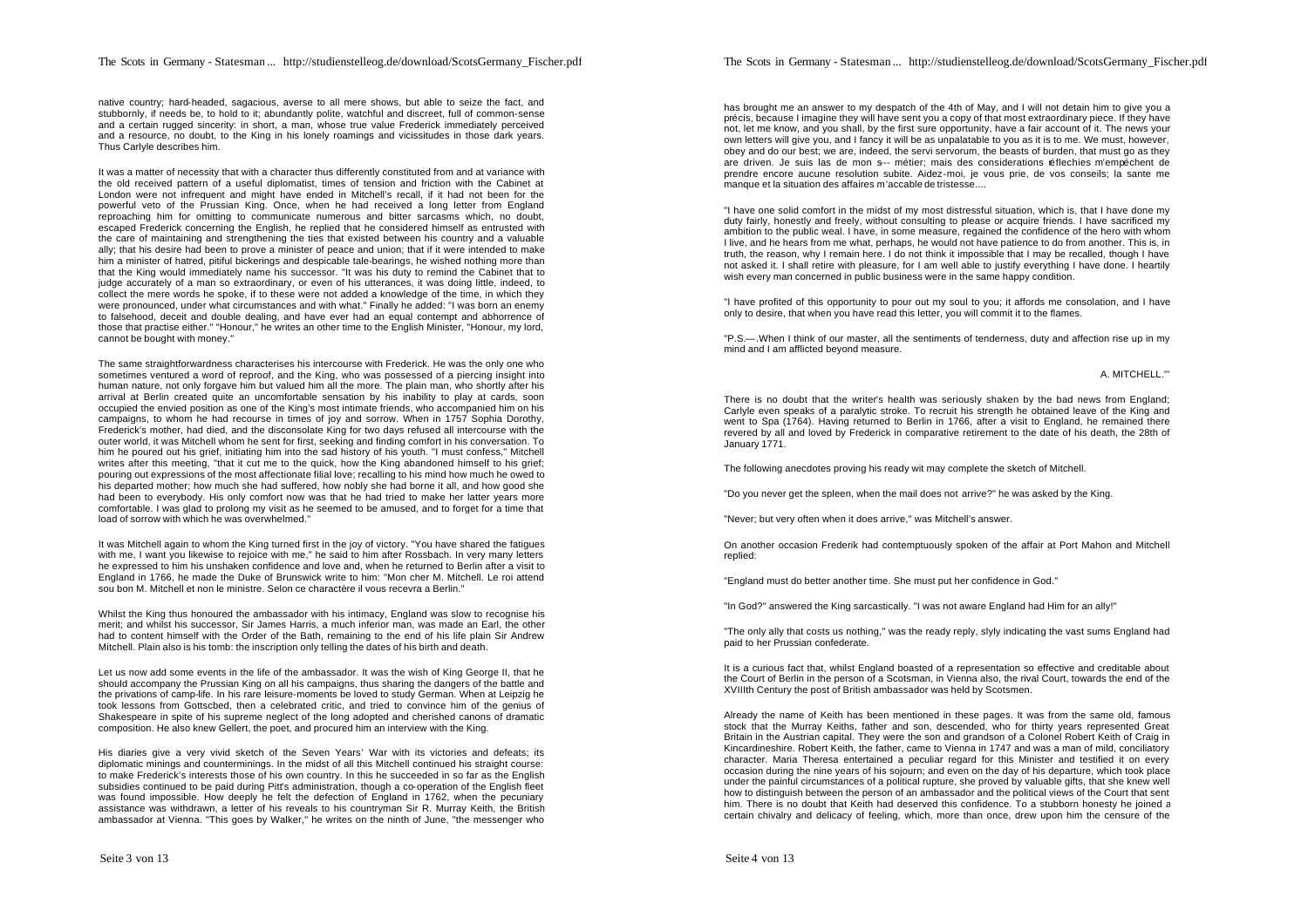British Ministry, because he refused to deliver certain harsh and overbearing messages to the Empress in person, as he was desired to do. Kaunitz, the Austrian Premier, wrote to him on his recall, that the Sovereign rendered all justice to the manner, in which he had acquitted himself and that she would always recall the remembrance of it with pleasure.

His new appointment to the Court of St Petersburg did not please him. The stiff ceremonial there contrasted sharply with the familiar conversations with the Austrian Empress. Moreover, he was surrounded by intrigues, and rendered obnoxious to a certain clique on account of his not belonging to the highest nobility. In spite of all this he continued to try his best to promote a good understanding between Britain, Petersburg and Berlin. Filled like his friend Mitchell with admiration for the heroic qualities of Frederick he acutely felt the defection of England in 1762. At such a time the friendly letters of the "Great King" must have appeared especially valuable and comforting. On the 18th of February of that year the King writes from Breslau:

"Sir,—Feelingly alive as I am to all the proofs of affection and attachment which you have hitherto shown me, I have resolved no longer to delay expressing my gratitude. I beg you to be persuaded that I shall ever give you credit for them, and that I shall seize with pleasure all the opportunities which may present themselves to give you convincing proofs of my esteem.  $\blacksquare$ 

A second letter, dated Breslau, March 24th, is written in a similar strain, and adds the wish that all the Ministers of Britain might be animated with the same zeal for the interests of the King.

The third letter, the most explicit of all, runs: "Sir—Your letter of the ninth gave me great pleasure, and I am the more obliged to you for the congratulations you address to me on the conclusion of my peace with the Emperor of Russia, that I can only attribute the success of this negotiation to the zeal with which you exerted yourself to make it succeed. It is a work due to your efforts alone, and I shall cherish for it a gratitude proportioned to the important service, which, on this occasion, you have rendered me."

We can, however, not enter here upon Keith's political career in Russia. Suffice it to say that he died suddenly near Edinburgh, where he had spent the last years of his life in rural retirement in the year 1774.

The love of peace, integrity and honour which distinguished his father were transmitted to his son Sir Robert Murray Keith. But added to it were a cheerful way of enjoying life, a humour that would not be chilled by any ceremonial, and a strong military bias which were wanting in his father. Born on September 20th, 1730, the future ambassador passed an ideally happy boyhood, rich in innocent fun and protected by the love of his devoted parents. When still young he entered the Dutch service, exchanging it later for that of Prince Ferdinand of Brunswick, in whose campaigns he took a distinguished part. During the year 1758 he stayed for some time at Munster, the garrison life of a dull little town being enlivened by his familiar intercourse with General Conway and his family. In the year following he was made major and commander of three newly raised Highland regiments. At Eybach, Fellinghausen, and in other engagements, they performed "miracles of bravery," as the chief in command expressed himself. The time between the peace (1763) and his appointment as British ambassador to the Court of Saxony at Dresden (1768) Keith spent partly at home, partly at Paris. His letters from the gay Saxon capital are full of humour, and give us a most graphic and amusing description of his life among the high lords and ladies of the Court. "If we did not eat most unmercifully our town would be very agreeable," he writes on one occasion. Another time he tells his father that the Elector had expressed a wish to see him in his Highland uniform. "Send me," he continues, "a handsome bonnet, a pair or two of the finest knit hose, and a plaid of my colours sewed and plaited on a waist-belt. If to this you are so good as to add a handsome shoulder-belt and buckle, and the hilt of an Andrew Ferrara, I shall be enabled to show my nakedness to the best advantage."

Twice he visited his uncle, the old Earl Marischal Keith, at Berlin. When on his second visit King Frederick sent for him and conversed with him long and intimately. Keith gives an account of this interview to his Father, and writes: "The King told me during our conversation more flatteries than would fill a quire of paper. His questions were so minute that it would have surprised you. He asked of you, 'Si vous étiez sur vos terres?' and I told him: 'Que pour des terres, vous n'eu possédiez pas Ia grandeur de sa chambre, et que cependant il y avait trés peu de gens plus heureux que vous et votre famille."

He also expressed a wish that Keith should stay near him at Berlin; but being already on his way to Kopenhagen to fill the post of British ambassador there, this could not be accomplished.

The jovial companion and the favourite of the Dresden Court, who understood so well how to accept the brightest side of life, was now destined to witness the most romantic and tragic events in the modern Court history of Denmark; events which called the other side of his character into activity: energy and unflinching courage. It was the time, so well known all over the world, of the Struensee conspiracy. We can only briefly indicate the part played in it by Sir Robert. When be heard that queen Caroline, a sister of the King of England, had been arrested on the atrocious charge of having poisoned her husband, and that the judges were then sitting to decide her fate, he quickly took his resolution, made his way through an infuriated mob to the chamber where the meeting was being held, and declared with a firm voice that to touch only a hair of the Queen meant war with England. Then he returned to his house, sent a messenger to London and shut himself up in his apartments for four weeks, anxiously expecting the decision of the British Cabinet, the approval or the censure of his entirely unauthorized proceeding. At last the news arrived in the shape of a parcel. When be opened it, he perceived the insigna of the Order of the Bath!

Keith's later activity as the successor of his father in Vienna, though much longer in duration than his Kopenhagen appointment, and extending to nearly twenty years, was devoid of romantic and stirring incident. Instead of it, his life was frequently embittered by frictions with his superiors at home, who seemed to claim a right to neglect the embassy in Austria. For many months Keith received no answer to his dispatches and letters; his representation that his salary was not sufficient to satisfy the demands made upon him by many hundreds of English visitors, was not listened to. Moreover, it was foreign to his nature to have to exercise an incessant petty vigilance over the proceedings of others, nor to speak of the political inactivity, that was forced upon him. A very outspoken letter of his led to his recall in 1788; but the King refused to sanction it, and Keith returned under improved conditions to his old post. He was welcomed as a friend; for all the time his intercourse with the imperial family, the members of the diplomatic body and those of the aristocracy had been of the most friendly and agreeable nature. The esteem which his father had gained before him, was transferred to him in an even greater measure.

In 1791 he represented England at the Treaty of Sistovo, between Austria and Turkey, and his influence was paramount. After this difficult and wearisome piece of work, he felt the necessity of consulting his own health and comfort. But he did not leave his post at the beginning of a new reign (1792), without having given a faithful and masterly summary of the state resources— political, financial and military—of the empire.

Then only he retired to London, and the good wishes he left behind him at Vienna could only be equalled by the warm welcome of his friends at home.

Unchilled in heart and unsophisticated in character— not a great man, but a good and loveable one he died suddenly at Hammersmith on the 7th of July 1795.

There is a curious resemblance in the most characteristic features of these two Scottish statesmen: a simple directness of speech and integrity of life, obstinate perseverance in the pursuance of their aims, and a sound humour which we recognise in so many of the great men of Scotland.

Frequently, indeed, the want of material prevents us from making any attempt of examining into the character of the Scots in Germany. Sources like the Letters and Memorials of Mitchell and Robert Murray Kieth are rare. In most cases we know little more than their names or the titles, of books written by them; now and then, perhaps, some fulsome Latin distichs in remembrance of them.

This is especially true with regard to the numerous Scottish scholars, who learned and taught during the past on German universities and high-schools. The number of these men is not as large as in France where from the XVth Century onward, almost every university boasted of one Scottish professor or more from Paris, to the comparatively new-founded universities of Sedan and Pont-à-Mousson. Still Germany can point to not a small number of Scotsmen who proved an honour to their native land, either in the chairs of professors or as private teachers.

Of the first great Scottish philosopher, Duns Scotus,— for the assumption of his being a native of Scotland proper does not now seem unjustified,—the great defender of the immaculate conception, the "Doctor subtilis," whose system has not ceased to attract the attention of recent philosophers, it is known that he spent the last years of his life at Cologne, not, indeed, as a founder of the University there, for it was only called into life in 1388, but as a teacher in one of the schools of the great Monastic Orders. He died in 1308. A monument erected in his memory in 1513 in the Church of the Minorites, bears the inscription: "Scotia me genuit, Anglia me suscepit Colonia me tenet" ("Scotland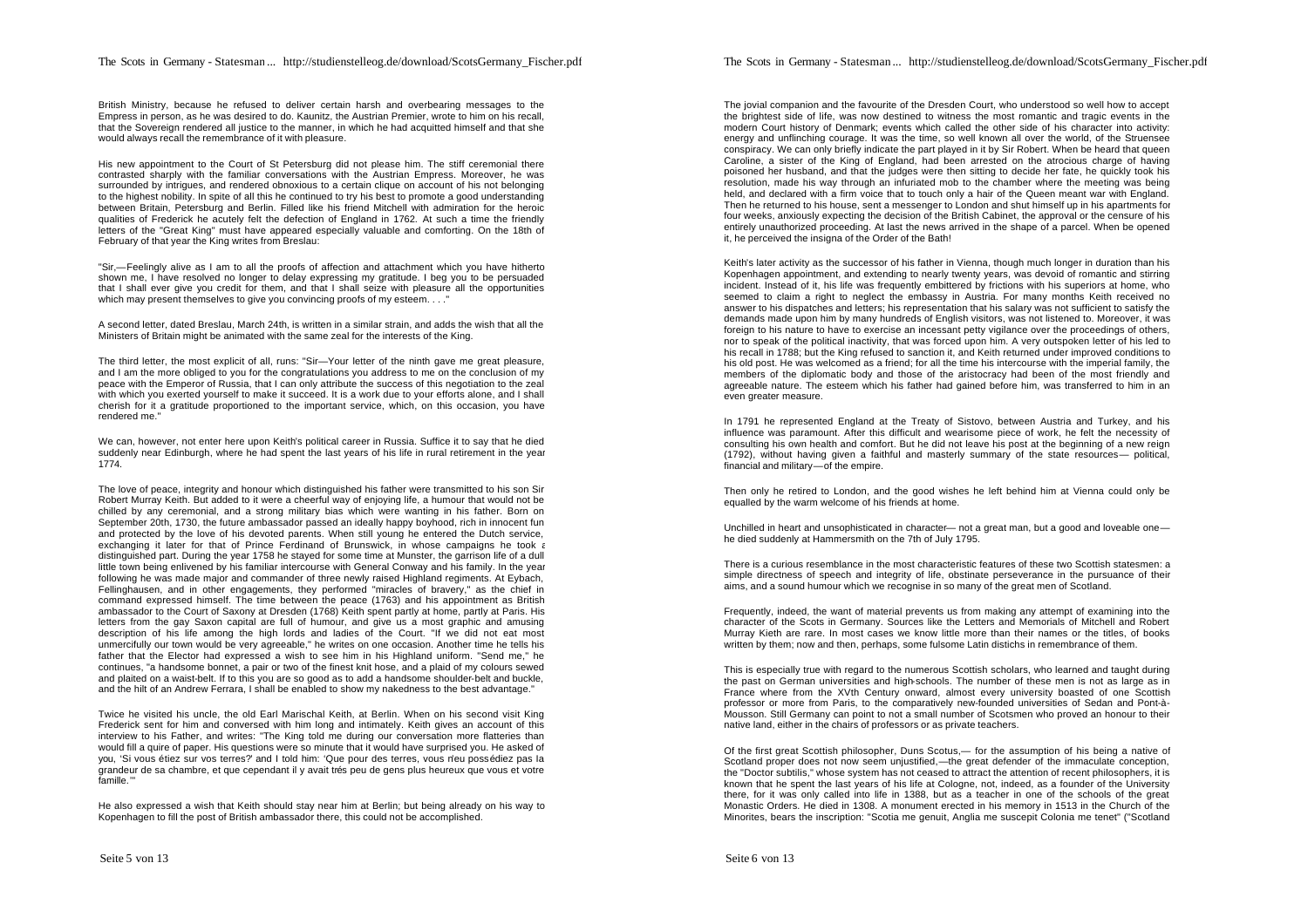bore me, England received me, Cologne holds me").

The connection with Germany of his namesake Michael Scot, whose scholarly attainments were soon overgrown with the superstitious belief by the people in his magic powers, is still slighter. We do not even know for certain whether he ever was in Germany. Still he deserves a word or two because of his having been the teacher of the Roman and German Emperor Frederick the Second at Palermo. As such he dedicated to his pupil on the occasion of his marriage with Constance, the daughter of the King of Aragon, following a then universal custom, his *Pbysionomia,* and later on, after he had gone to Spain for the study of Arabian Philosophy, his translation of Aristotle's *De Animalibus,* a book which was sure to please a friend of Natural History like the Emperor. Another proof of his connection with Frederick is to be found in a note at the end of his *Astronomia:* "Here ends the Book of Michael Scot, the Astrologer of the Roman Emperor Frederick, 'semper Augustus,' which he wrote in a simple style at the request of the Emperor."

We are moving on firmer ground when we review the monastic erudition of the Scots. The Benedictines especially cultivated education and learning, and thus the Scottish monasteries in Germany, which followed, as we have seen, the rules of St Benedict, produced quite a series of eminent scholars. We have already spoken of *Ratisbon* and its famous abbots: Winzet, Stuart and Arbuthnot, as well as of the Benedictine University of Salzburg. At *Erfurt* the position of the Scottish abbots with regard to the University there was a very peculiar one. Since the year 1427 they bore the title of "Universitatis Studii Erfurtensis Protectores, Privilegiorum Conservatores, Matriculae Custodes."

Several instances are on record where these privileges have been exercised. Thus the abbots Dermicius in 1442, and Edmundus forty-eight years later, settle a quarrel that had arisen between the professors and the students of the University as: "Judices competentes per sententiam definitivam." In a similar manner abbot Cornelius relegated two "magistros," who refused to submit to the decrees o the Council of Basel (1485); and Jacobus exercised the same judicial office in 1532.

There were, moreover, attached to the monastery at *Erfurt* four Philosophical chairs, the Scottish occupants of which chiefly taught Mathematics, Algebra, Logic, Metaphysics, and Natural Philosophy. Very well known amongst them in his time on account of his experiments in electricity, was P. Andreas Gordon, a scion of the old ducal house of Gordon. He was a member of the "Académie des sciences" at Paris and of the "Royal Academy of Science" at Munich. Having been educated at Kehlheim, and at the Scottish Seminary of Ratisbon, he started on a two years' journey through Austria, Italy and France. On his return in 1732 he became a priest, and afterwards Professor of Philosophy at Erfurt (about 1737). In his inaugural address he spoke of the "Dignity and the Use of Philosophy." The hostility which his writings display against the Scholastic Philosophy involved him in long controversies with the clerical scholars of the day. Other monastic scholars famous for their learning were *Marianus Brockie,* the author of a History of the Scottish Monasteries, *Bernhard Grant, Hieronymus Panton,* Superior of the Monastery and Doctor of Divinity (1711); *Maurus Stuart,* abbot (1720), and *Bonjface Leslie,* about 1730. Panton was elected Rector of the University in 1712 and died 1719; the others were Professors of Philosophy also.

Among the Scottish monks of *Wurzburg* mention must be made of the Abbot *Jobannus Audomarus Aslon,* who is said to have been Rector of the University there in 1646. About twenty years earlier *Alexander Baillie,* who later on became Abbot of Erfurt, was Prior of the Monastery (1622). He wrote a book against the heretics. In the knowledge of the history of their Order excelled Silvanus Maine, and Boniface Strachan from Montrose, who compiled a very valuable work on the "Propagation of Christianity in Germany by monks of the Scottish Nation," the plan of which had been suggested to him by Maine. To these must be added: Thomas Duffus (Duft), who died in 1636 and is called a "poeta celeberrimus," a very famous poet; and Marianus Irvin, a public teacher of theology.

Besides theology, medicine and natural philosophy have always proved a very attractive study for the Scots, even so long ago as the XVIth Century. Among the Scots in Germany we find three very eminent men in this province of leaning: *Duncan Liddel, John Craig* and *John Johnston.* The first of these was born at Aberdeen in 1561. When about eighteen he emigrated like so many of his countrymen in those times to the "land of promise," Poland. He went first to Danzig, and from there to Frankfort-on-the Oder, where John Craig, the Professor of Logic, became his friend. Under him he studied philosophy and mathematics for two years. When Craig returned to Scotland, Liddel went, furnished with letters of introduction, to Breslau, where he derived much benefit from the intercourse with the learned Hungarian convert Andreas Duditius and from the lectures of Paul Wittich, who initiated him into the secrets of the Kopernican system of astronomy. In the following year we find him again at Frankfort, but this time not as a student but as a teacher. Here he remained till 1585 when

the plague scattered his pupils in all directions and compelled him to leave the town. He first betook himself to Rostock where he was immatriculated in the month of October. His residence there seems to have been rendered very pleasant through the kindness of Brucaeus, a famous physician and philosopher, and of the learned Professor Caselius. At first he taught privately, but after having received his degree as "Magister philosophiae" in 1587, when Nicolaus Goniaeus was Dean of the Faculty, he read publicly on the motions of the heavenly bodies according to the various systems of Ptolemy, Kopernikus and Tycho Brahe the great Danish astronomer. With the latter he had become acquainted on a visit to the island of Hveen where the Dane's famous observatory had been built. Against the accusation of having claimed the honour of Tycho's discoveries for himself; he defended himself most energetically, and maintained to have independently arrived at the same results. He owned, however, to have received his first suggestions from Tycho. In the year 1590 he went with his friend Caselius to the newly-founded University of Helmstädt where the latter had just been made Professor of Philosophy. He himself occupied the chair of mathematics and afterwards of geography and astromony. His mind, however, was chiefly inclined towards medicine. In 1596 he obtained his medical degree, having written a dissertation on "Melancholy." During his term of office he was several times elected Dean of the Philosophical and Medical Faculty. He was, moreover, physician to the Court of Brunswick and to many of the great country families. From the year 1604 onward, when he was elected Pro-rector, he limited himself to his medical lectures and to his medical practice. But the fame and the wealth thus acquired could not quench his desire to return to Scotland, especially since the political outlook in his adopted country seemed to become gloomier every year. Moved by these considerations he left Helmstadt in 1607 and went to Aberdeen, where he continued to reside until 1613, the year of his death. In his will he left a considerable sum for the endowment of a chair of mathematics, whilst he placed the rent of some of his lands in the neighbourhood of the town at the disposal of the University authorities for the maintenance of six poor students. He lies buried in the Church of St Nicholaus at Aberdeen, where a handsome brass of Dutch workmanship, beautifully engraved, shows him surrounded by his books and instruments. Of his writings the most important are:

1. Disputationum medicinalium Duncani Liddelii Scoti, Phil. et Med. Doctoris in Academia Julia, Pars Prima. Hehnstädt, 1605. 2. Ars media. Hamburg, 1608, 1728. 3. De febribus libri tres. 1610.

After his death appeared his much talked of essay, "De dente aureo" ("Of the golden tooth") Its origin is the following. A certain doctor and professor at Hehnstädt, with the name of Jacob Horst, had published an account of a boy born with a tooth of gold, explaining this curious fact by saying that the sun in conjunction with the planet Saturn in the constellation of Aries had produced such enormous heat, that one of the teeth of the boy had been melted into gold at his birth. Several other doctors supported this view, whilst Liddel opposed it asserting not without some slight humour, that the tooth in question, to examine which the parents of the child would not allow, was probably only gilded.

Liddel's *Artis conservandi sanitatem libri duo* ("two books on the art of preserving the health") also appeared after his death. It was published by one of his pupils at Helmstädt, a Scotsman named Dun, in 1651.

A little earlier than Liddel, *John Craig* was Professor of Mathematics at Frankfurt a/O. He had taken his medical degree at Basel and became in time, after having resigned his professorship in 1561, Physician to King James. He is chiefly known on account of his controversy with Tycho Brahe, whose book on the comet of 1577 he very probably received through Liddel. Tycho had published a lengthy defence of his books against the attacks of Craig (1589) and had sent a copy of it to the Scot, who some three years afterwards undertook a refutation of the Dane denouncing "nec tam scotice quam scoptice" all those that dared to deny Aristotle's teaching about the comets. The friendship between the two scholars, however, does not seem to have suffered much, at least not until the year 1588; for in that year Tycho sends a mathematical book to Craig with the Latin dedication: "To Doctor J. Craig of Edinburgh, the most renowned and most learned Professor of Medicine, the very distinguished Mathematician, etc., Tycho Brahe sends this gift." Three letters, which he wrote to the Danish scholar, are likewise couched in the most friendly terms. It is just possible that he accompanied King James VI on his visit to the isle of Hveen and its celebrated observatory.

In conjunction with Liddel and Craig must be mentioned *John Johnston,* called *"Folybistor,"* a man of less ambition, but vaster and more profound learning. He was the son of a certain Simon Johnston, who about the end of the XVIth Century, emigrated from Annandale to Samter in Poland, together with his two brothers Francis and Gilbert. A birth-brief issued at Lanark in 1596, of which copies exist at Vienna and Breslau, testifies the legitimate birth of the brothers and their descent from the old race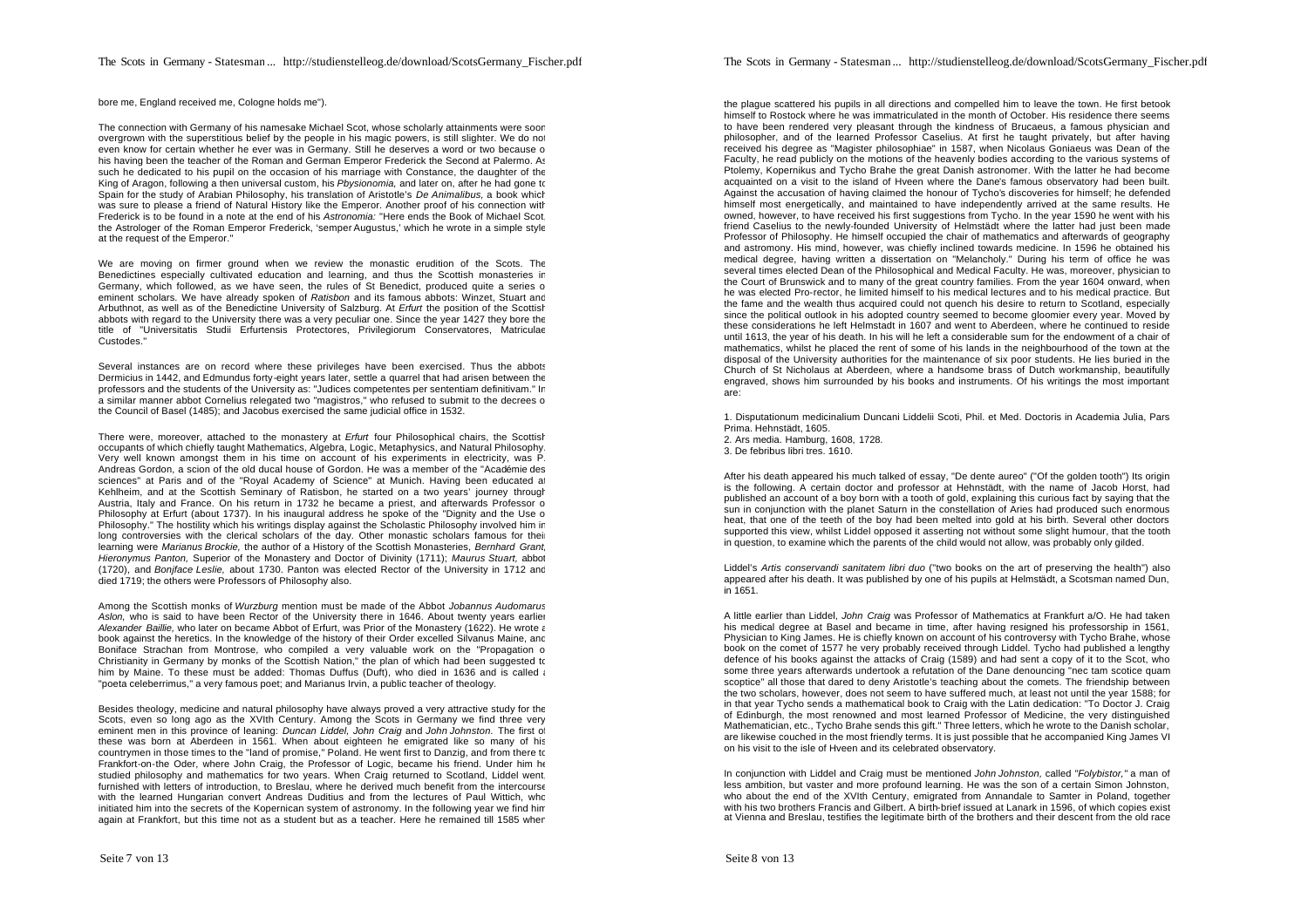of the lairds of Craigieburn, and recommending them at the same time to the sovereigns of Holland and Poland. The mother of John Johnston was Anna Becker, a German lady, known by the beautiful designation of "Mother of Alms." At the school of the Moravian Brethren in Ostrorog, and later at the High School of Beuthen-on-the-Oder, and at Thom, the future scholar received his education. In 1622 he went to Danzig, and thence by way of Denmark to Scotland, the home of his father. Here he continued his studies in the College of St Leonard's at St Andrews University, devoting himself especially to the study of Scholastic Philosophy, "not to his great profit," as he himself confesses. Moreover he learned Hebrew well, and attended the lectures on Church History by the then Rector Glaidstone. At different times on the occasion of academic ceremonies, he delivered orations "de Passione Dei"; "de Spiritu Sancto," and "de Philosophiae cum Theologia consensu." It was of great use to him during his stay at St Andrews that the Archbishop John Spottiswood received him among the twelve royal alumni, for by one of their rules, three professors had to share their meals in the morning and in the evening, and to enliven them by Latin discourses on various subjects. In this way Johnston became intimately acquainted with Hovaeus, Wedderburn, afterwards Bishop of Dunblane, and Melville, the Professor of Hebrew. He also enjoyed the protection of the Earl of Mar, the Marquis of Argyll, and Lord Erskine, as well as the friendship of John Arnold, the future Chancellor of the Archbishopric, and his brothers James, William, and George. During his stay at the University, he proved an indefatigable reader and mentions as a special favour, that the librarian allowed him to take books to his own house, and that he had the free use of Professor Glaidstone's library. After his return from Scotland in 1625, he stayed for some time at Lissa in Poland, where he superintended the studies of the two barons of Kurzbach and Zawada, continuing at the same time his medical researches. Here also his zeal for reforming the educational methods of his time brought him into contact with that famous philosopher and pedagogue Johann Amos Comenius. His first work, the *Enchiridion Historiae Naturalis* (Handbook of Natural History) was very probably published at Lissa. Then commenced a long time of travels. Johnston visited the towns of Frankfurt, Leipzig, Wittenberg, Magdeburg, Zerbst and Berlin, not so much with the purpose of seeing their sights, but of conversing with their celebrated men. In 1629 he went to Hamburg and thence to the University of Franeker in Holland; in the following year to Leyden and England. In London he held friendly intercourse with John Wilson, Bishop of Lincoln, Dr Primrose, and John Pym, the famous leader of the Commons. In Cambridge also he was received by all the scholars "with great politeness." Indeed so great had his fame become by that time, that efforts were made in various quarters to secure his services. Primrose wanted to send him to Ireland in an official capacity, Vedelius offered him a chair in the University of Deventer, and the Woywode Belczky a professorship in Poland. Johnston accepted the latter call and embarked for Germany in 1631 in company with General Leslie. By way of Wolgast and Stettin, he arrived safely at Lissa and at Warsaw, where he remained till the following year engaged in his professional duties. But the longest journey of four years' duration he undertook in 1632, as the companion and mentor of two Polish noblemen: the Baron of Leszno, who afterwards became Chancellor of the Exchequer of Poland, and a son of the Marschal of Lithuania, Wladislaw Dorostoyski.

The travellers visited the Netherlands, England, France and Italy. After having thus satisfied to the full his roving instincts, a desire for rest and rural seclusion took hold of Johnston which never left him. At first be settled in Lissa, where he married the daughter of the celebrated Polish Court-physician Matthaeus Vechnerus. But the restless and turbulent condition of the country, rendering the peaceful enjoyment of a country-life almost impossible, soon compelled him to exchange Poland for Silesia, where in 1652 he acquired the estate of Ziebendorf in the principality of Liegnitz. Here he spent his time in constant correspondence with the most learned men of Europe, diligently reading and writing the last twenty-three years of his life. He died in 1675 aged seventy years, honoured by many friends and lamented in numerous elegies. Sinapius says of him: "He was a man of sincere piety, oldfashioned honesty, without pride and frivolity, indefatigable in his industry, and in his conversation always lively and pleasing."

In connection with the above we must mention another doctor of medicine, the Konigsberg physician *George Motherby,* who gained great fame by first advocating vaccination in his city (about 1770). A namesake and doubtlessly a relation of this George was *William Motherby,* who studied medicine at Königsberg and took his degree at Edinburgh in 1797. He practically introduced vaccination by means of cow lymph, which he brought from Edinburgh. In defence of his method he published two pamphlets in 1801.

The passion for education, which forms such a prominent feature in the character of the Scots and earned for them the title of "the Germans of Great Britain," was carried with them to the land of their adoption. We have seen how eager the Scottish emigrants of the XVIth and XVIIth Centuries were to obtain their own places of divine worship. With the same eagerness we find them endeavouring to procure the best education for their children born in a strange land. In their church-records the school

is continually and prominently mentioned. Or they send their children to schools already existing. A Tilsit Rector Dewitz in 1644 entered three Scottish boys as pupils of his "Provincial School": Thomas Sumerwel (Somerville), Nicolaus Beili (Bailie) and Johannes Medlen.

In 1699 the Scots in Königsberg—at the instigation, perhaps, of their countrymen and co-religionists in Polish Lithuania—complain that the Reformed, *i.e.* Presbyterian, school, which in former times had boasted of such a reputation as to attract even children out of Poland, now seemed to be on the decline. Even the towns-people took their children away and put them elsewhere. What was needed, they maintained, was a staff of new efficient teachers, and above all a rector well versed in the Polish language.

The matriculation-rolls of the German Universities at that time likewise show a considerable number of students, who were either born of Scottish parents or descended from Scottish families.

Not a few of these chose the study of divinity. Thus George Anderson, after having been rector, became pastor at Rastenburg (1699). Also one *G. Douglas,* a native of the small town of Schippenbeil near Konigsberg, was Presbyterian clergyman of Jerichow, in the district of Magdeburg, from 1758- 1772. *John William Thomson,* born at Konigsberg in 1704, as the son of the rector of the Presbyterian school, became Court-preacher in 1732, and died on the 21st of December 1761; *David Hervie,* probably a grandson of the generous elder of the Scottish church at Konigsberg, of whom we have spoken previously, was Presbyterian clergyman at Pillau from 1738-1775; *D. Wilhelm Crichton,* the nephew of another Court-preacher, a native of Insterburg, studied divinity at Frankfurt-on-the-Oder and at Konigsberg, and in due time became a chaplain himself.

Nor does the Lutheran Church in that district want Scottish names amongst her clergymen. It was but natural that the Scots in those places, where a Presbyterian service could not be had, should attach themselves to the Lutherans. We are told of one *George Anderson,* the son of a brewer at Angerburg of that name (1648), who afterwards became the Lutheran pastor of Rosengarten, near his native town. Andreas Murray, from Memel, in the first half of the XVIth Century was given the charge of first pastor of the German congregation at Stockholm; *David Stirling,* the son of a Scotsman at Osterode in Eastern Prussia, was ordained Lutheran clergyman in Konigsberg in 1740.

The above list could without doubt be enlarged; but enough has been said to prove that in the department of divinity also the Scottish have proved worthy of their traditions.

Of other scholars among those of Scottish birth and extraction in Germany mention must be made of the two librarians of Ulrich or Huldrich Fugger in Augsburg, whose wealth in those days favourably compared with the Rothschilds and Carnegies of our times, *Henryson* and *Scrimgeour.* The first named was a Doctor of Laws and Professor at Bourges in France. He came to Fugger about the year 1550, dedicated several of his books to him, notably a translation of Plutarch, and received for his faithful services an annuity from his patron.' Henry Scrimgeour was born in 1506 and went, after he had studied at Paris and Bourges, to Italy as the secretary of the Bishop of Rennes. On his return he received and accepted a call as Professor of Philosophy to Geneva. Here he had the misfortune o losing all he had, including his books, in a conflagration. Under these circumstances he was only too glad to accept Fugger's offer of a librarianship. After a stay of several years in Augsburg he returned to Geneva in 1563, where he was elected *first Professor of Civil Law.* He was one of the most learned Scotsmen of his day. His name is mentioned as one of the witnesses of the last will and testament of Calvin. He died in 1572.

In connection with these two great masters of the law, we may mention a third, who, though not a Scotsman by birth, was yet descended from an old Scottish immigrant and settler at Elbing in Prussia. Among the earliest Scottish names in that town we find, as we have seen above that of Thomas Auchinvale or Achinwall, as it was afterwards germanised, who died in 1653. His great-greatgrandson, *Gottfried Achinwall,* was born at Elbing in the year 1719. After having studied the law in the universities of Jena. Halle and Leipzig, he became public lecturer on International Law. History and Statistics at Marburg, and since 1748 at Göttingen, where he soon obtained the proud position of one of the most celebrated professors of the University. He attracted a great number of hearers, chiefly on account of his lectures on Political Economy, a science which owes its existence and scientific treatment to him. Almost the only remarkable incident in an otherwise tranquil though honoured life seems to have been a long journey, undertaken with royal subsidies, to Switzerland, France, Hollanc and England. He died in 1772. His books on Political Economy were widely read and went through many editions. In all of them British candour and German thoroughness are most judiciously blended. The year of Achinwall's birth was the death-year of another famous scholar of the law, Jacobus Lamb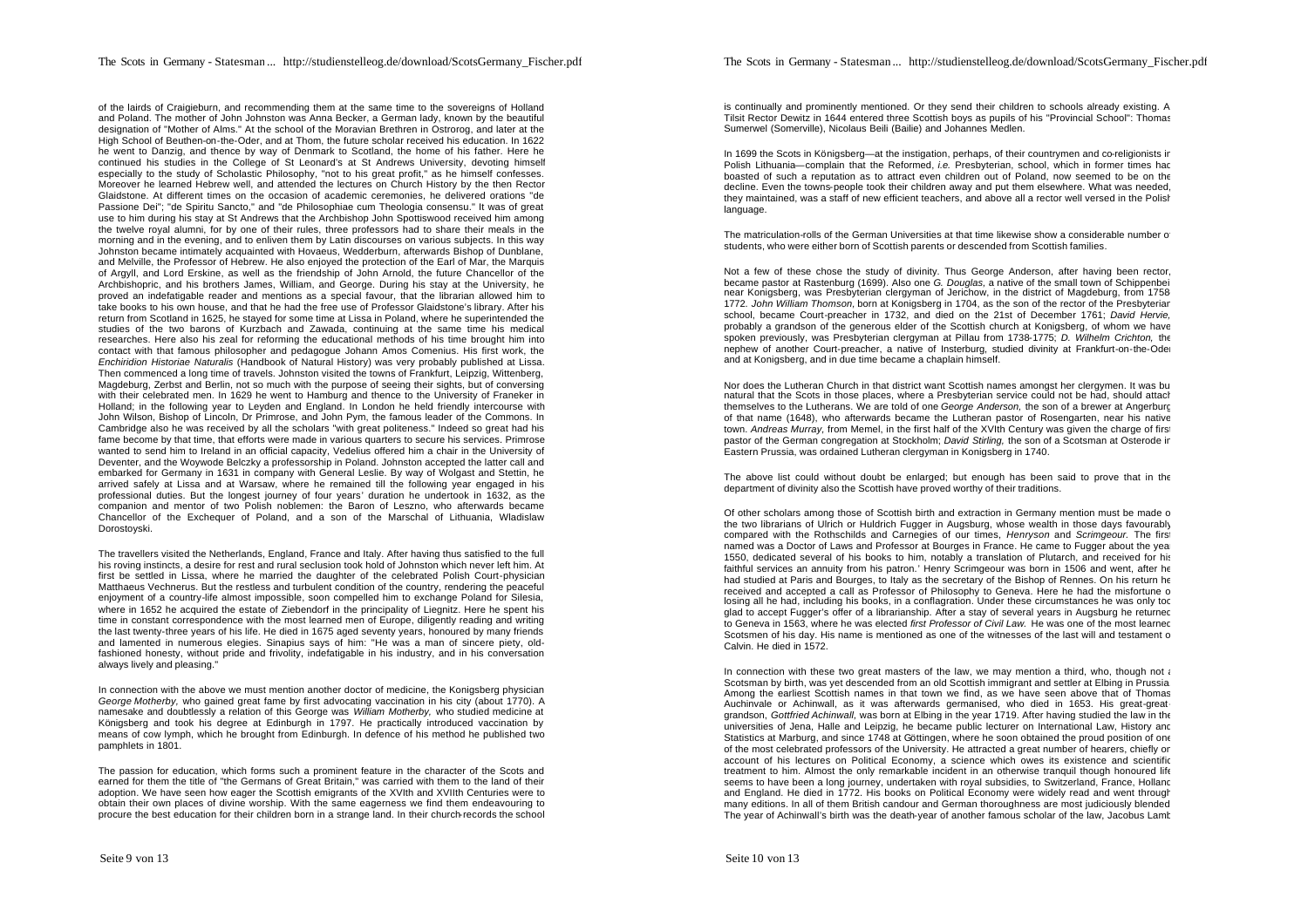de Aberton, who was born at Elbing in 1665. He afterwards became Member of the Faculty of Law at Padua and Pro-rector. In 1701 he was made Doctor of Philosophy and Knight of St Mark, in 1702 Imperial Pfalzgraf. He died when on his home-journey in 1719 at Berlin.

In the province of philosophy and kindred branches, *Thomas Reid,* the secretary of King James II, deserves a niche to himself. He received his college education at Aberdeen, where he also qualified for his degree in about 1600. Having taught as Regent in the University for four years, he went to Germany for the completion of his studies. In 1608 he was admitted public teacher at Rostock and three years later appointed Professor of the Latin Language at the same University, with a salary attached of 80 gulden and a free house. Like other scholars of his time he excelled in debate and many were the so-called public disputations, especially with Arnisaeus, a Professor of Medicine at Frankfurt, that made the halls resound. Some time later he immatriculated at Leipzig, whence he returned to England. The last six years of his life were spent as Latin Secretary of the King. More than through his philosophical writings he will be gratefully remembered as the founder of the first public library in Scotland, for by his will he not only left his books to the city of Aberdeen, but the sum of six thousand merks besides to cover the expenses of a librarian, who was to keep the door "of the library patent and open on four dayes of the week the whole year."

Besides Reid we find other Scotsmen as teachers of languages in Germany. There is *Benedictus Ingram,* of whom we have already spoken, one of the eight last Scottish monks at Wurzburg, who, after 1803 became lecturer of English at the University of the town, and published an English grammar; and a little later *Robert Motherby,* a brother of William, the physician, who lived at Konigsberg as a teacher of languages. He is the translator of Shakespeare's *Merry Wives of Windsor* (1828) and issued a *Dictionary of the Scottish Idiom.*

Above all, mention must be made of *Arthur Jonston,* not in his quality as physician to King James and Charles I, but as one of the most excellent Latin poets Scotland ever produced. He was the son of George Jonston of Caskieben, near Keithall, in Aberdeenshire. Here, under the shadow of mighty "Big Benachie," in the invigorating atmosphere of the Highlands, he passed his youthful days. He was taught Latin at Kintore. When his father died in 1593, however, he, being a younger son, had to shift for himself. Like so many of his countrymen he turned his eyes towards the Continent, but we do no know the place he first emigrated to. Certain it is, that he and one Walterus Donaltsonus, both being then styled "Magistri," were immatriculated at Heidelberg on the 11th of September 1599 and that two years later he had obtained the dignity of regens or professor. As such we find him presiding at a public "disputation" in the philosophical lecture-rooms of the University (1601). But his stay at Heidelberg was not of long duration. He accepted a call of the Duc of Bouillon as professor at Sedan. And yet, the time spent at the beautiful Neckartown, the adopted home of a Scottish princess, had deeply impressed his mind. To the reader of his poem, or rather his cycle of poems, entitled *Querelae Saravictonis el Biomeae, i.e.* "The struggle between Austria and Bohemia," published at Heidelberg in 1620, this becomes at once apparent. He passionatety calls upon England and the whole of Europe to assist the Elector-King, and great is his anxiety for the fate of the Palatinate and its fair capital. As a Protestant Manifesto of the times the poem, even apart from its poetical beauties, is interesting and well deserving a perusal.

Jonston returned to Scotland in 1622, became Rector of Aberdeen (1637), and died in 1641 when on a visit to Oxford.

At this point of our survey we must not forget the grandfather of the great philosopher Emanuel Kant, who was born of Scottish parents. In the draft of an answer to a letter of the Swedish Bishop Lindblom, in which the Swedish descent of Kant's father had been started, the philosopher says: "It is very well known to me, that my grandfather, who was a citizen of the Prusso-Lithuanian town of Tilsit came originally from Scotland."

Now this notice gave rise to various doubts. First of all, Kant's grandfather, Hans Kant, did not live at Tilsit, but at Memel, where he carried on the trade of a harness and belt maker. It had to be assumed, therefore, either that Kant wrote by mistake Tilsit instead of Memel, or that he confused grandfathe and great-grandfather. For the latter view spoke the occurrence of one Balthasar or Balzer Kant, in a list of Presbyterian church members of Tilsit, a very aged Scotsman, who received relief out of the "Poor Box," in the year 1682.

Thus matters stood, when by the discovery of two manuscript-contracts, found at Königsberg amongst the so-called "house-books" of the district of Memel, a new light was shed on the question. According to these documents, Richard Kandt, the great-grandfather, a publican at Werdden near Heidekrug,

then, in 1667, an old man, gives over to his daughter Sophia, and to her second husband. Hans Karr in consideration of the latter's claims against him, the whole of his well-furnished house, together with three hides of land, on condition, that the sum of 100 thaler be paid to his son Hans Kandt, then a journeyman harness-maker "in foreign lands," together with "six shirts of home-spun linen, six collars and twelve handkerchiefs," and that he himself was to receive board and lodging to the end of his life whilst all his debts were to be paid by the said son-in-law.

Soon afterwards old Richard died, and his son Hans, returning from his travels, and feeling himself somewhat aggrieved by the settlement above, entered on June the 4th, 1670, "for the maintenance of peace and brotherly friendship," into a second agreement with his brother-in-law, which was drawn up at Memel. The 100 thaler were increased to 150, the six shirts and twelve handkerchiefs changed into ten yards of linen, at five shillings a yard, and for this magnificent prospect, Hans Kandt gave up all his claims to the public-house and its "pertinentia" "sine dolo" for himself and all his descendants.

Further discoveries in Memel confirmed the supposition of Hans Kandt's residence in that city. He married there in 1694 had a house and workshop on the so-called "castle liberties," and by his wife another house situated in the old town, together with some fields on the common. He must have lived, therefore, in tolerably well-to-do, if humble, circumstances. It was in Memel also, that, the father of the philosopher Johann Georg was born and christened in 1682.

The year of Hans Kandt's death cannot now be ascertained correctly. It is just possible that he succumbed to the plague during 170?, when the entries of deaths in the church books were very incomplete.

We therefore arrive at the final conclusion, that the supposition of *Balzer* Kant having been Kant 's great-grandfather can no longer be maintained, but that the philosopher erroneously wrote Tilsit instead of Memel. This error becomes all the more probable and excusable, as Hans Kandt or Kan had to go to Tilsit for the purpose of obtaining his certificate of master of his craft, which could not be got at Memel, because at that time no leather-cutters or harness-makers existed there. This certificate, issued at Tilsit, and, no doubt, preserved in the family, Emanuel Kant had in his mind when he wrote his answer to the Swedish bishop's inquiries.

Among the Scottish scholars in Germany, Carl Aloysius Ramsay occupies a prominent position. He was the pioneer of shorthand and was till recently believed to be the son of a certain Charles Ramsay, town-councillor at Elbing in Prussia. But this seems to be erroneous as the historians of this city are silent about him, though mentioning many members of this old and widespread family. Certain it is that he lived the greater part of his life in Germany. He was in Leipzig and Frankfurt in 1677 and 1679, which is proved by the preface to his Latin translation of Kunkel's *German Treatises on Chemistry.* His most important work was his *Tacheography or the An of writing the German tongue as quickly as it is* spoken. It appeared first in the form of articles written for a Frankfurt newspaper which were collected afterwards and published in book-form in 1678.

By this and his other books on shorthand in foreign languages, Ramsay became the most interesting of all early writers on the subject.

The last name in our gallery of eminent Scotsmen is that of Johann von Lamont, the famous astronomer at Munich. He was born at Braemar in 1805, as the son of an excise-officer, and spent part of his boyhood amidst the invigorating surroundings of his native scenery. But when his father died early, the boy, who showed good intellectual gifts, was sent by a kind priest to the Benedictine Seminary at Ratisbon in Germany, where he received an education well fitting for his future career. His strong bent for scientific research found ample scope and, what is more, enlightened encouragement. Prior Deasson recommended the young scholar to the Bavarian astronomer at Bogenhausen, not far from the capital, whose assistant he became. In 1852 the assistant was elected Professor of Astronomy at Munich, and soon his writings and discoveries brought him ample recognition at home and abroad. He was a member of many learned societies in Belgium, Sweden, Austria, Germany, England and Scotland. His *Star Catalogue* and his book on the *Magnetism of the Earth* (1849) are standard works. Full of years and honours he died in 1879.

We have now followed the traces of the Scots in Germany to the end. Many of them succumbed to the crushing revolutions of the wheel of time; many again have left their records in the dusty old parchments of German and Polish archives; many of them have handed down their names corrupted but uncorrupted deeds to a grateful posterity, that recognises in them much that was good and noble in Politics and Learning, in Peace and War.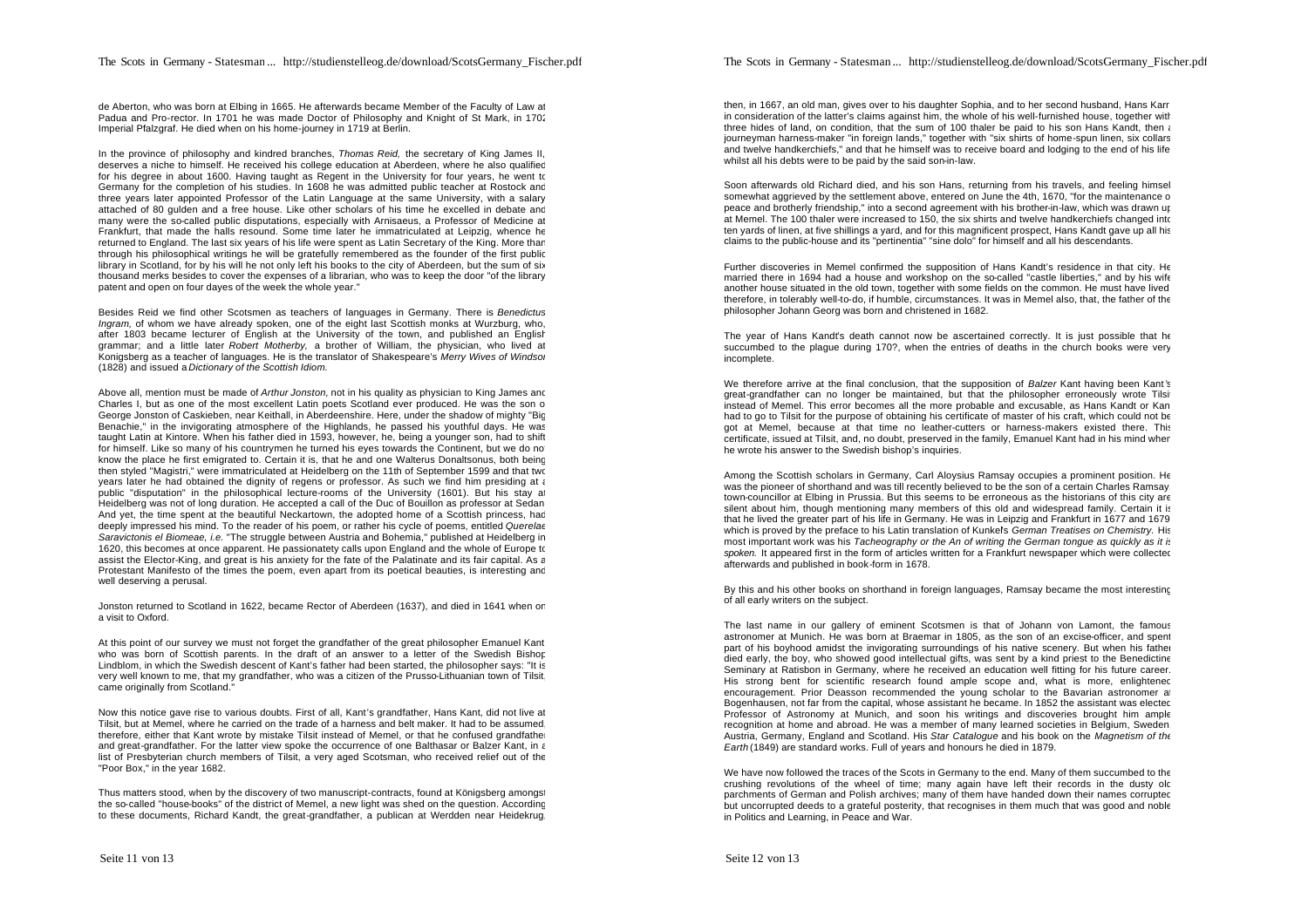The Scots in Germany - Statesman ... http://studienstelleog.de/download/ScotsGermany\_Fischer.pdf

The eastern and western parts of Prussia still retain their Simpsons, and Gibsons, and Macleans, and Murrays and Mitchells; the German Army list still embodies Douglases, Campbells, Hamiltons, Johnstons, Scotts, Spaldings and Ramsays, while the German nobility mix and mingle many a proud Scottish coat of arms with theirs.

The rock of history is not a simple structure, but a growth. It has its testimony as well. Here also are embedded trilobites that delight the eye of the intelligent reader and puzzle the ignorant. No nation ever stood on its own merits alone. There has been during long centuries a continual fructification, a continual giving and taking of what is best in a nation, a continual fusion in peaceful rivalry. The more accurate our knowledge of history and its bye-ways becomes, the more enlightened and just our judgments upon other nations will be and the readier our hands to burn our war-hatchet for ever and to resort for glory to the quiet study, the busy office, the bright studio, rather than to the reek of the slaughter-house.

#### **Return to Book Index**

### **Print page Back to site**

Printed from http://www.electricscotland.com/history/germany/statesman.htm

## **The Scots in Germany Appendix**

## **Scottish Pilgrims at Breslau (ca. 1470)**

Among the documents marked "Criminal Akten" in the Town-Library of Breslau, there is a folio-sheet, apparently dating from the end of the XVth Century, which contains the confessions of various Scotsmen in a trial that they had to undergo on the charge of unlawful vagabondage, etc. The writer, a rather illiterate clerk it would seem, says *inter alia:*

"Item *Lorentz Gren* (Green) from Scotland, from Edenburgh thirty miles off Dondy (Dundee) has come from Rome and has had no shoes, and has been ill for three quarters of a year. Now he has found countrymen here and a [friend] at Brünn has advised him to move to this place and to buy pepper, worm-seed, white ginger for to take it in brandy with a spoon. He left Scotland 111 days before Michaelmas and has vowed a pilgrimage to Rome when at sea in distress, and his father's brother has written to from him Dantzke, that he should come to him."

"Item *Thomas Sneider* (?), also a Scot from Dondy one mile out of a village called Boyschry (?) has left his country on All-Souls'-Day and has long been ill and vowed a pilgrimage to Rome and has been to Rome on Palm Sunday and has come here on the evening before Whitsuntide. . . . He wishes to go to Dantzke and thence towards Scotland."

"Item *Thomas Gybiscihen* (Gibson) from Dondy, the town, a sailor, and has vowed a pilgrimage to St James (di Compostella) and fell ill on the journey, and has been begging and came here on account of strife ... hence to Dantzke that he might return to Scotland."

"Item *Valterius of Dessen* (Dess in Aberdeen), and has not been to Scotland for three years, has been at Dantzke, at Rome, at Meissen and had been a pedlar and wants to go thence to Dantzke."

"Item *Reichart (Richard) of Wick, Kathnes* (Caithness) in Scotland, has been serving a gentleman called the Dyspan and afterwards four years in the service of the Queen of Hungary."

"Item *Hans Robartez (Roberts)* from a village called Stewen (?) and left Scotland about Michaelmas and has vowed a pilgrimage to Rome during an illness and has now been at Rome and has been begging on the way and has been at Meininge, hence to Dantzke, from Dantzke to Scotland."

"Item *Andrea Heynersson (Henderson)* from Edenburgh, is a tailor and left Scotland eleven years ago and was at Rome during Lent, went there for the sake of adventure and his trade, and has been begging his bread and when he got a penny, he stuck to it."

"Item *Simon of Dessart (Dysart)* is a linen-weaver and has been working at Swebissen (Schwiebus) with one Peter Wolf and comes from Leipzig and has been working in the sea-ports at Lupke (Lübeck), Hamburgk, and has also been begging for a crust of bread; if he got a penny, he stuck to it."

The same is reported of *Alexander Kar* from Haringthun (Haddington). At the close mention is made of:

*Bartholomes Deyse (?)* from Lyth (Leith) in Scotland, has been at Rome and at St James and has been begging and did vow a pilgrimage during an illness, a fever."

#### **LETTER OF JAMES VI (Febr. 22, 1625).**

James R. Right trustie and right well beloved Councillour, right trustie and right well beloved cosins and connsillouris. We greete you well. Whereas the grite number of young boyes uncapable of service and destitute of meanis of liveing yearlie transported out of that our kingdome to the East seas and speciallie to the town of Dantzik and there manie tymes miserablie in grite numbers dyeing in the streets have given quite scandall to the people of those countreyis and laid one foull imputation on that our kingdome, to the grite hinderance and detriment of those our subjects of the better, who traffique in the saidis countreyis: it is our pleasoure that by oppin proclainatioun yee cause prohibite all maisters of shippis to transport anie youthes of either sex to the said easterne countreyis bot such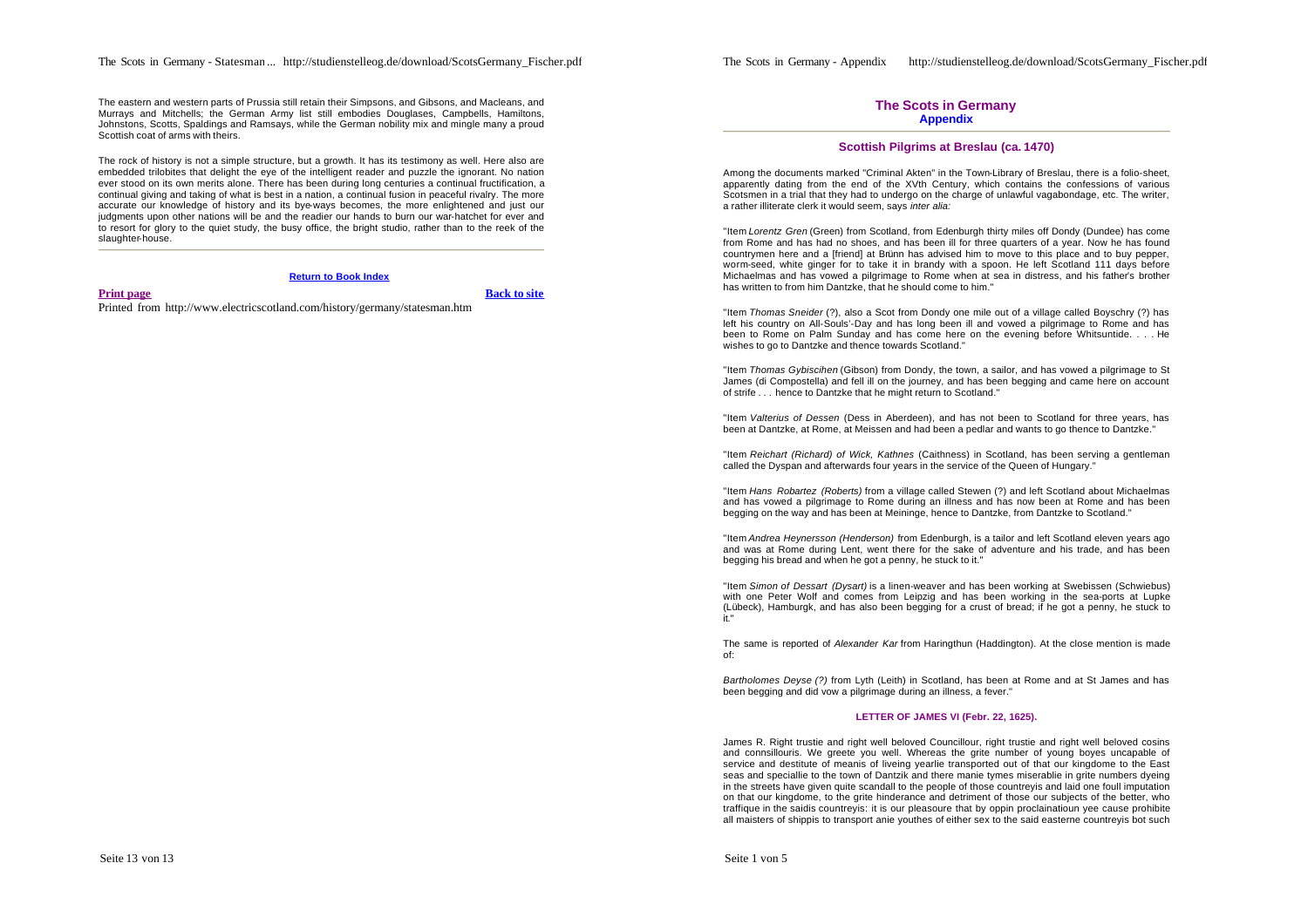as either salbe sent for by thair friendis dwelling there or then sall carrie with thame sufficient meanis of meantenance at least for ane yeare under the payne of fyfe hundreth markis monie of that our kingdome toties quoties they sail offend in that kind.

NEWMARKET, *22nd day of Feb.* 1625.

### **LETTERS FROM SCOTCH SETTLERS AT DANZIG AND ELSEWHERE.**

#### *Gabriel Maxwell, Dani.rkin, to Sir John Maxwell of Follock. 31stAugust* **1635.**

Richt honoriabile, after my very humill dewtie remembrit, pleas now wilt that I am in good helth, presit bie God, wising daylie from my hert the lyk of yow, and all youris. Pus your worship, wit that I hef receivit my bor brief, quherin I thaink your hounor most humilie for the good fafour and painis ye hell takine concerning my bor brifl; pus your hounor, caus on of your servandis resew Ire the birar, Johne Alcoirne, one haime in takin off lowe. I prey your hounor to hold mie excusit *off* the wirth of it, for off a trouth at this occatione I can hell nothing that I can ofir in one takine *off* lowe to your hounor, becauis off the wins (wan); and now, presit bie God, wie hell this wiek pice for sertantie: it is proclamit hir in the toune off Danniskeine and the King being in the toune in the myne tyme. Not troubling your hounor fairder, bot commiting yow and all your afairis to the protectione of the Almychtie God, I rest, your most humillie cussing to be commandit,

G. M.'

### *Francis Craw to his family.*

#### LOVING DEAR BROTHER

After wishing the love and peace of God the Almighty to be with you and all my dear friends, I heartily salute you accounting it a great mercy that I have the occasion to show that I am in good health, wishing the like with you and all friends. Dear Brother I took shipping at Aberdeen the 29th of June and landed safely here at Dansick the I ith day of August. We had exceeding good weather. I was not sick at all, bot the first day I did vomit a little after which I had my stomach better than ever I had at land and so remaining still here at Dansigk. Few or none of the men stood in need of prentices, bot I engagded with one William Abernethy from Aberdeen in Gordoven within 20 or 30 miles of Queensbrige (Kdnigsberg). He came not here himself bot a friend of his ane Gilbert Ramsay coming here from Queenbrig he desired him to find him a boy; so William Bissat to whom I was recommended by Mr Andrew's friends at Aberdeen told him that I could not serve six or seven yeares as a boy bot if he would take me for four yeares I should accept. So Mr Ramsay told he had commission for five yeares and being a very honest man and a of Mr Bissat I have referred the writing of

mine indentor till he and my maister meet, he promised to me to do as much upon my favour as upon his, so I cannot give you an exact account of it bot the longest will be five yeares and with the next occasion I shall give you a full account. But I expect a letter from you with the first occasion from Leith which I hope you will not be forgettfull to doe. You shall direct it to my servitor Will. Abernethy in Gordonen to be left at William Frippold in Dansigk; you may show William Quhite that his brother is ded. I have not yet heard of Mrs Wilkinson's brother, I take very well with this countrey and have my health as well as ever I had, blessed be God. So presenting my love and respect to you my dear mother, brothers and sisters and to all my dear friends in Scotland

your loving and dear brother

#### FRANCIS CRAW.

**DANSIGK.** 12th *Aug.* 1671—according to the Scotch Almonaks here in Dansigk they reckon ten dayes before us so that this day is the 22nd with them.

My cosin Patrick Lauder got a maister in Poiland in a town called Warso with one Hog (1) whose brother came with us from Aberdeen with whom I sent up my aunt 's letter to my cosine, he is bound bot for three yeares at the people where he quartered. John Cormack went to Polland, you may show Mrs Fleming her nephew has got a maister. I gave her letter to William Frizell with whom he

quartered. Remember me kindly to all friends at Aberdeen and to all Mr Cockburns family, to my dear friends at Gordon and to all friends in general.

(Addr.) For Mr *Patrick Craw* of Broughhead [Ruch head]

to be left at Mr Andrew Burns of Waristoun who lives in Aberdeen a little above Mr Wrights house on the south side of the gate.

2.

I have received ane letter from you with ane from my dear unkle the 23d Sept. 74 being the first I received from you, partly glad to hear of your welfare with the rest of all my dear friends, likewise grieved to hear of my dear mothers sickness; I pray God he would preserve her, you and all friends from all evill inconveniences both of body and soul; likewise being grieved to hear of my dear aunts death, bot inwardly rejoycing whereas I hope she is enjoying the everlasting joy and happiness in heaven, to which I pray God would accept of me, and you all whensoever he may be pleased to call any of us out of this world. Dear brother I likewise received another letter from you 2d of June 1675 being the fourth that you had written to me, wherein you refer all affaires to the bearer my old sworn brother Alex. Home. It grieves me that I have not yet heard neither more or less of him . . . . in this country, to the which I should never have advised him. It is a great wrong parents doeth to their childring to keep them beside them till they come almost to mans yeares so that then they are ashamed to serve for boys especially in this countrey, where all must learn two or three several! languages which it is hard for any come to age to attain to, likewise to serve five or six yeares, the recompense being bot about 20 or 30 dollars with ane suit of new clothes, the trading degenerating, the contreys daily impoverishing by reason of the long continued wars in every place, likewise you show me that you with my friends have thought fitt to send over my brother David this summer, wherefor now I pray God would bless him with all spirituall blessings and mercies, wishing he may be more fortunate than I have been. Dear brother, my advice should rather have been to have put him to any tradesman, having once attained to the knowledge of any trade can be always able anywhere to earn his bread, as for to serve here, nowadays few there are that comes to any fortune, the proof of which I have already given. Many before my coming here having served ten or twelve yeares remains in ane poor condition, 'severalls becomming souldiers, so that for my own part although I have now served out I know not what hand to turn me to, having no stock to begin withall. To come home and visitt you being in as poor a condition as I came from thence would be a shame, for throughout this whole countrey of Sprussia there is bot slight service to be had except it be in Dansigk or Queensbrig where I was not fortunate to get service and for to have passed to Polland being disswaded by many (although the farr richer countrey) because of their great travellings and alwayes being in hazard of their lives, being almost savage people for the most part papistes, so for the present contenting myselfe with a little rather than have been in continuall jeopardy, so hopping you will accept of these imperfect lines in good part, written in haste with this bearer Mr Chiesley (?) who came over here one harvest with ane Hamilton as I suppose out of the west countrey who has here and unkle serving in the wars under the Duke of Brandenburg, he is come to great preferment being the last 2 yeares in the wars against the Frenches (?); his lady lives not far from this toun a Dutch woman *(i.e.* German) and Lutherian, his nephew remains with her till his unkles home comming. I never had the occasion to come into discourse with Mr Chieslle till a little before his departure, who did tell me he was acquainted with Mr Burnett and had been several! times at his house in Waristoun, so hopping you will not be forgettfull to write to me with all occasions, recommending my love and best respects to you my dear mother, brothers and sisters and to all good friends wishing the love and peace of God Alimightie to be with you all I remain your loving brother

#### FRANCIS CRAW.

To be left at Robt. Hamiltons, merchant in Edinburgh at the head of the lukkin booths.

MEMEL, *June* 23, 1675.

3.

#### LOVING DEAR BROTHER

I received a letter from you the bypast year which was written 22nd August 76. I wrott to you several! times the last yeare bot as yet I have not gotten a line from you, which grieves me not a little. I have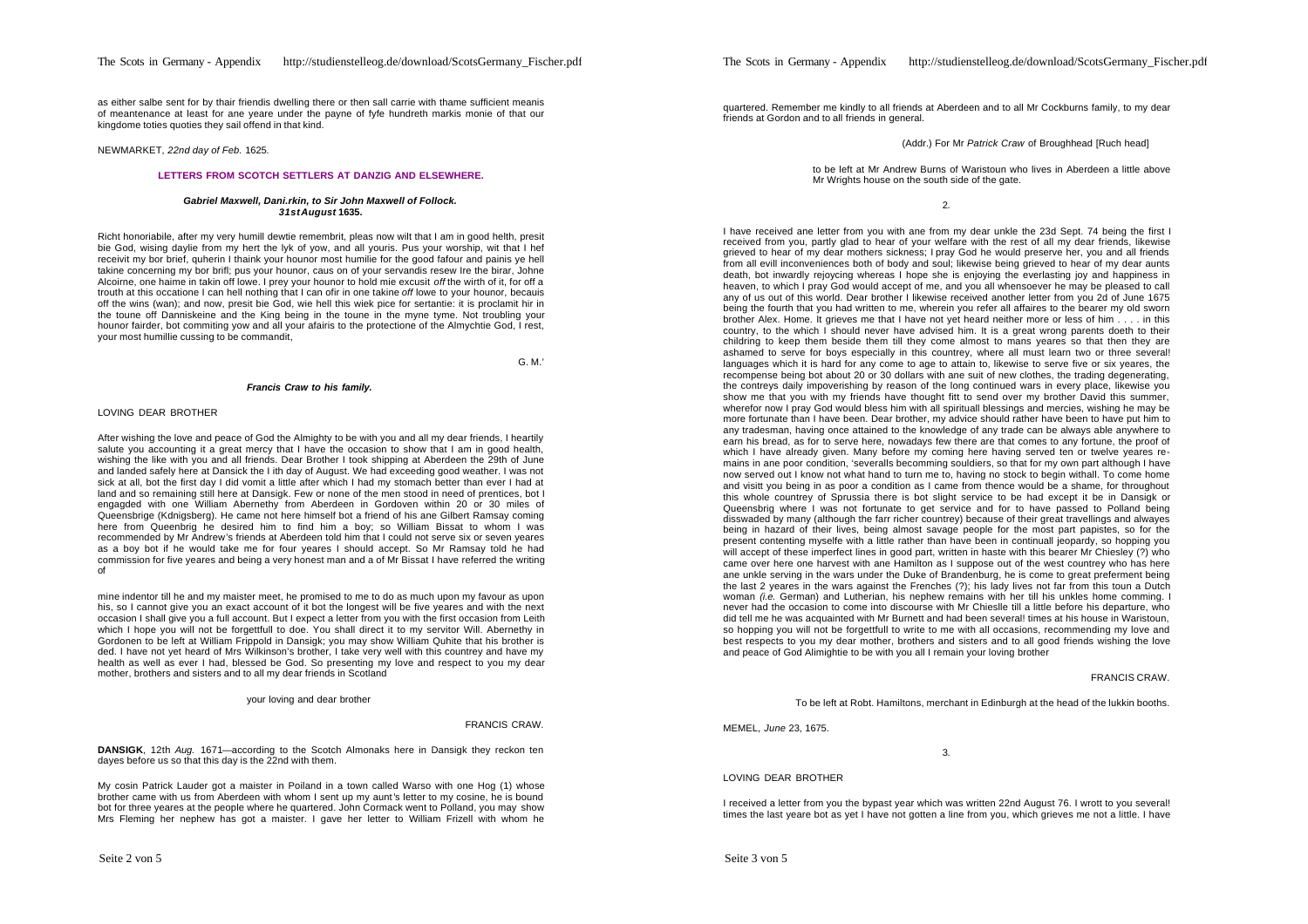### The Scots in Germany - Appendix http://studienstelleog.de/download/ScotsGermany\_Fischer.pdf

gotten three letters from my brother David, one the last yeare in which he showed me he was in good health bat there was a great pest thereabouts in the countrey. I have written to him severall times, he would gladly hear from you. I hope you doe write to me and also to him with every occasion, although they seldom come to our hands. My brother David is not with Mr Inglis in Warso as he informed me, bat with a Nicolay Gordon, dwelling in Vingroba not far from Warso of which I informed you last yeare. So if you doe write to him, direct it to him serving to the aforesaid man. He is bound to serve him six yeares. I am sorry that he is at such a distance from me and also that ever he should have come over to these countreyes, for he could have learned any honest trade perfectly in six yeares time, which had been far better than to serve here five or six years in which time they get little knowledge of merchandizing. Prentises for the most part in all these countreyes are honestly entertained in meat and cloaths bot when their times run out they must serve for a very little fie (!) with which they can scarcely uphold themselves in decent cloths and other necessaries. I have the by bypast week ingagded with my maister, again to serve him till this time 12 months for the value of Ioo pound Scotch. I would have gladly visited you, my dear mother and all other good friends this year, bot seeing I have ingagded for another year I hope God willing to visit you next year, for ought I know if I remain in life and health; dear brother, let me know of your condition and if my dear mother be in life and health with my loving sisters and how all other good friends are, the certaintie of which would be exceeding comfortable and refreshing to me to know. I have as yet heard nothing of my dear comrade Allex Home which grieves me exceedingly. I have bot no letter from my tinkle bot that which I got with yours four yeares ago as he was in Scotland. I have got no letter from you that was dated the last or this year. Let me know with the first occasion how the[e] amber beads are bought in Scotland whither they be bought by the pound weight or by string wayes and whither great or small be in greatest esteem, and whither yellow or reddish be bought. If you find no acquaintance to write to me this year, I entreat you forget not to write to me the next spring when you write homeQ). I entreat you to try and if you can find a sure occasion to send your letter to the town of Johnstone to one James Barclay whose son lives a long time in Queensbridge and with whom I was acquainted, or you can send your letter to the town of Dundee to one John Fairweather, a skipper, who comes every year to Queensbridge. He is for the present here and has brought letters to all the Scotsmen hereabouts who are for the most part from there or thereabout. I send this to you with him, inclosed in my comrades letter, one Robt Rollo who serves here in this town, who writes to the aforesaid Barclay desiring him to send the same to you which I hope he will doe if it come safely to his hand. I entreat you again to send your letter for me to him who would assuredly send them to me with the Dundee ships, for they are the first Scotch ships that comes every year to this countrey. Let me know if you have heard of my brother William since he past for Holland and if he be alive and in what town of Holland he is in. Here comes several Holland ships to this town every year so I could have written to him, if I knew where he was. Let me know what my cousin Lauder trades with. Show me also if you or Reston (?) knows where Allex. Home may be, and also how it is with all our good friends, the presbyterians, for I have heard they have been exceedingly persecuted. Now I wish the good God to bless you, my dear mother and sisters with all spirituall and temporall blessings. Thus recommending my love and altec-don to you, my dear and loving mother and sisters and all other good friends. Longing exceedingly to hear of all your welfare.

I rest your loving brother

FRANCIS CRAW.

MEMELL, 20th *July* 1678.

4.

LOVING BROTHER

Having the occasion of this bearer, Mr Skeen, I lett you know that I am in good health wishing the like to you and all yours. He told me some years ago, being in this countrey that he did see you as he came through Aitoun (?) and that ye was very kind to him, and have written to you also with another friend more particularly and showed you that I did receive your letter with one from my sister Margaret, which was very acceptable to me, especially to hear that the Lord has blest you both with the bonds of matrimony. I wish you both again much joy and happiness. Dear brother, I showed you also that I would gladly have visited you this summer bot I was ingagded again with my maister for one year before I gott your letter, bot God willing the next year I intend to visit you if it please the Lord to preserve me in life and health. I would have written to you also with our next neighbour one Peter Morisone hot I was not at home as he past. I was in Memell at the Markitt. I would have written often to you this year for there hath been many Scotch ships here this year, bot I have travelled this whole summer, by reason my maister has been very sicke. I am also to pass for Tilsit within two weeks

where we will keep markitt the matter of three weekes. Brother, my desire to you is, if it be in your power, to help me with a little stock, the matter of too dollars of money or moneys worth which you could send over with Alexander Home if he come over the next year to this countrey or with some other sure occasion, if ye cannot advance it, labour to get so much or more from some good friends upon interest. I could bring with me some little partie of lintt or other commodities that sells best in Scotland, whereof I hope you will inform me, so that if I arrive safely, I should restore the same, so that I might bot winn my expenses. Thus recommending you to the protection of almighty God I rest presenting my love and service to your help and bedfellow though unacquainted, to all my sisters and there beloved, to Alex. Home and his beloved and to all other friends.

I remain your loving brother

FRANCIS CRAW.

QUEENSBRIDGE, *4th Sept.* 1681.

#### **PATRICK GORDON AND STERCOVIUS THE POLE**

Patrick Gordon, the Scottish "factor" at Danzig during the reign of James VI, prosecuted at the instigation of the King a certain Stercovius, a Pole, who after a visit to Scotland had published a libel against the Scottish nation, ostensibly because the inhabitants of some Scotch towns had laughed at the Polish national costume in which he paraded the streets. He was put to death, incredible as it may appear, in 1611. Under this date we read in the Chronicle of Rastenburg, a small town in Poland: "John Stercovius circulates a libel against the whole Scottish nation; on account of which he was executed by the sword after a public recantation." King James was not satisfied with this. We read in the same chronicle, under the date 15th of February 1612, that, at the request of His Majesty the King of Great Britain, an order was issued, to send all copies of the libel still extant to the magistrates, well wrapped up and sealed, and punishment was threatened in case of disobedience.

There was a long epilogue to this sad story in settling the question, who was to pay for the expense incurred by Gordon in this prosecution. The Scotch inhabitants of Danzig were first thought of, but finally the costs were divided between the chief boroughs of Scotland.

Gordon himself was accused afterwards for neglecting his duties as consul.

#### **Return to Book Index**

**Print page Back to site**

Printed from http://www.electricscotland.com/history/germany/appendix.htm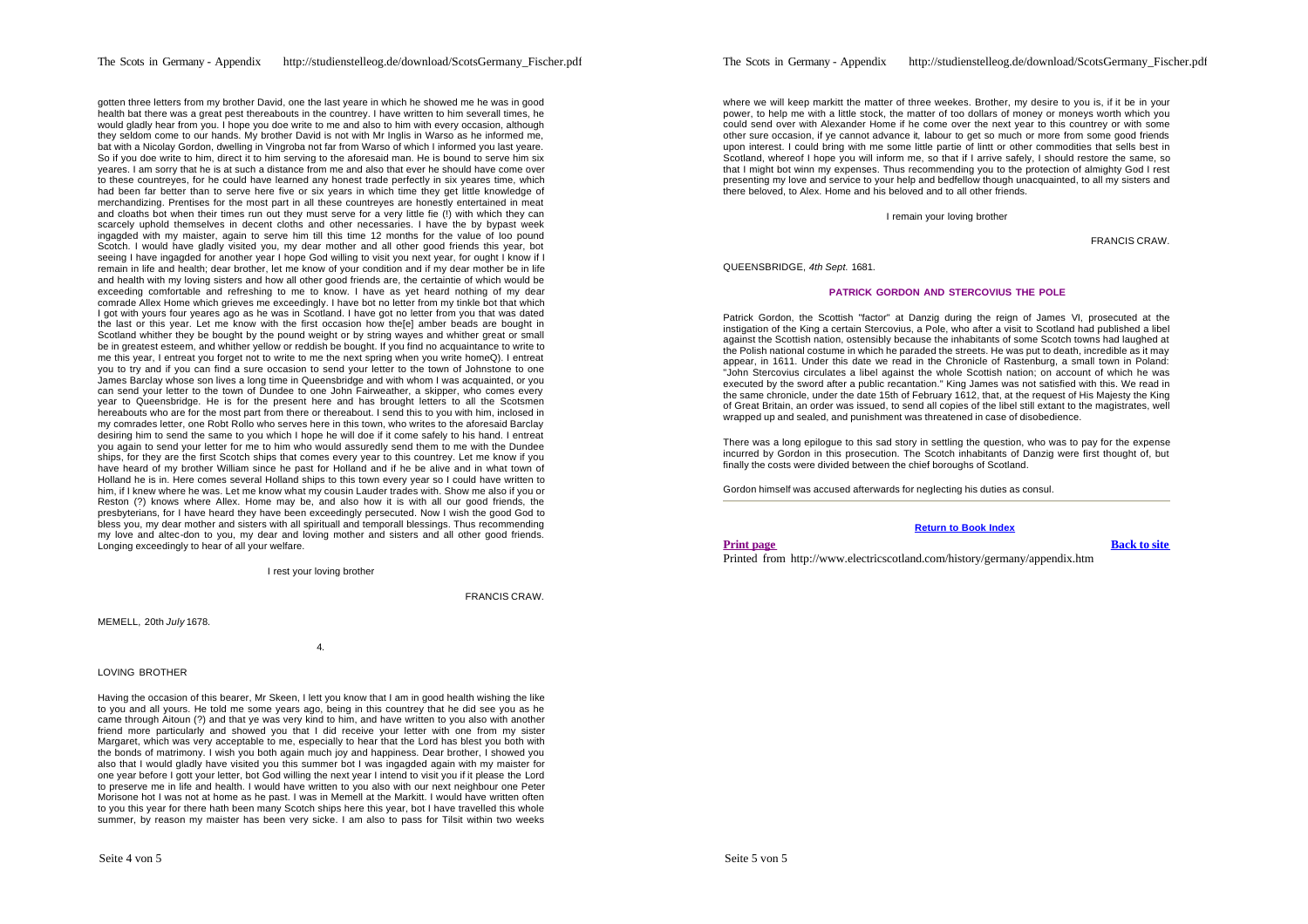The Scots in Germany - Appendix 2 http://studienstelleog.de/download/ScotsGermany\_Fischer.pdf

## **The Scots in Germany Appendix**

## **KABRUN AND GIBSONES AT DANZIG.**

The part of Jacob Kabrun's will referring to Danzig runs as follows:-

"I have sought from my youth up food for the mind not only in my main profession as a merchant but elsewhere also, and I have found it in the arts and sciences, to which I owe many a pure joy during my life. This being my opinion and having had the occasion of making purchases on my travels, a collection of paintings, drawings, prints and books has been formed, which cannot indeed, be pronounced unique, but is still not quite unimportant.

"Amongst many proposals, which I considered beneficial for my native city, I had once formed the project of endowing an educational establishment for those youths, who were to devote themselves to commerce and the sciences connected therewith. I was then counting on the patriotic assistance of my fellow-citizens. But I experienced again that he who expects the fulfilment of his well-meant proposals from others in undertakings aiming at the common good, and setting aside all private advantages, is mistaken. Thus in this case also, partly from the want of public spirit, partly by reason of the unfavourable political aspect of the times, these my proposals had to remain amongst the list of unfulfilled wishes. Nevertheless I shall not doubt that success will ultimately obtain, if only after my death. I rather do hope that later on men will be found with the same good intentions but more good fortune, who amongst a band of public-spirited contemporaries, will be able to realise those ideas which I have already thrown out and which I need not repeat here at length.

I therefore do bequeathe all my paintings, drawings and prints and my whole library (together with the book-cases), of which special catalogues will be found after my death, for the foundation of an educational establishment, which has been wanting in my native city for so long a time, and I leave the sum of 100.000 gulden Danzig money in City shares, as a fund, out of which all expenses necessary for the most profitable working of this institution shall be defrayed."

The Gibsons or Gibsones were another family of rich merchants of Scottish extraction at Danzig. They derive their title of nobility from one William Gibsone, who was employed by King James V on various diplomatic missions, amongst others to the Pope at Rome. By him he was ennobled, and received as coat-of-arms the three keys and the motto: "Caelestes pandite portae." A descendant, named Alexander Gibsone, was living at Danzig during the reign of Frederick the Great. There he was considered a clever, honest, well-to-do, if somewhat eccentric merchant. Towards the end of the year 1776 he submitted to the President of the Province, von Domhardt, his plea to settle in the territory of the King of Prussia and to buy the estates known as the Neustädter or Przebendowski estates for the sum of 150,000 thaler *(ca.* £23,000) for the benefit of his two nephews the young Counts Keyserling. In this document, which was duly forwarded to the King, Gibsone sets forth that he wished to prove himself a faithful vassal and a useful citizen of the kingdom by erecting factories at Neustadt for the manufacture of woollen cloths, stockings and hats; by improving the breeding and rearing of sheep and by settling Scottish colonists on his estates. At the same time he begged of the King to grant him the title of "Freiherr" (Baronet), which would enable him to live amongst the Polish noblemen, his neighbours, as one of their rank.

By an order of the King, dated Potsdam, January 7th, 1777, the patent as Baron von Gibsone was duly forwarded not without an additional note of Frederick insisting on his keeping his promise and buying the estates.

The purchase was not completed without considerable difficulties and delays, first of all on account of disagreement amongst the heirs. Gibsone again applied to the King and the later replied:

"Wellborn, most dear. Your settlement in my lands is by no means restricted to the purchase of the Przebendowski Estates. There are others in plenty, and you can attain your ends by purchasing those. I do not doubt that the sooner the better you will cause me to call myself your sovereign and feudal lord. Your gracious King.

"FRD."

"P0TSDAM, *April 2nd,* 1777."

The Scots in Germany - Appendix 2 http://studienstelleog.de/download/ScotsGermany\_Fischer.pdf

It was only in the year 1782 that the above-named estates were in the market for the sum of 220,000 gulden. Gibsone was not only ready to buy but to expend a further considerable sum on the repairs. On the other hand, he expects several privileges to facilitate matters and these the King grants with the exception of a reduction of taxes. The royal decree says:

"His R.M. of Prussia, etc. Our gracious Sovereign is well pleased that Alexander Gibsone in Danzig intends to settle in his lands and permission has already been granted to him. All privileges granted by royal edicts to strangers, colonists, their workmen, furniture, etc., shall also be accorded to him and his at his request. Only the common taxes, which compared with English taxes are a trifle, can not be remitted, much less can the permission be given to establish factories on his estates against the dear tenor of the laws of the kingdom. Their proper place is in the towns. He may settle weavers if he likes, but otherwise the common law can not be changed for the sake of one man, but each subject, just as in England, must duly obey it. This His M. did not wish to conceal from the said Gibsone in reply to his letter of March 26th.

FRD."

#### "POTSDAM, *April 3rd,* 1782."

Gibsone's importunities finally mused the anger of the King. "You trouble me too often with your affairs," he writes on May 28th, 1782. "A foreigner must absolutely obey the constitution and the laws of the kingdom."

At last the purchase was concluded. Gibsone swore the oath of allegiance at Marienwerder on the 12th of June of the same year. But far from trying to live at peace now, he entered into a series of conflicts and law-suits partly with his government, partly with the magistrates of Neustadt, where he assumed the right of appointing the members of that august body. These quarrels lasted till 1796*;* and even then new dissensions arose between Gibsone and the Count Otto Alexander Keyserling, to whom the estates had been transferred in that year. Keyserling refused to give up his own patrimonial estate and solely to farm the Neustadt property.

Embittered and disappointed the hard old man retired at last to his office at Danzig. Here he carefully drew up his will, leaving the bulk of his fortune, amounting to over £70,000, to a nephew from Scotland, whom he had taken into business, reserving the small sum of £3000 only for his recalcitrant nephew Keyserling.

No blessing seems to have rested on Gibsone's money. There was trouble and vexation in store even after his death in the year 1811. It was Napoleon, who under the pretext that the deceased was an English subject, caused his fortune to be seized and only released it after the representations of the Courts of Vienna, Berlin and Dresden. In the mean time, however, it had diminished considerably, because it had become mixed up with the unsettled debts of war of the former free-state of Danzig. '

It is not quite certain in what year Gibsone's nephew Alexander arrived in Danzig. He was a man of many excellent qualities, and so efficient was his assistance in the defence of of his adopted City in 1807, that General Kalkreuth, the Commander, publicly thanked him and appointed him his aide-decamp, that he might be included in the capitulation, which the French insisted on confining to the garrison for the express purpose of depriving Mr Gibsone of the benefit of it. His Majesty, the King of Prussia, afterwards wrote to Gibsone, thanking him in the strongest manner for his services and subsequently conferred upon him the Cross of the Order of the Red Eagle. During the dominion of the French, Gibsone was indefatigable in his endeavours to rouse the patriotism, and having become associated in these exertions with General Gneisenau, a warm friendship commenced, which only terminated with the death of that Commander. Gibsone was appointed British Consul at Danzig in 1814 and Consul General of Hanover some time later. His death was viewed by the whole community of Danzig as a general calamity. To the business-talent and the energy, which he shared with his uncle, he added a kindness of heart which gained him the love of everybody, and an ardent Prussian patriotism, which made the interference of the German courts on his behalf a natural expression of gratitude.

Gibsone's connection with Stein, Gruter and the other principal actors of the Prussian rising against the "Corsican Tyrant" is mentioned in many memoirs of the time. His co-operation seemed especially valuable on account of his being a native of Great Britain: the idea of British auxiliaries in German pay, who were to land in Prussia, just then engaging the attention of the Prussian patriots.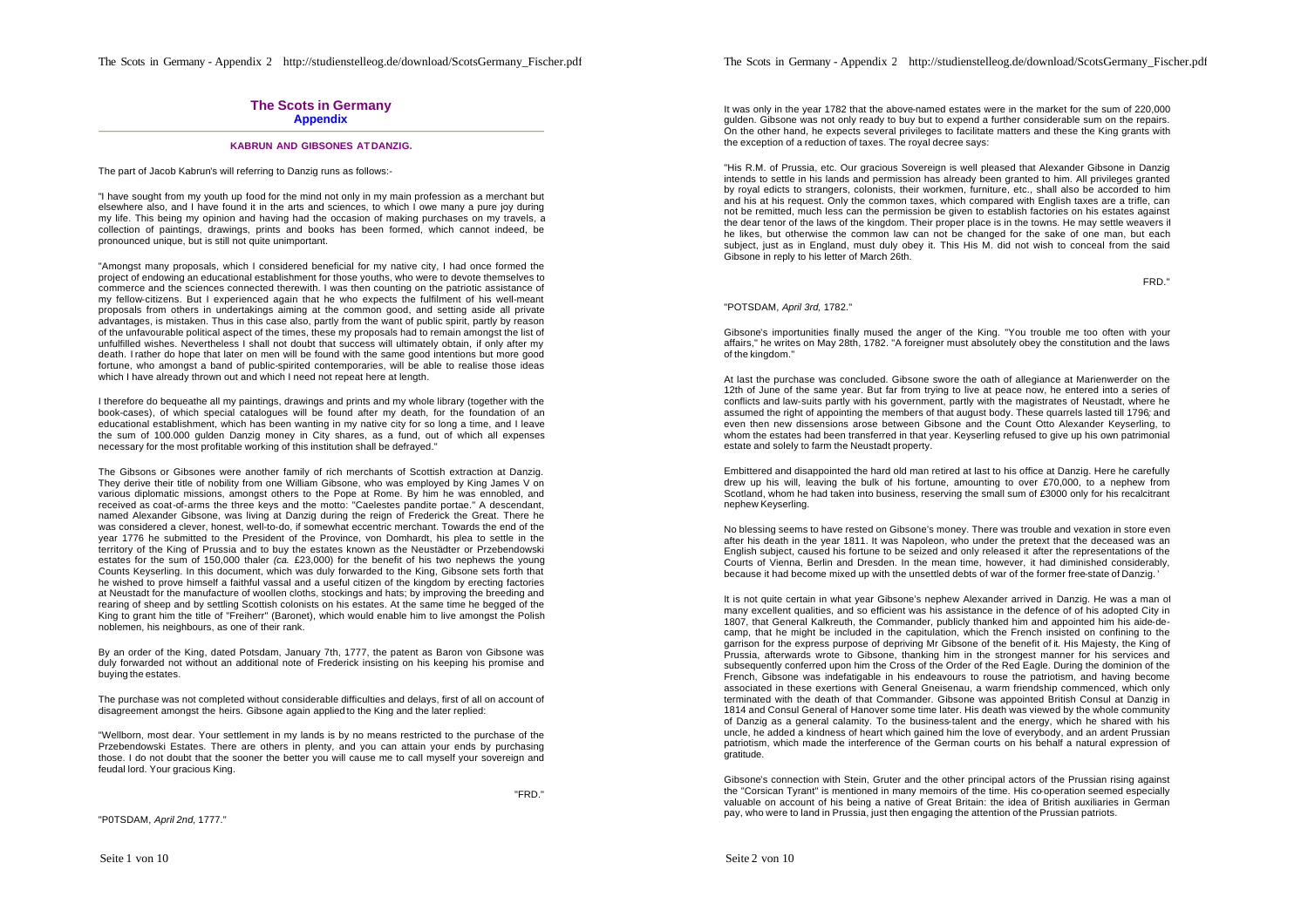Of his friendship with Gneisenau the following letter of the famous Prussian general gives an interesting account. It is dated Berlin, Nov. 21st, 1819, and runs :-

#### "MY DEAR AND HONOURED FRIEND,

"It is only now, that my son-in-law has sent me the cup of Bonaparte, taken from his carriage during the night of the 18th of June 1815 and which I left with him at Coblenz. I now fulfill my promise of presenting it to you, that were never tired of the struggle against the victorious general even when the greater part of Europe bowed before him without hope of redemption. If all the ministers and all the generals had opposed him with the like zeal, we should certainly never have been conquered by him.

"I was very sorry to hear that your brother John died so unexpectedly and prematurely. When I saw him last he never appeared to have enjoyed better health of body and greater peace of mind. His death held out to me the hope of your visit, but you have not been able to come.

"Like so many others you will have been puzzled at the intentions of our government published in the papers, but he who is tolerably well acquainted with the history of all this, is not amazed. It is only the natural development of certain premises. Once the incident terminated and all the documents being published, people will perhaps perceive among the motives of the procedure of government a certain fear needlessly increased by the circumstances; but at the same time they will be convinced, that serious measures against unseemly acts, punishable plans and, in part at least, detestable principles had to be taken by the crown.

"I can only say this much, knowing only the smallest part of the progress of the investigation, all the rest and the latest being as yet concealed from me.

"Baron Schön will be satisfied with the steps taken for the restoration of our Northern Alhambra—as Prince Hardenberg calls the ruins of the Marienburg. Schinkel is delighted with the plans.

"What you say about the pleasures of a life in the country finds an echo in my heart. It seems quite incomprehensible to me, how I could exchange the slavery of town-life for the country. But I thought it right to sacrifice my wishes to duty. Since you can do as you like and have tasted its pleasures you ought surely to give it the preference. If I could get you in our valley an estate with good shooting, I should like you to buy it. But such a thing is not to be had here. Another plan would be for you to buy the lands over which your present shooting extends, and for me to acquire an estate in your neighbourhood. As it is I am parcelling out part of my Magdeburg property. May God keep you, and may you remain my friend as I shall always remain

"Yours most affectionately,

#### "G."

Gibsone sent this letter together with one of his own, in which he modestly deprecates the praises given to him by Gneisenau, to his sister, who was at that time living at Leith. The cup also went to her as a contribution "towards her museum."

## **FREDERICK II AND ANDERSON.**

Frederick the Great everywhere promoted the commercial enterprise of the Scots in his countries. In the year 1748 he conducted an agreement with George Anderson, who had proposed to erect large tanning-works at Berlin with a capital of £6000. Anderson, however, made the condition, that not only should the travelling expenses of himself and six workmen be paid, but also that the latter and every other workman of his should be exempt from military service. The King granted these requests, and offered moreover to erect the buildings for preliminary trials with certain kinds of skins. The document concludes with these words: "Toutes ces conditions ont été accordées à Mr Anderson."

#### **THE CRAFFTERS (CRAWFORDS) IN AUGSBURG**

James Crawford, the youngest son of David, the third Earl, accompanied the Scottish Princess Eleanor Stuart to Germany in 1449, where she was married to Archduke Sigmund of Austria. On the journey he remained at Augsburg in Bavaria, where he himself marrying a rich heiress became the

founder of a prominent and very wealthy family, the Craffters, as they were called. Raphael Custos, a writer of the XVIIth Century, has the following rhymes referring to the Scottish descent of the family:

> When a queen came from Scotland Forth, Archduke Sigmund to take, There came with her out of the kingdom Also one of the Crawfords, Of noble family there, He remained in Germany henceforth. Also his posterity Afterwards went to Augsburg, There, when with the race of patricians They had bound themselves to the honour of marriage. They according to old custom Were added to the honourable quild.

The four great-grandsons of this Crawford were ennobled by the Emperor Charles V in 1547, and admitted amongst the patricians of the city as so-called "Mehrer der Gesellschaft " = patrons of the Society. One of these brothers, Hieronymus, is mentioned in an epitaph formerly in the church of St Anna.

## **LETTERS FROM GUSTAVUS ADOLFUS TO DONALD MACKAY.**

We, Gustavus Adolfus, by the Grace of God, King of the Suedes, &c., &c.

Be it known to all by these presents, that we have appointed the noble and highly beloved Donald, Lord of Reay, to be our Colonel over a Regiment of foreign soldiers which he is to raise and equip, conduct and command for our service, which Regiment, the officers as well as the soldiers, shall at all times fulfil this letter of agreement, and, participating in our advantages, shall not turn away from us in times of misfortunes, and, as becometh such honourable and brave cavaliers and soldiers, they shall always be ready cheerfully and indefatigably to venture body and life, whether in presence of or away from the enemy, in battles, in skirmishes, and on watches, in attacks, in sieges, and in garrisons; and on all occasions, whether with the whole army, or on any special service to which they may be ordered by us or our generals, they shall, by day or night, by water or by land, fulfil our articles of War, and thereby attain to honour and renown; also, the soldiers, wherever they may be, on the march or in quarters, shall do everything that is necessary in approaches, sieges, trenches, or strongholds of the enemy; shall throw up earth-works, and when attacked, defend same; and shall also repair and build any necessary field-works with all despatch wherever they may be needed. In fulfilling this engagement, we hereby agree to give to the Colonel and the Regimental Staff the following allowance or monthly pay, reckoning the month at thirty-one days.

Then follows a list of further considerable remunerations amounting to almost half of the regular pay. After this the King continues:-

"And we undertake and expressly agree always to provide a sufficient monthly allowance, and to make a settlement twice in the year, and to pay at that time whatever balance may be then found due for the preceding six months; also that we shall not reduce the soldiers' pay; but if any of the men shall have carelessly damaged or broken their accoutrements, the cost of same shall be deducted from their pay, and they must at all times undertake to keep and deliver them to us again in good order.

Also, that the Regiment shall without demur be bound to muster in whole or in part at any time or place we may be pleased to appoint; and further, that no officer shall venture to draw the balance due to any dead, disabled or absent soldier, for the balances due to all such shall in every case revert to us and our kingdom of Sweden. . . . If any officers or soldiers should be taken prisoners by the enemy, while in our service, we shall ransom them at our own cost; and if any officers or soldiers.... shall be bruised or in any way disabled, so that they are incapable of taking part in warlike operations, we shall provide a temporary home for them in our own dominions; but should they prefer going beyond our kingdom, a month's pay shall be given to each. In testimony whereof we have subscribed this with our own hand and attested the same with our Royal Seal. Done in the Camp of Marienburg, June 17th, 1629."

"GUSTAVUS ADOLFUS."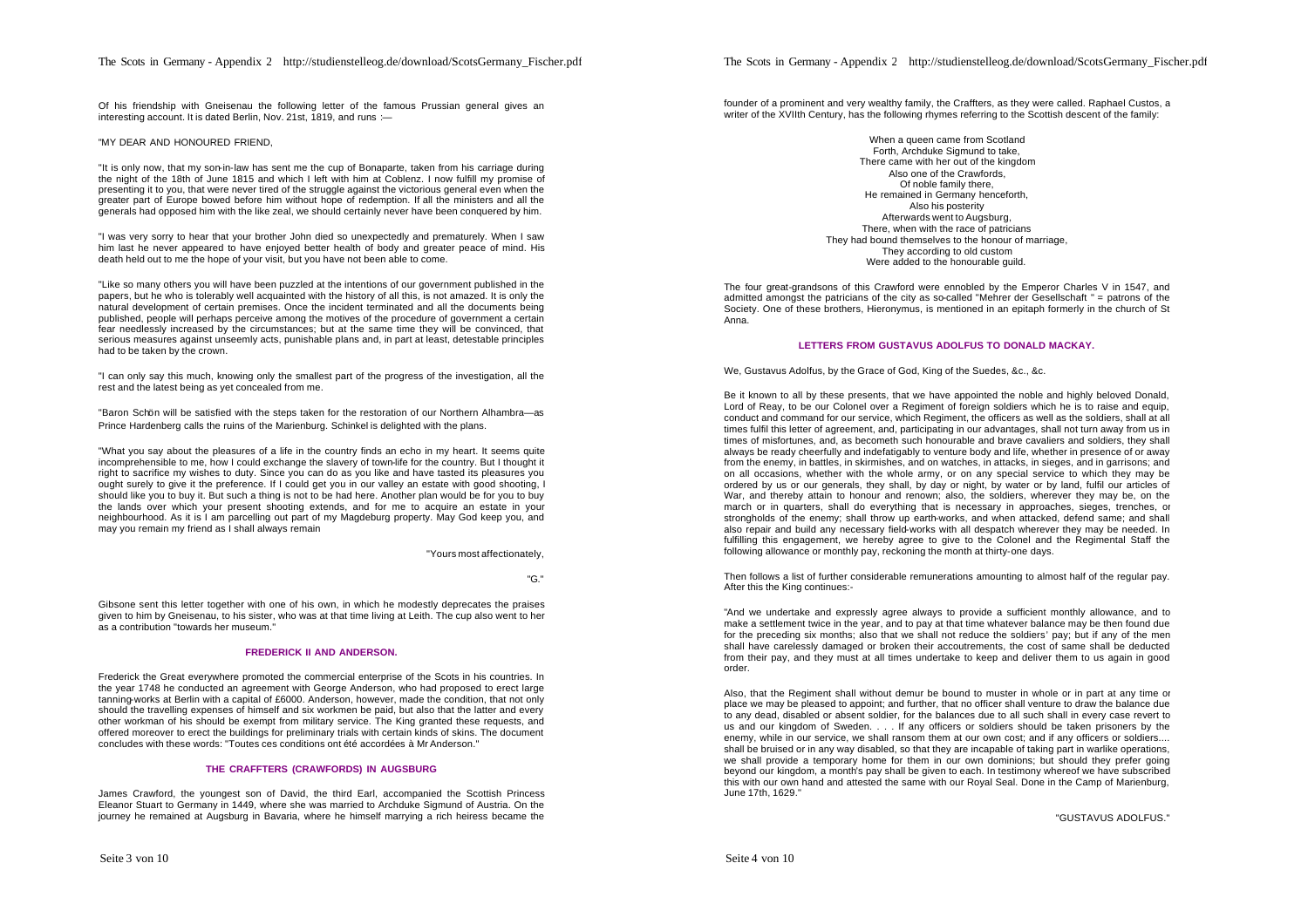Of the two Latin letters of the King to Mackay the first 15th March 1631, refers to the sack of New Brandenburg by Tilly, and expresses a regret that nearly the whole of the soldiers had been massacred. The King hopes that the three regiments may be filled up by levies from Scotland. The second Latin letter dated 4th July, 1631, from the Camp at Werben is addressed: "Illustri Tribuno nostro, nobis sincere dilecto ac fideli Domino Donald Macquei, Domino de Reay et Streinever." In answer to a letter from Mackay, who was then in England, endeavouring to procure new recruits for His Majesty, the King says :—

"It is very agreeable to us to learn that the levies of the Marquis of Hamilton are favoured both by the King himself and the English States; and as we have undertaken the burden of this war not only to be avenged for injury done and for our own security, but also for the relief of our oppressed friends in the afflicted Evangelical Religion, so we wish his Serene Majesty, the English King, our brother and friend, to be quite convinced, that if he will help us we shall not be unmindful of the King of Bohemia and the oppressed House of the Palatine; but we shall vindicate his dignity and former state as the Divine favour shall help us. For this purpose there is now the most favourable opportunity, seeing that the enemy has been expelled from the whole of Pomerania and nearly all the Electorate of Brandenburg. . . It is pleasing to us that the Marquis of Hamilton raises his levies with so much ardour; and although it has been reported to us that the munitions of war which we were sending him have been intercepted near Dunkirk, we do not doubt that our agent. Eric Larson, has provided for the promised amount."

The King then urges the Marquis of Hamilton to hurry and bring his troops into Germany without delay, and explains that he has given orders to Larson to pay Mackay the sum of 9600 Imperial dollars for the expense of enlisting. He concludes with promised proofs of his favour and recommends him to God.'

#### **LIST OF THE PRINCIPAL SCOTTISH OFFICERS EMPLOYED BY GUSTAVUS AADOLFUS IN GERMANY.**

#### **Three Field Marshalls:-**

Sir Alex. Leslie, Governor of the Baltic Provinces. Sir Patrick Ruthven, Governor of Ulm. Sir Robt. Douglas, commanded the left wing of Torstensohn's Army at Iankowitz.

#### **Four Generals:-**

James, Marquis of Hamilton Sir James Spence George, Earl of Crawford-Lindsay Andr. Rutherford, afterwards Earl of Teviot

#### **Lieutenant-General:-**

Alex. Forbes, tenth Lord Forbes

#### **Majors-General:-**

Sir James King, Governor of Vlotho Sir D Drummond, Governor of Stettin Sir James Ramsay, Governor of Hanau Alex. Ramsay, Governor of Kreuznach John Rentoun W. Legge, Governor of Bremen John Leslie Th. Ker, at Leipzig Sir G. Douglas.

## **Colonels:-**

Sir J. Hepburn Robt. Munroe, Lord of Foulis at Ulm Sir Donald Mackay, Lord Reay G. Lindsay, at Neu-Brandenburg Lord Forbes, at Hamburg Sir Hector Munroe at Buxtehude Lord St Colme Lud. Leslie

Will. Baillie W. Bonar of Rossy, in Fife A. Ramsay Sir J. Ruthven Sir Jas. Lumsden, Governor of Osnabrück Sir J. Hamilton Sir J. Innes W. Ballantine Henry Lindsay, at Hamburg Alex. Lindsay. Jas. Macdougall (called Dewbattle. He stormed Landsberg, defended Schweinfurt and beat the Imperial troops at Liegnitz) Henry Fleming W. Bruntsfield, at Buxtehude William Stewart, brother of the Earl of Traquair Seven other Leslies, amongst them George Leslie, Governor of Vechta in Oldenburg Six Hamiltons Two Lumsdens John Sinclair, son of the Earl of Caithness, at Neumark in the Palatinate Robt. Munroe, at Wittenberg Fr. Sinclair J. Lindsay, at Neumark

## **Captains :—**

— Annan — Armin, wounded at Stralsund — Beatoun, wounded at Stralsund A. Gordon W. Gunn, afterwards Colonel and Imperial General John Gunn, afterwards Colonel G. Heatley Rob. Hume John Innes, at Stralsund P. Innes, at Nürnberg G. Learmouth, at Boitzenburg W. Mackay, at Lutzen Three other Mackays Moncrieff at Brandenburg Three Stewarts. Alex. Tulloch. And many others.

### **COLONEL ROBERT MUNRO AND HIS DEATH AT ULM**

In the minute-books of the Town Council of Ulm in Würtemberg we read (Feb 20, 1633):-

"Michael Rietmuller, the surgeon, has permission to have Colonel Munroth in his house, until the time of his recovery.

#### *May 2nd* 1633.

"Received by me Paul Held, secretary to the Board of Works of the Church from the Brother of the late Robert Monroth a Scottish Baronet and Colonel to H. M. the King of Sweden the sum of 100 Reichs Thaler, which had gratefully been left to the said Board ad pies causas, because the Magistrates had the above named Robert interred in the Franciscan Church and his standard, armour and spurs hung up there; for which the Swedish Mayor again thanked the Board and begged to express his gratitude to the Council.

## *Contin. fol.* 159.

"According to a decree of the Council, dated Friday, May 3, of the 100 Reichs Thaler left by the late Swedish Colonel Robert Monro, because of the permission to be buried in the Franciscan Church, one half, namely *75* Gulden or 25 Ducats at 3 fl. shall be given to the Hospital, and in future, when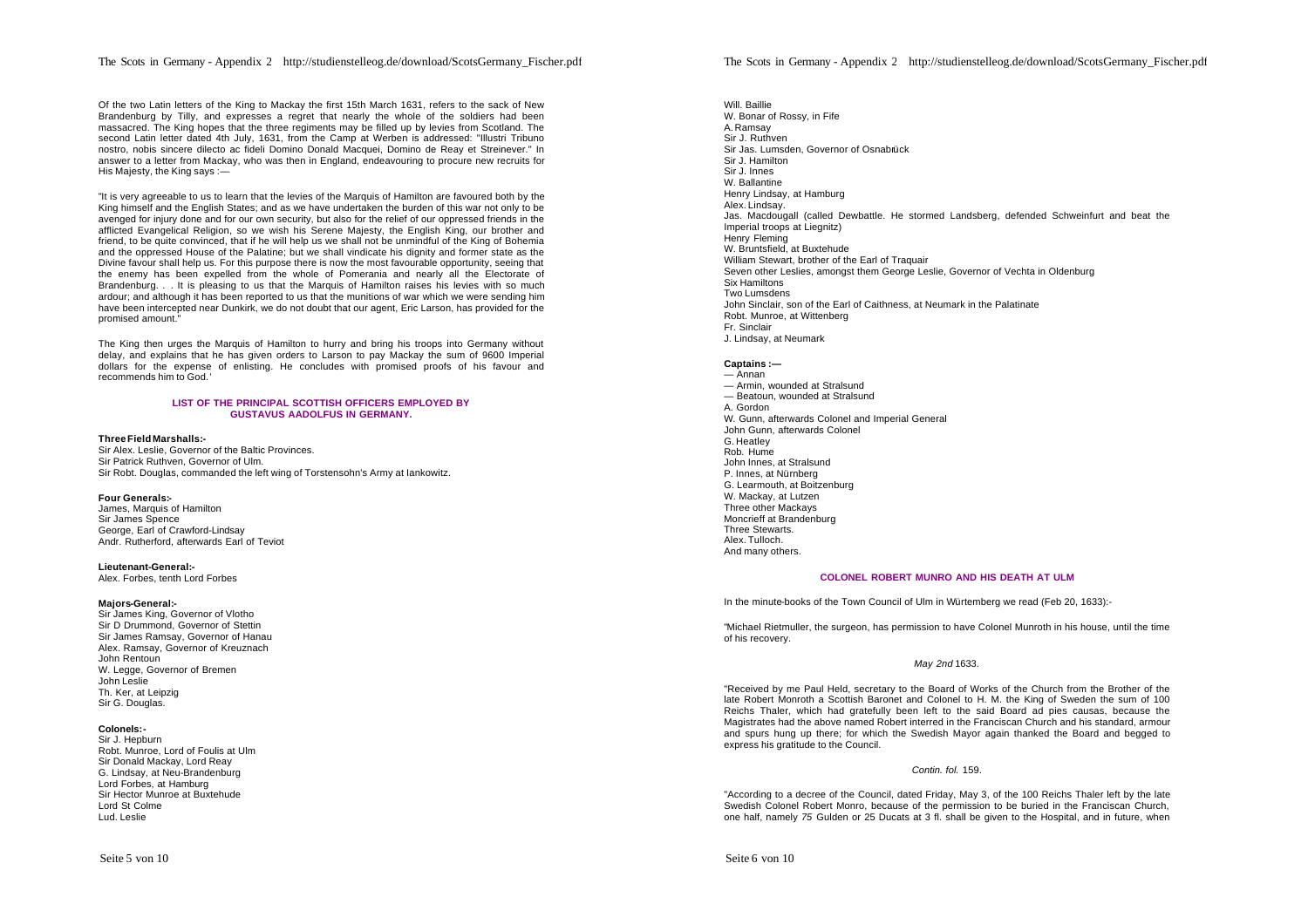In the Register of Deaths of the Church mentioned above we find the following entry:-

"I, Magister Balthasar Kerner have done my 96th Funeral Sermon for Robert Monraw, Baron of Failis (I), late Colonel of H.M. the King of Sweden of two regiments of foot and horse, on the 29th of April hor. 3. He lies buried in the said Church."

Another Munro, whose Christian name was John, was killed at Bacharach on the Rhine and lies buried in the Church of St Peter. But there is neither stone nor inscription to indicate the spot.

#### **LETTER OF GENERAL JAMES RAMSAY RELATING TO THE TREATY OF MAYENCE.**

James Ramsay, Major General of the kingdom of Sweden and its allies also Governor of the fortress of Hanau is constrained, with regard to the Chief-Points of the Treaty handed to him by the Hessian Ambassadors, to remark as follows :-

"Firstly, that the above-mentioned six points do not relate to the common welfare but chiefly to the person of the General himself; although he by force of his office aimed in all his actions military and civil, above all things, at the common good of the County of Hanau and especially of this fortress and its sovereign. To turn aside from such a scope and simply to deal with personal matters would cause prejudice and grievance with my superiors and disreputable rumours with friend and foe.

"Secondly, that it is apparent from the document signed by the Emperor at the Castle of Ebersdorff on September 14th of last year that the "peace-accord" concluded at Mayence on the 31st of August eodem anno was not inserted in its entirety, but only some paragraphs of it, which had been in consideration up to the 21st of August, but which had never been signed by the General.

"Thirdly, the treaty is a patched up work. The dear letter, however, showeth that certain stipulations took place as to the pardon and reconciliation of Count Philip Moritz and the eventual surrender of this town; likewise some paragraphs were agreed upon and signed and then sent to His Imp. Maj. the late Emperor ad ratificandum, which ratification took place at Regens Purgk on Dec. 5th Ao. 1636.

"Therefore the public interest requireth, that both the stipulations settled as well as the Imperial ratification concerning these first points should without any delay be brought to hand, considering that the Crown of Sweden can not rest, satisfied with the present Imperial Document de dato Sept. 14th, far less accept its many discrepancies (Lit. B.).

"To this must be added, that, as may be seen both from the treaty itself and from the Salvoconduct dated Laxenburg, May 8th, 1637, this fortress was to be handed over to the *Count of Hanau,* but that in the Imperial letter of intercession to the Duke of Mecklenburg of the 4th of September, "the surrender shall take place into the hands of His *Imperial Majesty."*

"It is likewise a grievous alteration, that the General with all his soldiers and belongings was to have a free pass and a convoy and enjoy every futherance and support, nevertheless in the forged Imperial confirmation this is tacitly omitted; also that the hostages refer to the person of the General alone instead of the officers and soldiers on foot and horse and to all persons in the service of the Crown of Sweden and other good friends staying with him.

"Now because the foundation of the treaty is not properly established, and because common faith and truthfulness require a 'consummation' free from any blame: let the Hessian ambassadors duly cooperate that such defects be remedied and word for word, a just agreement (of the documents) be obtained. Expecting Your written communications, signatum, the 2nd of Feb., 1638."

### **DUKE BERNHARD OF WEIMAR AND RAMSAY.**

Ramsay never neglected his duty towards his superior officers. He informed the Duke immediately of the treaty of Mayence; but the latter had already heard of it through a different channel. He wrote on the 11th of Sept. 1637 :—

"We have been told for certain, that you concluded a treaty with the enemy concerning the surrender of the town and fortress of Hanau. Considering that by your great industry and perseverance, you have held the place up to this time, which not only earned you immortal glory, but our own gratitude we can fancy only, that extreme necessity and adversity compelled you to give up such an important place."

In a second letter the Duke expressed his surprise to the General, that he had obtained such favourable conditions, adding (Nov. 20th) that he had sufficient proof of Ramsay's constant and true affection for the Crown of Sweden and for the whole evangelical cause, and that he had no doub whatever, that to his immortal honour and praise, he would persevere in it unshaken and do his best as hitherto.

In another letter the Duke recommends Ramsay to observe the paragraphs of the treaty carefully with the express order to see to it, "that all articles of the contract be fulfilled, because to promise much is nothing, the keeping of the promises is the principal thing."

#### **RAMSAY'S WILL**

The General, who left an extremely large fortune, exhorts his wife in the introduction to his will "to educate their son David in the fear of God," at the same time recommending her not to mourn for him longer than six weeks, and after that to marry a gentleman of good family for the best of her child. The new husband was to receive one third of the money left by him, the second third belonging to her and the third to their son. In case the latter should die without heir, the money was to go to the General's cousin, Lord William Ramsay, and his male heirs. A part of the interest on the property was set aside for the support of five students of divinity.

Finally it was ordered that immediate payment should be made for 500 pairs of shoes, bought a Elbing for the regiment.

### **SCOTTISH OFFICERS UNDER FREDERICK THE GREAT.**

Too late to be incorporated into the text, the following additional information regarding Scottish Officers under Frederick the Great, chiefly derived from Charles Lowe's delightful tale, *A Fallen Star,* must find a place here.

Major General Grant mentioned in the text, Frederick's favourite aide-de-camp, belonged to the Grants of Dalvey, and was designated of Dunlugas, "an estate on the pleasant banks of the Deveron, a few miles above the port of Banff. At first, being a cadet who had to push his own fortune in the world, he took service under Elizabeth, the Empress of Russia, where his countryman Keith procured him a commission. After a time, however, he exchanged it after the example of his general, to whom he was devotedly attached, for the Prussian army. Frederick the Great quickly discovered his great force of character, his blunt honesty and his excellent capacity for hard riding. As the King's messenger, he performed feats of horsemanship which seem incredible. Shortly before the outbreak of the Seven Years' War he covered the distance between Berlin and Vienna and back again, including a delay of three days in the Austrian capital, that is close on nine hundred miles, in ten days.

By these and other performances he contributed much to the well-known readiness of the King against all surprises, and therefore, if indirectly, to the victorious issue of the war.

One of Grant's eccentricities was his great love for his dogs. His two intelligent Scotch collies accompanied him everywhere, and he is said to have trained and used them for military purposes where the services of scouts were required.

When the war was over in 1763 his grateful King made him a Major-General and Governor of Neisse an important fortress on the frontier of Silesia. But a life of peace and quiet monotony did ill agree with this man of daring. He died about 1764, and lies buried in the churchyard of the Garrison Church. O two other officers under the great Prussian King, Colonel Drummond and Quartermaster Spalding we know little more than the names. A third one, however, named Gaudy or von Gaudy, obtained no little fame.

The Gaudys were originally Goldies or Gowdies, and hailed from Ayrshire and Dumfries-shire. One Andrew Gaudie from Craigmuie, a parish adjacent to Craigenputtock, the temporary home of Carlyle,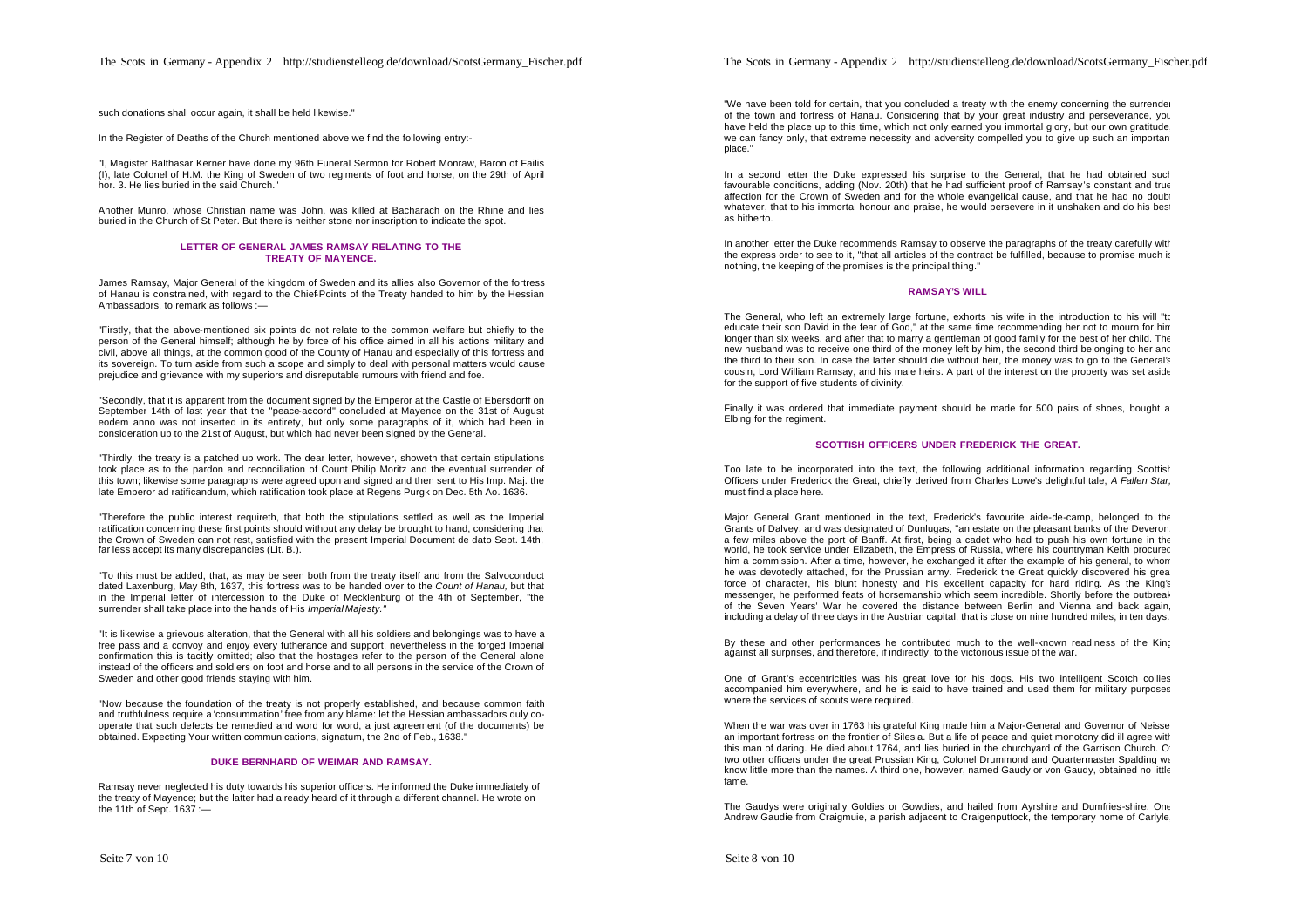entered the service of Prince Ragozzi in Hungary (1641), who sent him as ambassador to Hamburg and employed him in various military capacities. He was present in several of the later battles of the Thirty Years' War. In 1650 he bought estates in Eastern Prussia, and in 1660 exchanged into the service of the Elector of Brandenburg as Major-General. From this Gaudy sprung quite a number of famous Prussian military leaders. One of them is mentioned by Frederick the Great in his *Memoires de Brandenburg* in connection with the siege of Stralsund, then occupied by the Swedes under Charles XII., as the Prussian officer who facilitated the attacking of the Swedish trenches. It appears that Gaudy recollected having, in his school days at Stralsund, bathed in the arm of the sea near the ramparts finding it neither deep nor muddy. To make sure of the matter, however, he sounded it in the night "and found that the Prussians might ford it, turn the left of the Swedish trenches, and thus take the enemy in flank and rear." This was successfully done, and the merit of defeating such a renowned soldier as Charles XII was due, or in part at least, due to a man of Scottish origin.

Another Gaudy, a son of the above, was attached to the staff of Field-Marshal Keith. He was a most intelligent officer and wrote a *Diary of the Seven Years' War,* in ten folio volumes of manuscript still preserved but unpublished in the Archives of the "General Stab" at Berlin. He also wrote treatises on fortification.

A third Gaudy was Fred. W. Leopold von Gaudy, Lieutenant-Colonel of Infantry and Knight of the Order Pour Ie mérite in 1809. His son again became the famous soldier-poet, Franz von Gaudy, who has been called, though not very aptly, the "Burns! and Béranger of the Fatherland rolled into one." The simplicity and sweetness of his lyrics is still much admired in Germany.

Descendants of old Gaudys are still to be met with in the Prussian Army List.

The family of Spalding is still flourishing in Germany. The ancestor Andrew, who emigrated to Plau in Mecklenburg about 1600, became a member of the Senate; his son a Burgomaster. His grandson, Thomas, removed to Güstrow in the same country, where he likewise obtained the dignity of "Senator." Here he and his family remained for almost two hundred years, inhabiting the same house, an old monastery of the mendicant Friars. In its gable the following verses were read:

> Die mich nicht können leiden, Die sollen mich meiden, Die mich hassen, Sollen mich lassen, Die mir nichts wollen geben, Sollen mich mit Gott doch lassen leben;

*i.e.* "Those that cannot bear me, let them avoid me; those that hate me, let them leave me alone; those that will not give me anything, must yet with God let me live."

The most eminent of the family was Johann Joachim Spalding, born at Triebsees (Pomerania) in 1714 as the son of a clergyman. He studied divinity, and was appointed "Probst" (Archdeacon) and member of the consistorial board at Berlin (1764). Here he continued to write and to preach with much acceptance for twenty-five years. He was a great favourite with the Queen, the consort of Frederick the Great. His writings, some of which have been translated into English, bear the rationalistic stamp of his time. His piety and uprightness were acknowledged by everybody. He died in retirement at Charlottenburg in 1804. Visitors will see his bust in the Hohenzoller Museum at Berlin. His son George Ludwig also was an author. He was a member of the Academy of Sciences, and Professor at the High School. He wrote, among other works, a biography of his father.

In Gauhen's *Adels Lexicon* are mentioned:—George Ogilvie, who settled in Germany during the Thirty Years' War and became Commandant of the Fortress of Spielberg, near Brünn, in Moravia; George Benedict, his son, died as Polish and Saxon General and Field-Marshal in 1710; Carl Hermann, his son, was a general commanding in Bohemia and Governor of Prague (abt. 1740).

Another Colonel Gunn was Governor of the town of Ohlau in Silesia (1638). He fortified the place, which had been destroyed by the Imperialists, with walls and moat. A Swedish garrison remained til after the Peace in 1648. Colonel John Gunn, lamented by the grateful citizens, died on the 9th of April 1649. The inscription on his tombstone in the Evangelical Church at Ohlau says of him: "Col. Johann Gunn, who laid the foundations of the fortifications of this town, was born in 1608 in the month of October. He was the descendant of a very old noble family, of the house of Golspie in the Kingdom of Scotland. He died aged forty years and six months. God grant him a peaceful rest until the joyous

resurrection.

"His remains were deposited in this vault by his wife, née von Arnim, on the 14th of July, according to the custom of the nobility."

Gunn's coffin was removed in 1825 to a place near the vestry; his mail-armour is hung up in the High School; two of his rings are preserved in the church at Ohlau.

### **STATESMAN AND SCHOLAR.**

Erskine, also called Eskin or Esken in German documents, was twice married, his second wife being Lucie Christine von Wartensleben, the widow of a Baron von Maltzahn in Mecklenburg. In 1631-32 he was Swedish Plenipotentiary at Erfurt, where he gained the gratitude of the inhabitants by suggesting and actively promoting the arranging of the City Records. In Motschmann, Erfordia litterata, iv, *305,* we read:

*i.e.* The Magistrates of the City of Erfurt at their own expense appointed a Commission, which together with members of the University requisitioned for the purpose, were to examine the privileges, records and other like documents, and to deliberate on their restoration if required. They then handed a Memorial to the Swedish Counsellor of State and Resident in this City, Alexander Erskine, to whose suggestion and assistance they were chiefly indebted in this matter, on the 31st of August 1632. The chief points therein were, etc., etc.

The name *Schott* or Schotte (Polish Scoda) occurs as early as 1383 in Breslau. It is frequently met with in the XVth and XVIth Centuries, especially in the eastern parts of Prussia, where the Scottish immigration was particularly numerous. Care, however, must be exercised in tracing the name Schotte back to Scottish ancestors in every case, since the German word has various other meanings. There is also a small town called Schotten in Hesse. The name *Scott* occurs in Prussia. One Walter Scott is a landowner and Hauptmann (captain in the army). His ancestor emigrated towards the close of the XVIth Century from near Edinburgh and settled in PiIlau. There are now six representatives of the family in Eastern Prussia alone, four of them landowners.

The *Piersons,* who are settled in Berlin and Karlsruhe, trace their origin to one James Pierson of Balmadies, who went to Riga towards the end of the XVllIth Century. (See *Families Chronik der Pierson,* privately printed.)

The family - von *Mietzel* in Brandenburg derive their name from Mitchel; the von *Marshalls* from the Earl Marschal. They settled in Königsberg in the XVIIth Century. One Samuel Marschall, a Privy Counsellor and Domdechant at Havelberg, was ennobled in 1718. *(Märkisches Adels Lexicon.)*

## **Return to Book Index**

#### **Print page Back to site**

Printed from http://www.electricscotland.com/history/germany/appendix2.htm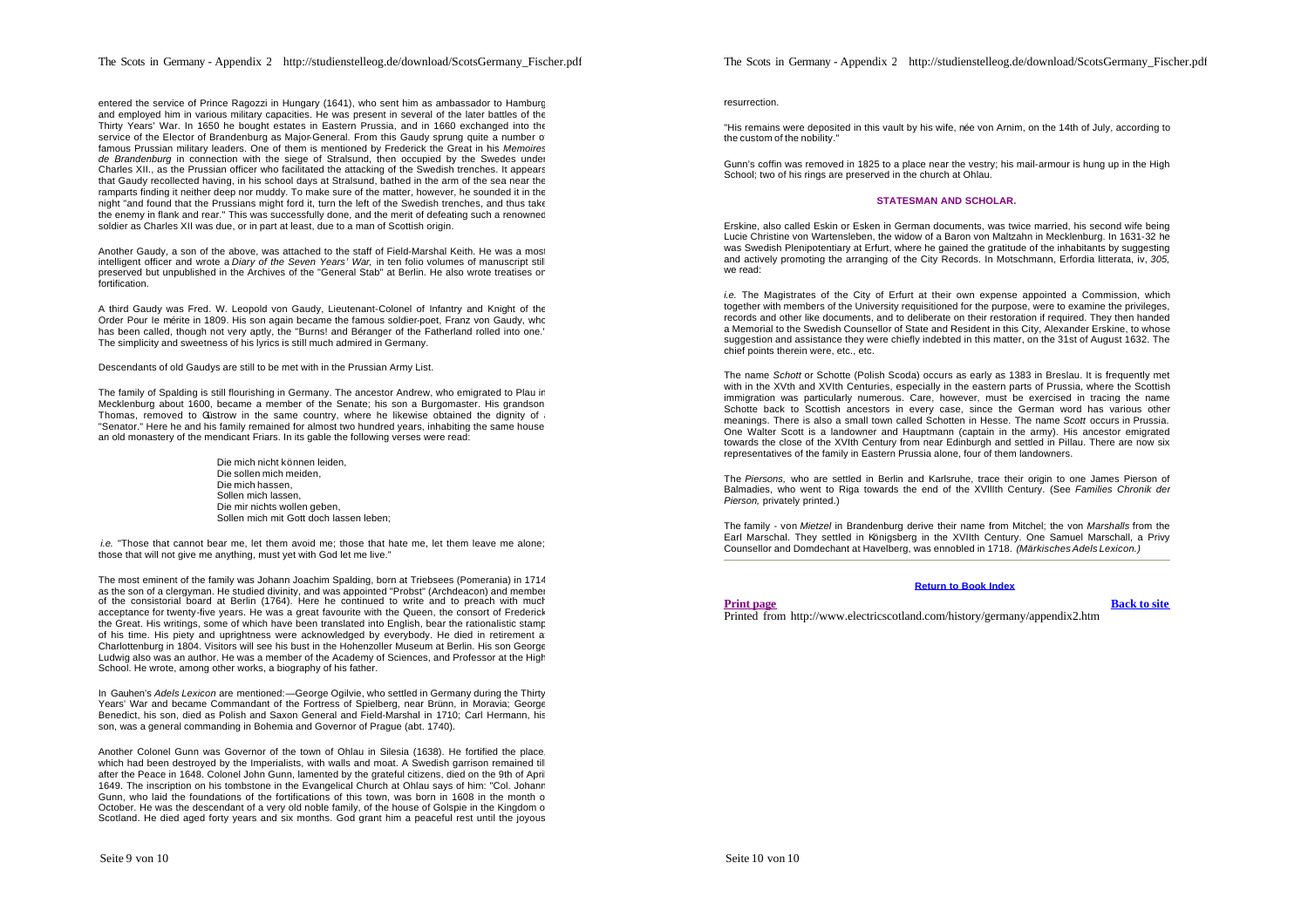$\sim$ 

|       |               |                    | <b>The Scots in Germany</b><br><b>Appendix</b> |
|-------|---------------|--------------------|------------------------------------------------|
|       |               | 1637.              |                                                |
| John  | Cheyne,       |                    | Citizen in Zakrozin, Poland.                   |
| Capt. | Gairdyne,     |                    | " Germanie.                                    |
| Will. | Watson,       |                    | " Breslau.                                     |
| Jas.  | Ross,         |                    | " Danskin.                                     |
| Dav.  | Barclay,      |                    | " Queenisbrig.                                 |
|       | Molleson,     |                    | " Wisigrad, Poland.                            |
|       | Ħ             |                    | " Poland.                                      |
|       | Sibbald,      |                    | " Spruce.                                      |
| J.    | Mitchell,     |                    | " Pomerania.                                   |
|       | Allardyce,    |                    | " Poland.                                      |
| Dav.  | Ruirack (?),  |                    | " Zakrozin.                                    |
| А.    | Malone,       |                    | " Queenisbrig.                                 |
|       |               | 1638.              |                                                |
| Robt. | Meldrum,      |                    | " Tarnowa, Poland.                             |
| AI.   | Davidson,     |                    | " Danskin.                                     |
| Th.   | Cargill,      |                    | $\mathbf{u}$                                   |
| Jas.  | Rockemie (?), |                    | $\mathbf{u}$                                   |
| Jas.  | Ranon,        |                    | $\mathbf{u}$                                   |
|       |               | 1641.              |                                                |
|       | Auchindale,   |                    | in Krakau.                                     |
|       | Davidson,     |                    | " Poland.                                      |
| Al.   | Ritchie.      |                    | " Prussia.                                     |
|       |               | 1642.              |                                                |
| Robt. | Farquhar,     |                    | " Posen                                        |
| W.    | Gordon,       |                    | " Poland.                                      |
| G.    | Williamson,   |                    | " Danskin.                                     |
| J.    | Nauchtie,     |                    | " Poland.                                      |
|       |               | 1643.              |                                                |
| А.    | Morrison,     |                    | in Monrovia, Poland.                           |
| W.    | Sillon,       |                    | " Poland.                                      |
| T.    | Smith,        |                    | $\mathbf{a}$                                   |
| Т.    | Gunter,       | Jeweller " Warsaw. |                                                |
| Ths.  | Gordon,       |                    | " Sprnce.                                      |
| David | (?)           |                    | + at Queenisbrig.                              |
| G.    | Auchinlek,    | Sugarbaker at "    |                                                |
| J.    | Davidson,     |                    | in Dawkin.                                     |
|       | Gilbert, (?)  |                    | at Queenisbrig.                                |
|       | Andrew, (?)   |                    | at Queenisbrig.                                |
|       |               | 1644               |                                                |
| Alex. | Welsh,        |                    | in Poland.                                     |

|                                                                           | Alex. | Forbes,     |                      | went to Poland sixteen years old and was<br>killed on the journey. |  |  |  |
|---------------------------------------------------------------------------|-------|-------------|----------------------|--------------------------------------------------------------------|--|--|--|
|                                                                           |       |             | 1645.                |                                                                    |  |  |  |
|                                                                           | John  | Simmer,     |                      | Citizen at Belgard, Pomerania.                                     |  |  |  |
|                                                                           | D.    | Trough,     |                      | " in Spruce.                                                       |  |  |  |
|                                                                           | А.    | Adam,       |                      | "" Poland (place illegible).                                       |  |  |  |
|                                                                           | W.    | Forbes,     |                      | " " Krakan.                                                        |  |  |  |
|                                                                           | W.    | Ogilvie,    |                      | " " Pomerania.                                                     |  |  |  |
|                                                                           | W.    | Rolland,    |                      | " " Danskin.                                                       |  |  |  |
|                                                                           |       |             | 1646.                |                                                                    |  |  |  |
|                                                                           | John  | Cheyne,     |                      | Citizen at Peterco (Petrocow), Poland.                             |  |  |  |
|                                                                           | Patr. | Gordon,     |                      | " in Poland,                                                       |  |  |  |
|                                                                           | Jas.  | Couts,      |                      | Merchant in Krosno, later Danskia.                                 |  |  |  |
|                                                                           | Al.   | Innes,      | Citizen in Poland.   |                                                                    |  |  |  |
|                                                                           |       |             | 1647-1648.           |                                                                    |  |  |  |
|                                                                           | W.    | Blackhall.  |                      | at the University of "Bromyberie," Spruce<br>(Bromberg ?)          |  |  |  |
|                                                                           | В.    | Chalmers,   | Merchant in Poland.  |                                                                    |  |  |  |
|                                                                           | Ħ     | Innes,      |                      | " " Lisna, Poland.                                                 |  |  |  |
|                                                                           | Robt. | Meldrum,    |                      | " " Poland.                                                        |  |  |  |
|                                                                           | Alex. | (?)         |                      | " " Spruce.                                                        |  |  |  |
|                                                                           | Alex. | Greig,      |                      | " Poland.                                                          |  |  |  |
|                                                                           | W.    | Abercrombie |                      | went 16 years old to Poland.                                       |  |  |  |
|                                                                           |       |             | 1649                 |                                                                    |  |  |  |
|                                                                           | Robt. | Gordon,     | Merchant in Danskin. |                                                                    |  |  |  |
|                                                                           | Al.   | Nicholl,    |                      | " " Poland.                                                        |  |  |  |
|                                                                           | Rob.  | Tullindaff, |                      | " " Danskin.                                                       |  |  |  |
|                                                                           | Alex. | Johnston,   |                      | " Poland.                                                          |  |  |  |
|                                                                           |       |             | 1652.                |                                                                    |  |  |  |
|                                                                           | Jas.  | Burnet,     | Citizen in. Danskin  |                                                                    |  |  |  |
|                                                                           | Jas.  | Ross,       |                      | in Poland.                                                         |  |  |  |
|                                                                           | Jas.  | Ramsay,     |                      | $+$ in Poland (1653).                                              |  |  |  |
|                                                                           | А.    | Jaffrey,    |                      | in Poland (1654).                                                  |  |  |  |
| In 1655-56 five Gordons are mentioned in Vangroba and elsewhere in Poland |       |             |                      |                                                                    |  |  |  |
|                                                                           |       |             | 1658.                |                                                                    |  |  |  |
|                                                                           | Alex. | Kemp,       |                      | in Danskin (left Aberdeen, 1648).                                  |  |  |  |
|                                                                           | W.    | Clerk.      |                      | in Danskin (left Aberdeen, 1644).                                  |  |  |  |
|                                                                           | J.    | Robertson,  |                      | in Zunoski.                                                        |  |  |  |
|                                                                           |       |             | 1660.                |                                                                    |  |  |  |
|                                                                           | John  | Molleson,   |                      | in Danzig (left Aberdeen, 1640)                                    |  |  |  |
|                                                                           | Robt. | Ross,       |                      | in Poland.                                                         |  |  |  |
|                                                                           | J.    | Meldrum,    |                      | in Spruce.                                                         |  |  |  |
|                                                                           | R.    | Gern,       |                      | in Poland.                                                         |  |  |  |
|                                                                           | Th.   | Nairn,      |                      | + in Posen (Jeft Aberdeen, 1638).                                  |  |  |  |
|                                                                           |       |             |                      |                                                                    |  |  |  |

J. Burnett, " "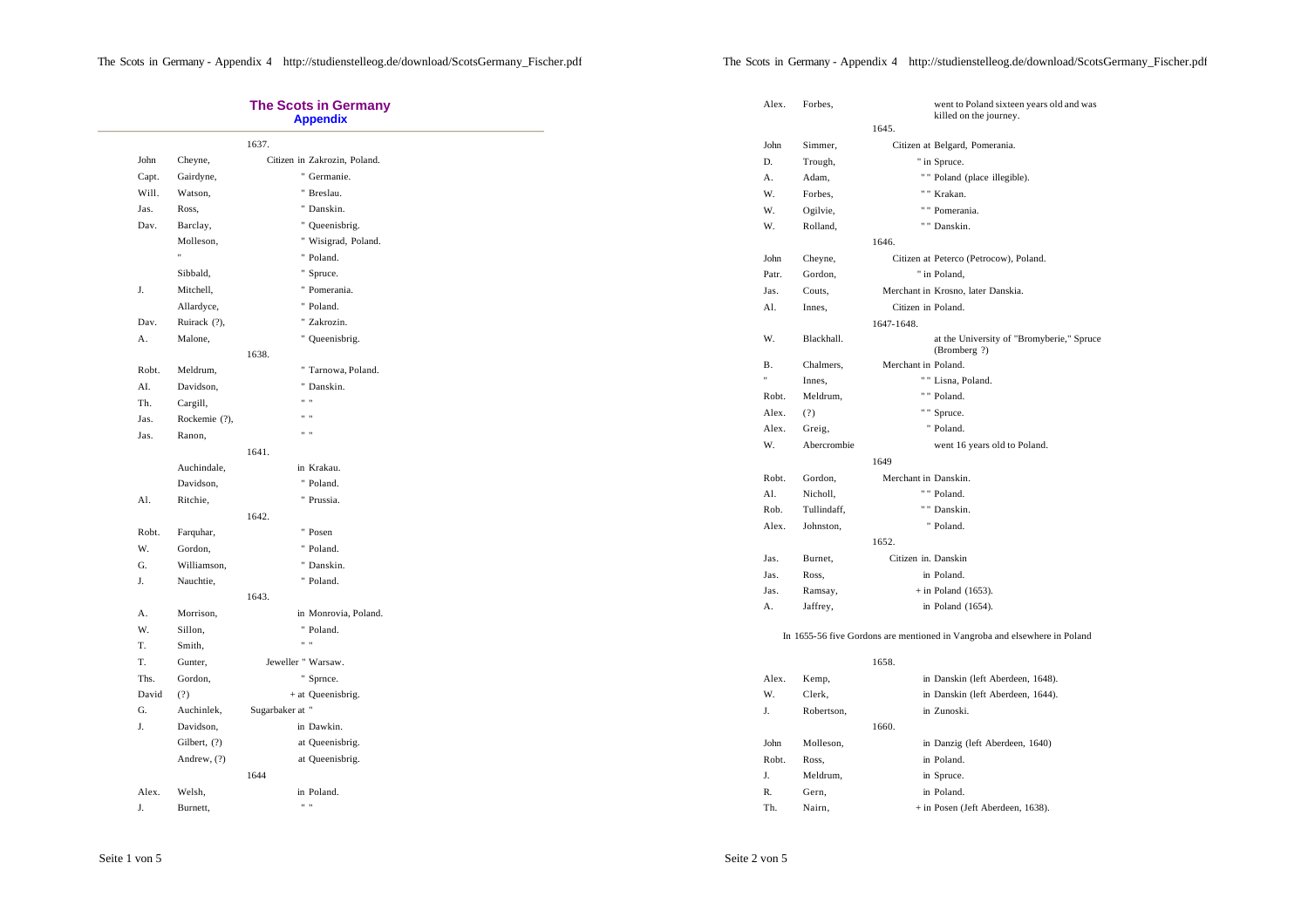| J.      | Forbes,      | $+$ in Lublln.                          |                              |                                                                                                                                                                                                                            |  |  |
|---------|--------------|-----------------------------------------|------------------------------|----------------------------------------------------------------------------------------------------------------------------------------------------------------------------------------------------------------------------|--|--|
|         |              | 1662-63.                                | W.<br>Irvine,                | in Danskin (left Aberdeen, 1664).                                                                                                                                                                                          |  |  |
| W.      | Munro,       | + in Poland (left Aberdeen, 1642).      | John                         | Maitland,<br>in Jaroslaw, Poland.                                                                                                                                                                                          |  |  |
| Ρ.      | Gordon,      | in Wilsko (?), Poland.                  | J.<br>Smith,                 | in Culm (left Aberdeen, 1674).                                                                                                                                                                                             |  |  |
| Al.     | Fraser,      | in Poland.                              |                              | 1685-88.                                                                                                                                                                                                                   |  |  |
|         |              | 1664.                                   | W.<br>Innes.                 | in Wratislaw, Poland (left A., 1647).                                                                                                                                                                                      |  |  |
| А.      | Alexander,   | in Poland.                              | W.                           | Maxwell,<br>in Spruce.                                                                                                                                                                                                     |  |  |
| Ρ.      | Livingstone, | in Warsaw.                              | А.                           | Farquhar,<br>in Lublin (left Aberdeen, 1693).                                                                                                                                                                              |  |  |
| А.      | Ritchie,     | in Queenisbrig.                         | W.                           | " Lissa ( " " 1640).<br>Farquhar,                                                                                                                                                                                          |  |  |
|         | Reid,        | in Vangroba.                            | John<br>Innes,               | " Posen.                                                                                                                                                                                                                   |  |  |
| G.      | Kentie,      | in Zamoski.                             | Clerk,<br>А.                 | $+$ in Lublin, ca. 1690.                                                                                                                                                                                                   |  |  |
| W.      | Forbes,      | in Poland (left Aberdeen, 1661, when 15 |                              | 1695-97.                                                                                                                                                                                                                   |  |  |
|         |              | years old).                             | Gilbr.<br>Moir,              | in Poland.                                                                                                                                                                                                                 |  |  |
|         |              | 1666.                                   | G.<br>Smith                  | " Danskin (left Aberdeen, 1687).                                                                                                                                                                                           |  |  |
| G.      | Cruikshank,  | + in Danzig and left a fortune.         | Ch.                          | first at Danskin, then Warsaw (1697).<br>Gordon,                                                                                                                                                                           |  |  |
| А.      | Hog,         | near Danskin.                           | W.                           | Forbes,<br>in Culm.                                                                                                                                                                                                        |  |  |
|         |              | 1667.                                   |                              | 1698-1705.                                                                                                                                                                                                                 |  |  |
| W.      | Milne,       | + " betwixt the realms of Poland."      | Α.<br>Clerk,                 | in Krakau.                                                                                                                                                                                                                 |  |  |
|         |              | 1669.                                   | Black,<br>А.                 | in Posen (1698).                                                                                                                                                                                                           |  |  |
| Patrick | Forbes,      | in Poland (left Aberdeen, 1650).        | Two                          | in Prisnitz and Culm (1703), for merly<br>Gordons.                                                                                                                                                                         |  |  |
| Robt.   | Dugat,       | " " ( " " 1639).                        | J.<br>Stuart,                | Dantzig.<br>in Poland (1705).                                                                                                                                                                                              |  |  |
|         |              | 1670.                                   |                              |                                                                                                                                                                                                                            |  |  |
| Alex.   | Aidy,        | in Danskin (left Aberdeen, 1637).       |                              | In the Reg. Magni Sig. Scot. Captain Jacob Henryson and Jas. Soutar ("a patre generoso"), both in Poland,                                                                                                                  |  |  |
| Al.     | Chalmers,    | in Warsaw.                              |                              | obtain their birth-brieves. To the above list we may also add from the extract from the Rec. of the Bor. of                                                                                                                |  |  |
|         | Maitland,    | in Poland.                              |                              | Edinburgh (iv. p. 543), the names of John Knox, Jas. Hunter, Jas. Macmyllan, Patr. Carwood, P Gilchrist, Nath.<br>Moir, who sail to Queenisbrig in a ship from Dysart (1589), as well as three Johnstones from Craigieburn |  |  |
| W.      | Gordon,      | $\cdots$                                |                              | (Annandale), who went to Samter in Poland about 1596.                                                                                                                                                                      |  |  |
| W.      | Chessou (?), | $n - n$                                 |                              | (Their birth-brief, dated Lanark, May 15th, 1596, recommend them as being of noble birth to the Kings of                                                                                                                   |  |  |
|         |              | 1671.                                   |                              | Holland and Poland. (M. von Johnston Rathen, Geschichte der Familie von Johnston, 1891.)                                                                                                                                   |  |  |
| Sir J.  | Chalmers,    | in Silesia.                             |                              |                                                                                                                                                                                                                            |  |  |
| Robt.   | Chalmers,    | in Danskin (left Aberdeen, 1630).       |                              |                                                                                                                                                                                                                            |  |  |
| Alex.   | Alsyth,      | " " ( " " $1652$ ).                     |                              | XI. BIRTH-BRIEFS ORDERED BY THE TOWN-COUNCIL OP DUNDEE 1606-1638.                                                                                                                                                          |  |  |
| Р.      | Baillie,     | " Poland                                |                              |                                                                                                                                                                                                                            |  |  |
| W.      | Clerk,       | Merchant in Danskin.                    |                              | • 16th June 1606.— Alexander <i>Abercrombie</i> in Falkinburgh (Falkenburg in Pommern.) in the duchy of                                                                                                                    |  |  |
|         |              | 1672-73                                 |                              | Brandenburg, lawful son of Thomas Abercrombie of Gourdie and Grisel Sibbet, his wife.<br>• 26th June 1606.— Robert Duncan, traveller in Pomare, lawful son of David Duncan in Fowlis and                                   |  |  |
| John    | Seton,       | $+$ at Lublin.                          | Katharine Lecky, his spouse. |                                                                                                                                                                                                                            |  |  |
| John    | Keith,       | in Danskin (left Aberdeen, 1658).       |                              | • 26th June 1606. Robert Donaldson, traveller in Germany, lawful son of John Donaldso, Burgess of                                                                                                                          |  |  |
| А.      | Rait,        | in Lissa, Poland ("" 1655).             |                              | Dundee, and Bessie Ireland, his spouse.<br>• July 1606.— Robert <i>Scot</i> , traveller in Bern (Probably Berent, a district and town not far from Danzig.)                                                                |  |  |
|         |              | 1677.                                   |                              | in Polen, lawful son of John Scot, Mill of Mains, and Eliz. Neish, his spouse.                                                                                                                                             |  |  |
| G.      | Buchan,      | in Lublin (left Aberdeen, 1647).        |                              | • 13th July 1607.— John Duncan, traveller in Prussia besyde Danskin, lawful issue of John Duncan,                                                                                                                          |  |  |
| А.      | Robertson,   | + in Poland.                            |                              | mariner, and Bessie Vauss, his spouse.<br>• 22nd August 1607.— Robt. Christie, traveller in Louenburgh in Pomer, (Lauenburg in Pommern) son of                                                                             |  |  |
| G.      | Smith,       | in Kulm.                                |                              | James Chrystie in Adamstown and Anges Scugell, his spouse.                                                                                                                                                                 |  |  |
| G.      | Gordon,      | in Lublin (left Aberdeen, 1647).        |                              | • 2nd April 1608.— Robt. Andro, Webster in Colpenahevine, (Kopenhagen) Denmark, son of Robt.                                                                                                                               |  |  |
|         |              | 1670-81.                                |                              | Andro in Myreton of Bichty and Eupham Makie, his spouse.                                                                                                                                                                   |  |  |
| Ths.    | Mortimer,    | $+$ in Westrod $(?)$ , Poland.          | his spouse.                  | • 11th April 1608.— James Scott in Bern besyde Danskyn, son of Thos. Scott in Dichty and Helen Jago,                                                                                                                       |  |  |
| Rob.    | Ross,        | $+$ in Poland.                          |                              | • 15thl April 1608.— George Belly (Baillie), trafficquer in Skowne (Perhaps Scotcho ?) under the<br>dominion of Pole, son of G. Belly at Mill of Melgund and Janet Sinclair, his spouse.                                   |  |  |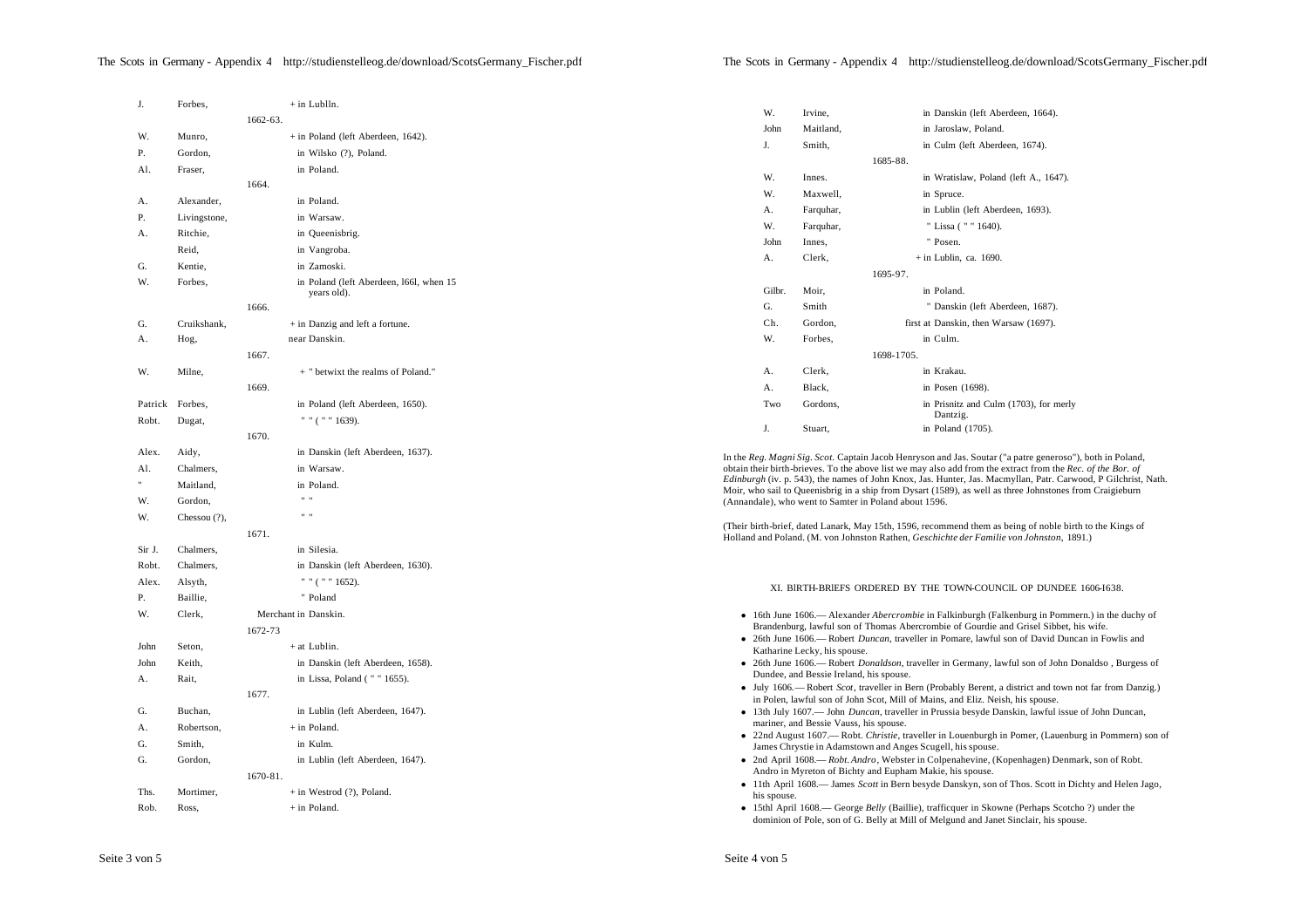- <sup>l</sup> 20th April 1608.— John *Gelletlie*, Traveller in Malsack (Mehlsack, town in the district of Königsberg.) in Pruss, within the dominion of Pole, son of Walter Gelletlie and Janet Smart, his spouse.
- <sup>l</sup> 11th March 1609.— William *Sowter*, traveller in Germany and Danskyn, son of David Sowter and Elisabeth Lyndsay, his spouse.
- 16th April 1609.— Patrick *Yeaman* (?), traveller in Pole, son of Will. Yeaman in Rattray, and Katherine Rodger, his spouse.
- <sup>l</sup> 5th April 1610.— Janas *Fyiff*, traveller in Tarnova in Pole, son of Gilbert Fyiff in Forgound, and Gray, his wife.
- <sup>l</sup> 21st May 1610.— John *Donaldson*, traveller in Pruss., son of Archibald Donaldson and Christina Ferraire, his spouse.
- <sup>l</sup> 10th February 1611.— Robt. *Lovell*, Burgess of Rathoune (Radaune) in Pole, son of John Lovell of Brunsie and Margaret Murdoch, his spouse.
- May 1612.— Stephen *Bruce*, traveller in Pruss, son of Jas. Bruce and Gilles Will, his spouse.
- May 1612.— Andro *Thayne* in Danskyn, son of Thos. Thayne in Gourdie and Katherine Barbour, his spouse.
- <sup>l</sup> I7th August 1613.— William *Burgh*, now resident at Queenisbrig, (Königsberg) son of William Burgh of Craigy and Janet Gelletlie, his spouse.
- <sup>l</sup> 27th June 1614.— William *Thomson*, skynner, inhabitant of Danskyn, son of Thomas Thomson and Christian Wichton, his spuse.
- <sup>l</sup> 28th April 1615.— Thomas *Gelletlie* in Danskyn, son of George Gelietlie and Kath. Man, his spouse.
- <sup>l</sup> 20th May 1615.— M. *Butchart*, merchant in Queenisbrig, son of Thos. Butchart, Grange of Cossyns, and Janet Watt, his spuse
- <sup>l</sup> 20th May 1615.— James *Wricht*, traveller in Pole, son of John Wricht in Bryddeston and Margaret Turnbull, his spouse.
- <sup>l</sup> 16th Maren 1616.— John *Parker*, merchant in Polone, son of Pat. Parker in Bandene and Beatrix Kinmond, his spouse.
- 16th March 1616.— Patrick Parker, traveller in Polone, son of William Parker of Ballindean and Elizab. Anderson, his spouse.
- <sup>l</sup> 13th July 1616.— Andro *Fraser*, traveller in the town of Lutzo,1 son of Alaster Fraser of Glenshe and Elspeth Spalding, his spouse.
- <sup>l</sup> 22nd August 1616.— David *Lawson*, traveller in Naumsburg 2 in Prussia, son of John Lawson, merchant in Dundee.
- <sup>l</sup> 9th September 1616.— Will. *Durward*, traveller in Bitzo 3 in the Duchy of Mecklenburg, son of Charles Durward in Balnevis and Margaret Gray, his spouse.
- <sup>l</sup> 27th March 1617.— John *Heriot*, traveller in Milhousin, 4 Pruss, son of Andro Heriot in Pheshemylne (?) and Helen Gray, his spouse.
- <sup>l</sup> 7th August 1618.— John *Gardyne*, + at Samoche, 5 Polone 1618.
- 13th August 1633— Alexander Brechine, traveller in Lumberg, 8 Duchy of Pomer, son of David Brechine in Monyfeith and Elizabeth Duncan, his spouse.
- <sup>l</sup> 16th July 1636.— William *Watson*, merchant traveller in Poland, son ot Math. Watson, merchant, and Janet Bomer, his spouse.
- <sup>l</sup> 16th July 1636.— James *Watson*, merchant traveller in Poland, son of William Watson and Elizabeth Walles, his spouse.
- <sup>l</sup> 191h September 1638.— James *Strathauchin*, merchant Scottisman in forane nations, son of James Strathauchim and Janet Robert, his spouse.

#### **Return to Book Index**

## **Print page Back to site**

Printed from http://www.electricscotland.com/history/germany/appendix3.htm

## **The Scots in Germany Appendix**

## XIV. LIST OF SCOTT1SH SETTLERS IN KRAKOW AND WARSAW.

## XVI TH AND XVII TH CENTURIES

## *Krakow.*

J. Alanth (Alland), 1573 G. Amand (Almond ?), 1603 A. Blackal, 1651. \*K. Buchan, 1603. A. Burnet, 1607. Arch. Burnet, 1603. Gilbt. Burnet, 1603. Jas. Chambarz (Chambers), 1651. W. Chrones (?), 1602. J. Clarg (Clerk), 1623. +Al. Czamer (Chalmers), 1676. J. Czamer, 1651. Robt Czamer, 1620. Jas. Drummond (Sir Jas. Drummond of Borland), 1600. A. Dixon, 1607. Al. Dixon, 1603. Al. Dixon (son), 1651. Bonav. Dixon, 1609. Thos. Dixon, 1651. Al. Duff, 1608. Ths. Dumfries, 1577. D. Dundas, 1576. Al. Duncan, 1607. Al. Driowski (Drew), from Edinburgh, 1577. G. Emzle (Emalie ?), 1621. \*K. Henderson, 1606. \*W. Henderson, 1603. P. Englis (Inglis), 1651. T. Forbes, 1603. \*W. Forbes, 1687. And. Fraser, 1651. Abraham Freude (Froude ?), 1651. J. Fryer. Jas. Gelten (Galt ?) 1614. Jas. Grick (Greig ?). 1651. W. Grim (Graeme ?). 1626. G. Gurk (?), 1651. W. Hojson (Hewison), 1625. R. Horne, 1603. K. Hunter, 1651. A. Young, 1603. J. Karmichael, 1625. \*G. Kin (King) 1603. \*K. Kin, 1603, + 1635. G. Kin, 1583, 1607.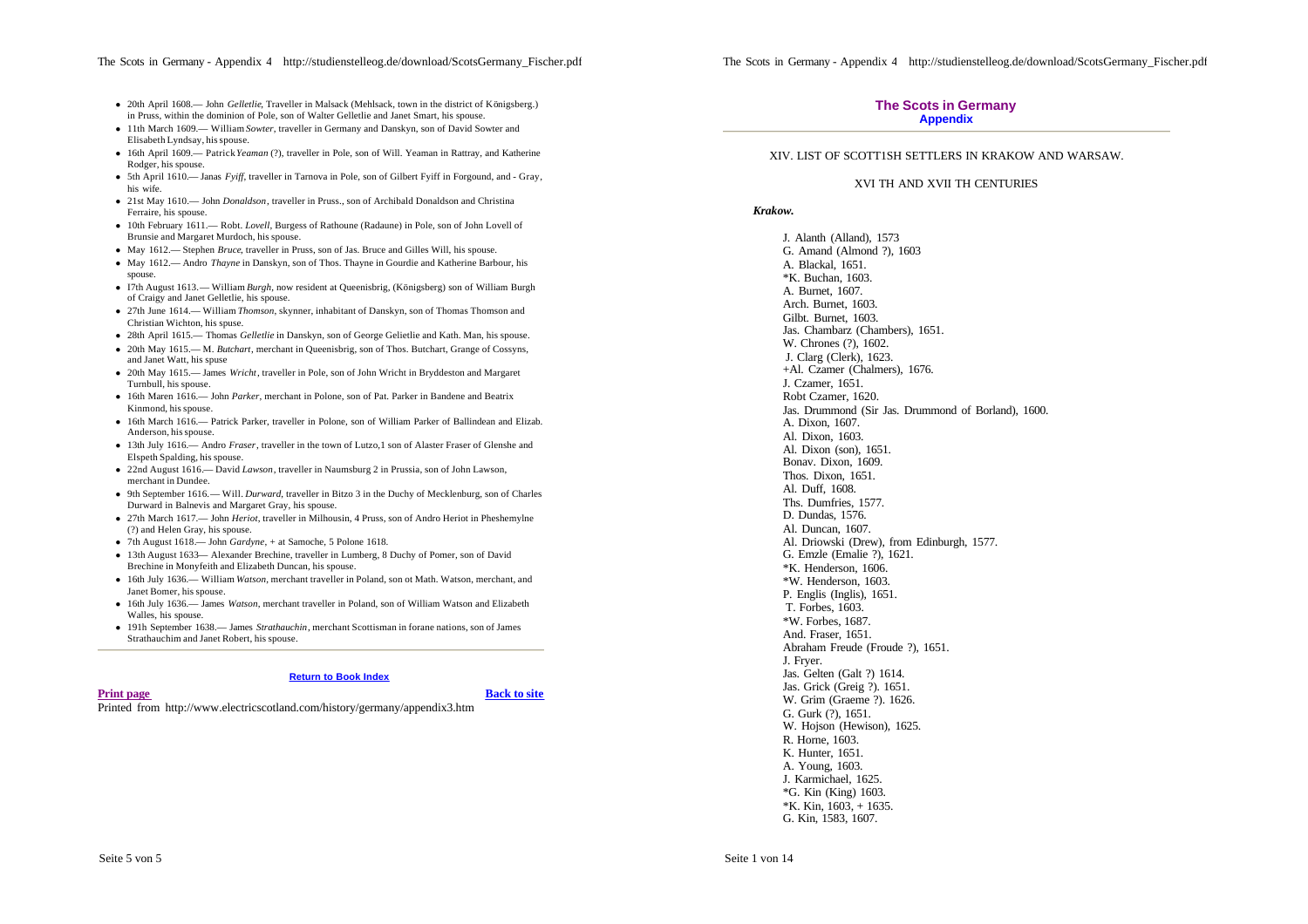J. Korblet (?), 1651. G. Kruksang (Cruikshank), 1651. J. Larmche (Carmichael), 1651. J. Legent (?) 1607. Jas. Linduay de Edzell, 16—? J. Minkhaus (?), 1607. J. Mora (Moir), 1610. S. Mosman, 1603. A. Oszerth (?), 1651. A. Pniszel (Frizell ?), 1614. H. Renta de Erbroth (?). 1579. J. Reth (Reid), 1651. Th. Robertson, 1612. A. Rusek (Ross ?), Scotorum Factor, 1603. J. Rynt (Owner of Sulphur Mines) 1607-52. L. Smert (Smart) 1609. W. Tory, 1626. J. Tomson, 1603. P. Vood (Wood) 1625. G. Wanton, 1603, "thirteen years in Poland." J. Whyt (White), 1620. W. Wier (Weir), 1626. P. Zutter (Soutar) 1577.

## *Warsow.*

+Al. Alon (Allan) 1697. +An. Auchinleck 1669. +Al. Brun (Brown). 1669. +W. Cowe, 1697. +P. Ennisz (Innes) 1669. +A. Frazer, 1613 (in Krakow, 1625). +Al. Gern (?), 1697. +P. Gern, 1676. And. Goltz (Gault ?), 1688. Albr. Gordon, 1688. +W. Gorski (Gore ?), 1613. +Th. Hog, 1669. +Al. lnnes, 1697. An. Innes, 1617. P. Innes, 1671. A. Janthon (?), 1613. +J. Johnston, 1676. +P. Johnston, 1669. +P. Makalienski (Macallan), 1613. +G. Mancos (Monkhouse), 1613. +J. Orem, 1613. +\*P. Orem, 1613, at Krakau from 1600-1625. +St. Orem, 1613. +Th. Orem, 1613, at Krakau 1603, and 1621. +Al. Ross, 1697. +W. Ross, 1697. +Al. Ryd (Wright), 1669. +W. Schmidt (Smith), 1676. +A. Tamson, 1669.

+W. Tamson, 1669. A. Vithman (Wightman ?), 1576, and in Krakow. W. Wan, +1618.

Of other places in Poland mention is made of Thomas Dunkison (Duncanson) in Lublin, "thirteen years in Poland," Robert Gilbert Porteous in Krosna, John and William Ramsay and Richard Tamson (Tomson), in Posen. Those marked \* were elders. Those marked + Royal or Privileged Merchants.

XV. List of Scotch Settlers in the Town of Posen. A.D. 1605.

George Beem (Bain ?). John Benna (Bennie?). Bernh. Bellendin (Ballantyne). David Burn. Robt. Brun (Brown). Dav. Dunker (Duncan). Forbes. Jas. Frobell. Goltsmith. Jas. Kaliel (Carlyle ?). " Karkut (Cargood ?). Alex. Nielson. Jas. Paterson. John Ondron (?). Robt. Ramza (Ramsay). John Robertson. David Skin (Skene). Andr. Sterling. " Struders (Struther). John Thosse (Tawse) " Veneth (?).

The number of Scotch handicraftmen at the same period being about equally large. In 1651, the year when the money for the subsidy of King Charles II was forcibly collected, there were only eleven trading Scotch families left in Posen, Edward Hebron (Hepburn), James Heyt (Hyatt), William Huyson (Hewison), James Farquhar, James Lindsay, Daniel Mackalroy, Jacob and Andrew Watson, and Albert Schmart (Smart); curiously enough not one of those mentioned in 1605. This proves again the fluctuting character of the Scotch settlement. (Cp. Lukaszewicz, *Hist. Statist. Bild der Stadt Posen*, i. p. 79.)

XVI. List of Scotch "Cramers" in the Duchy of Prussia A.D. 1615. (From the Royal Archives, Königsberg.)

Jas. Aberkrummie. Al. Agmtz (Agnews). W. Agnuss. W. Agnitz. John Albrecht (?). Ch. Agnuss. H. Ahrnett (Arnott). J. Altt (Auld). Matth. Alt. W. Alt.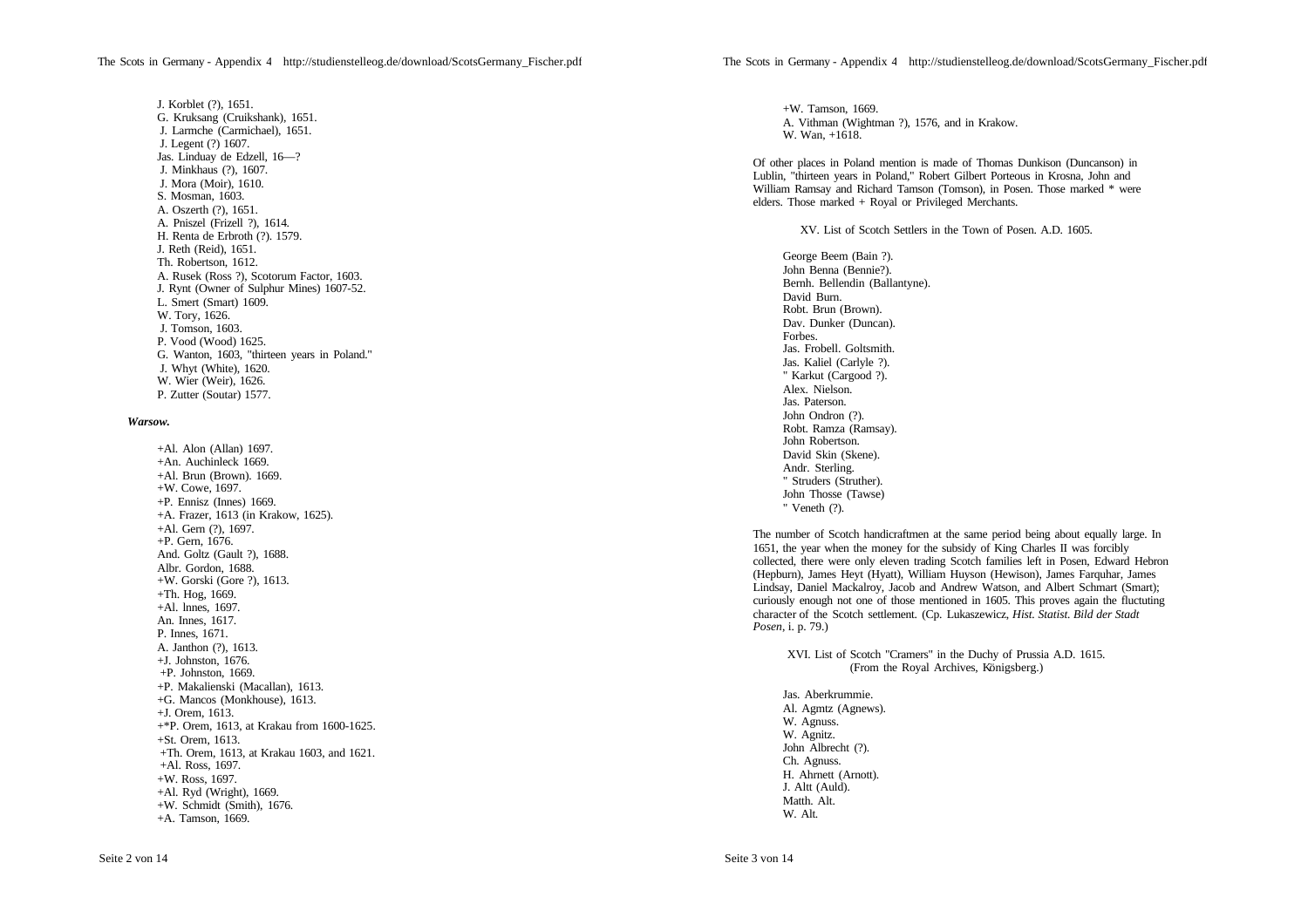Al. Andersson. Dan. Andersson. David Anderson. Everett Anderson. Jos. Anderson. Dav. Annan. Conr. Bachoun (Balquhon ?). B. Bailjer (Bilger ?). G. Bain. Js. Baldt. Al. Balfour. M. Balfour. Nich. Balfour. Jas. Ballentine. Jas. Balewarth (Polwarth). D. Balwaird (Balvaird). D. Bartram (Bertrom). Henry Bartelltt (Bartlet). P. Beel (Biel). John Bedderman. J. Beinston. W. Bennett (Benet). J. Bertrom. Henry Bethon (Beaton) St. Binston. W. Black. Hillebrant Blackhall. Jas. Blackhall. M. Blackhall. W. Bleer (Blair). H. Blair. Al. Bonnertt. D. Bontrom (Bonthron). D. Brant. Ch. Breede (Braid). S. Brinthon. D. Brinthon. Al. Bruin (Brown). A. Bruin. W. Bruin. Th. Brunn. H. Bruisz (Bruce). P. Bruchte. W. Bruch (Brough). G. Bunckel. D. Butcher. H. Butcher. H. Bussitt (Bissett). Js. Bysirtt. Ths. Bysirtt. Albr. Curtte. Al. Dahn (Dawn). Al. Davidson. Th. Davidson. Andr. Deuffer (?).

Jas. Dennister (Demster ?). J. Dick. H. Doglasz (Douglas). Alex. Donaldson. Dan. Donaldson. Dav. Donaldson. H. Donaldson. J. Drum. J. Drummondt. Laur. Droun. Ab. Dunckan. Al. Duncker. Albr. Dunker. J. Duncken. Ths. Duncken. Will. Duncken. Dan. Dunckson (Duncanson). Albr. Dustun. J. Dusten. Jas. Eicken (Aikin). M. Ertzbald (Archibald). Ths. Engels (Inglis). W. Erdthur (Arthur). Al. Erichtumb (?). J. Fehnricht (Wainright). Al. Ferfoul (Fairfoul). Jas. Ferfoul. Al. Ferbrus (Forbes). J. Forbess. Js. Ferbuss (Forbes). Js. Ferbus (Forbes). J. Forgesse (Ferguson). Al. Forgesam. Jas. Forgrusson. P. Fergusson. H. Ferley. H. Fermer. G. Fleck. Th. Foster. Jas. From. Mich. From. Jost Fromme. Ths Frank. And. Friesel Mich. Frisill. W. Fyrley (Farley). Geo. Gall. P. Gall. J. Gallfey. Jas. Gern. Al. Gieldt. W. Gelletlie. M. Gipson. W. Gipson. H. Gleg.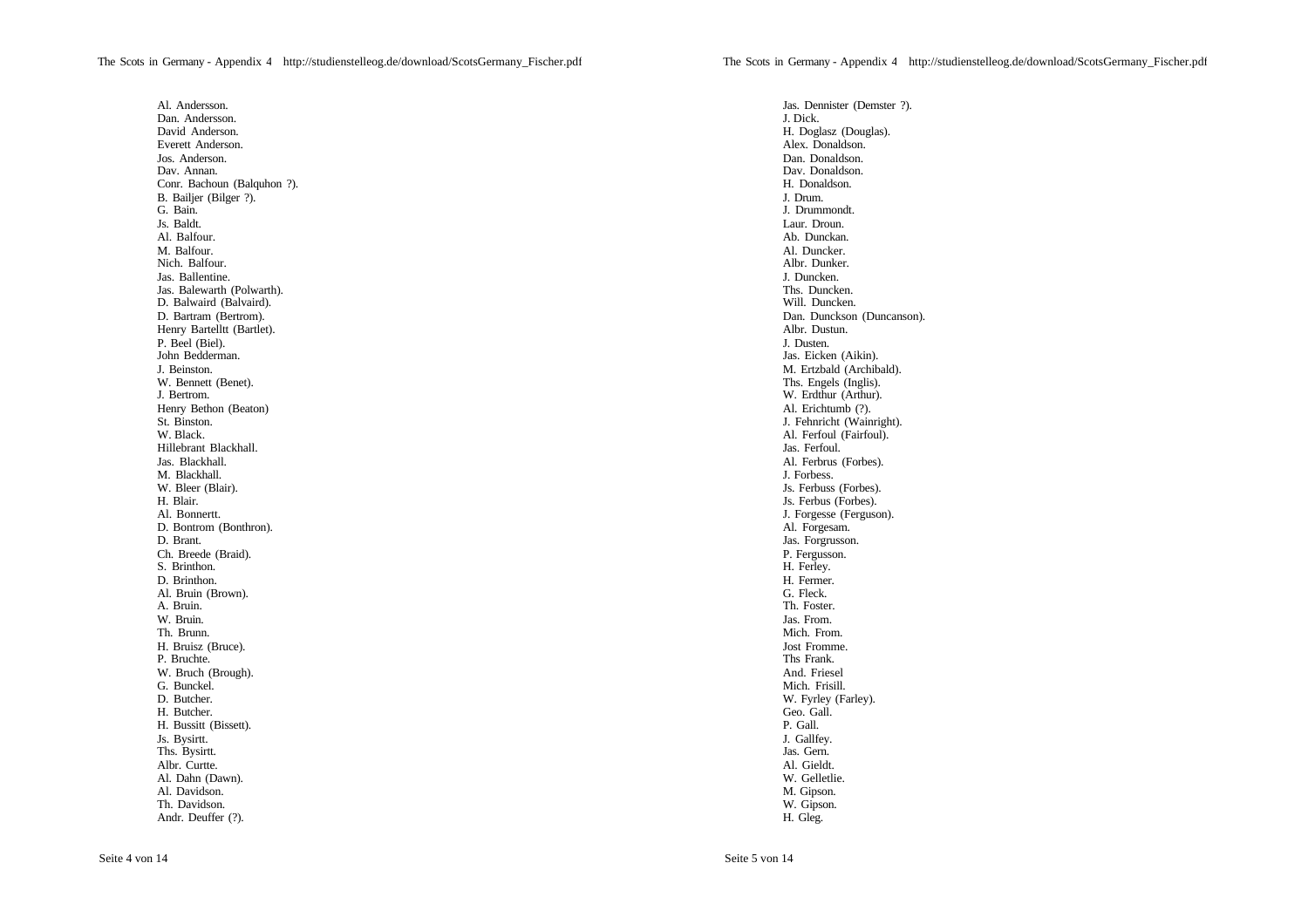Js. Gloch (Gloag). Al. Glennie. 2 Alb. Glenn. Al. Glennie. John Glenn. John Glennie. Erdtman Gordon. John Gordon. Alester Goleszy. G. Grax (?). John Grein (Green). W. Greiff (?). Al. Grey. Andr. Grey. Martin Grey. 2 Will. Grey. Matth. Grey. P. Grieg (Greig). N. Grim. G. Gyll. L. Guthriek. Alex. Hail. J. Hammilthon. Albr. Hamilton. W. Hamilthon. Junker Hasz or Haesz (?) Hays. (Junker denotes "young squire" or "young laird.") J. Heindrich (Henry). Jas. Heres. Ths. Hering. J. Hey. J. Heyn. Fr. Hey. W. Hilston. Albr. Hinderson. Al. Hindrichson. G. Hoigston (?). Al. Horn. D. Huntter. W. Hunter. Hildebrant Idell. And. Ingelss. J. Ingelss (Inglis). And. Jairdon (Jardine). E. and J. Jairdon. H. (J.) Janson. H. (J.) Jordon. Al. Jung (Yonng). And. Jung. John Jung. Stentzel Jung. Will. Jung. Albr. Kader (Calder) Dan. Kair (Keir).Ths. Kairnegie (Carnegie).

Gabr. Kamer. Ch. Kamer. Albr. Kastor. Balth. Karmichael. J. Karmichael. Sam. Karmichael. Al. Kastell. J. Kaubrun (Cockburn) Reinhold Kaubrun (Cockburn). Ch. Kennitt. W. Kimmitt. Geo. Kinkeith (Kincaid). Peter Kinkeith. W. Kleils (?). A. Kleyn (Clyne). W. Klein (Clyne). Albr. Kock. Al. Kock. Jas. Kock. Will. Kock. 2 Albr. Kollier. Albr. Köning (Cumming). J. Köning (Cumming). A. Krimbser (Scrimgeour). Ulrich Kuhnheyn (Colqohoun ?) W. Krege (Craig). J. Lahn (Lawn). Js. Laing. P. Lamm (Lamb). Ths. Lamm. Andr. Lason (Lawson). Al. Leitsch (Leitch). Al. And Jas. Lenge. Jas. Litsch. Dav. Linsay. Geo. Linsey. J. Lindtsack. Jas. Linsey. Jas. Linser. Js. Logan. Al. Lorne. W. Lockardt. Laur. Lumsdaill. J. Lunden. Andr. Lundie. Paul Lundi. Albr. Lundi. John Macri (Macrie). Geo. Macri. Geo. Magall (McCall). B. Makgreger. H. Magkreger (McGregor). J. Mackertten (Mc-). M. Mackertten. S. Macke (McKay).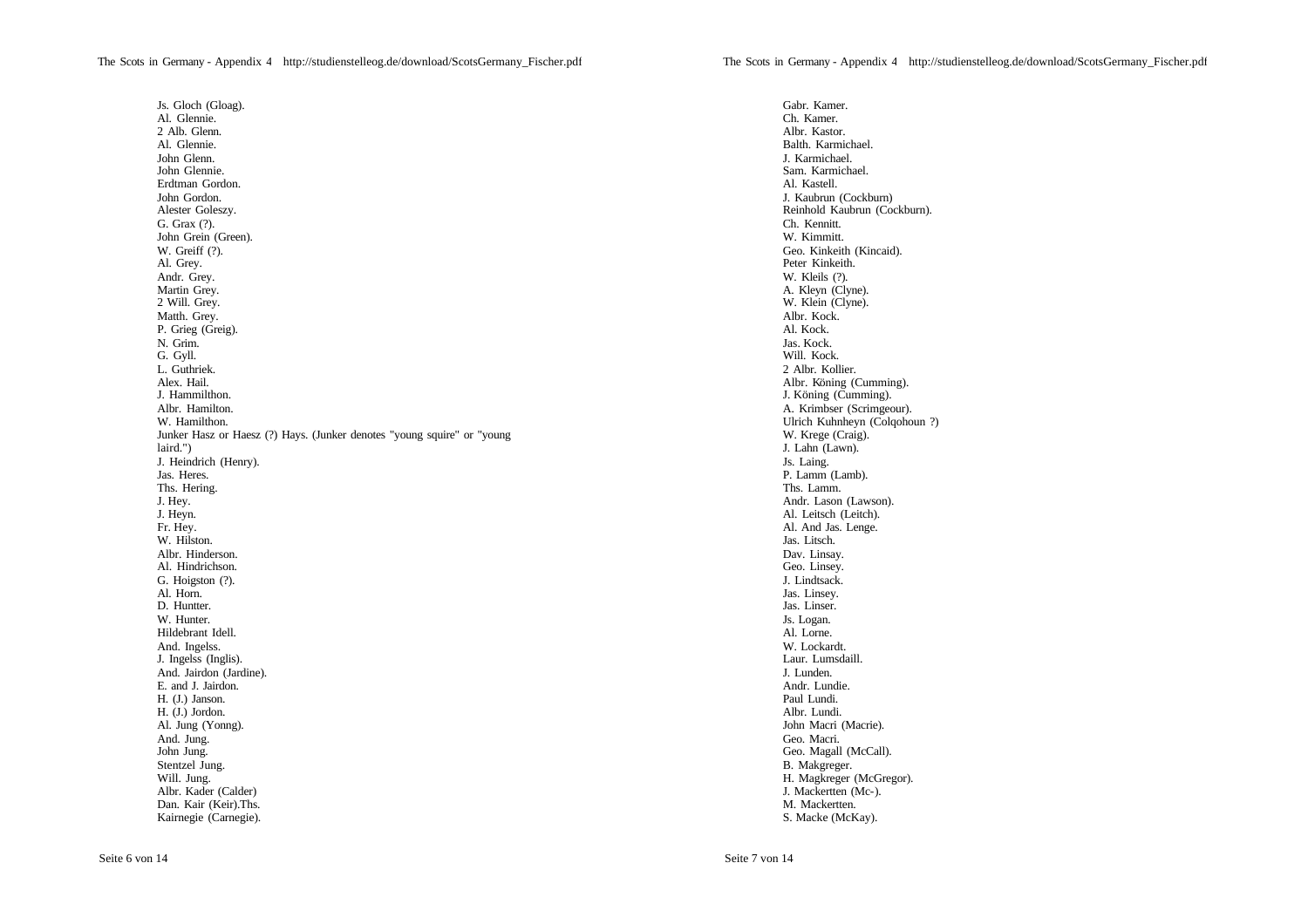M. Mackor. G. Mair. Ch. Malcolm. Bartellt Maxwell. Hercules Maxwell. John Malise. (The family name of the Earls of Strathearn.) 2 Ths. Malise. J. Malison. Albr. Mersell. J. Meder (Mather). Dav. Meffen. W. Melvin. Tha. Meldrom. 2 Andr. Meson. John Merten. Chs. Mettwen (Methuen). Tha. Meyne. Ths. Meynich (Menzies). J. Milson. Ja. Middleton. Dav. Mill. Abr. Moneypenning. Ala. Morr (Muir). Jas. Morton. N. Moritz (Morris). Al. Muer (Muir). B. Murro. John " Jost " B. Muir. Bartellt Muer. 2 Gabr. Muffit. Ths. Mundt. A. Nickel. Dan. Nickel. Conrad Olipfandt. (A certain Colyn Oliphant in Custorben, Poland, writes a renunciation of rent against the payment of £100 by Sir W. Oliphant, He dates his letter Qweinsbrig (Königsberg) Jan. 28, 1628, and the following four Scottish merchants at this place are his witnesses:— Jas. Reid, Andrew Inglis, W. Learmonth and Gilbert Blair (*The Oliphants in Scotland*, ...)) Erdtman Olipfandt. J. Olipfandt. W. Olipfandt. Geo. Olipfandt. Al. Pallmer. 2 Andr. Paterson. Alex. Patoun. Al. Peter. Geo. Petri. Jas. Petri. Will. Platt. J. Philipp. W. Pibles (Peebles). Balth. Pettekrug (Pettigrew). Matth. Pettekrug.

Peter " Albr. Porter. W. Porter. J. Portruss (Porteous). Ernest Ramsack. Jas. " 2 Henry Ramsay. John " Charles Ramse. Thos. Ramse. Dav. Rankielor. W. Ranoldson. W. Rattrech (Rattray). Everett Ridt (Reid). Albr. Reehe (Riach). Bart. Reyn. Hillebrant Roich. Al. Ross. Henry Ross. W. Ross. W. Ronaldt. Albr. Rothero. Ths. Rothero. Reinholt Rubbertson (Robertson). Thos. Rubbertson. Ptr. Rust. Js. Rust. Al. Schmal (Small). Ch. Schmal. 2 Jas Schmitt (Smith). Ths. Schmitt. W. Schmitt. J. Schmertt (Smart). Al. Schort (Short). Dav. " Albr. Schotte (Scott). Emest " J. Schringe (?). Al. Schultz (?). W. Simpson. Adam Simson. W. Stael. D. and W. Steenson. Ths. and **J.** Steffen. Al. Stirk. Baltzer Strethon. Al. Stree-ehren (Strathearn) Js. Strachin. J. Stuertt (Stuart). Albr. Stuirt (Stuart). Albr. Stubbertson (?). A. Tamson (Thomson). J. Tamson. J. Tellfort (Telford). Albr. Thery.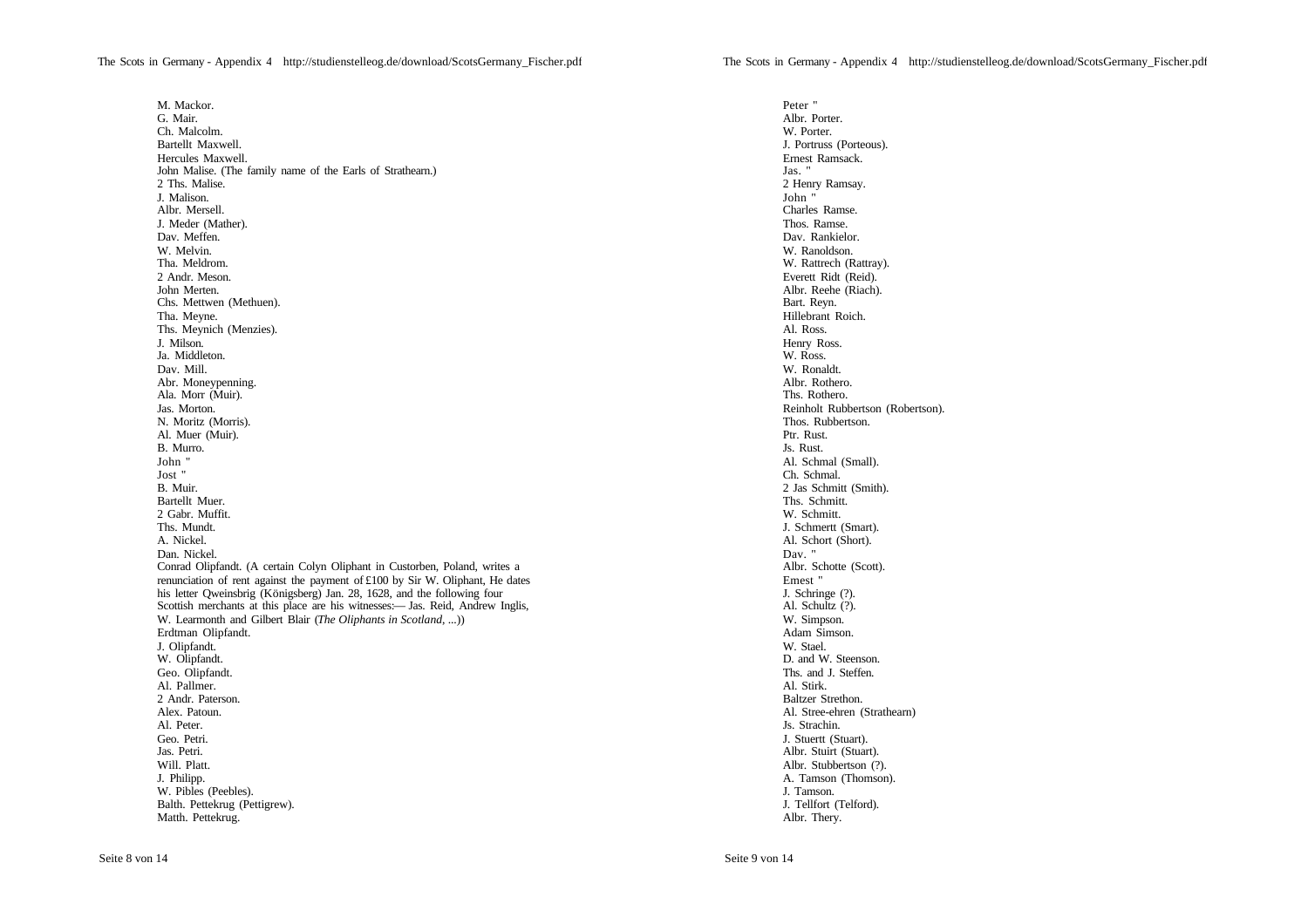Jas. Torge. Jas. Truip. J. Trommel (Turnbull). Laur. Turner. W. Turner. (In the original named "Turner's knecht", i.e. Turner's servant.) D. Wadt (Watt). D. Venthon. Gill. Wallis (Wallace). Ch. Watson. Dan. Wadtson. Laur. Watson. Reinhard Watson. Ths. Watson. Jas. Watson. J. Watt. P. Weille (?) (Wylie). W. Weylandt. Andr. Wilson. 2 J. Wilson. D. Willson. G. Willson. Cl. Willke. Chas. Willke.. Conrad Willke. Dav. Willie. Jas. Willkis. Geo. Wette and Peter Wette Jas. Wobster. B. Wischhrodt (Wishart ?). Erdtman Wischrodt. Al. Woodt. Jas. Wricht. A. Wrichtt. Henry Wrichtt. W. Wrudt (Froude). Al. Wuschrodt. Alb. " Andr. Wultson. Albr. Wundrum. Ths. Wundrum. XVII. List of Scottish Settlers in Königsberg (Queensbrig), Memel and Tilsit.

*I. Königsberg (1700-1740).* Allen, George. Anderson, Fred. Barclay, Will. Barnett, John. Birell, Lorenz. Couper, Gilb*.* Cramond, Dav. Craw Francis Crayge (Craig), Gilbt. Douglas, J. and Daniel. Dunckam (Duncan), Will.

Ferwahter (Fairweather), Carl. Forbus (Forbes). Geren, Alex. Gordon, George, Will, Peter. Gray, Will, George, Alex. Hunker, H. Innes, Peter. Irwing, Joh. Albrecht. Karkettel, Alex. Karr, John. Kieyth (Keith), John. Kiuck (?), James and two sons. Lamb. Lessly (Leslie), George. Leyel (Lyall), John. Liwingstone, Robt. Maclair, Robt. Mill, John, David, Andr. Mitzchell (Mitchell), Dan. Mitschelhill, Jacob. Oufries (?). Ouchterlono (Auchterlonie), Hercules. Panton, H. Ramadye (Ramadge), Ths. Renny (Rennie), Jacob. Ross, Joh. Stronach, Robt. Stuart, Th. Thaw, Joh. Tewendeil (Tweeddale ?), Wilh. Trotter, John. Turner, Carl. Watt, Will. Walt, Alex.

## *II. Memel. (XVIIth and XVIIlth Centuries.) (on the Russian frontier N. of Königsberg)*

Hans Littlesohn (Littlejohn), 1616. " Pesaller, 1616. George Wölssel (Welsh ?), from Aberdeen. Alex. Smith, from Aberdeen. Jacob Mechschin (MacCheyne), from Edinburgh. Arrot. Barclay. Crichton. Durham. Farquhar. Grieg. Irwing. Maclean. Marschal. Mitchell. Murray. Muttray (Will. +1734. Martin +1740, eighty years old). Ogelbey (Ogilvie).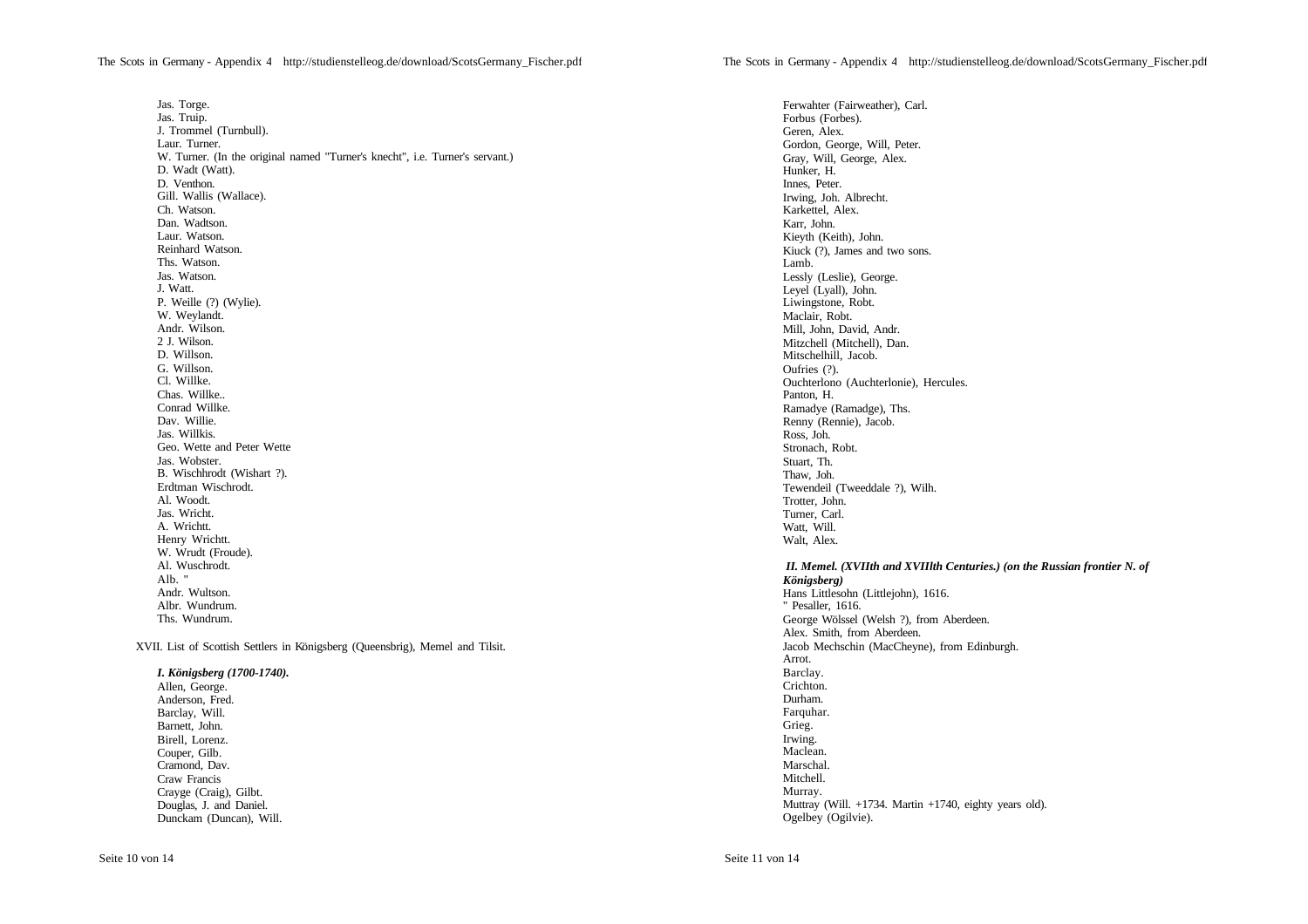*III. Tilsit and District.*

Allen, Andr. (1679) and four other Allens (1679-82) Arnot, Albrecht, Robt. and Christoph. (1679-82). Barclay, David (1673). Bennet, Will. (1678). Berryl, Laur. (1680), Anna, Christina and John. Berward (Bereward ?), Peter, a journeyman coppersmith. Blair, Peter (1681). Cant, Balzer (1682). Coloidi, Herm. (?) (1679-81). Chalmer, Wil. (1667). Dennis, Alex., clergyman. Drommel (Trumbull), Alb. (1679). Duncam (Duncan, 1688). Durham. (1699). Fraser, Andr., soldier. Gordon, G. (1692). Gray, Peter and James (1683). Hamilton, Robt., sergeant (1681). Harper, Jas., soldier (1697). Henderson, Alex., old journeyman from Edinburgh (1679). Kimmond, Will. (1679), and John (1681). Krighton, Alex. (1673), also Thomas, Friedrich, Elizabeth. Maclelen, J., soldier (1680). Marschall, J. (1680). Maxwell, J. (1680).

*In Angerburg (East-Prussia, S.E. of Königsberg):* Watson, David (1682).

*In Johannisburg (on the Russian frontier S. of Königsberg):* Gilbert, Hercules (1682). Durison, Peter (1682).

Mitchelhill, Christof (1681). Sander, Jacob (1682).

*In Schippenbeil (Eastern Prussia, S. of Königsberg):* Douglas, Will. (1695).

*In Neukirch:* Allen, John (see above under Tilsit).

*In Wischwill:* Hurt, Miss (1695).

*In Heydekrug (North of Tilsit) :* Dunkam, J. (before 1695). Ker, Jacob (1699).

*In Welunen (Willuhnen):*

Bercelay (Barclay), Albrecht, (1694).

*In Lyck (Eastern Prussia, on the Russian frontier) :* Cant, David, Trooper (1682). Lindsay, G. (1688), and wife. Ramage, J. (1688), later on the spelling is Rametz. Joung (Young), Erdmann (1682), and family. Jung (Young), Dav. (1680). Keith, Robert or Albrecht (1685). Kemper (?), Arendt. (1680). Kimmond, Andr. (1680), and daughter. Knox, Andr., soldier (1687). Magyll (Magill), Dav. (1687). Marshall, Johann, jun. (1681), and wife. Also his son Robert and wife. Ogyl (1680) and wife. Ogylbie (Ogilvie), Fourier (1687). Olifant, W. (1687). Royer (Roger), Johann (1680). Speed, J. (1687). Spottswood (1687). Turner, J. (1683). Wright, Will. (1681), soldier.

*In Goldap (on the Russian frontier, east of Königsberg):* Henning, Peter (1680).

Fletcher, Jacob (1687), brewer.

## *In Oletzko (south of Goldap.):*

Watson, Johann (1682), journeyman. Drommond, Thomas (168l), alderman. Birrel, Joh. (1682). Nisbett, Jost. (1682). Murray, Jas. (1678). Maclear, Em. (1687), joiner. Nisbett, Alex. (1683). Ogelbie, John, soldier (1680). Also Ths. and Anna. Olifant, David (1674). Palmer, Jacob (1682). Pearson, " (1680). Pelfor, Jacob and Samuel, abt. 1680. Rash, Nicol, journeyman-jeweller (1679). Rennie, Alex., and wife, abt. (1679). Ritsch, Albrecht (between 1667 and '71); also Wilhelm and Johann. Robertson, Armer (1676). Skoumser (Scrimseour ?), J. (1686). Stephen, Andr. (1683). Thau (Thaw), Joh. (1681). Wale, Andr., soldier (1681).

*In Stallupönen (east of Königsberg):* Walker, Alex, and Andr. (1680).

*In Insterburg (east of Königsberg):* Arrot, Patrick (1682). Crichton, John (1679); two other Crichtons (1687}.